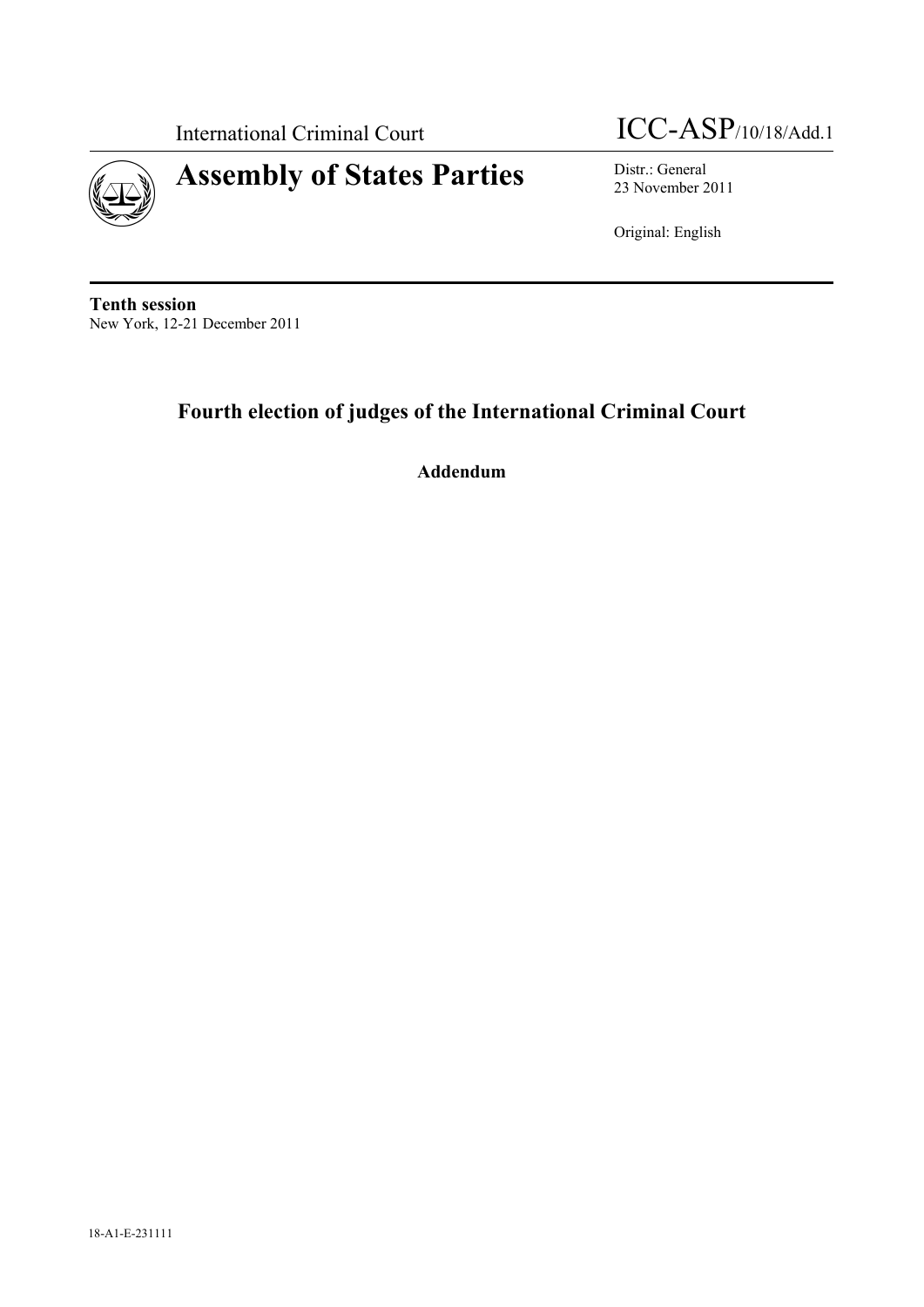# **Annex**

# **Alphabetical list of candidates (With statements of qualifications)**

# Contents

|     | Name and nationality                                         | Page |
|-----|--------------------------------------------------------------|------|
| 1.  |                                                              | 3    |
| 2.  |                                                              | 9    |
| 3.  |                                                              | 15   |
| 4.  |                                                              | 18   |
| 5.  | CARMONA, Anthony Thomas Aquinas (Trinidad and Tobago)        | 21   |
| 6.  |                                                              | 29   |
| 7.  |                                                              | 34   |
| 8.  |                                                              | 42   |
| 9.  |                                                              | 46   |
| 10. |                                                              | 52   |
| 11. |                                                              | 62   |
| 12. | HERRERA CARBUCCIA, Olga Venecia (Dominican Republic)         | 70   |
| 13. |                                                              | 77   |
| 14. |                                                              | 83   |
| 15. | MINDUA, Antoine Kesia-Mbe (Democratic Republic of the Congo) | 88   |
| 16. |                                                              | 97   |
| 17. |                                                              | 100  |
| 18. |                                                              | 102  |
| 19. |                                                              | 111  |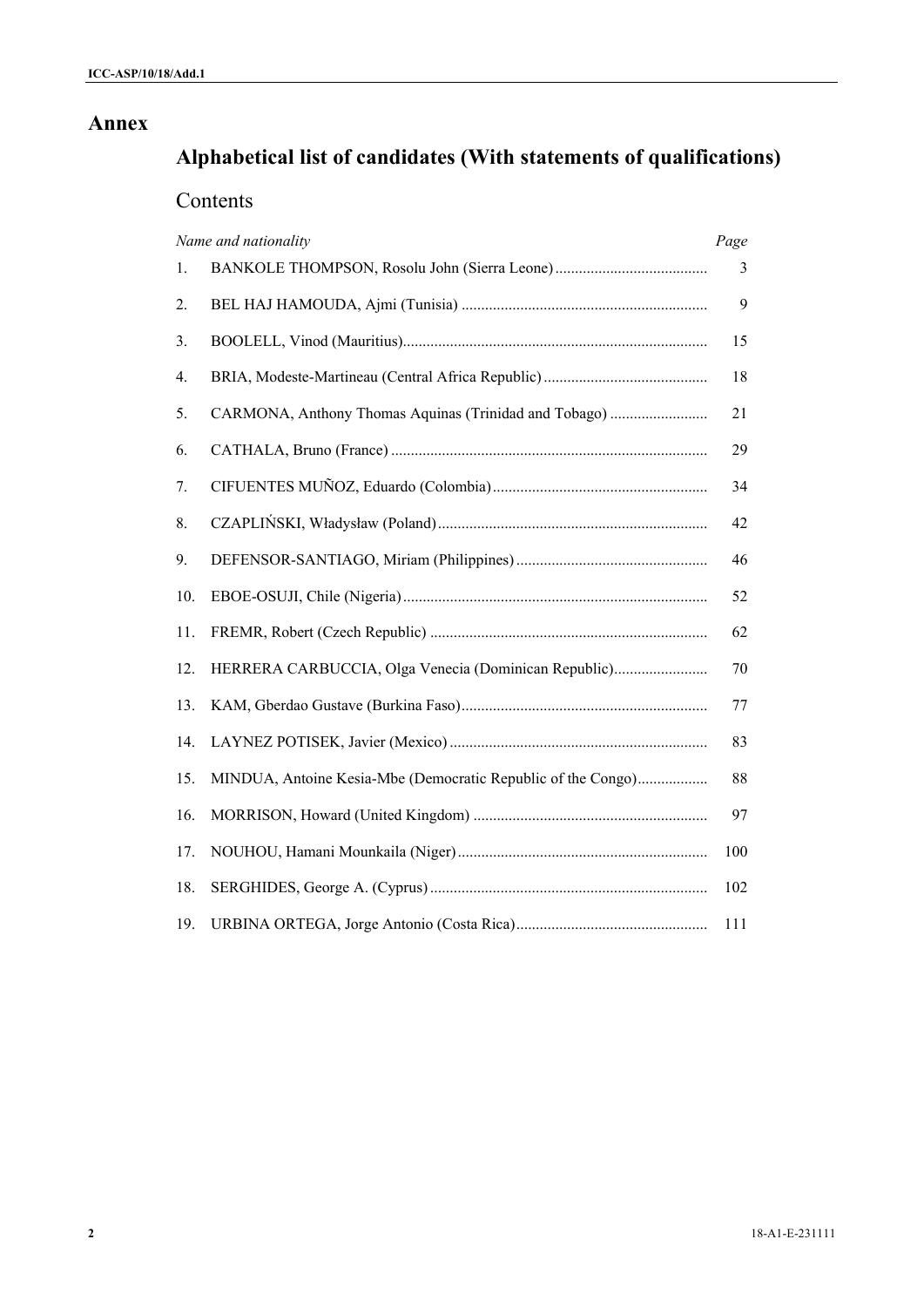# **1. Bankole Thompson, Rosolu John ( Sierra Leone)**

(Original: English)

#### **Note verbale**

The Permanent Mission of the Republic of Sierra Leone to the United Nations presents its compliments to the Secretariat of the Assembly of States Parties to the Rome Statute of the International Criminal Court and has the honour to inform that the Government of Sierra Leone has decided to nominate Judge Rosolu John Bankole Thompson as a Judge of the International Criminal Court, at the elections to be held during the tenth Session of the Assembly of States Parties at the United Nations Headquarters , New York, from 12<sup>th</sup> to 21<sup>st</sup> December, 2011 in New York. The nomination of Judge Bankole Thompson is made in accordance with article 36, paragraph 4 (a) (i) and (ii), of the Rome Statute.

While Judge Bankole Thompson can fit into any of the categories specified in article 36, paragraph 5, of the Rome Statute, the Government of Sierra Leone has nominated him as a Judge of the International Criminal Court for inclusion in list A for the purposes of article 36, paragraph 5. Judge Bankole Thompson has held high judicial offices in his home country, Sierra Leone, and is one of the candidates from the African Region.

A statement of Judge Bankole Thompson's qualifications and experience is attached herewith. A statement is also submitted in accordance with article 36, paragraph (4) (a), of the Rome Statute and paragraph 6 of resolution ICC-ASP/3/Res.6.

\* \* \*

#### **Statement of qualifications**

*Statement submitted in accordance with article 36, paragraph (4)(a), of the Rome Statute of the International Criminal Court and paragraph 6 of resolution ICC-ASP/3/Res.6.*

Judge Rosolu John Bankole Thompson is the Sierra Leone candidate for judge of the International Criminal Court. His career objective as a member of the legal profession, being very much persuaded that human aspirations cannot be realized outside the context of organized civil society, is to contribute to the global awareness that our modern civilization, with all its educational, scientific and technological sophistication remains nothing but a fragile veneer without preservation of the rule of law and the fair and impartial administration of justice, nationally and internationally.

Judge Bankole Thompson has been a member of the academic community. In this regard, he has contributed to the exploration and appreciation of the intricacies, complexities and diversity of mankind's intellectual, cultural and social heritage in so far as manifested in the evolution and application of the rule of law. As a judge of Trial Chamber I of the Special Court for Sierra Leone, he has contributed enormously to the jurisprudence of the Court and thus to international humanitarian and human rights law.

Judge Bankole Thompson demonstrated an established competence in criminal law and procedure as a judge of the High Court of Sierra Leone and as a Professor, both in Sierra Leone and the United States of America. He has also demonstrated an established competence in international law as a judge of the Special Court for Sierra Leone.

Judge Bankole Thompson is a fit and proper person to be a judge of the International Criminal Court.

\* \* \*

#### **Personal data**

Name Dr. Rosolu John Bankole Thompson

#### **Academic qualifications**

| 1976 | Ph.D. (Law) University of Cambridge (Christ's College) Dissertation: |  |
|------|----------------------------------------------------------------------|--|
|      | Sierra Leone (1961 - 1973).<br>Law and Government in                 |  |
| 1971 | M.A. (Law) University of Cambridge.                                  |  |
| 1969 | LL.B. Hons. (Second Class Upper), University of Cambridge.           |  |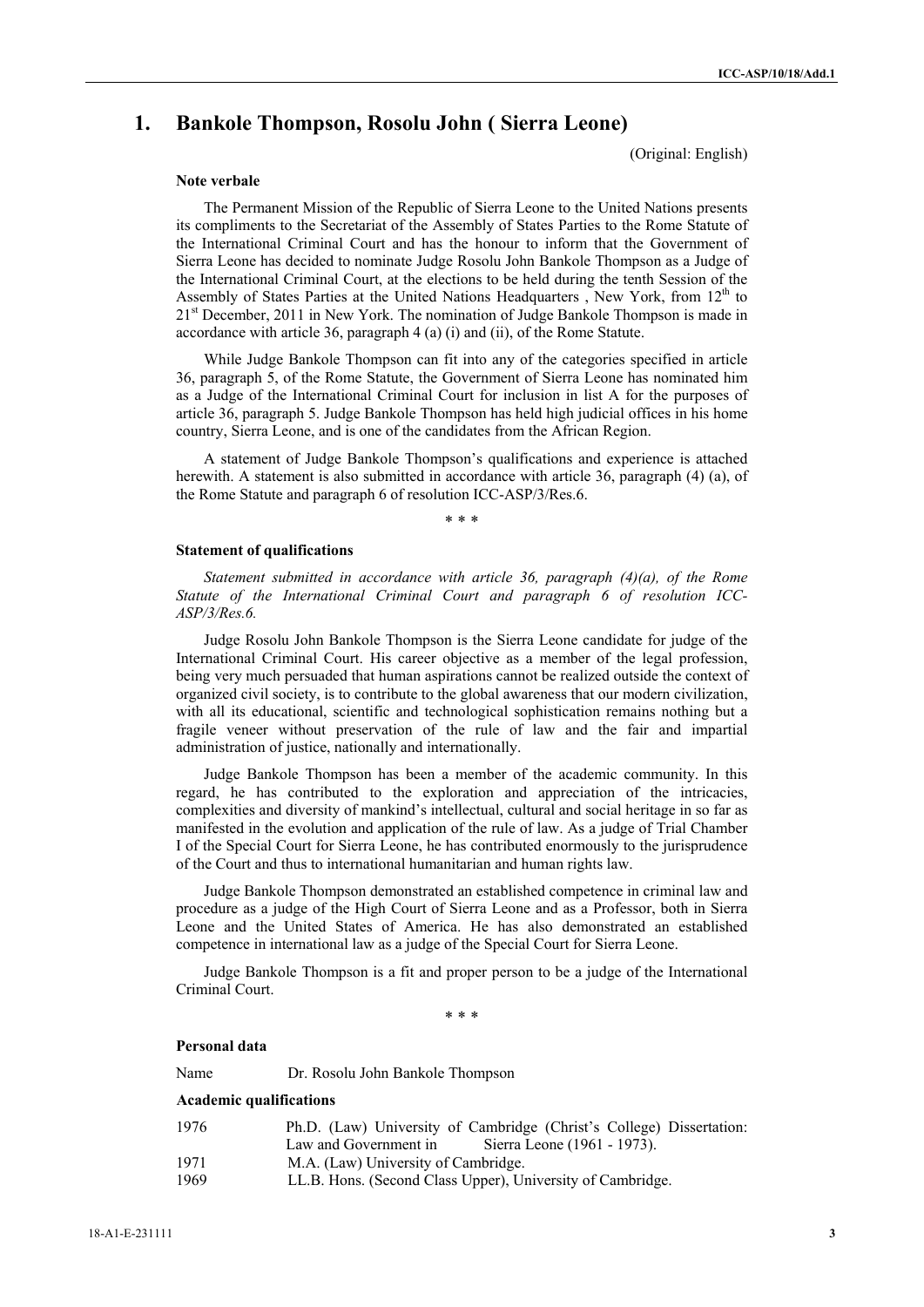| 1965 | MA. (Philosophy), University of Durham (Fourah Bay College, Sierra   |
|------|----------------------------------------------------------------------|
|      | Leone).                                                              |
| 1961 | BA. (Liberal Arts), University of Durham (Fourah Bay College, Sierra |
|      | Leone).                                                              |

# **Professional education**

| 1970 | B.L. Council of Legal Education, London, England, followed by                                              |  |  |  |
|------|------------------------------------------------------------------------------------------------------------|--|--|--|
| 1962 | admission to the Bar.<br>Diploma in Education, University of Durham (Fourah Bay College,<br>Sierra Leone). |  |  |  |

# **Awards and honours**

| 1993 | Outstanding Teaching Award from Alpha Phi Sigma, a Criminal Justice         |
|------|-----------------------------------------------------------------------------|
|      | Honors Society, Kent State University, Kent, Ohio.                          |
| 1991 | Distinguished Teaching Award from Lambda Alpha Epsilon, a Criminal          |
|      | Justice Honors Society, Kent State University, Kent, Ohio.                  |
| 1988 | Distinguished Holder of the David L. Brennan Endowed Chair of Law,          |
|      | University of Akron, Law School, Akron, Ohio.                               |
| 1988 | Certificate of Recognition, from Ohio House of Representatives to mark      |
|      | appointment to the Brennan Chair of Law.                                    |
| 1986 | Certificate of Exceptional Achievement, from the State of Michigan for      |
|      | outstanding Leadership and dedication to Law and Justice in the             |
|      | improvement of the quality of life for humanity.                            |
| 1986 | Educational Travel Grant, sponsored by Operation Crossroads Africa          |
|      | Inc., New York, for a study tour of legal institutions in the United States |
|      | of America.                                                                 |
| 1966 | United Kingdom Commonwealth Fellowship Award to pursue law in               |

# England.

# **Papers presented at academic and professional meetings**

| 2007 | "The Role of International Law in Promoting Social Justice", Fourth<br>Annual Carolyn Freeze Baynes Memorial Lecture delivered to the |
|------|---------------------------------------------------------------------------------------------------------------------------------------|
|      | College of Human Ecology, East Carolina University, North Carolina.                                                                   |
| 2000 | "Human Rights Violations in Africa: Challenges to International                                                                       |
|      | Criminal Justice", guest lecture delivered to the Ohio State Student Bar                                                              |
|      | Association, College of Law, Ohio State University, Columbus, Ohio.                                                                   |
| 2000 | "Criminal Law Systems in Africa: Modernization Efforts and Prospects",                                                                |
|      | at a join meeting of the Center for African Studies and the College of                                                                |
|      | Law, Ohio State University, Columbia, Ohio.                                                                                           |
| 2000 | "Britain's Constitutional and Juridical Legacies in Commonwealth                                                                      |
|      | Africa", meeting of the Centre for African Studies, Central State                                                                     |
|      | University, Wilberforce, Ohio.                                                                                                        |
| 2000 | "Judicial Independence and Protection of Human Rights in Africa", guest                                                               |
|      | lecture delivered to an International Law class, Ohio State University,                                                               |
|      | Columbus, Ohio.                                                                                                                       |
| 1999 | "Jury Nullification: Its Uses and Perils in American and English Criminal                                                             |
|      | Laws: A Socio-Legal Historical Perspective", annual meeting of the                                                                    |
|      | Academy of Criminal Justice Sciences, Orlando, Florida.                                                                               |
| 1997 | "Community Policing: Conceptual Problems and Implications for the                                                                     |
|      | Institution of Legality" (co-authored with Vic Bumphus), annual meeting                                                               |
|      | of the Academy of Criminal Justice Sciences, Louisville, Kentucky.                                                                    |
| 1996 | "Press Freedom and Right to Fair Trial: A Study of Two Jurisdictions",                                                                |
|      | annual meeting of the Midwestern Criminal Justice Association,                                                                        |
|      | Indianapolis, Indiana.                                                                                                                |
| 1993 | "Juvenile Justice in Sierra Leone", annual meeting of the Midwestern                                                                  |
|      | Criminal Justice Association, Chicago, Illinois.                                                                                      |
| 1992 | "Crime and Justice in Sierra Leone: An Agenda for Research", annual                                                                   |
|      | meeting of the Academy of Criminal Justice Sciences, Pittsburgh,                                                                      |
|      | Pennsylvania.                                                                                                                         |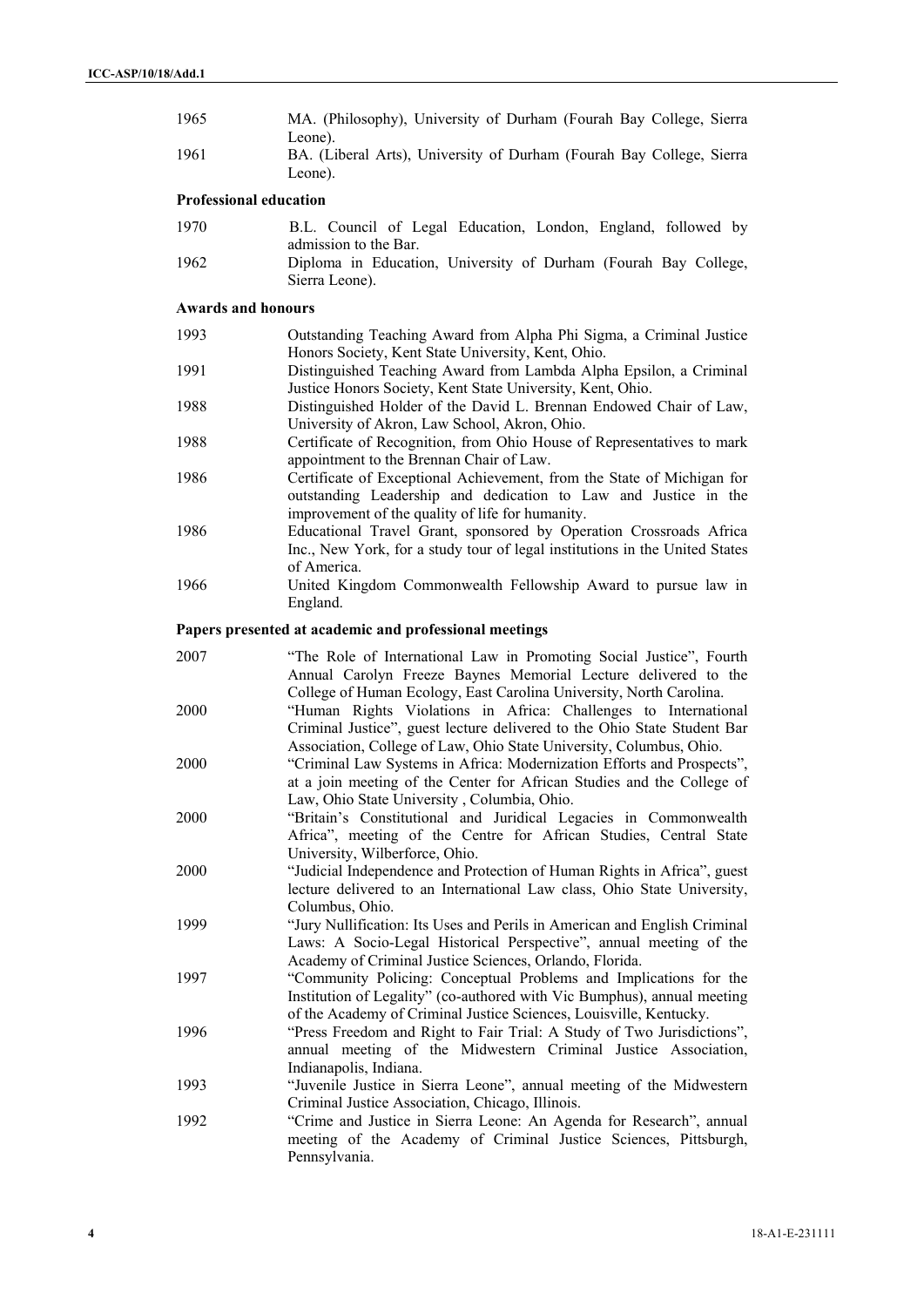| 1991 | "Social Justice in the United States: Problems and Challenges", keynote<br>address to the Association of Sierra Leoneans Abroad and the Howard                                                                                                          |
|------|---------------------------------------------------------------------------------------------------------------------------------------------------------------------------------------------------------------------------------------------------------|
| 1990 | University African Students Association, Washington, D.C.<br>"Trafficking and Disposal of Hazardous Wastes: International Law<br>Implications", presentation made to the International Law Society,<br>University of Akron, School of Law, Akron, Ohio. |
| 1990 | "Legal Problems of Economic Integration in the West African Sub-<br>Region", Second Annual Conference of the African Society of<br>International and Comparative Law, Annaba, Algeria.                                                                  |
| 1988 | "Rape in Traditional African Society" (co-authored with Dr. Edna Erez),<br>presented in absentia at the American Society of Criminology Annual<br>Meeting, Chicago, Illinois.                                                                           |
| 1988 | "Legal Pluralism in Sierra Leone: Some Anachronisms", Faculty<br>Symposium, University of Akron, School of Law, Akron, Ohio.                                                                                                                            |
| 1988 | "Law and Development in West Africa", guest lecture delivered to a<br>Political Science class, Kent State University, Kent, Ohio.                                                                                                                       |
| 1988 | "The Law of Constitutional Breakdowns: Judicial Innovation: Its Uses<br>and Perils -Commonwealth Experience", Faculty Colloquium, Political<br>Science Department, Kent State University, Kent, Ohio.                                                   |
| 1988 | "General Defenses to Criminal Liability: Judicial Perspectives", guest<br>lecture delivered to a class on Criminal Law at the University of Akron,<br>School of Law, Akron, Ohio.                                                                       |
| 1988 | "Drug-testing: Some Fundamental Conceptual and Juristic Problems",<br>guest lecture delivered to a Constitutional Law class, University of<br>Akron, School of Law, Akron, Ohio.                                                                        |
| 1986 | "The Law, the State and the Individual, Keynote speech, Ninth Annual<br>Conference of the Sierra Leone Bar Association, Freetown, Sierra Leone.                                                                                                         |
| 1984 | "Legal Rights of Women in Sierra Leone", presented at a meeting of the<br>Sierra Leone United Nations Association, Freetown, Sierra Leone.                                                                                                              |
| 1984 | "The Judicial Function in Sierra Leone", presented at the Sixth Annual<br>Conference of the Sierra Leone Bar Association, Freetown, Sierra Leone.                                                                                                       |
| 1984 | "Human Values: Legislative and Legal Aspects", presented at a meeting<br>of the Sierra Leone Association of University Women, Freetown, Sierra<br>Leone.                                                                                                |
| 1983 | "Law Reform in a Developing Country: Sierra Leone Reflections",<br>presented at the Fifth Annual Conference of the Sierra Leone Bar<br>Association, Freetown, Sierra Leone.                                                                             |
| 1979 | "Legal Aspects of Economic Integration: The Mano River Union<br>Experience", presented at the First Annual Conference of the Sierra<br>Leone Bar Association, Freetown, Sierra Leone.                                                                   |

# **Articles published (refereed)**

- "Drug-testing: Fundamental Conceptual and Juristic Problems". Akron Law Review, vol. 22, no. 2, Fall 1988, pp. 123-132, Ohio, United States of America.
- "Internal Conflicts in Marriage and Inheritance Laws in Sierra Leone: Some Anachronisms". African Journal of International and Comparative Law, vol. 1, Part 3, June 1991, pp. 346-360, London, England.
- "Legal Problems of Economic Integration in the West African Sub-Region", African Journal of International and Comparative Law, vol. 2, part 1, March 1990, pp. 85-102, London, England.
- "Rape in Sierra Leone: Conflict Between the Sexes and Conflict of Laws", (co-authored with Dr. Edna Erez), International Journal of Comparative and Applied Criminal Justice, vol. 2 (Winter issue), December 1990, pp. 201-210, Kansas, United States of America.
- "Married Women's Property Rights in Sierra Leone: Legislative and Judicial Trends Towards Liberalization - A Historical Survey", African Journal of International and Comparative Law, vol. 3, part 1, June 1991, pp. 346-360, London, England.
- "Africa's Charter on Children's Rights: A Normative Break with Cultural Traditionalism", International and Comparative Law Quarterly, vol. 41, part 2, April 1992, pp. 432-444, London, England.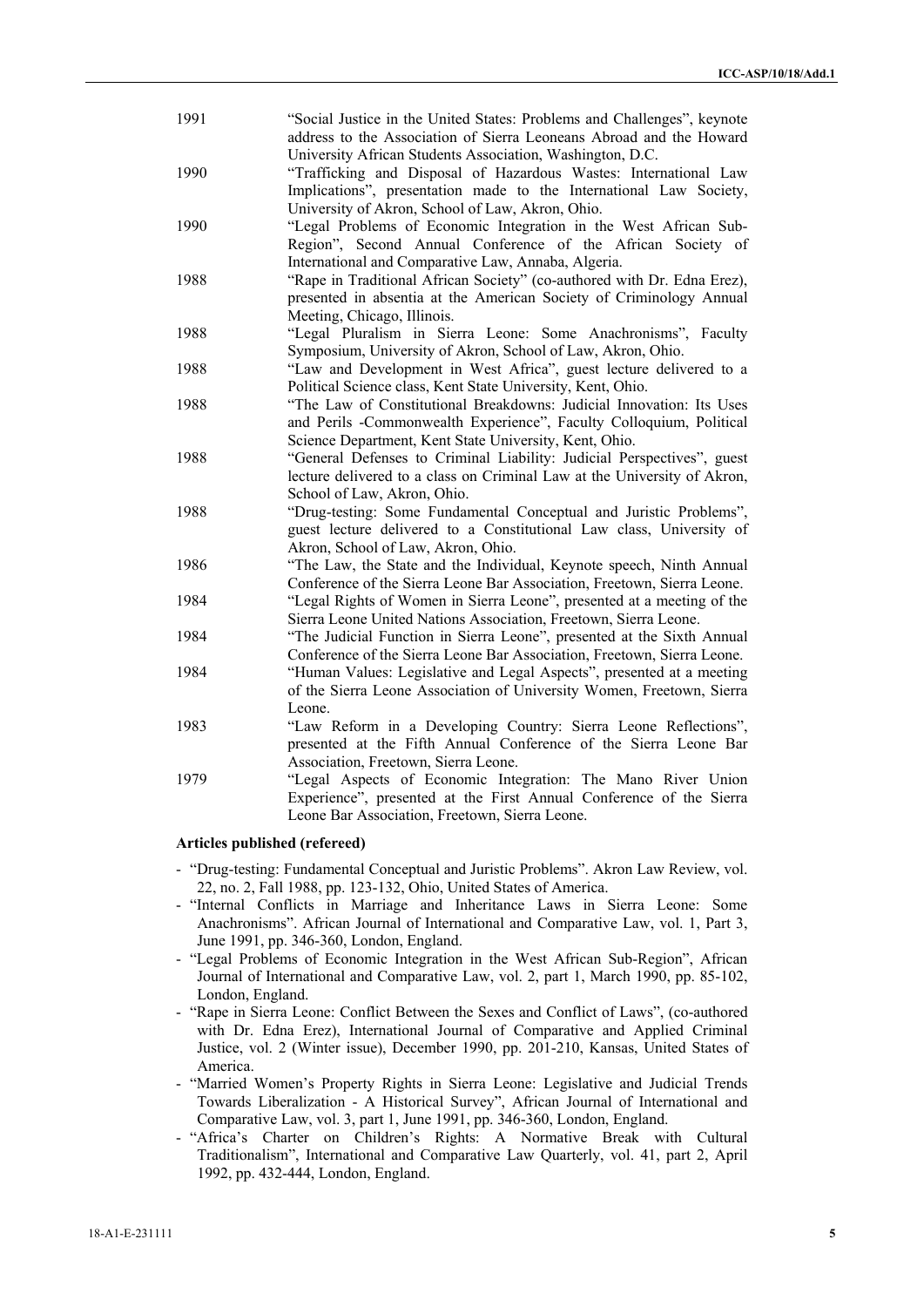- "Spatial Diffusion of the Ombudsman Institution: African Adaptations of a European Innovation -The Consolidation Problem", the Ombudsman Journal, No. 10, 1992, pp. 57-66, Alberta, Canada.
- "Illegitimacy in Sierra Leone Law: A Lingering Anachronism Comparative Perspectives", African Journal of International and Comparative Law, vol. 4, part 3, October 1992, pp. 728-738, London, England.
- "Economic Integration Efforts in Africa: A Milestone The Abuja Treaty", African Journal of International and Comparative Law, vol. 5, part 4, December 1993, pp. 743- 767, London, England.
- "Emerging Trends and Influences in African Organized Crime" (co-authored with Dr. Gary Potter), Criminal Organization, vol. 11, 1997, pp. 4-9, United States of America.
- "Prosecutorial Misconduct in Capital Cases in the Commonwealth of Kentucky: A Research Study (1976 - 2000)" (co-authored with Professor Roberta Harding), The Advocate, Kentucky, vol. 25, No. 1, January 2003, pp. 14-25.
- "The Role of International Law in Promoting Social Justice", Social Justice in Context, vol. 3, 2007-2008, pp.1-7

#### **Books published**

- "The Constitutional History and Law of Sierra Leone (1961 1995)", The University Press of America Inc., Lanham, Maryland, 1997.
- "The Criminal Law of Sierra Leone", The University Press of America Inc., Lanham, Maryland, 1999.
- "American Criminal Procedures", Carolina Academic Press, Durham, North Carolina, 2007, (co-authored with Dr. James Anderson).

#### **Published manual**

- "Gentium Lex Lux", A Ministry of Education publication on the radio broadcast series by the same author entitled "Law for Form Six Students", Freetown, Sierra Leone, 1977.

#### **Book chapters**

- "The Criminal Justice System in Sierra Leone", in: Obi Ebbe (ed,), Comparative and International Criminal Justice Systems, published by Butterworth-Heinemann, Boston, Massachusetts, 1996, pp. 83-102.
- "Due Process and Legal Pluralism in Sierra Leone: The Challenge of Reconciling Contradictions in the Laws and Cultures of a Developing Nation", in: Fields, C. and Richter Moore Jr. (eds.), Comparative International Criminal Justice Systems, Waveland Press Inc., Prospect heights, Illinois, 1996, pp. 344-361.
- "Victimization of Women in African Society: Conflict Between the Sexes and Conflict of Laws", in: Fields, C. and Richter Moore Jr. (eds.), Comparative and International Criminal Justice Systems, (2nd ed.) Waveland Press Inc., Prospect Heights, Illinois, 2005, pp. 33-54.

# **Work experience (professional and academic)**

| Current position | Professor (tenured) Department of Criminal Justice and Police        |  |  |
|------------------|----------------------------------------------------------------------|--|--|
|                  | Studies, College of Justice and Safety, Eastern Kentucky University, |  |  |
|                  | United States of America                                             |  |  |
| $2007 - 2009$    | Interim Dean, Sierra Leone Law School, Sierra Leone.                 |  |  |
| $2003 - 2009$    | Member, Trial Chamber I, Special Court for Sierra Leone (a United    |  |  |
|                  | Nations-backed War Crimes Tribunal).                                 |  |  |
| $2006 - 2007$    | Presiding Judge, Trial Chamber I, Special Court for Sierra Leone.    |  |  |
| 2003-2004        | Presiding Judge, Trial Chamber I, Special Court for Sierra Leone.    |  |  |
| $2004 - 2009$    | External Examiner, University of Sierra Leone, LL.B (honours)        |  |  |
|                  | degree programme.                                                    |  |  |
| $2005 - 2009$    | External Examiner, Sierra Leone Law School, Sierra Leone.            |  |  |
| $2001 - 2003$    | Dean of Graduate Studies, Graduate School, Eastern Kentucky.         |  |  |
|                  | University, United States of America.                                |  |  |
| $1995 - 2003$    | Professor (tenured), Department of Criminal Justice and Police       |  |  |
|                  | Studies, College of Justice and Safety, Eastern Kentucky University, |  |  |
|                  | United States of America. Duties: (i) taught Critical Issues in      |  |  |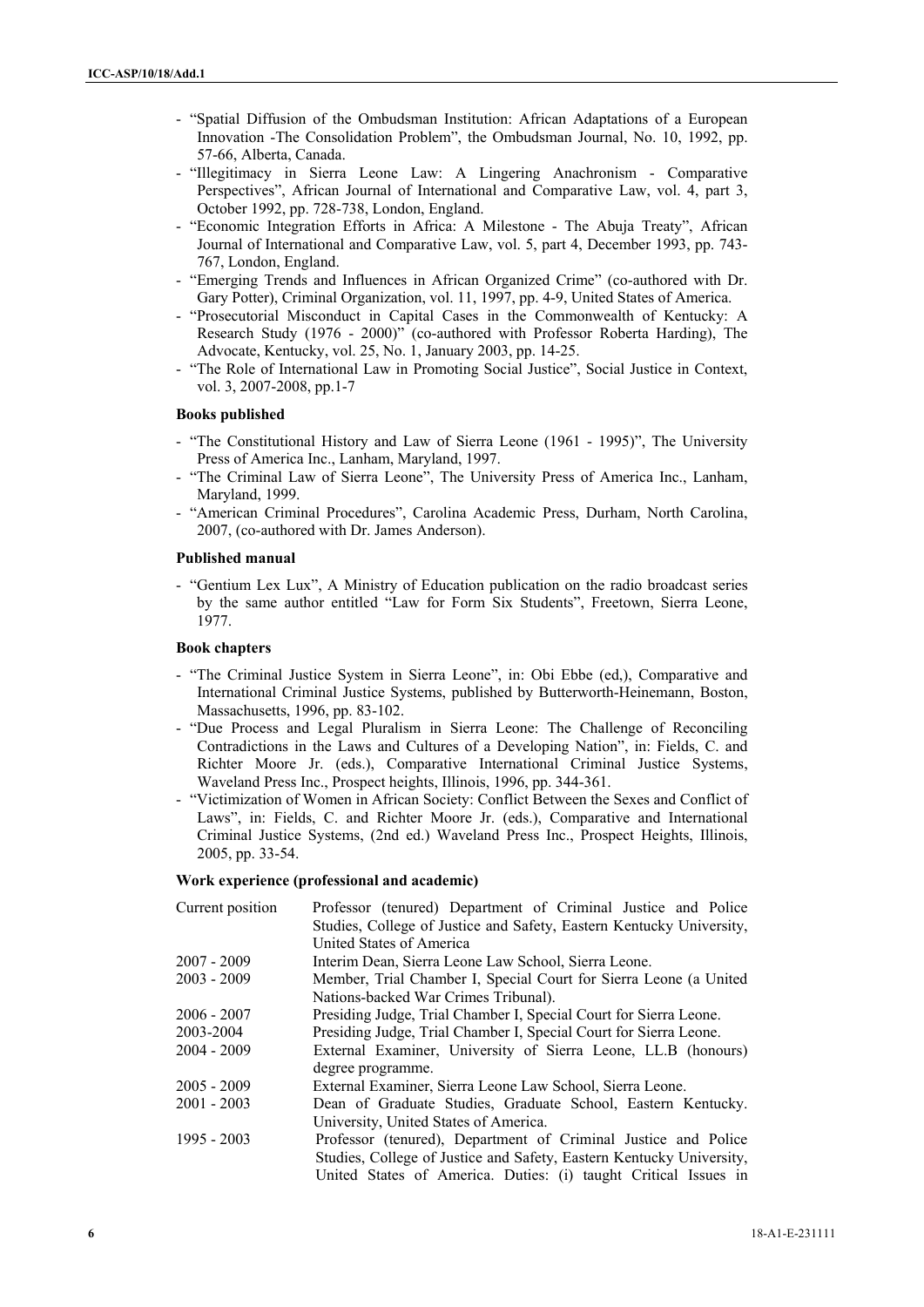|             | Criminal Justice, Comparative Criminal Justice, Criminal Law and         |
|-------------|--------------------------------------------------------------------------|
|             | Judicial Process at the undergraduate level; (ii)ta ugh t Legal Issues   |
|             | in the Administration of Criminal Justice, Theses I and II at the        |
|             | graduate level; (iii) conducted research; and (iv) did student advising. |
| 1994 - 1995 | Associate Professor (tenured), Department of Criminal Justice            |
|             | Studies, Kent State University, United States of America.                |
|             | Duties :(i) taught graduate and undergraduate courses in Criminal        |
|             | Law, Criminal Procedure and Evidence, Civil Law and Procedure,           |
|             | Court functions; (ii) conducted research; and (iii) did student          |
|             | advising.                                                                |
| 1990 - 1994 | Assistant Professor (tenure-track), Department of Criminal Justice       |
|             |                                                                          |
|             | Studies, Kent State University, United States of America.                |
|             | Duties: (i) taught undergraduate courses in Criminal Law, Criminal       |
|             | Procedure and Evidence, Civil Law and Procedure, Court functions,        |
|             | Law and Society, and a graduate course in Law, Justice and Society;      |
|             | (ii) conducted research; (iii) did student advising.                     |
| 1987 - 1990 | Distinguished Visiting Professor, Department of Pan-African Studies,     |
|             | Criminal Justice Studies, and Political Science, Kent State University,  |
|             | United States of America.                                                |
|             | Duties: (i) taught undergraduate and honours courses on Problems of      |
|             | Law in Africa, Crime and Punishment in Africa, African Political         |
|             | Systems, Critical Issues in Criminal Justice, Introduction to Criminal   |
|             | Justice, Constitutional law, Law and Society, and Comparative Law;       |
|             | and (ii) conducted research.                                             |
| 1988        | Distinguished Holder of the David L. Brennan Chair of Comparative        |
|             | Constitutional Law, University of Akron, School of Law, Akron,           |
|             | United States of America.                                                |
|             | Duties: (i) taught graduate seminar on Comparative Constitutional        |
|             | Law; guest lecturer to various classes and conducted a symposium for     |
|             |                                                                          |
|             | faculty; and (ii) conducted research.                                    |
| 1981 - 1987 | High Court Judge of Sierra Leone, Sierra Leone, West Africa.             |
|             | Duties: adjudicated, (at original level) civil and criminal cases.       |
|             | Exercised appellate jurisdiction over magistrates' courts.               |
|             | Also served as Resident judge, Bo, Sierra Leone (1985 - 1987).           |
| 1985 - 1987 | External Examiner, University of Sierra Leone, Sierra Leone, West        |
|             | Africa.                                                                  |
| 1984 - 1987 | Law Reform Commissioner, Sierra Leone Law Reform Commission.             |
| 1982 - 1984 | Part-time Lecturer, University of Sierra Leone.                          |
|             | Courses taught: Constitutional Law and Jurisprudence (undergraduate      |
|             | and honours).                                                            |
| 1977 - 1981 | Officer,<br>Mano<br>River<br>Union<br>Legal<br>(West)<br>Africa),<br>an  |
|             | intergovernmental organization comprising Sierra Leone, Liberia and      |
|             | Guinea.                                                                  |
|             | Duties: gave legal advice and opinions on various aspects of the         |
|             | organization's activities, also drafted international agreements to      |
|             | which the organization was a party. Travelled extensively                |
|             | internationally.                                                         |
| 1971 - 1977 | State Counsel, Attorney-General's Office, Sierra Leone. Attained         |
|             | rank of Principal State Counsel.                                         |
|             |                                                                          |
|             | Duties: Prosecution of felony criminal cases before the High Court       |
|             | and arguing of complex constitutional and criminal appeal cases for      |
|             | the State before the Appellate Courts of Sierra Leone. Won some          |
|             | landmark criminal and constitutional law cases.                          |
| 1970 - 1971 | Part-time Lecturer in Law, Cambridgeshire College of Arts and            |
|             | Technology, Cambridge, England. Taught the English Legal System          |
|             | and the Law of Tort.                                                     |
| 1962 - 1966 | High School teacher, Prince of Wales School, Freetown, Sierra            |
|             | Leone. Taught at senior school level, English Language and               |
|             | Literature, Latin and Logic. Was in charge of the school's Senior        |
|             | Literary and Debating Society.                                           |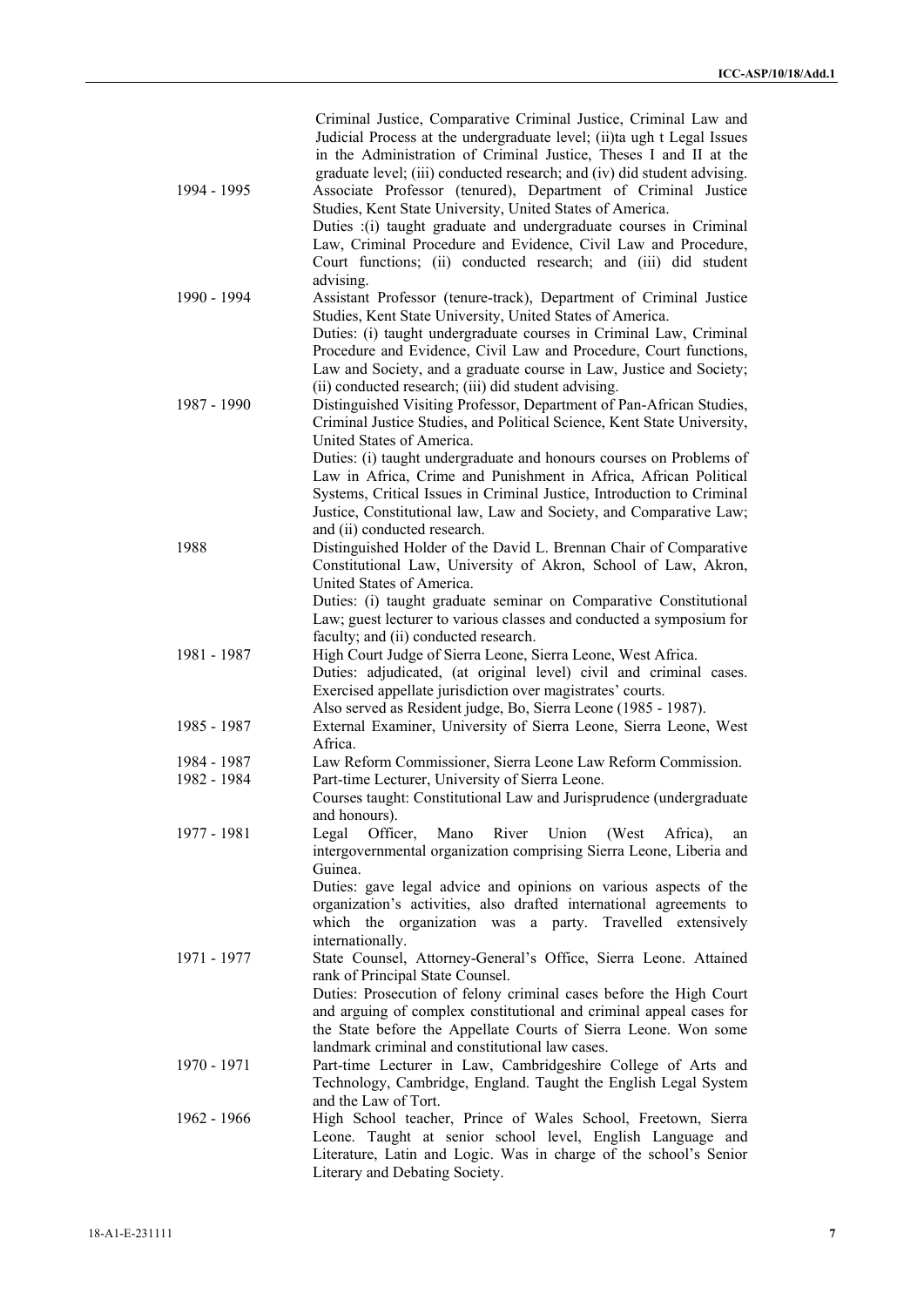# **Judicial seminars attended**

| 2005 | The Special Court for Sierra Leone; Gender Seminar for the Judges<br>of the Special Court. Theme: "Gender Justice in International Law |
|------|----------------------------------------------------------------------------------------------------------------------------------------|
|      | and Tribunals', Freetown, Sierra Leone.                                                                                                |
| 2004 | The International Criminal Tribunal for the former Yugoslavia                                                                          |
|      | (ICTY), The Hague; Inter-tribunal exchange of the Judges of the                                                                        |
|      | ICTY and the Special Court for Sierra Leone. Theme: "Working Visit"                                                                    |
|      | of the judges of the Special Court for Sierra Leone to the                                                                             |
|      | International Criminal Tribunal for the former Yugoslavia", The                                                                        |
|      | Hague, The Netherlands.                                                                                                                |
| 2003 | Brandeis University, Brandeis Institute for International Judges;                                                                      |
|      | Theme: "The New International Judiciary: Building Legitimacy for                                                                       |
|      | International Courts and Tribunals' Salzburg, Austria.                                                                                 |
|      |                                                                                                                                        |

# **Membership of professional associations and societies**

- The Honourable Society of Inner Temple, London, England.
- The African Society of International and Comparative Law, London, England.
- The International Society of Family Law, Cambridge, England.
- The International Association of Youth and Family Judges and Magistrates, Switzerland.
- The Sierra Leone Institute of International Law, Freetown, Sierra Leone.

\* \* \*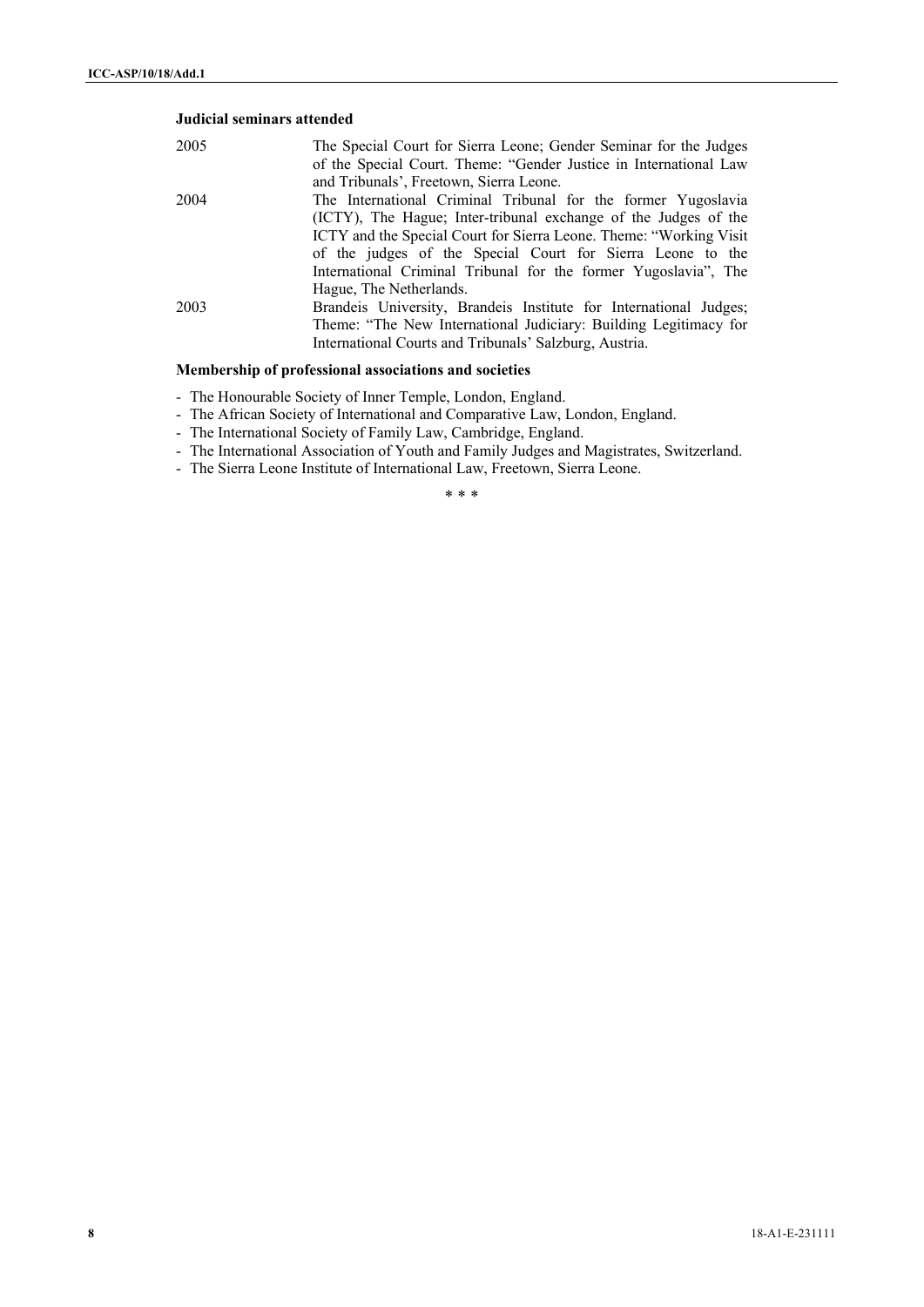(Original: French)

# **2. Bel Haj Hamouda, Ajmi (Tunisia)**

**Note verbale**

The Embassy of the Tunisian Republic in The Hague presents its compliments to the Secretariat of the Assembly of States Parties to the Rome Statute of the International Criminal Court and, with reference to its note verbale ICC-ASP/10/S/04 of 7 February 2011, has the honour to inform the Secretariat that Tunisia has decided to submit the candidacy of Professor Ajmi Bel Haj Hamouda (whose biographical details are appended hereto) for the post of judge at the International Criminal Court on List A under paragraph 5 of article 36 of the Rome Statute, for the elections to be held during the tenth session of the Assembly of States Parties at the Headquarters of the United Nations in New York, from 12 to 21 December 2011.

\* \* \*

#### **Statement of qualifications**

*Candidacy of Professor Ajmi Ben Haj Hamouda for the post of judge at the International Criminal Court in the elections to be held in New York during the tenth session of the Assembly of States Parties to the Rome Statute (12 to 21 December 2011)***,** *submitted pursunt to article 36 of the Rome Statute and paragraph 6 of resolution ICC-ASP/3/Res.6.*

The candidate's qualifications: Many years' experience as advocate (in practice since 1985) and as Senior Lecturer/Professor (*professeur agrégé*) at the Tunis Faculty of Law and Political Science (from 1973 to 2006).

His specializations have included the following: Criminal Law and Procedure; International Criminal Law; Humanitarian Law; International Penal Cooperation; Human Rights; International Fora and Women and Children's Rights.

In addition, as Guest or Associate Professor, he has carried out teaching missions in a large number of universities in Africa, Europe and the United States. He has chaired many recruitment panels for higher education posts at a variety of grades and levels.

Professor Ben Haj Hamouda has held a number of university and academic posts, including Director of the Department of Private Law and Criminal Science at the Tunis Faculty of Law and Political Science.

He is a founder-member of the Tunisian Criminal Law Association and the Association for International and Trans-National Relations, as well as of the Tunisian Association for Criminal Science and Comparative Criminal Law. He is also a member of the International Criminal Law Association.

The candidate has organized and participated in a number of international congresses and colloquiums in the various branches of private and criminal law.

Editor-in-Chief of the Tunisian Law Revue and Tunisia correspondent of UNIDROIT in Rome.

In May 2011 he attended a training course in The Hague for counsel before the International Criminal Court, and also took part in the Ninth Seminar for Counsel organized by that Court (see attached CV).

Professor Ben Haj Hamouda, whose speciality is criminal procedure, is presenting himself for election to the post of judge at the International Criminal Court on List A.

Professor Ben Haj Hamouda is of Tunisian nationality and has no other nationality.

Professor Ben Haj Hamouda practises in Tunisia in a legal system of the Franco-Roman type.

#### **Personal data**

| Family name | Bel Haj Hamouda |
|-------------|-----------------|
| Given name  | Ajmi            |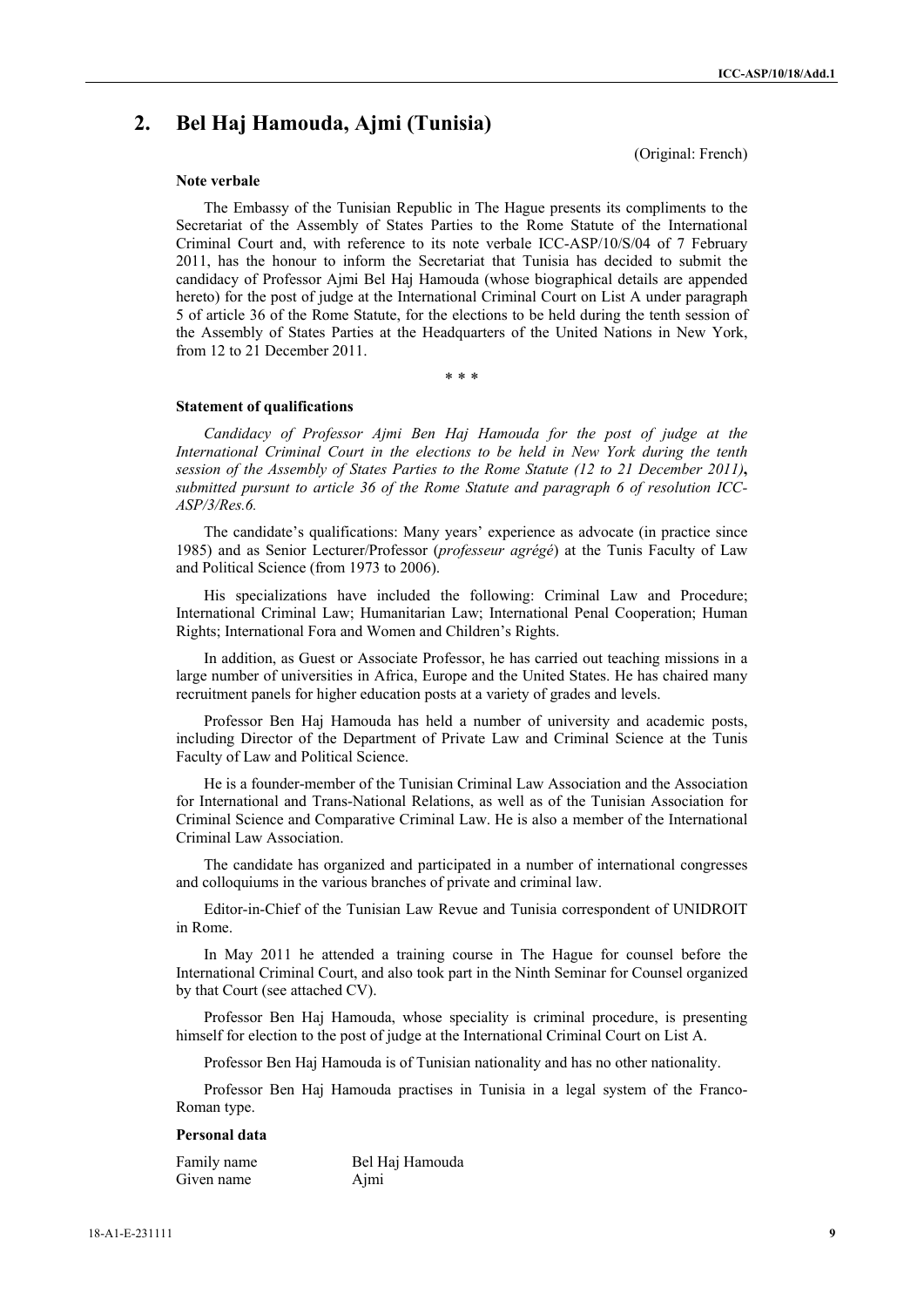| Date and place of birth  | 30 April 1945, Moknine, Tunisia.                                                                                                                                        |  |
|--------------------------|-------------------------------------------------------------------------------------------------------------------------------------------------------------------------|--|
| <b>Profession</b>        | Advocate before the Court of Cassation since 1985; in practice at the<br>Tunis bar since 1974;                                                                          |  |
|                          | University Professor at the Faculty of Law and Political Science (post<br>held from September 1973 until 2006).                                                         |  |
| <b>Special field</b>     | Criminal Law and Procedure: International Criminal Law;<br>Humanitarian Law; International Penal Cooperation; Human Rights;<br>International Fora; Rights of the Child. |  |
| <b>IT</b> skills         | Average.                                                                                                                                                                |  |
| <b>Linguistic skills</b> | Arabic: Reading, writing, speaking (excellent)<br>French: Reading, writing, speaking (excellent)<br>English: Reading, writing, speaking (basic)                         |  |
| <b>Interests</b>         | Reading, history, current affairs                                                                                                                                       |  |

# **Educational qualifications**

Baccalaureate in secondary education, Arts and Humanities Section;

| 1969           | University Degree in Private Law (Summa cum laude)                        |
|----------------|---------------------------------------------------------------------------|
| 1969           | Diploma, Tunis National College of Administration (ENA)                   |
| 1970           | Diploma in Advanced Studies in Criminal Science from the Faculty of       |
|                | Law, Paris, Panthéon Sorbonne.                                            |
| 1970           | Diploma in Advanced Studies in Private Law from the same faculty,         |
|                | Paris.                                                                    |
| 1972           | Diploma from the Paris Institute of Criminology.                          |
| 1973           | State Doctorate from the same faculty, Paris (Summa cum laude).           |
| 1980           | Advanced Degree ( <i>Agrégation</i> ) in Private Law and Criminal Science |
|                | (Panel Chair, Dean Jean Carbonnier).                                      |
| 1984           | University Professor (Panel Chairs, Philippe Fouchard, Gérard Farjat).    |
| $\blacksquare$ |                                                                           |

#### **University career**

| 1972 | Deputy Assistant, Faculty of Villetaneuse (Paris Nord).   |
|------|-----------------------------------------------------------|
| 1971 | Deputy Assistant, Legal Seals Centre (Paris Sud).         |
| 1972 | Assistant, Language Laboratory, Panthéon Sorbonne, Paris, |
| 1972 | I/c Comparative Law Room, Faculty of Law, Paris Sorbonne, |
| 1973 | Assistant Supervisor, Faculty of Law, Tunis.              |
| 1980 | Senior Lecturer, Faculty of Law, Tunis.                   |
| 1984 | University Professor at the same Faculty.                 |

Subject of State doctorate in international criminal law and criminal international law: Military Occupation and Criminal Justice, Paris, Panthéon Sorbonne, Summa cum laude and Special Distinction (Panel Chair, Professor Georges Levasseur, 1973).

#### **Subjects taught**

- All branches of criminal law (procedure; domestic criminal law; international criminal law; business law; criminology; penology; humanitarian law), 1973 to 2006.
- Civil law: obligations (contract and tort), 1980
- Labour law, 1978
- Business and investment law, 2000
- Family law, 1973
- Human rights, 2000
- Children's rights, 1995

# **Bar specializations since 1974**

- Criminal procedure
- Insurance and compensation
- Company formation
- Businesses in financial difficulty
- Domestic and international arbitration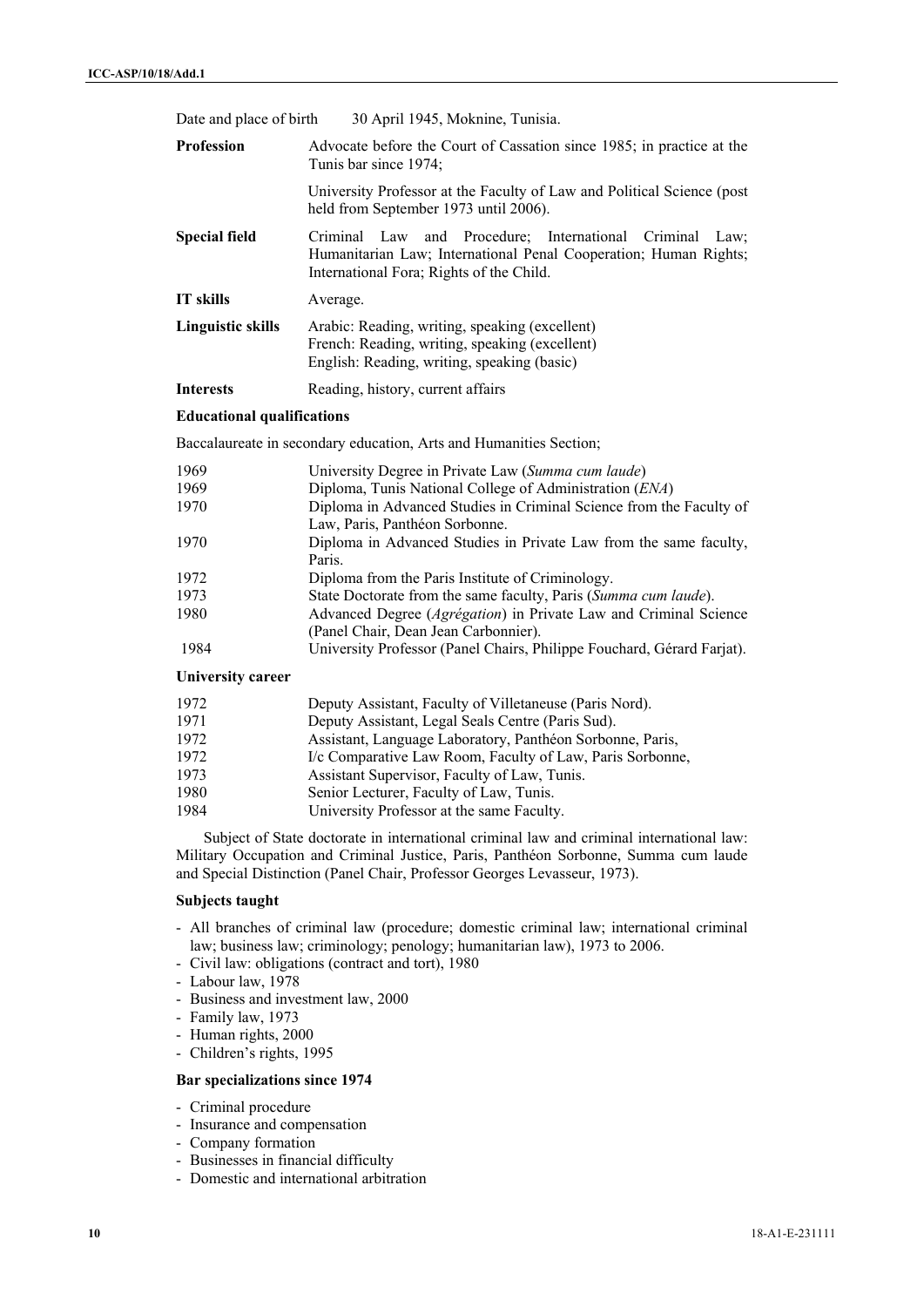- Privatization of public undertakings and services
- Notarial studies

# **Courses and lectures given, with locations**

- Tunis Faculty of Law and Political Science, 1973 to 2006.
- Civil law, law of obligations, 1980 to 1987.
- Criminology and penology, 1973 to 1984.
- Doctorate in international criminal law and criminal international law, 1982 to 2006.
- Doctorate in general criminal law, 1982 to 2006.
- Doctorate in business law, 2000 to 2005.
- Doctorate in international commerce, 2002 to 2005.
- Cycle of doctorate lectures, third cycle, six months, Paris 7, 1992.
- Cycle of lectures on law of international trade, Faculty of Law, Montreal, Canada, 2005.
- Cycle of lectures on rights of the defence in comparative criminal law, Constantine, Algeria, 1978.
- Cycle of lectures on criminal law, criminal procedure and international criminal law at the Faculty of Social Sciences, Toulouse, France, several visits, 1982 to 2002.
- Cycle of lectures at the Rome Institute of Oriental Science on the law of obligations, Islamic law and comparative law, Italy, 2001.
- Cycle of lectures on international law at the Tunisian National Training College for Senior Police Officers, 2006.
- Cycle of lectures at the Institute of Criminology of the University of Toulouse, France, 1995.

### **Learned societies and academic activities**

- Secretary-General of the Tunisian Association for Criminal Science and Comparative Criminal Law and founder-member, 2005.
- Deputy Secretary-General of the Tunisian Criminal Law Association, 1983.
- Editor-in-Chief of the Tunisian Law Review, 2003.
- Member of the International Criminal Law Association, 1984.
- Correspondent and representative of Tunisia at the International Institute for the Unification of Private Law ("UNIDROIT - United Nations"), Rome, 2000.
- Member of the Tunis Arbitration and Conciliation Board, 2001.
- Twice Panel Chair for Advanced Degree examination (agrégation) in private law and criminal science, 1989 and 2000.
- Member of the Tunisia United Nations Association, 2008.
- Worked at the International Criminal Law Centre of the University of Toulouse, with United Nations support, 2005.
- Chair of various recruitment panels for legal assistants and senior assistants, 1992, 2003, 2004.
- Supervisor and co-tutor for doctoral theses and third-cycle doctoral research reports.
- Member of the editorial board of the Tunis Faculty of Law, 1980.
- Member of the editorial board of the Tunisian National Bar Council, 2010.
- Since 1974, organizer and coordinator of various national and international congresses and colloquiums on law and criminology.
- Head of the Private Law and Criminal Science Section of the Tunis Faculty of Law, 1984.
- Founder-member of the Tunisian Arbitration Association, 1977.
- Founder-member of the Tunisian Trans-National Association, 1995.
- Drafter of the Tunisian Children's Rights Code (criminal law part), 1995.
- Member of the editorial board of the Maghreb Law Review, 1990.
- Chair of the Franco-Tunisian Research Group (Tunisian part), 2002.
- Founder-member of the periodical Actualités juridiques tunisiennes, 1989.
- Chair of the Italo-Tunisian Research Group (Tunisian part), 2003.
- Academic activities: congresses, traineeships and seminars.
- In Tunisia, Morocco, Algeria, Libya, Egypt, Lebanon, France, Belgium, Portugal, Malta, United States of America, Canada, Austria, Germany, Czechoslovakia, Bulgaria.
- Concours Charles Rousseau.
- Moot international law trial: Panel member, 2008.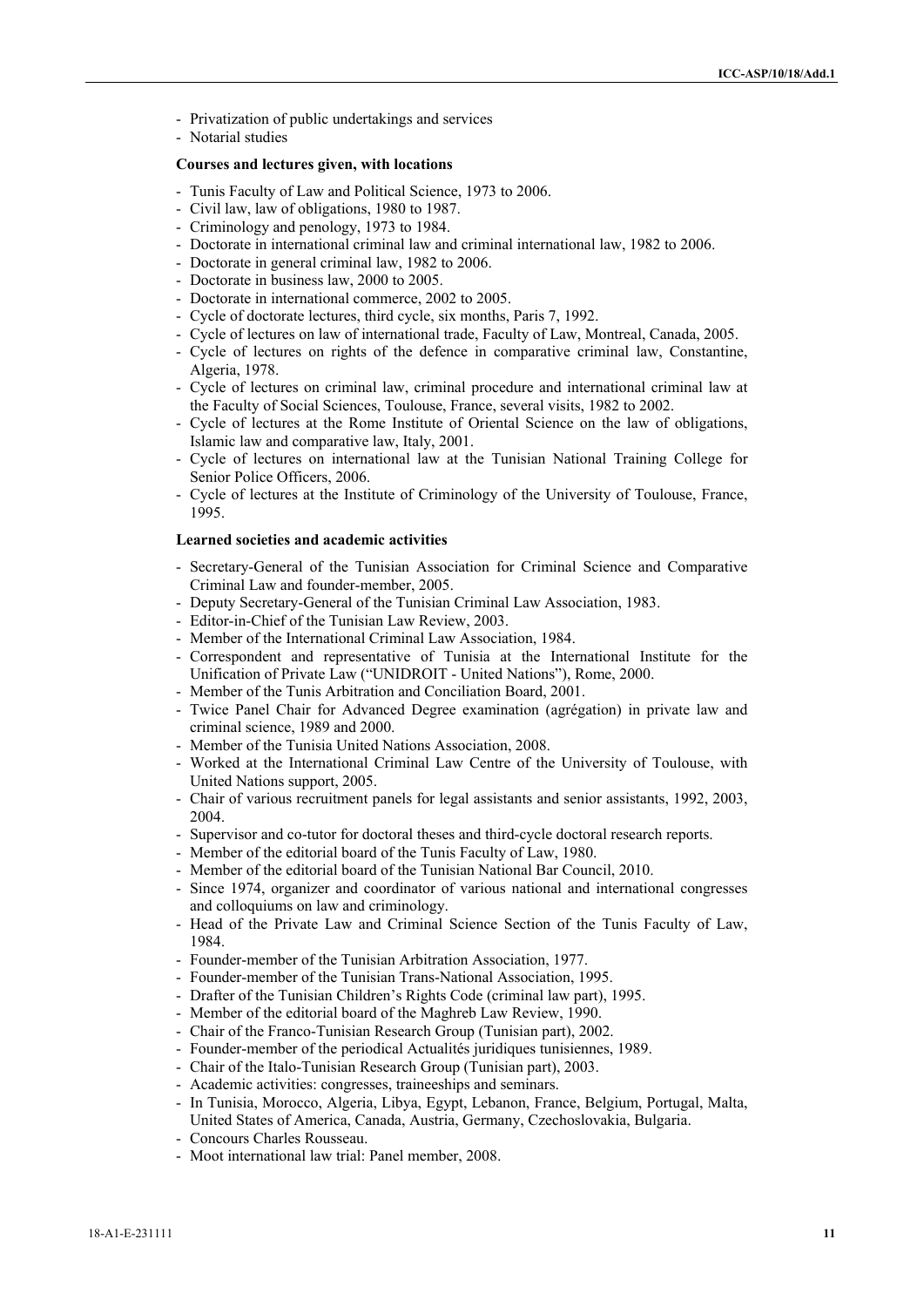### **Awards**

- Prize of the President of the Republic, 1969, for the year's leading law graduate.
- Higher education merit award, 2000.

### **University duties**

- Director of the Department of Public Law and Criminal Science of the Tunis Faculty of Law, elected four times, for three years each, since 1984.
- Acting Dean of the Tunis Faculty of Law and Political Science.
- Chair of the research unit: Company, Investment and Business Law (CIBL), 2005 to 2005.

# **Civil society activities**

- Deputy Mayor of the town of Soukra, "Suburb of Tunis Capital", 2010.
- Honorary member of a sports association, 2000.
- Member of the Administrative Tribunal Review Chamber on the Legality of Political Parties, 2002.
- Permanent Member of the Tunis Conciliation and Arbitration Board, 2004.
- Training course at the International Criminal Court, May 2011, and candidate for admission to the International Criminal Court's list of counsel, 2011.
- Principal publications and colloquium contributions.
- Civil law course, "The contract" (250 pages), 1980 to 1986.
- Aspects des droits de la défense (180 pages), 1976.
- L'enfant et les familles nourricières en droit comparé, collective work, 1997.
- La justice pénale, quelle évolution, collective work, 2007.
- L'instance en appel (Periodical, special number), 1993.
- La justice du premier degré (Periodical, special number), 1997.
- Le droit de la promotion immobilière, collective work, 1989.
- Changement sociaux, criminalité et victimisation en Tunisie (collective work), UNICRI, United Nations, 1995.
- Les droits de l'enfant d'après la réligion et la convention internationale sur les droits de l'enfant, 2001.
- Procédure pénale et droits de l'enfant, 1996.
- Evolution des droits de l'enfant, 1974.
- Immunité de juridiction, inviolabilité de l'hôtel de l'ambassade et chose jugée à l'étranger, 1973.
- La présomption d'innocence, 1995.
- Le silence de l'inculpé, 1988.
- L'asile politique, 1994.
- Ce droit pénal venu d'ailleurs!, 2006.
- Le secret professionnel du banquier, 1978.
- Pour une meilleure compréhension de la libération conditionnelle, 1982.
- L'anthromorphisme de la personne morale en droit pénal, 1995.
- Aspects de droit pénal dans le code des sociétés commerciales, 2005.
- La faute de gestion des dirigeants sociaux, 2008.
- Les sanctions pénales, 2008.
- Le principe de la légalité criminelle est-il encore actuelle?, 2009.
- Autorité de la chose jugée sur le civil, 2010.
- La chambre d' accusation, 1982.
- Les infractions en matière de stupéfiants, 1977.
- La femme prostituée, 1978.
- La responsabilité de l'avocat, 2008.
- Les conflits conjugaux, aspects juridiques, 1989.
- La condition juridique des enfants à naître, 1998.
- Le contrat de leasing, 2005.
- Le droit de rétention dans le code des obligations, 1975.
- La volonté dans le processus contractuel?, 2005.
- Les sources du code des obligations, 1996.
- Les conditions de validité du contrat, étude rétrospective, 1997.
- Préface à l'ouvrage sur le droit privé comparé, 2001. - Evolution du droit médical face aux mutations, 2001.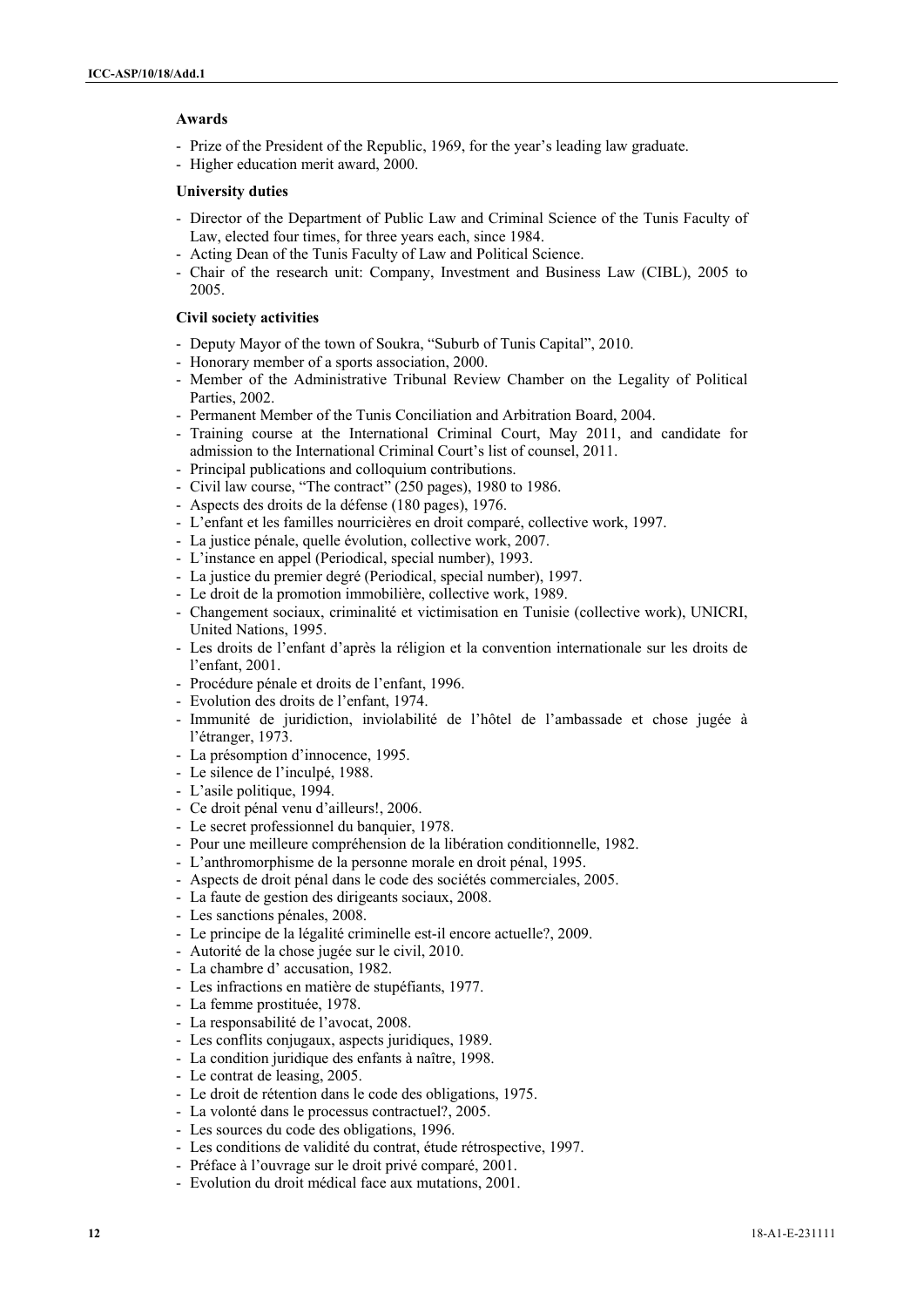- La franchise, formule de distribution en plein essor, 2007.
- Droit uniforme . les principes d'UNIDROIT relatifs aux contrats du commerce international, 2007.
- Principal colloquiums organized or coordinated.
- Criminal law and the terrorist threat, 2002.
- The judicial investigation, 1992.
- The press and the law, 1987.
- Nullity of acts of the investigating judge, 1977.
- Access to justice, 2004.
- Human rights and guarantees of a fair trial on the sixty-second anniversary of the Declaration of Human Rights, 2011.
- Trans-frontier offences and organized crime.
- Criminal law and expert medical evidence, 1986.
- New aspects of State responsibility, 1996.
- Criminal justice, has it developed?, 2007.
- The functions of justice and the independence of judges and prosecutors, 1994.
- Crime and criminal justice in the Mediterranean basin, 1995.
- Compensation for loss or injury, 2000.
- The courts and treaties, 2008.
- The criminal law and companies, 2002.
- Fundamental rights under the Constitution. a cross-section of views, 2009.
- Round table with workshop: companies in financial difficulty. separating the treatment of human resources from that of the company, 2002.
- Legal cross-pollination, or the influence of foreign legal systems in private law, 2004.
- Cultural law: the law of copyright and related rights, 1997.
- Democracy and human rights in Tunisia, an initiative of the European Commission, 2002.
- The prison environment and human rights, 1983.

#### **Principal studies and research projects**

# **General Criminal Law, Prof. B.H. Hamouda Ajmi, 1982 to 2006**

- The legality principle
- The principle of non-retroactivity
- The principle of non-retroactivity
- Concurrent offences and penalties
- The interpretation of criminal law
- Characterization of criminal offences
- Attempted crimes
- Co-perpetration
- Classification of offences by reference to their forms of perpetration
- Criminal intent
- Recidivism
- The autonomy of criminal law
- **Mediation**
- Impossible crimes
- The liability of legal persons
- The criminal liability of children
- The criminal liability of company directors
- The criminal liability of medical practitioners
- Criminal liability in the case of company bankruptcy
- Criminal responsibility for the actions of another
- International criminal liability
- Criminal liability and immunities
- Criminal liability of advocates
- Criminal liability of auditors
- Criminal liability of legal practitioners
- Criminal defences based on subjective grounds
- Criminal defences based on objective grounds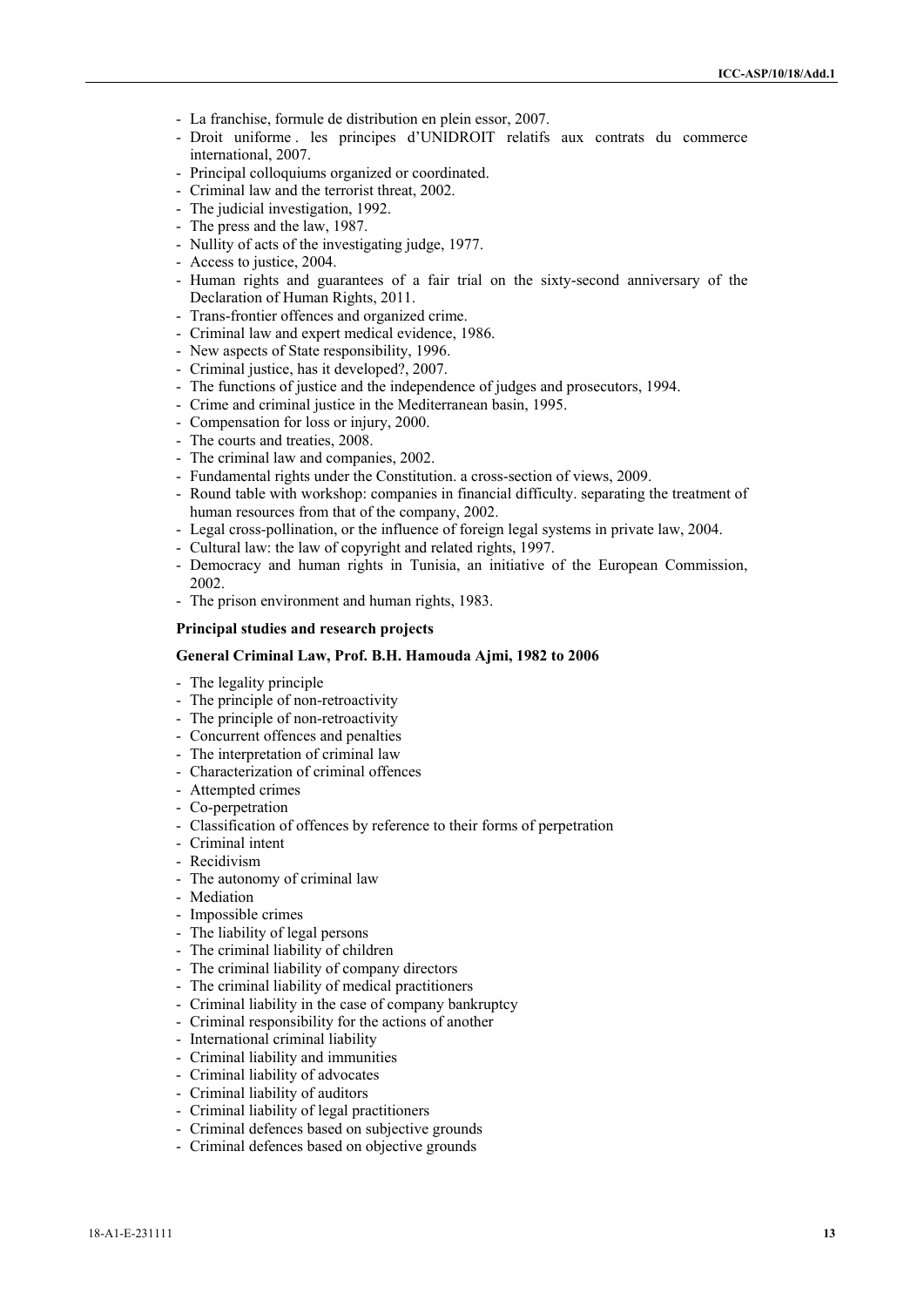### **International Criminal Law, Prof. B.H. Hamouda Ajmi, 1982 to 2006**

- Fundamental issues Growth of criminality; Organized crime. Definitions:- International criminal law - Criminal international law.
- Political asylum
- Extradition
- Ne bis in idem. The negative effect of decisions of foreign criminal courts.
- Territorial aspects of the operation of criminal law
- Mutual police assistance: Interpol.
- Terrorism
- War crimes
- Crimes against humanity
- Crimes against peace
- The Nuremberg Tribunal
- The Tribunal for the former Yugoslavia
- The Rwanda Tribunal
- The International Criminal Court
- Political offences
- Crime and public international law
- Organized trans-national crime
- Military occupation
- Drug trafficking
- Trafficking in human organs
- Trafficking in children
- Theft of cultural artefacts
- Warrants of arrest
- The courts and treaties
- IT and the criminal law
- The Rwanda Tribunal
- Immunity of the Head of State

\*\*\*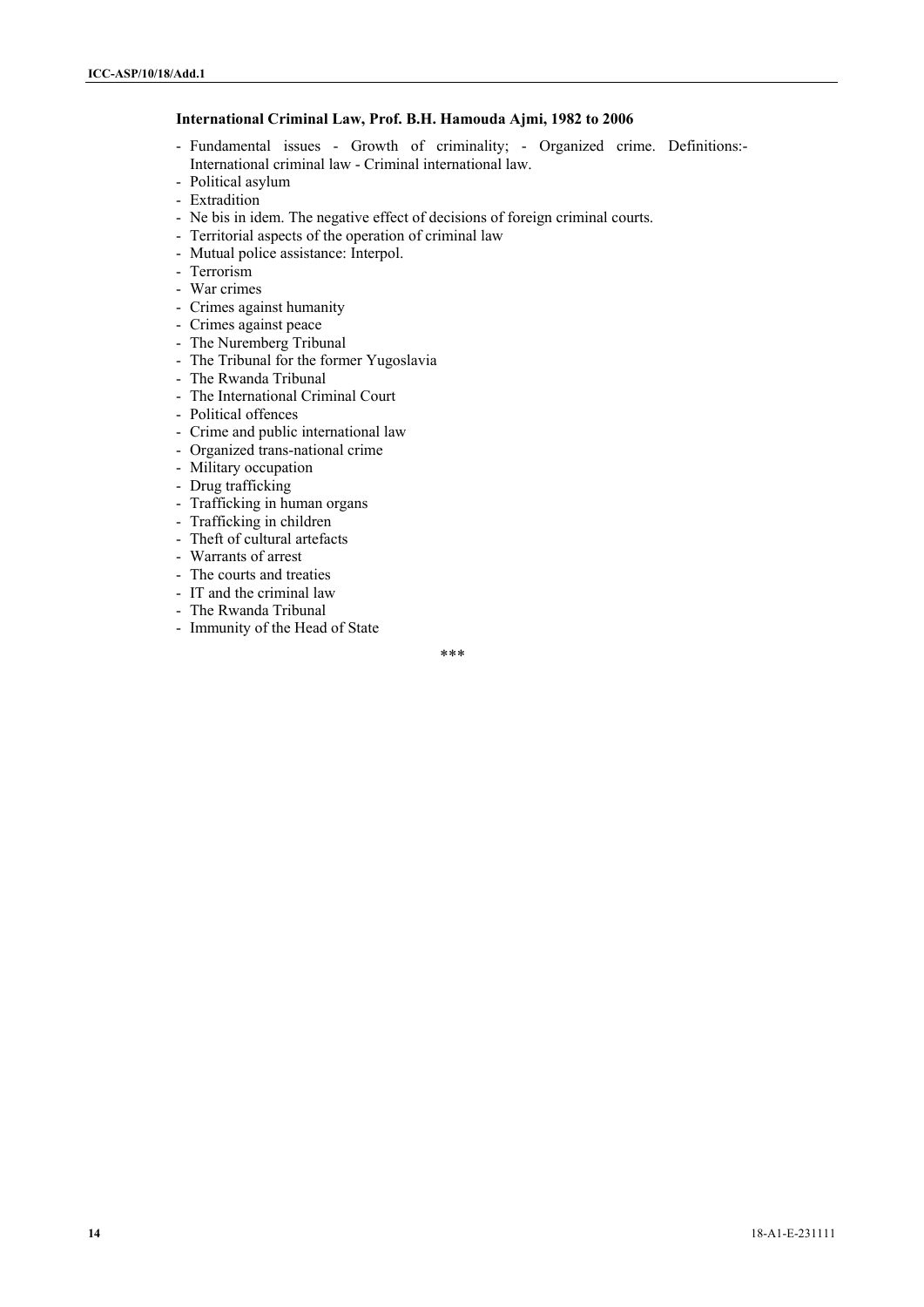# **3. Boolell, Vinod (Mauritius)**

(Original: English, French)

#### **Note verbale**

The Embassy of the Republic of Mauritius presents its compliments to the Secretariat of the Assembly of State Parties to the International Criminal Court and has the honor to inform that the Government of the Republic of Mauritius hereby nominates Honorable Justice Vinod Boolell, as candidate for election as judge of the International Criminal Court at elections to be held during the tenth session of the Assembly of States Parties scheduled for 12-21 December 2011 in New York.

The detailed accompanying statement, prepared in conformity with article 36, paragraph 4 (a) and 4 (a) (ii), of the Rome Statute, is annexed hereto. Justice Vinod Boolell fulfils all the requirements of paragraph 3 of the aforementioned article.

Honorable Justice Vinod Boolell was appointed judge of the Supreme Court of Mauritius in 1988 after serving as prosecutor for several years. He worked as adviser at the Supreme Court and the Ministry of Justice of Cambodia. He also worked for the Office of the United Nations High Commissioner for Human Rights in Cambodia. He has served as a judge with the International Judiciary in the United Nations Missions in Kosovo from 2002 to 2009. In 2008, he was appointed Chief International Judge and served in that capacity until February 2009. He is at present serving as judge of the United Nations Dispute Tribunal in Nairobi since March 2009. He has given lectures on the investigation and trial of war crimes to judges, prosecutors and police officers of the European Mission in Kosovo and was designated by the International Bar Association to prepare reports on the Legal Profession of Cambodia.

The Government of the Republic of Mauritius is convinced that Honorable Justice Vinod Boolell possesses all the competencies and experience required by the Rome Statute in the field of criminal law and procedure. He is also recognized for his outstanding contribution in the field of international law, international criminal law, international humanitarian law and Human Rights.

Honorable Justice Vinod Boolell holds exclusive Mauritian nationality and is a candidate for inclusion on List A provided for under article 36, paragraph 5, of the Rome Statute. His curriculum vitae (in English and French), the accompanying statement and other supporting documents are attached.

The candidature of Honorable Justice Vinod Boolell has been endorsed by the African Union at its last Summit held in Malabo, Equatorial Guinea, from 30 June to 1 July 2011.

\* \* \*

#### **Statement of qualifications**

*Detailed statement submitted in accordance with article 36, paragraph 4 (a), of the Rome Statute and paragraph 6 of resolution ICC-ASP/3/Res.6 of the Assembly of States*  Parties relating to the procedure for the nomination and election of judges to the *International Criminal Court.* 

The Government of the Republic of Mauritius hereby nominates Honorable Justice Vinod Boolell as a candidate for election as judge of the International Criminal Court at the election to be held during the tenth session of the Assembly of States Parties from 12 to 21 December 2011 in New York.

The nomination of Justice Vinod Boolell, whose Curriculum Vitae is annexed hereto in English and French, was made pursuant to the provisions of article 36, paragraph 4 (a) (ii), of the Rome Statute, "by the procedure provided for the nomination of candidates for the International Court of Justice in the Statute of that Court".

Justice Vinod Boolell is being nominated for inclusion in List A, comprised of candidates with "established competence in criminal law and procedure, and the necessary relevant experience, whether as judge, prosecutor, advocate or in other similar capacity, in criminal proceedings" (see article 36, paragraph 3 (b) (i) and paragraph 5, of the Rome Statute).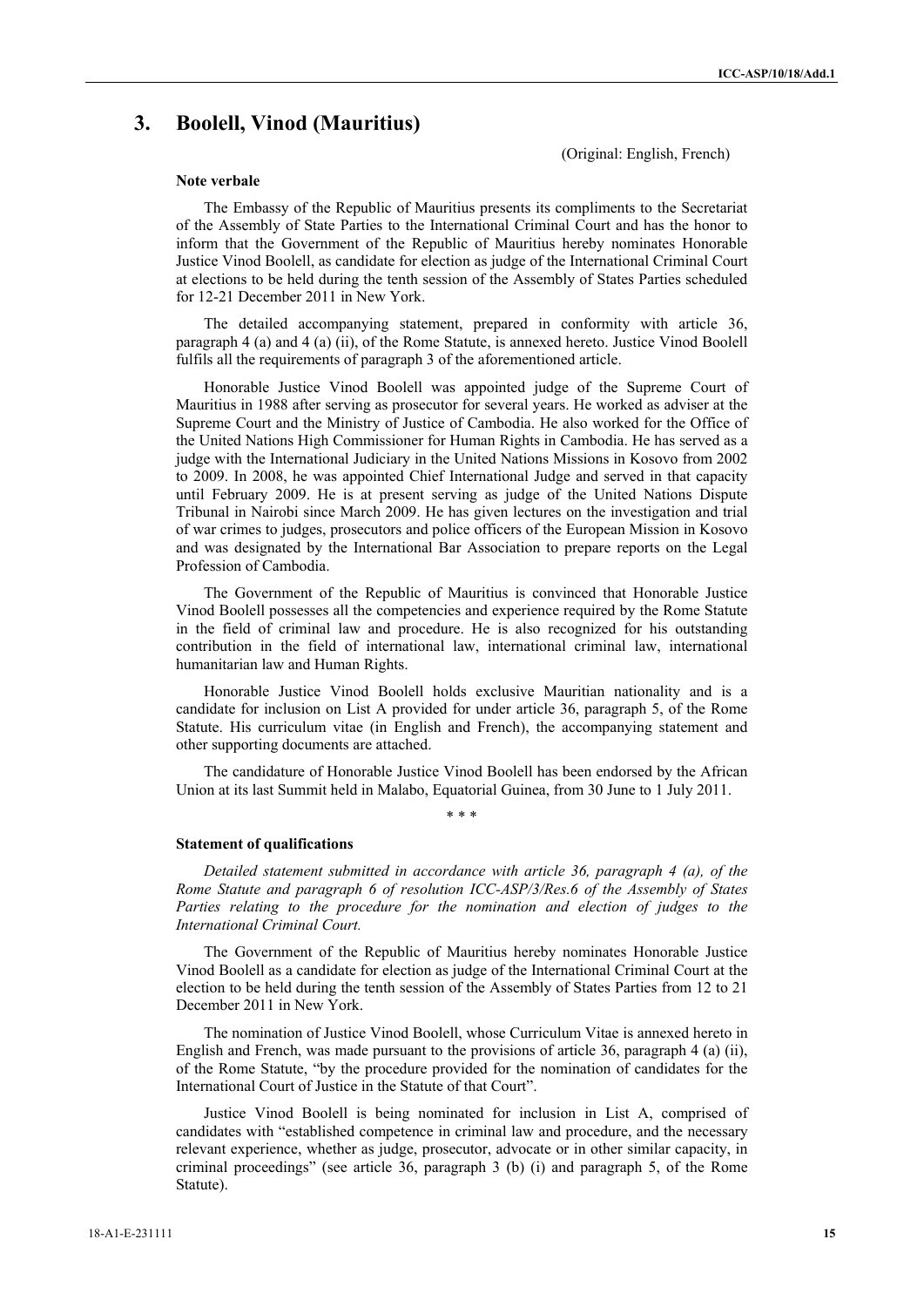Justice Vinod Boolell fulfils all the conditions of experience and seniority required for appointment to the highest judicial offices, as stipulated by article 36, paragraph 3 (a) of the Rome Statute.

Although a candidate who qualifies for inclusion in List A is not required to have the alternative qualification required for List B, Justice Vinod Boolell has the competence and a vast experience as required under article 36, paragraph (3) (b) (ii) which also qualify him for List B.

Justice Vinod Boolell has a career of over forty years and has wide experience in the practice of law as a judge both in Mauritius and with the United Nations Interim Mission in Kosovo (UNMIK), as an advocate and as a prosecutor as well as in teaching criminal law and criminal procedure law, evidentiary proceedings, human rights, constitutional and administrative law and employment law.

Justice Vinod Boolell is currently a judge of the United Nations Dispute Tribunal and is based in Nairobi. He served as the first president of that Tribunal, which initiated one of the greatest reforms of the judicial system within the United Nations, from 1 July 2009 until 30 June 2010. His duties consist in dealing with all disputes arising between staff members of the United Nations and the Secretary General. These disputes relate to contracts of employment including, interim orders to suspend an administrative action relating to a contract of employment, disciplinary matters, financial issues and mediation. He has also been closely involved in the drafting of the Rules of Procedure of the United Nations Dispute Tribunal and presented the Rules to the Sixth Committee of the General Assembly for approval. The Rules were adopted without any amendment.

Justice Vinod Boolell has served as an international judge with the United Nations in Kosovo from 2002 to 2009. From 2008 to the end of the mission in February 2009, he served as acting Chief International Judge and was responsible for the smooth transition of the United Nations International Judiciary to the European Mission (EULEX). During his tenure, he has investigated and presided over a number of high profile criminal cases involving ethnic murders, war crimes, human trafficking, terrorism and economic crimes. Many of these cases involved an element of witness and victims protection and Justice Vinod Boolell has acquired a wide experience in dealing with this sensitive issue. He has also dealt with pre-trial matters like detentions, confirmation of indictments, international legal assistance including requests for extradition of suspected offenders.

As a Judicial Mentor from March 2001 to April 2002 in the Cambodia Office of the United Nations High Commissioner for Human Rights, Justice Vinod Boolell was an advisor to the judges and prosecutors of the Supreme Court, trained judges and court clerks, prepared training materials, worked on legal and judicial reforms. He dealt with human rights application in the criminal justice system, the International Criminal Court, the status of the Khmer Rouge Special Tribunal.

As a prosecutor between 1972 and 1987 and as Judge of the Supreme Court in Mauritius between 1988 and 1998, Justice Vinod Boolell also dealt with a number of high profile criminal cases.

Justice Vinod Boolell has taught criminal law and procedure to law students and the police at the University of Mauritius for over fifteen years. He holds exclusive Mauritian nationality and masters both the English and French languages.

\* \* \*

# **Personal data**

| Name          | Vinod Boolell           |
|---------------|-------------------------|
| Date of birth | 31 July 1944            |
| Nationality   | Mauritian               |
| Languages     | English, French, Creole |

#### **Academic background**

- B.A (Hons.) Jurisprudence, Oxford University, United Kingdom.
- Called to the Bar at Inner Temple, London.
- Masters in French Law.
- Diploma from L'Ecole National de la Magistrature" (ENM), Paris, France.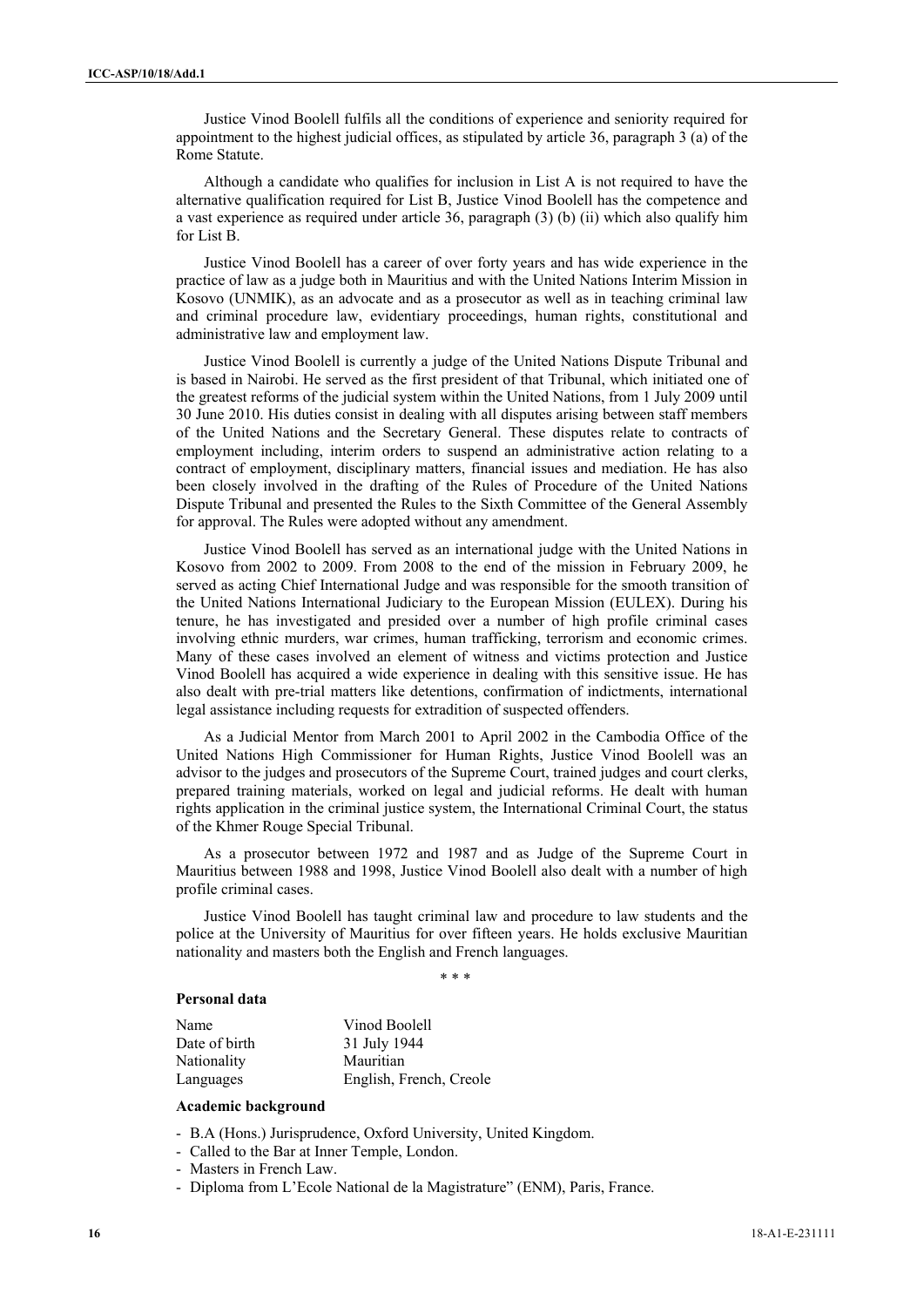## **Professional background (domestic and international)**

| <b>July 2009</b>     | Elected as the first President of the United Nations Dispute<br>Tribunal.                                                                                                                                              |
|----------------------|------------------------------------------------------------------------------------------------------------------------------------------------------------------------------------------------------------------------|
| March 2009 - present | Elected judge of the United Nations Dispute Tribunal and is<br>based at the duty station in Nairobi.                                                                                                                   |
| $2008 - 2009$        | Chief International Judge, United Nations Missions in Kosovo.                                                                                                                                                          |
| $2002 - 2009$        | International judge with the International Judiciary in the United<br>Nations Missions in Kosovo.                                                                                                                      |
| 2004                 | Member of a group of ten experts who assisted in finalizing the<br>Model Codes for Post Conflict Situations - conflict criminal<br>justice, under the chairmanship of Professor William Schabas in<br>Galway, Ireland. |
| 2001                 | Adviser at the Supreme Court and the Ministry of Justice of<br>Cambodia.                                                                                                                                               |
| 1989 to 1991         | Dean of the Law Faculty, University of Mauritius.                                                                                                                                                                      |
| 1988                 | Appointed Judge of the Supreme Court of Mauritius.                                                                                                                                                                     |
| 1972 and 1987        | Served as a prosecutor in Mauritius.                                                                                                                                                                                   |

- Adviser at the Ministry of Justice, Mauritius

- Worked for the Office of the High Commissioner for Human Rights in Cambodia
- Practised at the Bar in Mauritius

### **Seminars attended**

| Delivered keynote speech on the United Nations Dispute<br>Tribunal at the international meeting of Investigators of the |
|-------------------------------------------------------------------------------------------------------------------------|
| United Nations, Nairobi.                                                                                                |
| Guest speaker on War Crimes Investigation and Trials in                                                                 |
| Kosovo at the Centre for International Peace Operations (ZIF), a                                                        |
| project financed by the European Union in Berlin and Sweden.                                                            |
| The International Commercial Arbitration, Cairo, Egypt.                                                                 |
| Legal Cooperation, Paris, France.                                                                                       |
| The Asia Africa Legal Conference, Bangkok, Thailand.                                                                    |
| Crime and Justice, United States of America.                                                                            |
| The United Nations Conference on the Carriage of Goods by                                                               |
| Sea, Hamburg, Germany.                                                                                                  |
|                                                                                                                         |

- Participated as guest speaker in seminars on good governance and corruption.

# **Lectures**

- Lectures given on the investigation and trial of war crimes to judges, prosecutors and police officers of the European Mission in Kosovo (EULEX) in 2008.
- Lecturer on Human Rights Law in Cambodia.
- Lecturer (law students and the police) at the Law Faculty of the University of Mauritius Criminal Evidence and Procedure, Criminal Law, Human Rights Law, Labour Law and Constitutional Law.

# **Publications**

- Report on the Comoros Islands Judiciary for the United States Embassy in Mauritius.
- Designated by the International Bar Association to prepare reports on the Legal Profession of Cambodia in 2001 and 2003.
- Author of a book on Human Rights for use in schools in Mauritius, a project sponsored by the United States Government.
- Author of a book on Criminal procedure for use by the police.
- Author of an article on the Human Rights and the Constitution of Mauritius, published in the European Human Rights Law Review (Sweet & Maxwell 1996).

\* \* \*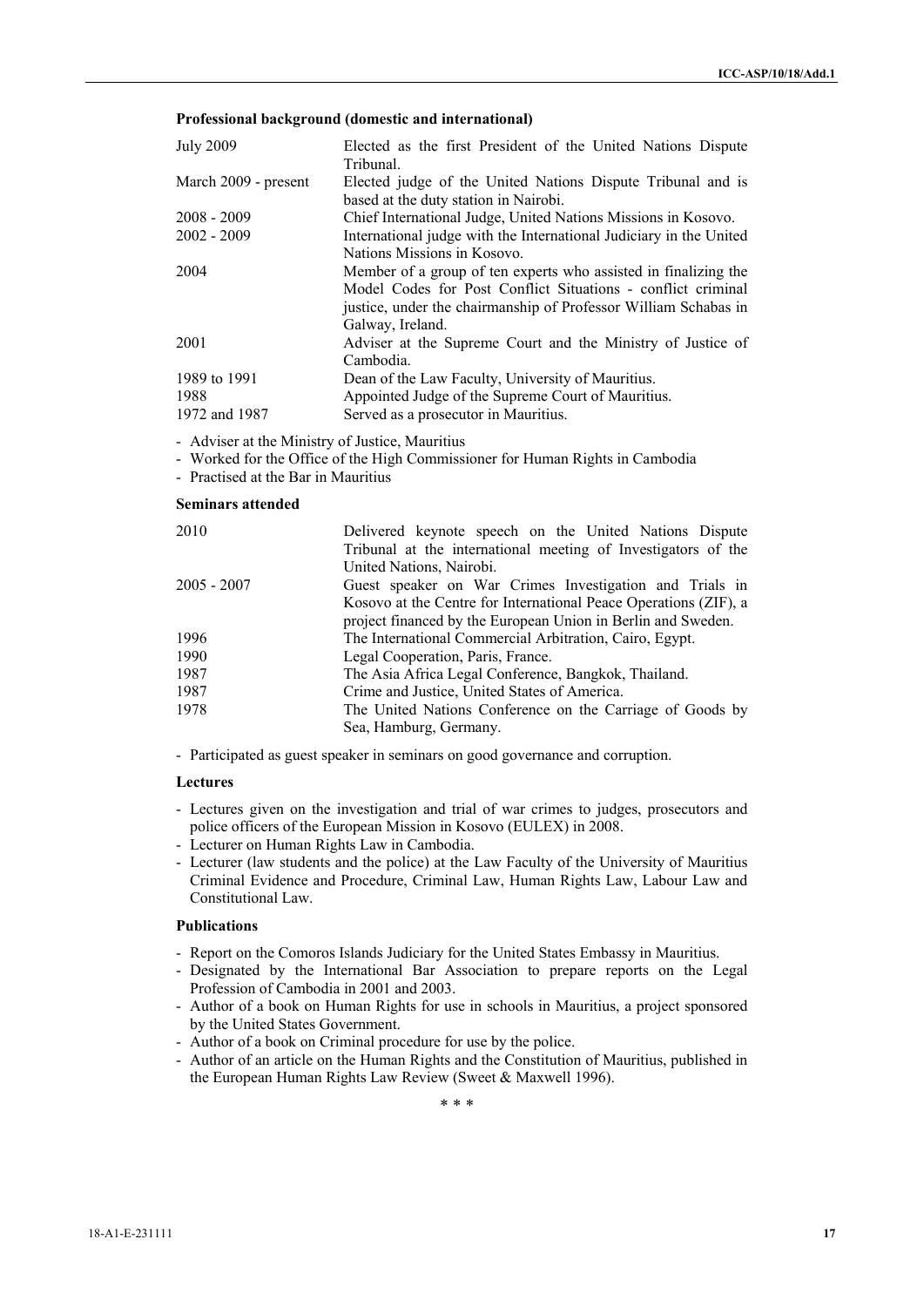# **4. Bria, Modeste Martineau (Central African Republic)**

(Original: French)

#### **Note verbale**

The Ministry of Foreign Affairs of the Central African Republic presents its compliments to the Secretariat of the Assembly of States Parties to the Rome Statute of the International Criminal Court in The Hague, Netherlands, and has the honour to submit to the Secretariat as an attachment hereto a file in support of the nomination by the Government of the Central African Republic of Mr. Modeste Martineau Bria, Prosecutor-General of the Bangui Court of Appeal, as candidate in the elections for judge of the International Criminal Court, scheduled to be held at the tenth session of the Assembly of States Parties from 12 to 21 December 2011 in New York.

\* \* \*

#### **Statement of qualifications**

The Government of the Central African Republic hereby submits the candidacy of Judge Modeste Martineau Bria for a post of Judge at the International Criminal Court in view of the elections to be held in New York during the tenth session of the Assembly of States Parties in New York from 12 to 21 December 2011.

Judge Modeste Martineau Bria, whose curriculum vitae is appended hereto, in French, has been nominated as candidate in accordance with the provisions of article 36(4)(a)(ii), of the Rome Statute.

Judge Modeste Martineau Bria will be presented on List A as a candidate having "established competence in criminal law and procedure, and the necessary relevant experience, whether as judge, prosecutor, advocate or in other similar capacity, in criminal proceedings"

Having enjoyed a career extending over more than 18 years, Judge Modeste Martineau Bria, Judge and Prosecutor, candidate for the post of Judge at the International Criminal Court (ICC), possesses the qualifications required under paragraph 3 of article 36 of the Rome Statute

Thus, of his 18 years, he has spent almost seventeen (17) as a member of the Public Prosecutor's Office. He has served as Deputy Public Prosecutor in the Tribunaux de Grande Instance (Regional Courts), Advocate-General and Principal Public Prosecutor in the Appeal Courts, and Professor of Special Criminal Law and Criminal Procedure at the National Training College for Administrators, Judges and Prosecutors (ENAM) in Bangui, where he has trained several intakes of judges.

As Public Prosecutor, he has directed investigations and sat as representative of the Public Prosecutor's Office in both minor and major criminal cases, involving bodily injury, murder, rape, infanticide, violation of State security, misappropriation of public assets and funds, etc.

Judge Modeste Martineau Bria has also been involved in the drafting of numerous items of criminal legislation, such as the Code of Criminal Law and Procedure, draft law on violence against women and children, draft law on drugs and psychotropic substances, Code of Military Justice.

Judge Modeste Martineau Bria is currently Director-General of Judicial Services at the Ministry of Justice and Moral Reform, and Judge of the High Court of Justice of the Central African Republic.

He is solely of Central African national nationality, and has a full command of French.

\* \* \*

# **Personal data**

Name Bria First names Modeste Martineau Date and place of birth 14 June 1966, Fort Lamy, Chad Marital statusMarried, five children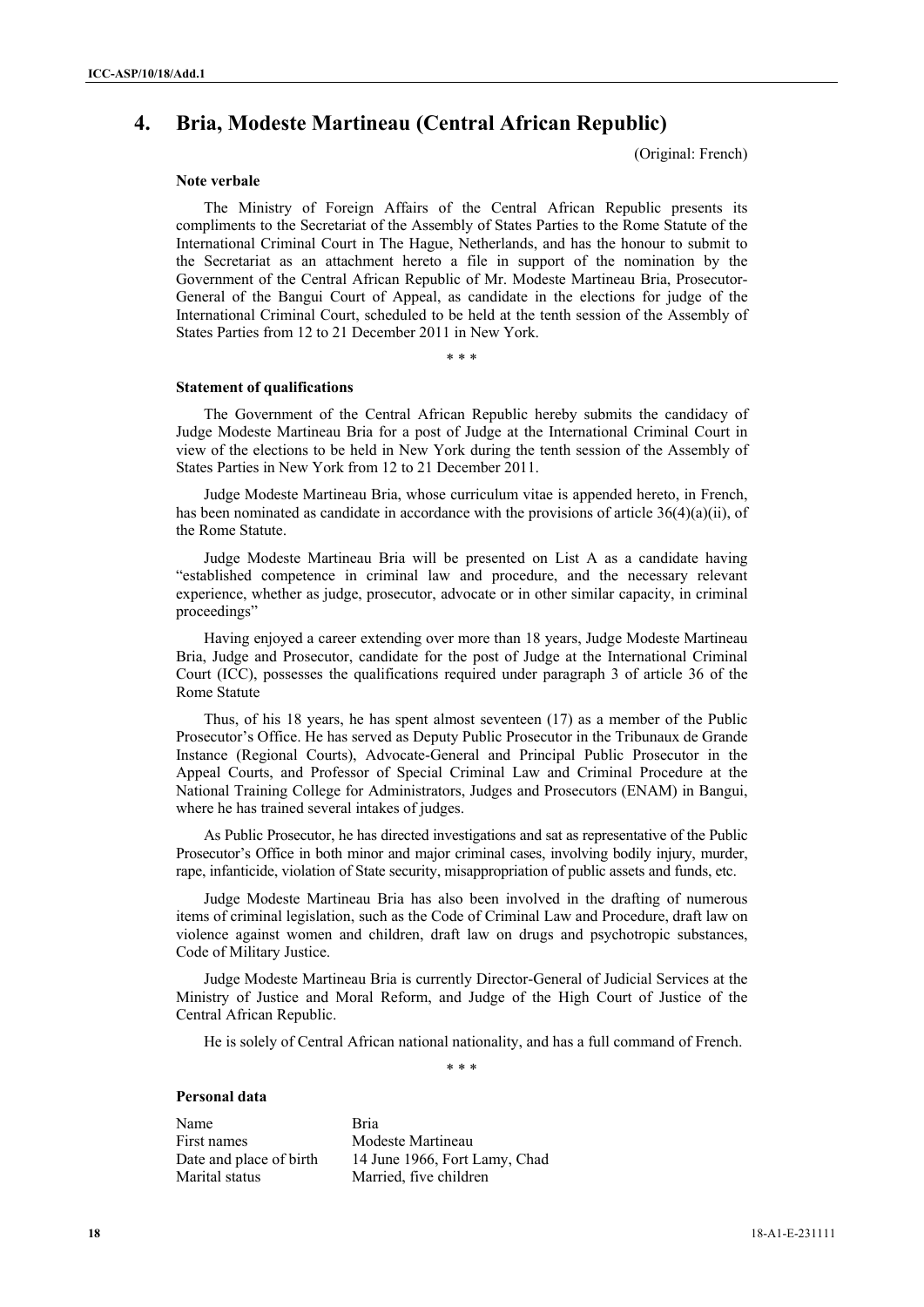|  |  | Academic background |
|--|--|---------------------|
|--|--|---------------------|

| $1972 - 1977$                                             | Kousseri State School (Cameroon).<br>1977 – 1978 School of Our Lady of Africa, Bangui (CAR).                                                                        |
|-----------------------------------------------------------|---------------------------------------------------------------------------------------------------------------------------------------------------------------------|
| <b>Secondary education</b>                                |                                                                                                                                                                     |
| $1978 - 1986$                                             | Lycée des Martyrs, Bangui.                                                                                                                                          |
| <b>University education</b>                               |                                                                                                                                                                     |
| 1986 - 1989                                               | Law Department, University of Bangui.                                                                                                                               |
| <b>Professional training</b>                              |                                                                                                                                                                     |
| 1989 - 1991                                               | Ecole nationale d'administration et de magistrature (ENAM)<br>Bangui, magistracy department.                                                                        |
| Qualifications                                            |                                                                                                                                                                     |
| 1977<br>1982                                              | Certificate of primary education (CEPE), Cameroon.<br>Brevet d'études du premier cycle (first-cycle certificate of<br>education), Bangui.                           |
| 1986<br>1989<br>1992                                      | Baccalauréat A4.<br>Licence (degree) in private law.<br>Brevet du 3ème cycle (postgraduate diploma) (ENAM).                                                         |
| <b>Professional experience</b>                            |                                                                                                                                                                     |
| November 1992 -<br>January 1995<br>January 1995 -         | Public Prosecutor at the Bouar Tribunal de Grande<br>Instance (Superior Court).<br>First Deputy Prosecutor at the Bangui Tribunal de March 1996<br>Grande Instance. |
| March 1996 -<br><b>July 1997</b><br>July 1997 -<br>1998   | Public Prosecutor at the Bangassou Tribunal de Grande<br>Instance.<br>First Vice-President of the Bangui Tribunal de Grande April<br>Instance.                      |
| April 1998 -<br>2000<br>January -                         | Public Prosecutor at the Bangui Tribunal de Grande January<br>Instance.<br>Second Counsellor in the Labour Dispute Chamber of                                       |
| December 2000<br>December 2000 -<br>2002                  | the Court of Appeal.<br>Second Counsel for the Prosecution at the Bangui February<br>Court of Appeal.                                                               |
| February 2002 -<br>September 2005<br>Since September 2005 | Prosecutor-General at the Bouar Court of Appeal.<br>Prosecutor-General at the Bangui Court of Appeal.                                                               |

# **Other activities**

- Member of the National Human Rights Commission (CNDH).
- Alternate Legal Counsellor to the Professional Body of Doctors, Surgeons, Dentists and Pharmacists.
- Judge at the High Court of Justice.

# **Seminars**

| May - June 1995 | Management seminar at ENAM, Bangui.                        |
|-----------------|------------------------------------------------------------|
|                 | Seminar on Military Justice and Human Rights organized by  |
|                 | the United States Naval Justice School.                    |
| 30 October -    | Seminar in the United States of America on American        |
| 2 December 1995 | Criminal Justice.                                          |
| 23 September -  | Seminar on the Protection of Human Rights, ENA, 18 October |
| 2002            | Paris, France.                                             |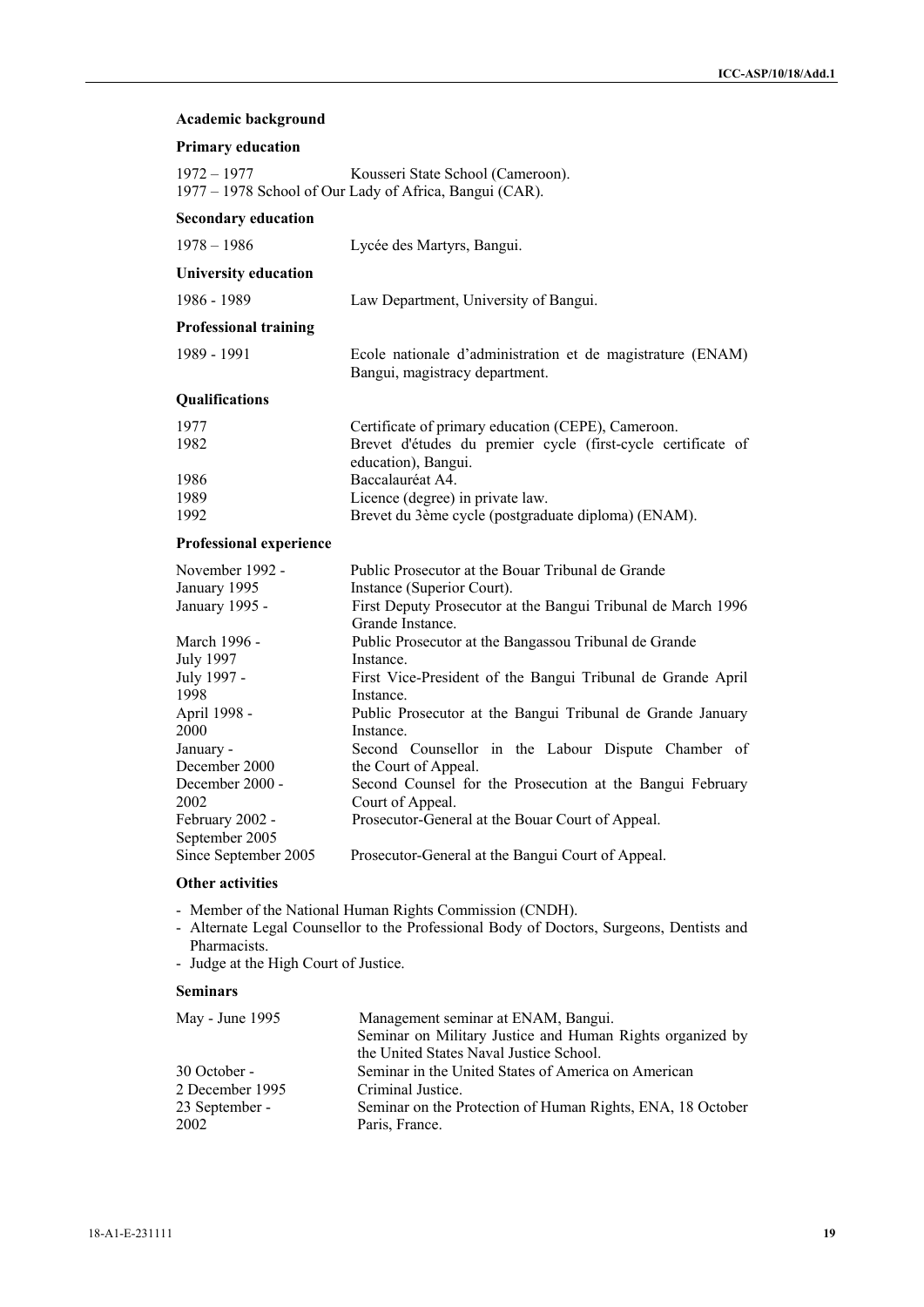| 22 - 26 March 2010<br>September 2010 | Cross-disciplinary training course for judges and staff of<br>economics and finance ministries on Money Laundering and<br>Economic and Financial Crimes under OHADA Law,<br>Brazzaville, Congo.<br>Training course on New Forms of Transnational Crime in<br>Western and Central Africa, Grand-Bassam, Côte d'Ivoire. |
|--------------------------------------|-----------------------------------------------------------------------------------------------------------------------------------------------------------------------------------------------------------------------------------------------------------------------------------------------------------------------|
| <b>Military service</b>              | Completed military service, reg. no. 89.02.1082.                                                                                                                                                                                                                                                                      |
| <b>Decorations</b>                   |                                                                                                                                                                                                                                                                                                                       |
| 200                                  | Chevalier of the Ordre du Mérite Centrafricain (Order of<br>Central African Merit).                                                                                                                                                                                                                                   |
| 2006                                 | Officer of the Ordre de la Reconnaissance Centrafricaine                                                                                                                                                                                                                                                              |
| 2009                                 | Officer of the Ordre du Mérite Centrafricain.                                                                                                                                                                                                                                                                         |
| <b>Leisure activities</b>            | Reading and sport.                                                                                                                                                                                                                                                                                                    |
|                                      | * * *                                                                                                                                                                                                                                                                                                                 |

**20** 18-A1-E-231111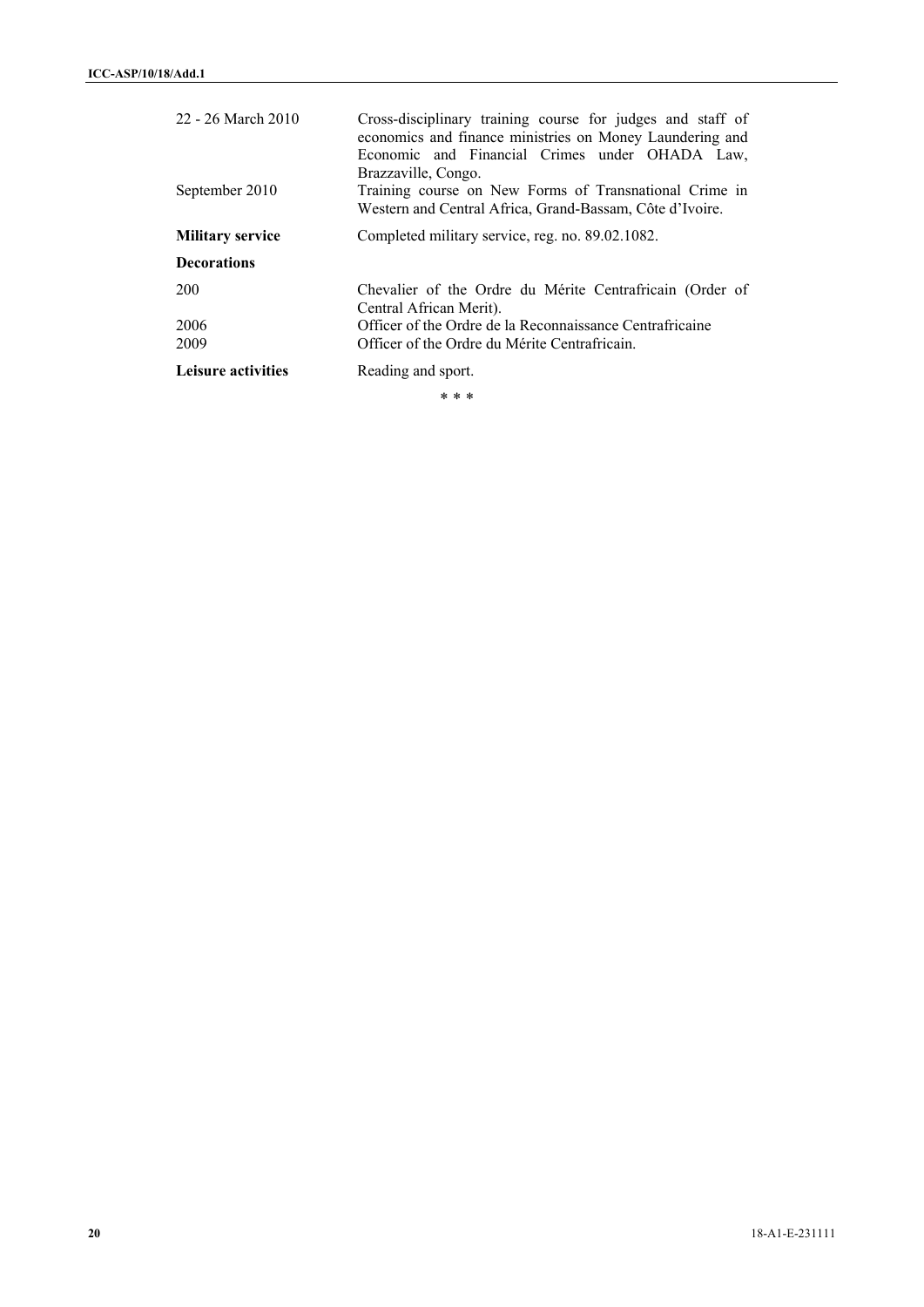# **5. Carmona, Anthony Thomas Aquinas (Trinidad and Tobago)**

(Original: English)

#### **Note verbale**

 The Permanent Mission of the Republic of Trinidad and Tobago to the United Nations presents its compliments to the Secretariat of the Assembly of States Parties to the Rome Statute of the International Criminal Court and has the honour to refer to the latter's note, reference no: ICC-ASP/10/S/04 which advised that the nomination period for the election of six judges of the Court will run from 13 June to 7 September, 2011. The elections will take place at the tenth session of the Assembly of States Parties to be held at United Nations Headquarters, New York, from 12 to 21 December, 2011.

 The Permanent Mission of the Republic of Trinidad and Tobago has the further honour to advise that the Government of Trinidad and Tobago has nominated Justice Anthony Thomas Aquinas Carmona S.C., Judge of the Supreme Court of Trinidad and Tobago, to fill one of the vacancies which will arise in the Court. This nomination is submitted in accordance with the provisions of article 36, paragraph 3(b), of the Rome Statute which provides that every candidate for election to the Court shall:

"have established competence in criminal law and procedure, and the necessary relevant experience whether as judge, prosecutor, advocate or in other similar capacity, in criminal proceedings."

 The Government of Trinidad and Tobago attaches tremendous importance to the candidature of Justice Carmona for election as a judge of the Corut, in keeping with Trinidad and Tobago's long standing support for this tribunal which predates the adoption and entry into force of the Rome Statute.

 The Government of Trinidad and Tobago is of the view that at this critical stage in its development, the Court should be composed of judges who adequately meet all of the criteria laid down in the Rome Statute. The Government of Trinidad and Tobago is therefore strongly convinced that Justice Carmona is a person of high moral character, impartiality and integrity and who possesses the qualifications for appointment to the highest judicial offices in Trinidad and Tobago. It is also satisfied that if elected, Justice Carmona would make an invaluable contribution to the Court, given his knowledge and wealth of experience in the field of criminal law and procedure, both at the national and international levels.

 The Permanent Mission of the Republic of Trinidad and Tobago is therefore requesting that the Secretariat of the Assembly of States Parties brings this matter to the attention of all States Parties to the Rome Statute, in order to obtain their support for the above mentioned candidature.

 The statement of qualifications and the curriculum vitae of Justice Carmona are attached to this note verbale.

\* \* \*

#### **Statement of qualifications**

*This statement is submitted in accordance with the provisions of article 36, paragraph 4(a), of the Rome Statute of the International Criminal Court and paragraph 6 of resolution ICC-ASP/3/Res.6.* 

 Justice Anthony Thomas Aquinas Carmona is the candidate of the Republic of Trinidad and Tobago for election as a judge of the International Criminal Court.

 The candidate satisfies the provisions of article 36, paragraph 3(a), of the Rome Statute as an individual of high moral character, impartiality and integrity and possesses the qualifications for appointment to the highest judicial offices in Trinidad and Tobago.

 Justice Carmona meets fully the requirements of article 36, paragraph 3(b), of the Rome Statute which provides that: "every candidate shall have established competence in criminal law and procedure, and the necessary relevant experience, whether as judge, prosecutor, advocate or in other similar capacity, in criminal proceedings."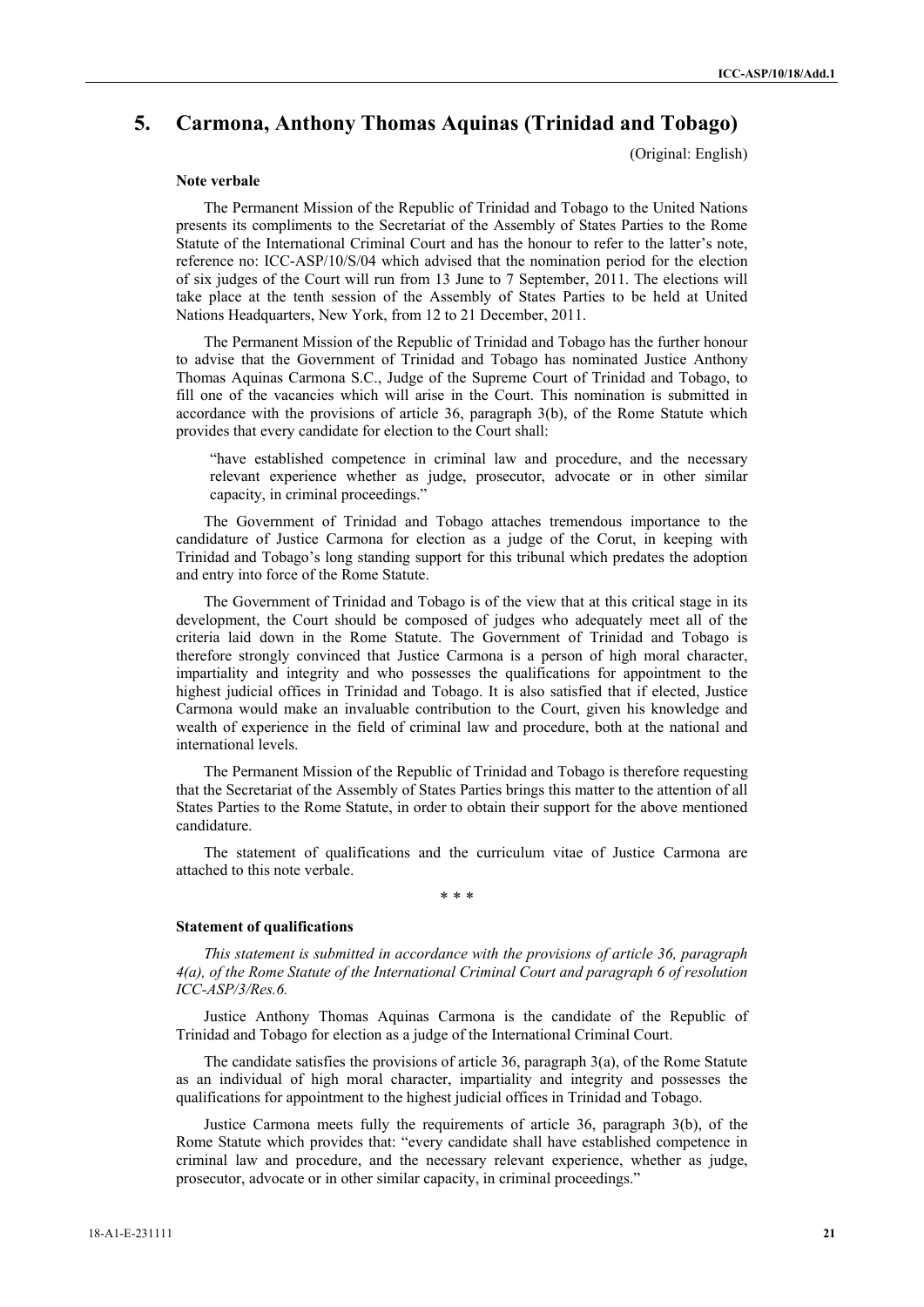The candidate therefore fulfils the requirements relevant to election as a judge under List A pursuant to article 36, paragraph 5, of the Rome Statute. The candidate's experience and qualifications are based on his considerable experience, training and demonstrated competence in criminal law and criminal procedure both at the national and international levels for over 25 years. He is a judge of the Supreme Court of Trinidad and Tobago and has served as Appeals Counsel (Office of the Prosecutor) at the International Criminal Tribunal for the former Yugoslavia (ICTY), and the International Criminal Tribunal for Rwanda (ICTR).

 As Appeals Counsel at the ICTY and ICTR, he was involved in the successful prosecution and preparations of appeals on behalf of the Office of the Prosecutor concerning war criminals consisting of generals, camp commanders, soldiers and politicians convicted of war crimes, crimes against humanity and genocide.

 He also served at the highest level of the criminal prosecution service of Trinidad and Tobago rising to the position of Acting Director of Public Prosecutions. At this level, he prosecuted in major and complex criminal cases which sometimes involved appeals to Trinidad and Tobago's Highest Court of Appeal, the Judicial Committee of the Privy Council in London.

 Justice Carmona's contribution to the development of criminal justice in Trinidad and Tobago was recognized when he was conferred with the status of Senior Counsel (Silk).

 The candidate has also been a representative of Trinidad and Tobago at several international conferences on crime prevention and criminal justice. He also represented Trinidad and Tobago at the Preparatory Committee on the Establishment of an International Criminal Court.

 As a judge of the Supreme Court of Trinidad and Tobago and a former prosecutor, Justice Carmona presided over or prosecuted cases involving violence against women and children.

The candidate is also fluent in at least one of the working languages of the Court.

\* \* \*

## **Personal data**

| Name             | Justice Anthony Thomas Aquinas Carmona, S.C.                                                                                                                                                                                                                              |
|------------------|---------------------------------------------------------------------------------------------------------------------------------------------------------------------------------------------------------------------------------------------------------------------------|
| Date of birth    | 7 March 1953                                                                                                                                                                                                                                                              |
| Marital status   | Married                                                                                                                                                                                                                                                                   |
| Nationality      | Citizen of Trinidad and Tobago                                                                                                                                                                                                                                            |
| <b>Education</b> |                                                                                                                                                                                                                                                                           |
| 1973-1977        | Bachelors of Arts (Honours)                                                                                                                                                                                                                                               |
|                  | English and Political Science, University of West Indies, Mona,<br>Jamaica.                                                                                                                                                                                               |
| 1978-1981        | Bachelors of Laws (Honours). University of the West Indies,<br>Cave Hill, Barbados.                                                                                                                                                                                       |
| 1981-1983        | Certificate of Legal Education Sir Hugh Wooding Law School,<br>St. Augustine, Trinidad and Tobago.                                                                                                                                                                        |
| 1986             | Certificate of Enrolment as an Attorney-at-Law (as a result of<br>fusion of the legal profession).                                                                                                                                                                        |
| 28 November -    | Certificate of Instruction on Overview of Investigative                                                                                                                                                                                                                   |
| December 1988    | Techniques, International Criminal Investigative Training<br>Assistance Program (ICITAP) under the auspices of the United<br>States Department of Justice, Dominica.                                                                                                      |
| 27 November -    | Certificate of Instruction at Second Regional Seminar                                                                                                                                                                                                                     |
| 8 December 1989  | on Effective Countermeasures Against Drug Offences and<br>Advancement of Criminal Justice Administration under the<br>auspices of the United Nations Latin America Institute for the<br>Prevention of Crime and Treatment of Offenders (ILANUD),<br>San Jose, Costa Rica. |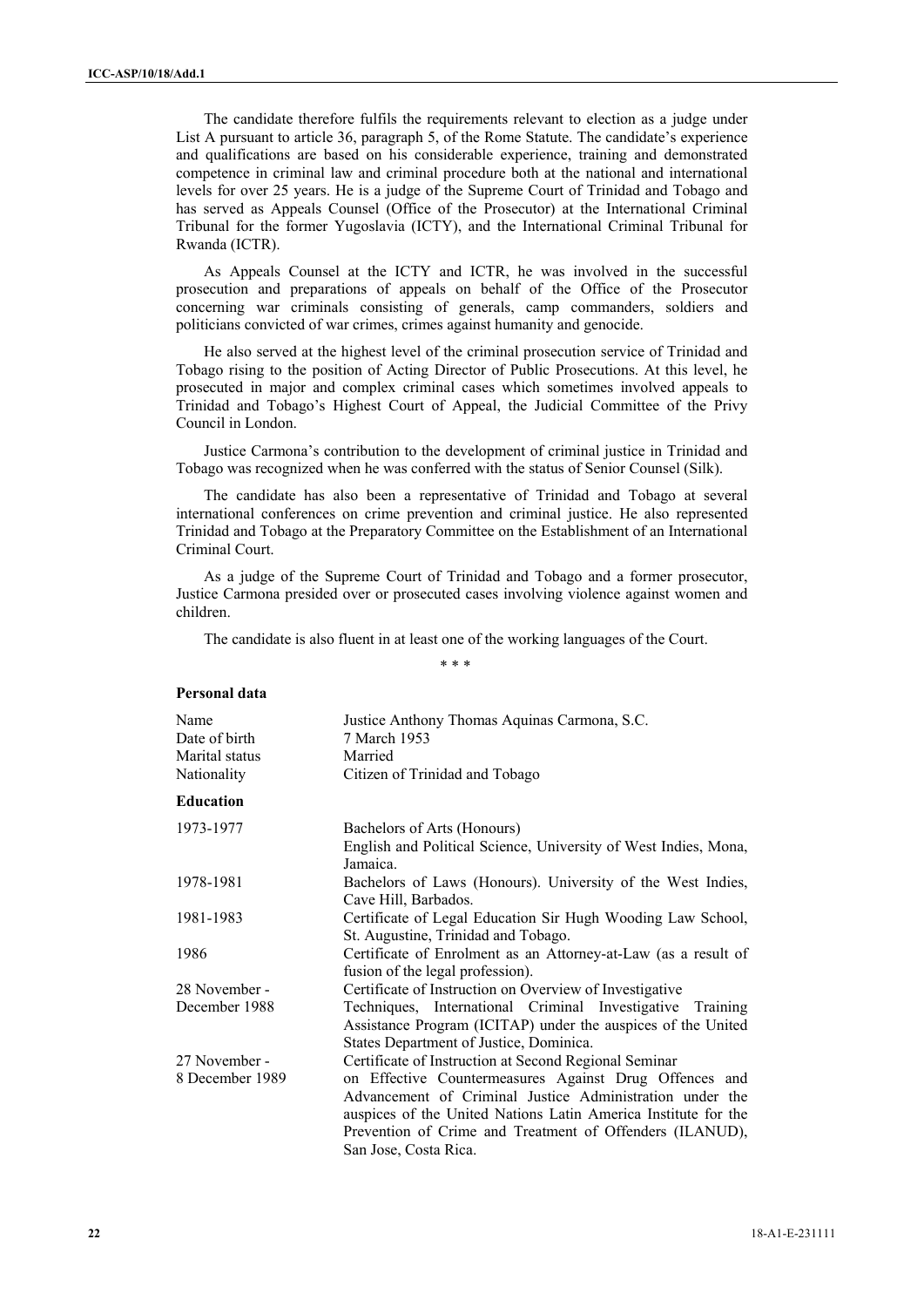| April 1990                           | Certificate of Instruction at the Judicial Seminar conducted by<br>the United States Department of Justice Drug Enforcement                                                                                                                                                                                                                                                                                                                                                                        |
|--------------------------------------|----------------------------------------------------------------------------------------------------------------------------------------------------------------------------------------------------------------------------------------------------------------------------------------------------------------------------------------------------------------------------------------------------------------------------------------------------------------------------------------------------|
| 16-27 July 1990                      | Administration (D.E.A.), Port of Spain, Trinidad.<br>Certificate of Instruction at the Third Regional Seminar on<br>Effective Counter Measures Against Drug Offences and<br>Advancement of Criminal Justice Administration under the<br>auspices of the United Nations Latin American Institute for the<br>Prevention of Crime and Treatment of Offenders (ILANUD),<br>San Jose, Costa Rica.                                                                                                       |
| 2-4 March 1993                       | Certificate of Participation at Money Laundering Symposium<br>under the auspices of the Ministry of National Security and the<br>French Embassy (S.C.T.I.P), Port of Spain, Trinidad.                                                                                                                                                                                                                                                                                                              |
| 18-21 May 1993                       | Certificate of Participation in multi-national Training Seminar<br>on the control of the Traffic of Precursors and Chemicals<br>Substances under the aegis of CICAD, DEA, UNDCP, RCMP<br>and Government of Trinidad and Tobago, Port of Spain,<br>Trinidad.                                                                                                                                                                                                                                        |
| 22-26 Nov 1993                       | Certificate of Instruction at Regional Training Seminar on, inter<br>alia, Drug Profit Confiscation, Practical Application of United<br>Kingdom and Canada Money Laundering Drug Legislation, and<br>its applicability to the Caribbean; Tracing and Forfeiture of<br>Illicit Drug Money and Property coupled with actual case study,<br>under auspices of the Faculty of Law, University of the West<br>Indies, Barbados and United Nations Drug Control Programme<br>(UNDCP), Kingston, Jamaica. |
| 25 April-6 May 1994                  | Certificate of Instruction at Drug Law Enforcement Training<br>Programme conducted by Drug Enforcement Administration<br>(D.E.A) Miami Field Division in cooperation with the United<br>States Department of Justice on International Narcotic matters<br>incorporating subject matters as Trends in Narcotic Trafficking,<br>Legal Issues in Surveillance, Interviews and Interrogation, Case<br>Preparation, Drug Identification and Pharmacology, Port of<br>Spain, Trinidad.                   |
| 21 -25 November 1994                 | Certificate of Instruction at "follow up" Asset Forfeiture<br>Training Workshop for regional prosecutors and investigators<br>under the aegis of Faculty of Law, University of the West Indies,<br>Barbados and the United Nations Drug Control Legal Training<br>Programme, Port of Spain, Trinidad.                                                                                                                                                                                              |
| 1993-1994                            | Course of study in Spanish at the Andres Bello's Institute,<br>Venezuelan Embassy, Port of Spain, Trinidad                                                                                                                                                                                                                                                                                                                                                                                         |
| 31 October-<br>3 November 1995       | Certificate of Instruction at Multi-national Training Seminar on<br>Money Laundering Crimes connected to Illicit Drug Trafficking<br>and related offences, their investigation and case preparation<br>under the auspices of the Government of France, Organization of<br>American States and U.N.C.P, Forte de France, Martini                                                                                                                                                                    |
| Work experience                      |                                                                                                                                                                                                                                                                                                                                                                                                                                                                                                    |
| 2004-present<br>2001-2004            | High Court Judge, Supreme Court of Trinidad and Tobago.<br>Appeals Counsel, (Office of the Prosecutor) at International<br>Criminal Tribunal for the Former Yugoslavia, The Hague,<br>Netherlands, and International Criminal Tribunal for Rwanda,<br>Arusha, Tanzania.                                                                                                                                                                                                                            |
| 2002<br>$August -$<br>September 1999 | Conferred with the status of Senior Counsel (Silk).<br>Acting Director of Public Prosecutions.                                                                                                                                                                                                                                                                                                                                                                                                     |
| 1995 - 1999                          | Deputy Director of Public Prosecutions.                                                                                                                                                                                                                                                                                                                                                                                                                                                            |
| $1994 - 1995$<br>1989-1994           | Assistant Director of Public Prosecutions.<br>Senior State Attorney.                                                                                                                                                                                                                                                                                                                                                                                                                               |
| 1983-1989                            | State Counsel I, State Counsel II, State Counsel                                                                                                                                                                                                                                                                                                                                                                                                                                                   |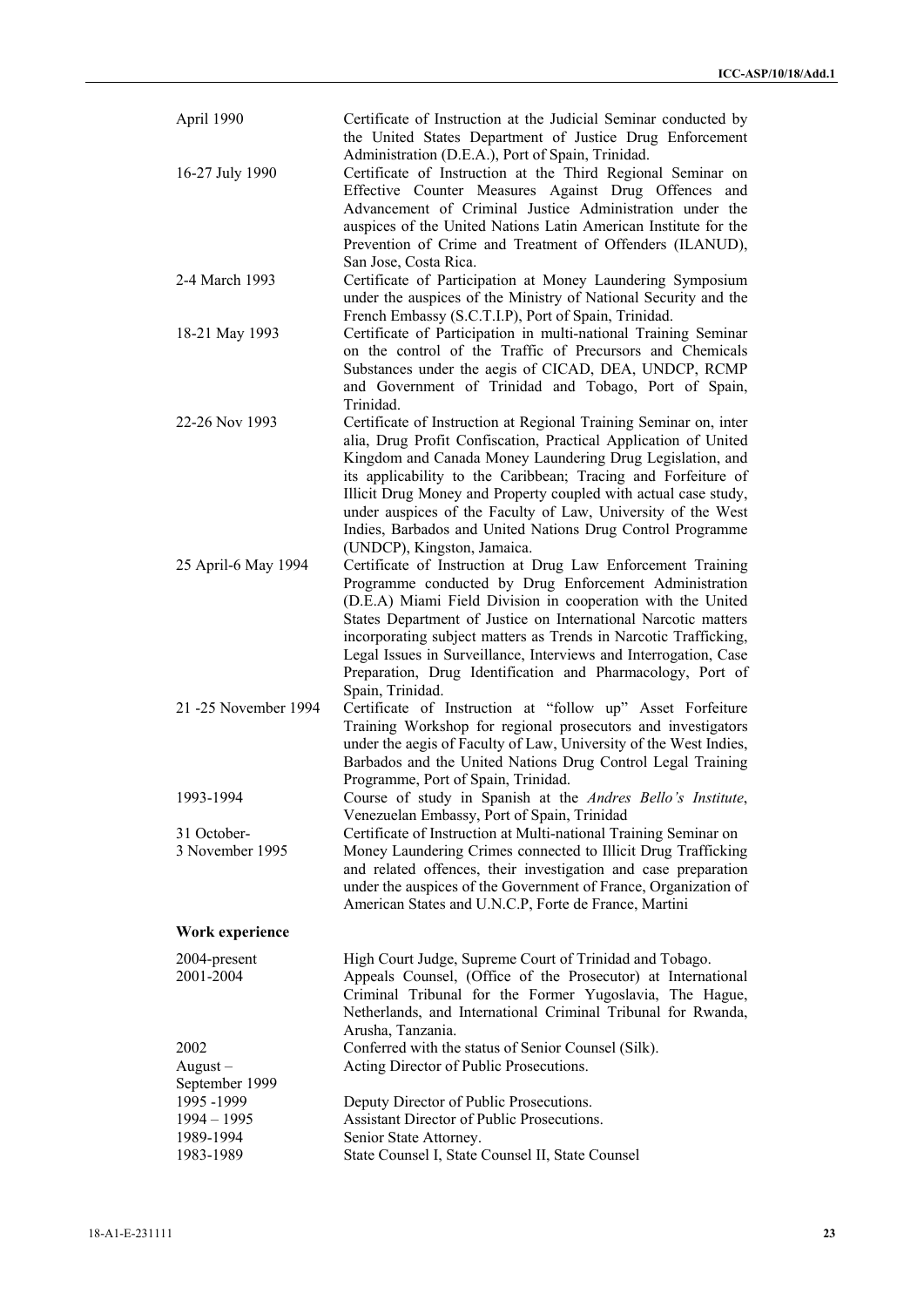| 1983-1985 | Lecturer at San Fernando Technical Institute in Business Law –<br>Trinidad. National Examiner in Business Law, Trinidad and<br>Tobago.                                                                                                                                                                                                                                                               |
|-----------|------------------------------------------------------------------------------------------------------------------------------------------------------------------------------------------------------------------------------------------------------------------------------------------------------------------------------------------------------------------------------------------------------|
| 1981-1985 | Lecturer in the Department of Language and Linguistics and<br>Senior Tutor in the Department of Government, University of<br>the West Indies, St. Augustine, Trinidad.                                                                                                                                                                                                                               |
| 1977-1978 | Graduate Teacher II, Palo Seco Government Secondary School,<br>Trinidad.                                                                                                                                                                                                                                                                                                                             |
| 1974-1975 | Teacher at St. Hughs High School and Merle Grove High<br>School, Kingston, Jamaica.                                                                                                                                                                                                                                                                                                                  |
| 1972-1973 | Teacher at Fyzabad Anglican Secondary School, Trinidad.                                                                                                                                                                                                                                                                                                                                              |
|           | Features of work in professional capacity                                                                                                                                                                                                                                                                                                                                                            |
| 2001-2004 | As Appeals Counsel (Office of the Prosecutor), ICTY and ICTR,<br>successfully prosecuted and prepared appeals on behalf of the<br>Office of the Prosecutor concerning war criminals consisting of<br>generals, camp commanders, soldiers and politicians convicted<br>of war crimes, crimes against humanity and genocide. Adduced<br>fresh evidence on appeal from diverse international witnesses. |
| 1983-2001 | As State Attorney and Deputy Director of Public Prosecution,<br>acted as a minister of justice at all times in the conduct of<br>proceeding proceeded in moior and complex eages in the                                                                                                                                                                                                              |

prosecutions; prosecuted in major and complex cases in the Magistrate's and Supreme Courts; prosecuted police and public officers when required; and defended police and public officers against cross-charges in the course of duty.

 Prosecuted in the Magistrate's Courts, High Court and Court of Appeal in Trinidad and Tobago from the inception of practice, but for 12 years appeared almost exclusively in the Court of Appeal (Criminal Division).

 Appeared in the High Court and Court of Appeal in civil appeals when required.

 Assisted in criminal appeals to the Privy Council, London, England, liaising and advising attorneys representing the State.

 Assisted in the administration and management of the Office of the Director of Public Prosecutions and in the supervision of criminal litigation.

 Supervised subordinate professional staff, advising, training and guiding them. Supervised approximately 30 State Attorneys in the Office of the DPP, i.e. Assistant Directors of Public Prosecution, Senior State Attorneys and State Attorneys. Prepared, drafted and vetted indictments.

 Prepared code of conduct for State prosecutions in the form of Prosecutorial Guidelines.

Advised the Director of Public Prosecutions on all complex legal issues, matters and cases.

Advised on nolle prosequi, discontinuance in criminal cases and general evidential sufficiency for prosecution.

 Appeared on behalf of the State in extradition matters and contentious bail applications in the Court of Appeal. Recommended revision and amendments to existing laws.

 Facilitated requests and assistance to and from regional and international bodies and organizations. Replied to legal submissions made to the Human Rights Committee under the Optional Protocol to the International Covenant on Civil and Political Rights.

 Advised the Office for Strategic Services (OSS), Organized Crime and Narcotic Unit (OCNU), Ministry of National Security departments in the fore of interdiction of drug trafficking and money laundering activities.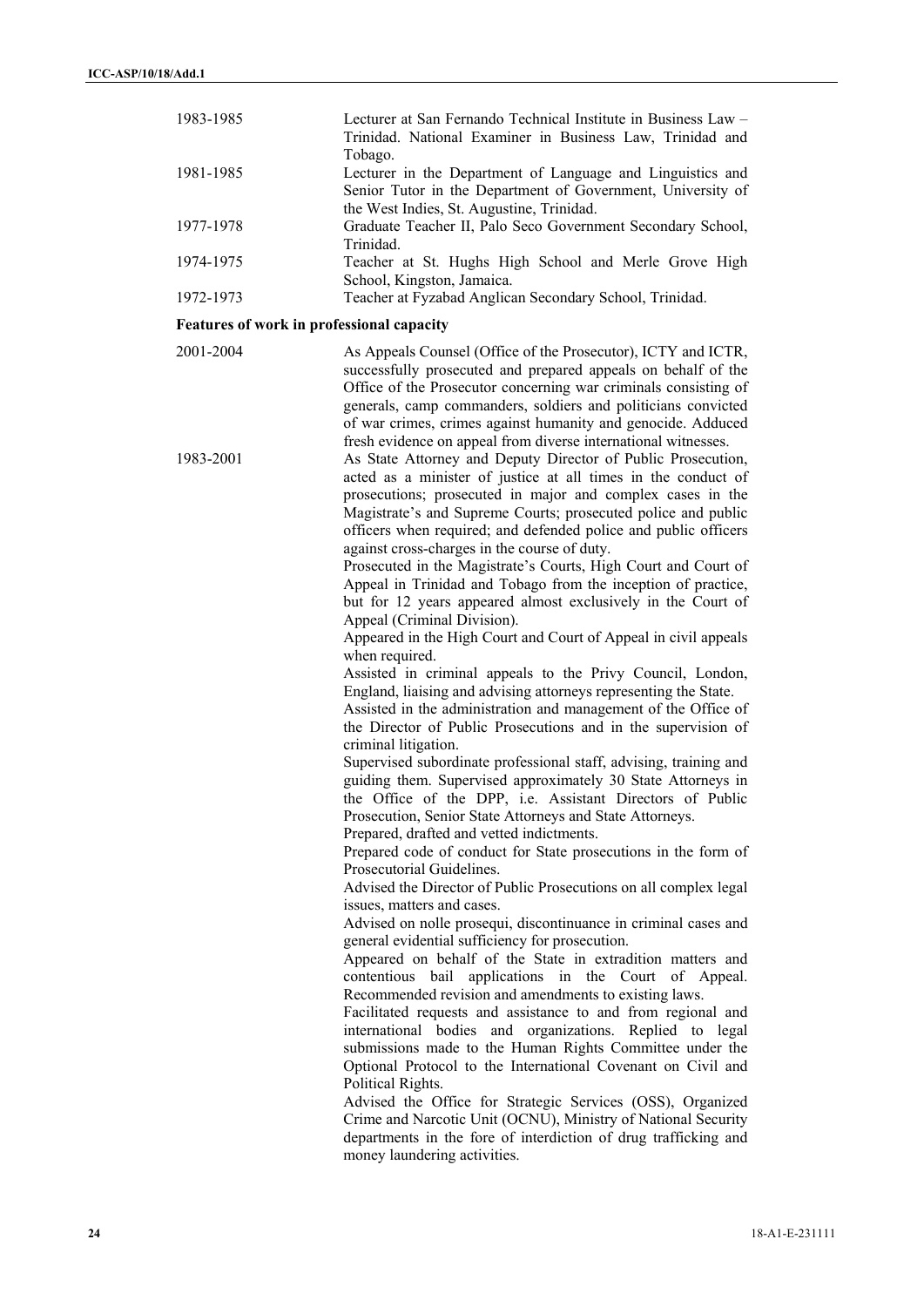Representative of the Ministry of Legal Affairs at Cabinetappointed Technical Advisory Committee on Alcohol and Drug Abuse (TACADA) and Chairman of Legal Sub-committee from 1988 to 1999. The Committee had the mandate of implementing the National Drug Strategy Master Plan 1995-1999 and onward. Lectured to government lawyers during in-house training sessions. Lectured to police officers, customs and public offices of all ranks at training seminars vis-à-vis the criminal law, methods of investigation, legal responsibilities and corresponding pitfalls

and on the effective implementation of legislation new and old. Advised the Police Department, when warranted, on the conduct of criminal investigations and recommended criminal charges accordingly. Reviewed police files to determine sufficiency of evidence and prevent any abuse of process.

 Assisted as necessary on the civil side in litigation work and constitutional motions. Advised accordingly other Government Departments, e.g. Ministry of Works and Transport, Ministry of Labour, Ministry of Health, Ministry of Agriculture inclusive of Forestry Divisions, Customs and Excise Department prosecuting at times on their behalf.

 Member of Inter-ministerial Governmental Team reviewing/formulating legislation for the purpose of expediting the criminal justice system since 1992, whose mandate, inter alia, was putting the necessary legislative and administrative measures in place that led to the ratification of the 1988 Vienna United Nations Convention Against Illicit Traffic in Narcotics Drugs and Psychotropic Substances by Trinidad and Tobago.

 Member of the Trinidad and Tobago/Venezuelan Mixed Commission on the Prevention Control and Suppression of Illicit Trafficking in Narcotic Drugs and Psychotropic Substances, 1990 - 1999.

 Member of Trinidad and Tobago Working Group on Regional Justice Protection Programme 1996 to present.

 Represented the Office of the Director of Public Prosecutions on the Legislative Review Committee (Cabinet appointed) formulating and vetting multifaceted pieces of legislation, i.e. Criminal Procedure (Criminal Procedure (Plea Agreement) Bill, Criminal Injuries Compensation Bill, Criminal Procedure (Amendment) Bill, D.N.A. Bill, Indictable Offences (Preliminary Enquiry) Bill, Dangerous Drugs Bill, Proceeds of Crime Bill, The Central Authority and Counter-Drug Trafficking and Money Laundering Task Force Bill, Bail Act, Mutual Assistance in Criminal Matters Bill and all criminal related legislation.

 Advised the Office of the Attorney General and the Ministry of Foreign Affairs on International/Regional Conventions and Treaties.

### **Participation in criminal cases reported in the West Indian Law Reports.**

- Ashby (Glen) v The State 45 West Indian Law Reports (WIR) 360
- Wanzar (Michael) v The State 46 WIR 439
- Gonzales (Franklyn) v The State 47 WIR 355
- Harrynarine Maharaj v The State 47 WIR 416
- Raffick Sahadath v The State 47 WIR 399
- Hollis Ramnath v The State 47 WIR 419
- Teesdale (Kenneth) v The State 47 WIR 409
- Williams (Hubert) v The State 48 WIR 32
- Lester (Kurt) v The State 50 WIR 452
- Murphy (James) v The State 50 WIR 457
- Phillip Chotolal and Others v The State 52 WIR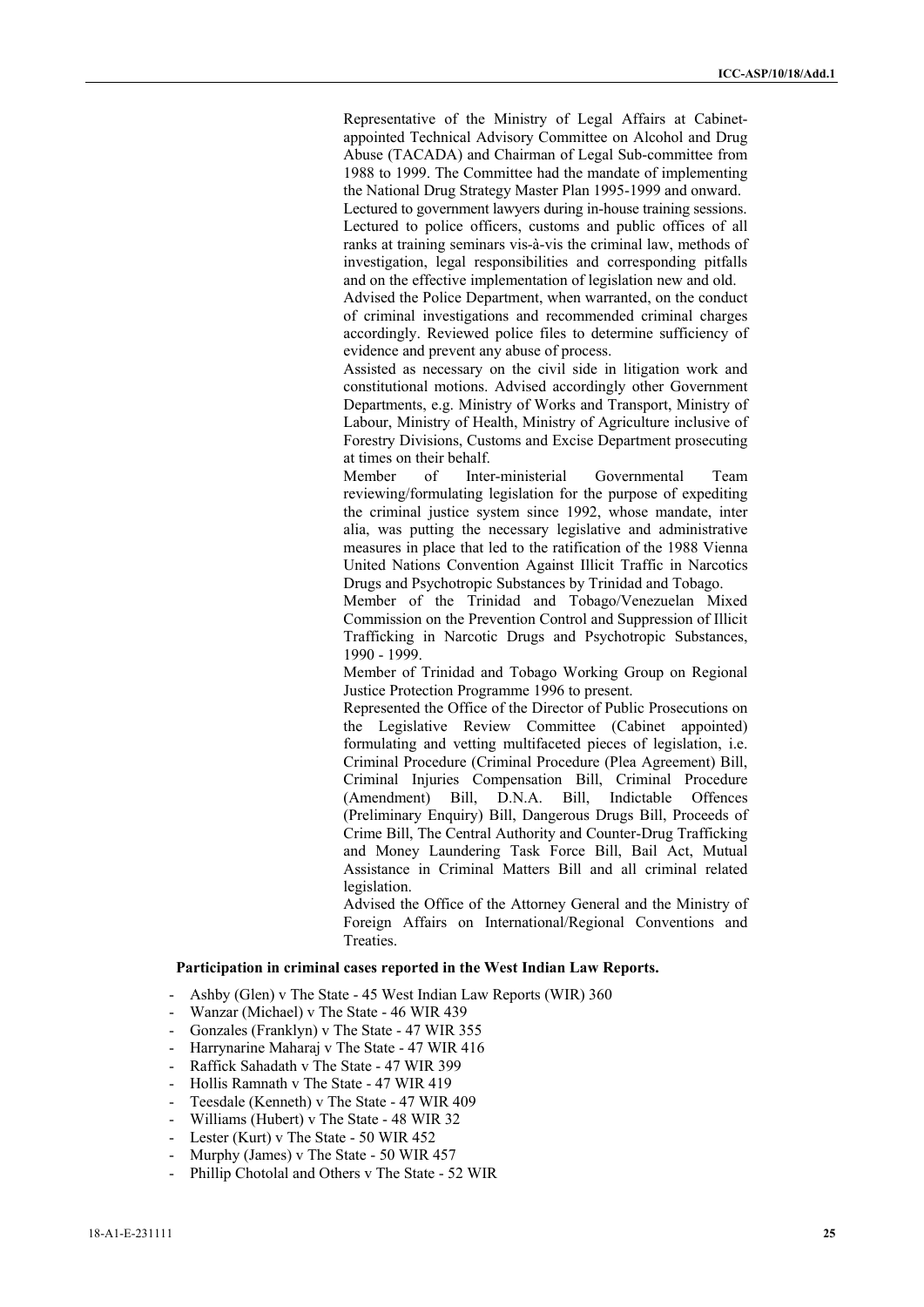# **Notable cases**

- First successful prosecution in the British Commonwealth of Senior Magistrate Patrick Jagessar for corruption: sentenced to a maximum punishment of two years hard labour, affirmed by Court of Appeal and Privy Council.
- First successful prosecution at Court of Appeal in the West Indies of a Justice of the Peace for corruption, Farouk Ali: sentenced to maximum 10 years' hard labour.
- *Felicia Constantine and Corporal Ronto Williams v The State*, Criminal Appeals Nos. 88 and 86 of 1997 (Trinidad and Tobago (unreported in West Indian Law Reports). Appeal successfully argued: found guilty of conspiracy to murder state witness after botched attempt at poisoning whilst under State protective custody and each sentenced to the maximum 10 years' hard labour.
- The following cases represented at the time the only two successful appeals by the State in Trinidad and Tobago under the Administration of Justice (Miscellaneous Provisions Act) 1996, which gave the State the right of appeal in criminal matters. Represented the State on both occasions.
- *The State v Garfield Timothy Joseph*, Cr. App 124 of 1997 (unreported): placed on a noncustodial bond after pleading guilty of unlawfully killing step daughter; sentenced to three years hard labour on appeal.
- The State v Anthony Amoroso Centeno, Cr. Appeal No. 198 of 1997. Placed on a noncustodial bond after being found guilty of manslaughter; sentenced to three years' hard labour on appeal.

#### **Conferences/seminars attended in professional capacity.**

- Trinidad and Tobago representative at the International Meeting of Experts in the Legal Development Project by CICAD under the Organization of American States, San Jose, Costa Rica, 6 May 1989.
- Trinidad and Tobago delegate at the Regional Conference on the International Drug Convention and Drug Abuse, Port of Spain, Trinidad, 3 - 16 April 1989.
- Trinidad and Tobago representative at the Regional Seminar on Effective Countermeasures against Drug Offences and Advancement of Criminal Justice Administration under the auspices of the United Nations Latin American Institute for the Prevention of Crime and the Treatment of Offenders (ILANUD), San Jose, Costa Rica, 27 November – 8 December 1989.
- Paper presented: "Counter Measures (Present and Future) in Trinidad and Tobago the role of law enforcement and demand reduction programme".
- Panellist at the National Consultation and International Teleconference on the Media/Private/Public Sector Cooperation for Drug Abuse Prevention, Eric Williams Medical Sciences Complex, 22 May 1990.
- Trinidad and Tobago representative at the Third Regional Seminar in Effective Countermeasure against Drug Offences and Advancement of Criminal Justice Administration under the auspices of the United Nations Latin American Institute for the prevention of Crime and Treatment of 16 - 27 July 1990.
- Paper presented: "Regional and International Co-operation the effective tools Against Drug Offences; The Advancement of the Criminal Justice Administration".
- Delegate and representative of the Government of the Republic of Trinidad and Tobago at the Eighth United Nations Congress on the Prevention of Crime and the Treatment of Offenders, Havana, Cuba, 27 August - 7 September, 1990.
- Delegate at the International Judicial Seminar conducted by United States Department of Justice Drug Enforcement Administration, Port of Spain, Trinidad, April, 1990.
- Delegate and representative of the Government of the Republic of Trinidad and Tobago at the Inter-Governmental Working Group on Crime Prevention and Criminal Justice System Vienna International Centre, Vienna, Austria, 5 - 9August 1991.
- Delegate and representative of the Government of the Republic of Trinidad and Tobago at the inter-governmental United Nations Conference on Crime Prevention and Criminal Justice System, Paris, France, 1992.
- Representative of the Government of Trinidad and Tobago at the Caribbean Money Laundering Workshop, Kingston, Jamaica, 26 - 28 May 1992.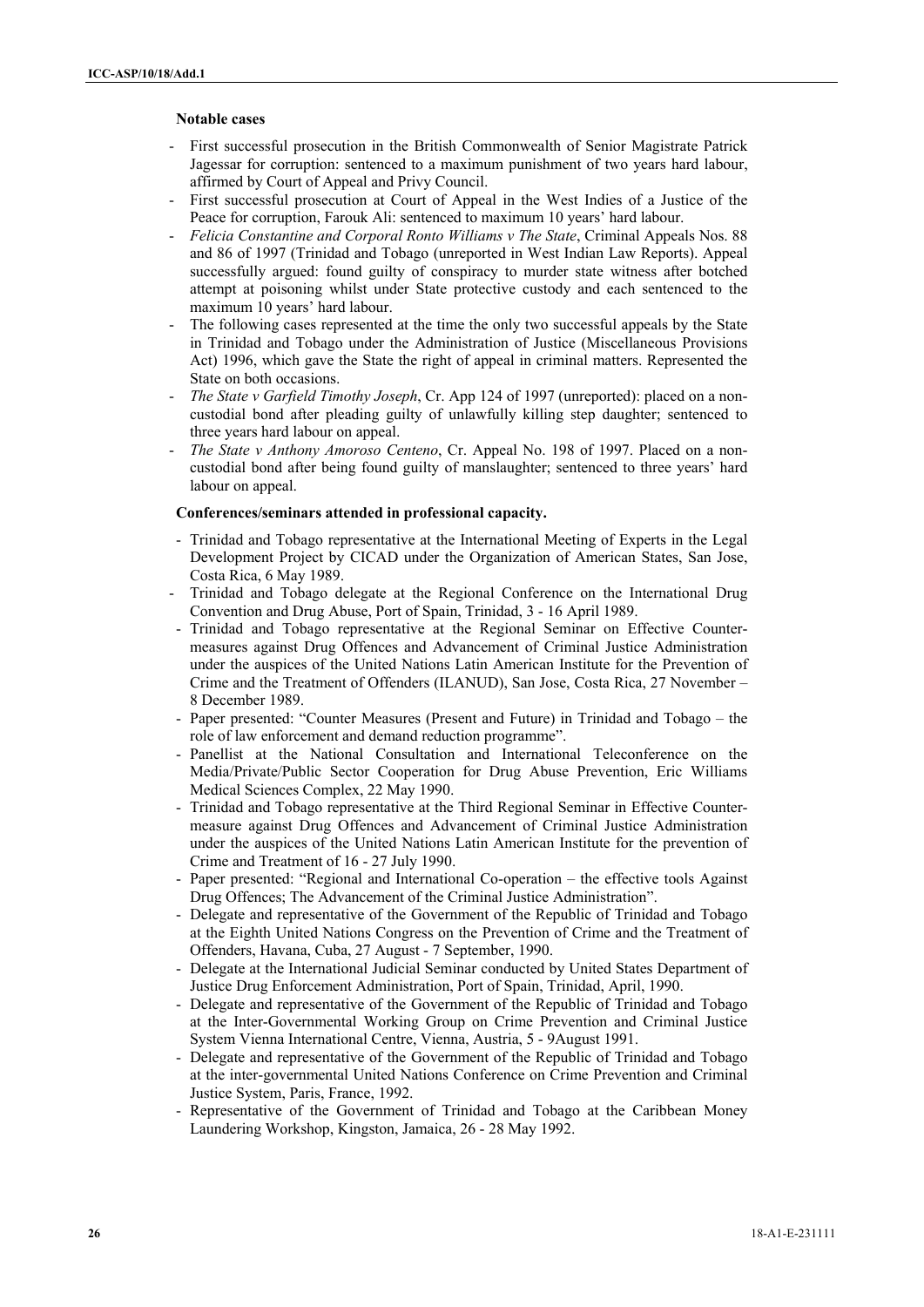- Delegate at the Regional Seminar on Training and Judicial Co-operation Against Drugs for French Speaking and English Speaking Justice Officials of the Caribbean Region, under the aegis of the United Nations International Drug Control Programme (U.N.D.C.P) Forte-de-France, Martinique, 15 - 17 December 1992.
- Delegate at Symposium on Money Laundering under the aegis of the Ministry of National Security of Trinidad and Tobago and the French Embassy, Port of Spain, Trinidad, 2 - 4 March 1983.
- Lecturer at Human Rights Programme for public officials in Trinidad and Tobago under the aegis of the Office of the Attorney General and Ministry of Legal Affairs, Port of Spain, Trinidad, 19 - 20 April 1993.
- Lecturer/Facilitator at the International Training Seminar for the control of Precursors and Chemicals Substances under the aegis of the Inter-American Drug Abuse Control Commission (CICAD) Port of Spain, Trinidad, 18 - 21 May 1993.
- Paper presented: "Legislation and Legal/Administrative Procedures for the control of precursors and essential chemicals."
- Delegate at Money Laundering Workshop addressing, inter alia, Criminal Justice Programme, Confiscate/Forfeiture Laws, Mutual Assistance, Port of Spain, Trinidad, 3 - 5 May 1994.
- Delegate/Representative of the Government of Trinidad and Tobago at the Caribbean Financial Task Force (CFATF) Ministerial Meeting, Port of Spain, Trinidad, 24 - 25 May 1995.
- Representative/Delegate of the Government of Trinidad and Tobago at meetings of the United Nations:
- Preparatory Committee on the Establishment of an International Criminal Court (Second session) United Nations, New York, 12-30 August 1996.
- Representative/Delegate of the Government of Trinidad and Tobago at meetings of the United Nations Preparatory Committee on the Establishment of an International Criminal Court (Sessions), United Nations, New York, 11-21 February 1997.
- Delegate/Representative of the Government of Trinidad and Tobago at a Regional workshop on mechanisms for the development of an International Criminal Court, cosponsored by the Government of Trinidad and Tobago and Parliamentarians for Global Actions (P.G.A), Port of Spain, Trinidad, 14 -15 May 1998.
- Delegate/Representative of the Government of Trinidad and Tobago at the Third meeting of the Working Group on the Regional Justice Protection Programme, Port of Spain, Trinidad, 26 - 27 January 1999 .
- Observer on behalf of the Government of Trinidad and Tobago Government at the Regional Magistrate's Conference under the aegis of the University of the West Indies and UNDCP, Port of Spain, Trinidad, 24-29 January, 1999.
- Delegate/Representative of the Government of Trinidad and Tobago at the Inter-Governmental Regional Caribbean Conference for the Signature and Ratification of the International Criminal Court Statute, under the aegis of No Peace Without Justice (NPWJ) and the Ministry of the Attorney General, Port of Spain, Trinidad and Tobago, 15-17 March 1999.
- Representative/Presenter of Trinidad and Tobago at the Commonwealth Law Ministers' Conference/Meeting on the International Criminal Court
- 3-7 May 1999, Port of Spain, Trinidad.

## **Other professional contact**

| 2 -6 Februry 2011 | Presenter/Lecturer on "Establishing and consolidating Drug    |
|-------------------|---------------------------------------------------------------|
|                   | Treatment Courts in the Caribbean: a team effort", Montego    |
|                   | Bay, Jamaica.                                                 |
| 1983-1999         | Guest lecturer at monthly meeting of the South Medical        |
|                   | Association of doctors. Paper presented: "The Legal           |
|                   | Responsibilities of a Medical Practitioner".                  |
|                   | Guest lecturer at St. Dominic's Children's Home, Belmont: "On |
|                   | Crime, the Child and Society", Port of Spain, Trinidad.       |
|                   | Feature Address speaker at graduation ceremonies in the       |
|                   | following Schools: Fyzabad Anglican Secondary School, Palo    |
|                   | Seco Secondary School, Princess Town Senior Comprehensive     |
|                   | School, Antsey Memorial Girls Primary School, San Fernando,   |
|                   |                                                               |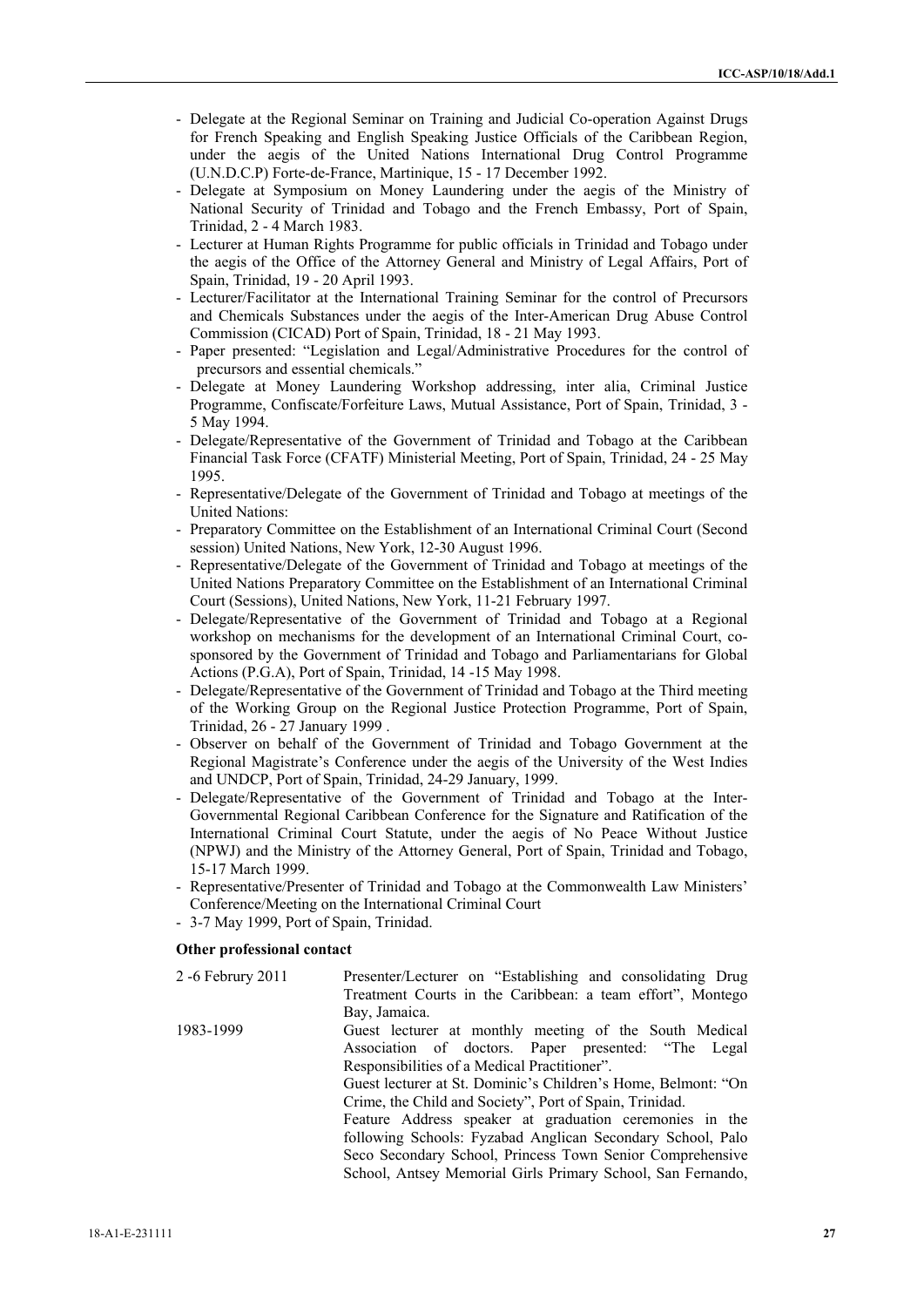Palo Seco Government School, Fyzabad Presbyterian School, Woodland Hindu School, Rousillac Hindu Primary School, Erin Government Primary School.

 Lecturer at Peers Counsellors Training Course offered by The National Institute of Higher Education, research, Science and Technology (NIHERST) on, inter alia, drug legislation, demand/reduction and law enforcement", Eric Williams Medical Complex, Trinidad.

 Lecturer at Training Seminar for Principals of Secondary Schools in South Trinidad, Couva, Trinidad.

 Legal adviser and former member of the Trinidad and Tobago Mental Retardation Board, Trinidad.

 Member of the St. Patrick's Anglican School Board, Trinidad, West Indies.

Lecturer at Training seminar for staff nurses stationed at San Fernando General Hospital, San Fernando Technical Institute, Trinidad. Paper presented: "Tortious/Criminal Liability – The Nurse at the Hospital".

17 -19 June 2004 Delegate at the Caribbean Anti-Money Laundering Programme's Anti-Money Laundering Workshop for Judges, St. Lucia

\* \* \*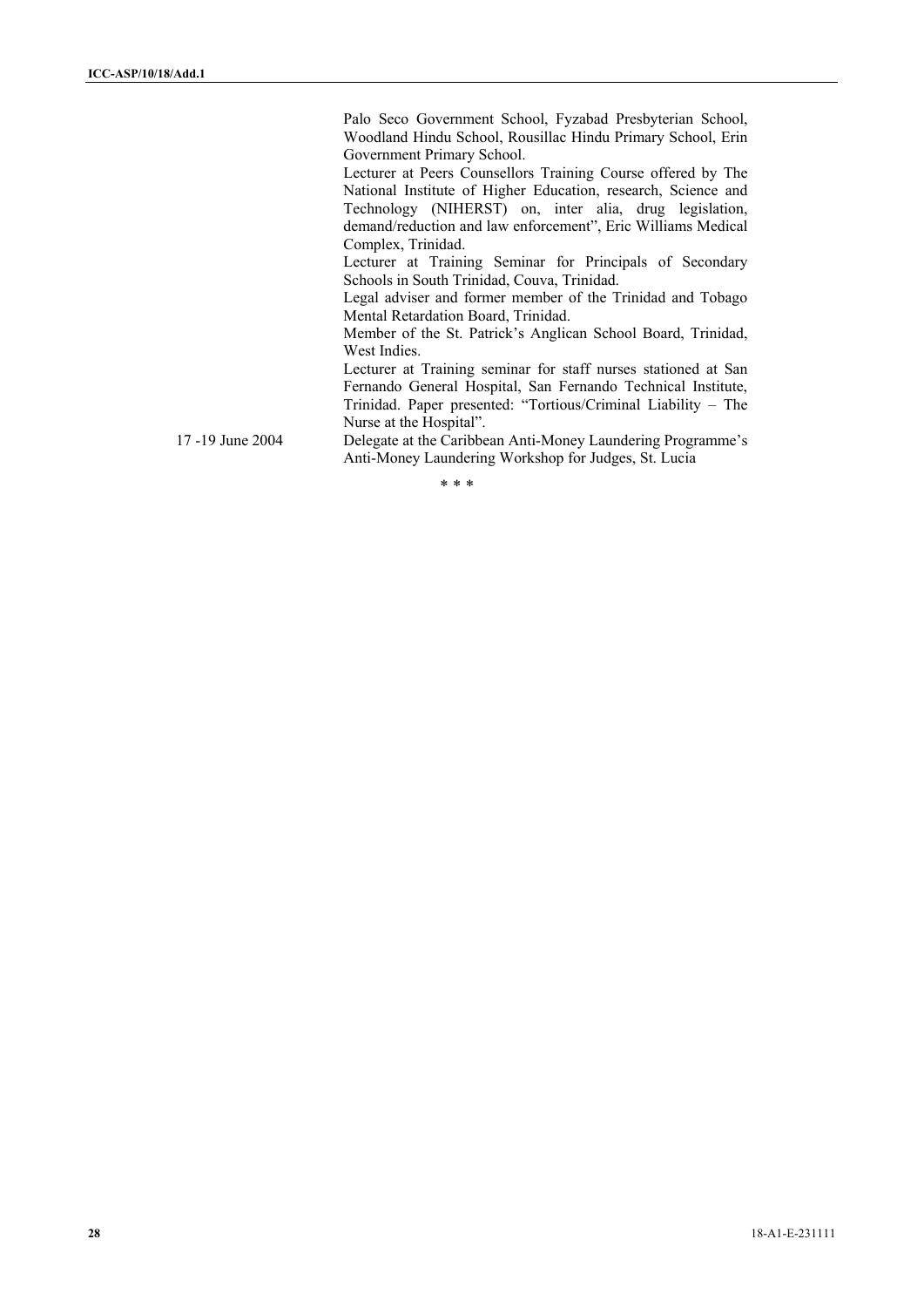# **6. Cathala, Bruno (France)**

(Original: French)

#### **Note verbale**

The French Embassy presents its compliments to the International Criminal Court, (Secretariat of the Assembly of States Parties), and has the honour to inform it that the Government of the French Republic has decided to nominate Mr. Bruno Cathala, currently President of the Evry *Tribunal de Grande Instance*, which falls under the jurisdiction of the Paris Court of Appeal, for a post of judge at the International Criminal Court in view of the elections to be held in New York during the tenth session of the Assembly of States Parties to the Rome Statute, to be held from 12 to 21 December 2011.

The nomination of Mr. Cathala for this election has been made pursuant to article 36 (4) (a), of the Rome Statute "by the procedure provided for the nomination of candidates for the International Court of Justice in the Statute of that Court".

Accordingly, the French group of the Permanent Court of Arbitration submitted the application to the government following a public call for applications.

As described in his curriculum vitae and in the detailed document prepared pursuant to article 36 (4) (a), of the Rome Statue, appended hereto, Mr. Bruno Cathala has the qualities required under paragraph 3 of that article.

Mr. Cathala possesses all of the competencies and experience required by the Rome Statute in the area of criminal law and procedure, as well as the necessary practical experience of criminal trials.

For over three years, Mr. Bruno Cathala, a French judge with high level judicial responsibilities, has presided over the Evry Tribunal de Grande Instance, one of the most important courts in France, which hears many demanding and complex criminal cases, and the seat of the Assize Court, responsible for trying the most serious offences. From 1990 to 1994, Mr. Cathala was also President of the Montargis Tribunal de Grande Instance, and from 1996 to 1999, he was Vice-President of the Créteil Tribunal de Grande Instance, which falls under the jurisdiction of the Paris Court of appeal.

Since the start of his career, Mr. Cathala has acquired a thorough-going knowledge of issues relating to the protection of children and child victims. Thus, from 1983 to 1987, he sat as a judge in the juvenile courts, with responsibility for the protection of persons under the age of eighteen and for juvenile delinquency. From 1987 to 1990 he was a college lecturer, responsible for training future juvenile court judges at the Ecole Nationale de la Magistrature (French National Judicial Training School), and thereafter, from 1994 to 1996, he was deputy director responsible for juvenile judicial protection at the French Ministry of Justice. In his capacity as inspector of judicial services, from 1999 to 2001, he prepared, in particular, a report on Child Welfare

Mr. Bruno Cathala has extensive experience of international criminal courts and tribunals, having held the position of Deputy Registrar of the International Criminal Tribunal for the Former Yugoslavia from 2001 to 2002, and having been the first Registrar of the International Criminal Court from 2003 to 2008.

Mr. Cathala is of solely French nationality, and a candidate on List A under article 36 (5), of the Rome Statute.

\* \* \*

#### **Statement of qualifications**

*Detailed document prepared pursuant to article 36 (4) (a) of the Rome Statute and paragraph 6 of the Resolution of the Assembly of States Parties relating to the procedure for the nomination and election of judges at the International Criminal Court.* 

The Government of the French Republic has decided to nominate Mr. Bruno Cathala, a French judge who is currently the President of the Evry Tribunal de grande instance, for a post of judge at the International Criminal Court in view of the elections to be held during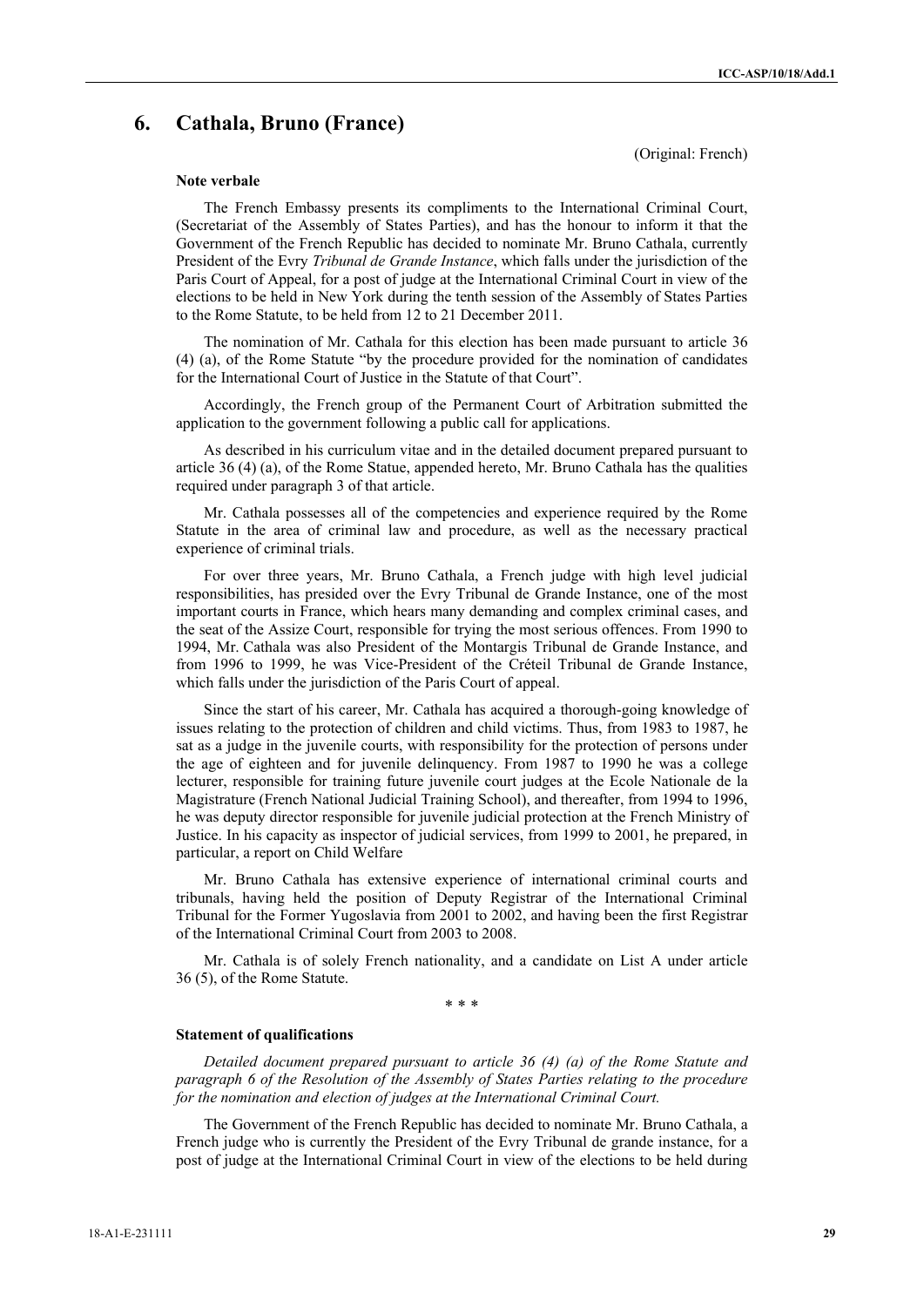the tenth session of the Assembly of States Parties, to be held in New York from 12 to 21 December 2011.

The nomination of Mr. Cathala for this election was conducted in accordance with article 36 (4) (a) (ii): "by the procedure provided for the nomination of candidates for the International Court of Justice in the Statute of that Court". The French group of the Permanent Court of Arbitration submitted the application to the government following a public call for applications.

Mr. Bruno Cathala will be nominated on List A, which contains the names of candidates who "have established competence in criminal law and procedure, and the necessary relevant experience, whether as judge, prosecutor, advocate or in other similar capacity, in criminal proceedings", pursuant to article 36 (3)(b) (i) and paragraph (5), of the Statute of the Court.

Mr. Bruno Cathala meets all the requirements of experience and seniority provided under article  $36 (3)(a)$ , of the Statute of the Court, as well as the more specific ones provided under article 36 (8) (b), of this Statute, to be nominated for appointment to the highest judicial offices.

Mr. Cathala has devoted his career, the curriculum vitae of which is appended hereto, to all the different facets of the office of judge, in particular in criminal law and procedure, with a special focus on the duties and ethics of judges. Mr Cathala has always striven to uphold the principle of fair trials, to preside over complex hearings with multiple victims in an efficient manner, and to draft decisions immediately. He has extensive experience in directing courts and tribunals and judicial services, and substantial experience of international criminal courts and tribunals.

For over three years, Mr Bruno Cathala has presided over the Evry Tribunal de grande instance, one of the most important courts in France which hears many demanding and complex criminal cases, and the seat of the Assize Court, responsible for trying the most serious offences. From 1990 to 1994, Mr Cathala was also President of the Montargis Tribunal de Grande Instance, and from 1996 to 1999, he was Vice-President of the Créteil Tribunal de Grande Instance, which falls under the jurisdiction of the Paris Court of appeal.

Since the start of his career, Mr. Cathala has acquired a thorough-going knowledge of issues relating to the protection of children and child victims. Thus, from 1983 to 1987, he sat as a judge in the juvenile courts, with responsibility for the protection of persons under the age of eighteen and for juvenile delinquency. From 1987 to 1990 he was a college lecturer, responsible for training future juvenile court judges at the École Nationale de la Magistrature (French National Judicial Training School), and thereafter, from 1994 to 1996, he was deputy director responsible for juvenile judicial protection at the French Ministry of Justice. In his capacity as inspector of judicial services, from 1999 to 2001, he prepared, in particular, a report on Child Welfare.

Mr. Bruno Cathala has recognized international experience. He has served in international criminal courts and tribunals previously, having held the position of Deputy Registrar of the International Criminal Tribunal for the former Yugoslavia from 2001 to 2002, and having been the first Registrar of the International Criminal Court from 2003 to 2008.

Mr. Cathala speaks French and English. He is a French national.

#### **Personal data**

| Name                    | Bruno Cathala                          |
|-------------------------|----------------------------------------|
| Date and place of birth | 23 July 1955, Pamiers (Ariège, France) |
| Nationality             | French                                 |

# **Training and qualifications**

| June 1999 | Graduated from the Institute of Higher National Defence  |  |  |  |  |
|-----------|----------------------------------------------------------|--|--|--|--|
|           | Studies (IHEDN).                                         |  |  |  |  |
| June 1996 | Graduated from the Institute of Higher Internal Security |  |  |  |  |
|           | Studies (IHESI).                                         |  |  |  |  |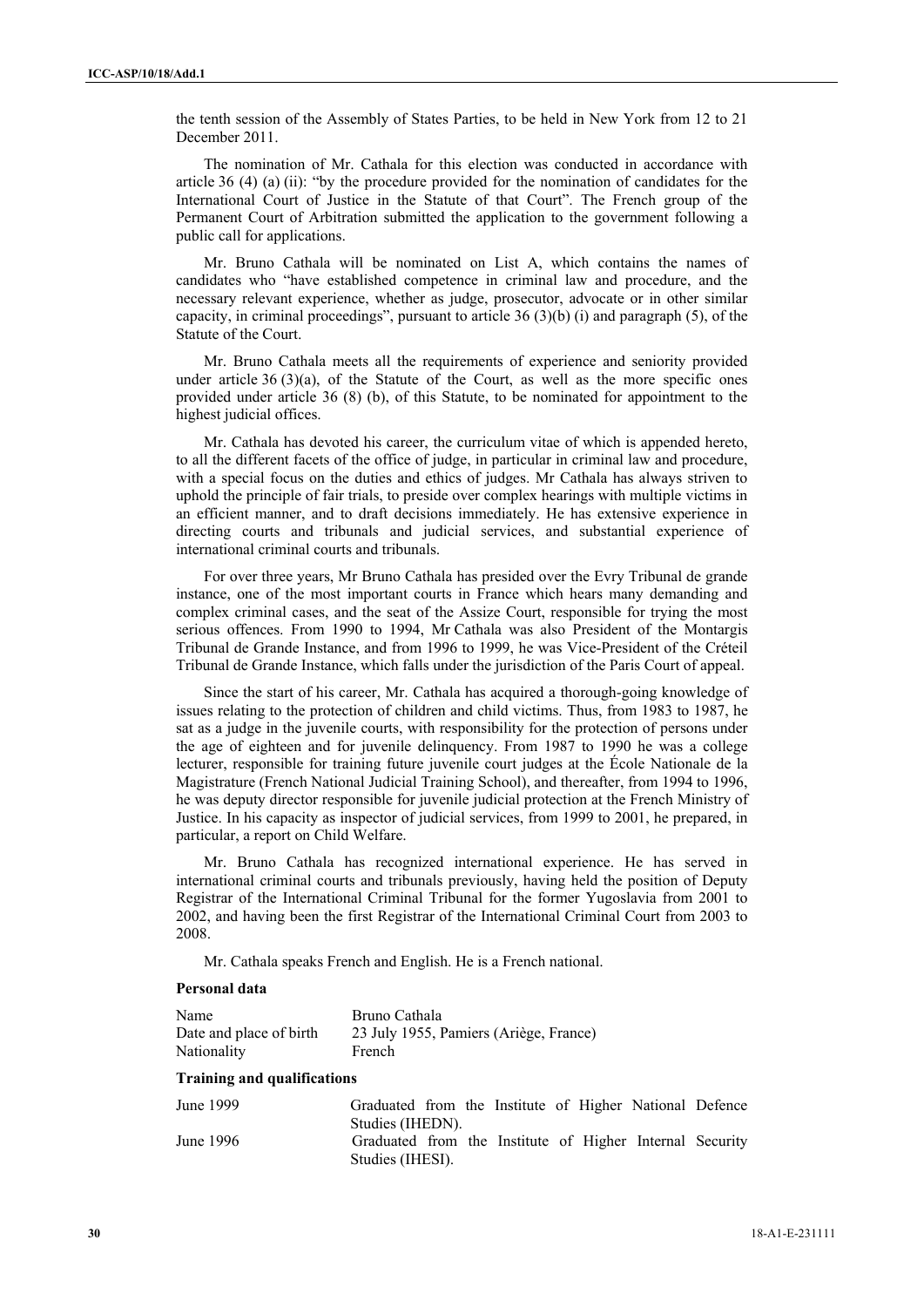| January 1981 -<br>December 1982<br>June 1980 | Attended the French National School for the Judiciary<br>(ENM).<br>Post-graduate pre-PhD diploma in Private Law, School<br>of Law, University of Paris I.                                                                                                                                                                                  |  |  |  |  |  |  |
|----------------------------------------------|--------------------------------------------------------------------------------------------------------------------------------------------------------------------------------------------------------------------------------------------------------------------------------------------------------------------------------------------|--|--|--|--|--|--|
| Annual vocational internships, including     |                                                                                                                                                                                                                                                                                                                                            |  |  |  |  |  |  |
| April 2000                                   | Franco-Canadian Seminar (Quebec) on Court                                                                                                                                                                                                                                                                                                  |  |  |  |  |  |  |
| October 1989 -<br>November 1986              | Administration and Management.<br>Internship in Canada (Quebec) on Family mediation.<br>Internship with the Irish judicial authorities (Dublin) to<br>gain an understanding of common law practices.                                                                                                                                       |  |  |  |  |  |  |
| Judicial career and professional experience  |                                                                                                                                                                                                                                                                                                                                            |  |  |  |  |  |  |
| 2008                                         | President of the Regional Court of Evry (France)                                                                                                                                                                                                                                                                                           |  |  |  |  |  |  |
| to present                                   | Management of a court (76 judges - 183 civil servants)<br>President of the criminal division for complex cases.                                                                                                                                                                                                                            |  |  |  |  |  |  |
| $2003 - 2008$                                | Registrar of the International Criminal Court (The                                                                                                                                                                                                                                                                                         |  |  |  |  |  |  |
| $2002 - 2003$                                | Hague, The Netherlands)<br>Director of Common Services, International Criminal Court<br>(The Hague, The Netherlands)                                                                                                                                                                                                                       |  |  |  |  |  |  |
| $2001 - 2002$                                | Deputy Registrar, International Criminal Tribunal for the                                                                                                                                                                                                                                                                                  |  |  |  |  |  |  |
| $1999 - 2001$                                | former Yugoslavia, ICTY (The Hague, The Netherlands).<br>Inspector of Judiciary Services (Paris)<br>In this capacity, was responsible for the inspection, supervision                                                                                                                                                                      |  |  |  |  |  |  |
|                                              | and audit of the courts (judges and public prosecution<br>department) and of the various institutions of the French<br>Ministry of Justice (prisons, etc.). He drafted a report on child<br>welfare (June 2000).                                                                                                                           |  |  |  |  |  |  |
| 1996 - 1999                                  | Vice-president of the Regional Court of Créteil (France) where<br>he presided over a civil chamber and a criminal chamber<br>(dealing, inter alia, with economic and financial cases, and<br>complex offences).                                                                                                                            |  |  |  |  |  |  |
| 1994 - 1996                                  | Deputy Director of the judicial protection of juveniles -<br>Ministry of Justice (Paris). This position involved supervising<br>professionals in charge of the welfare, education, and social<br>and professional integration of minors supervised by children's                                                                           |  |  |  |  |  |  |
| 1990 - 1994                                  | judges.<br>President of the Regional Court of Montargis (France)<br>Head of the Court President of the Civil Chamber and of the                                                                                                                                                                                                            |  |  |  |  |  |  |
| 1987 - 1990                                  | Criminal Chamber.<br>Senior Lecturer, French National School for the Judiciary<br>(France). Taught children's judges in training, with a focus on                                                                                                                                                                                          |  |  |  |  |  |  |
| 1983 - 1987                                  | the protection of minors.<br>Juvenile court judge – in Rouen and Nîmes (France).<br>Protection of minors – juvenile delinquency. Associate Judge<br>at the Court of Assizes.                                                                                                                                                               |  |  |  |  |  |  |
| <b>Teaching assignments</b>                  |                                                                                                                                                                                                                                                                                                                                            |  |  |  |  |  |  |
| 2008-2010                                    | Gave many lectures (at the Sorbonne, and Saint-Quentin-en-<br>Yvelines and Evry Universities) on the International Criminal<br>Court.                                                                                                                                                                                                      |  |  |  |  |  |  |
| 2008-2010                                    | Together with Mr. Claude Jorda, former Judge of the<br>International Criminal Court and former President of the<br>International Criminal Tribunal for the former Yugoslavia, co-<br>chaired annual one-week in-service training seminars on<br>International Criminal Courts, held for French and European<br>judges at the ENM in Paris. |  |  |  |  |  |  |
| June 2010                                    | Training of French judges as part of a session on criminal<br>trials, with a focus on The criminal procedure before the ICC.                                                                                                                                                                                                               |  |  |  |  |  |  |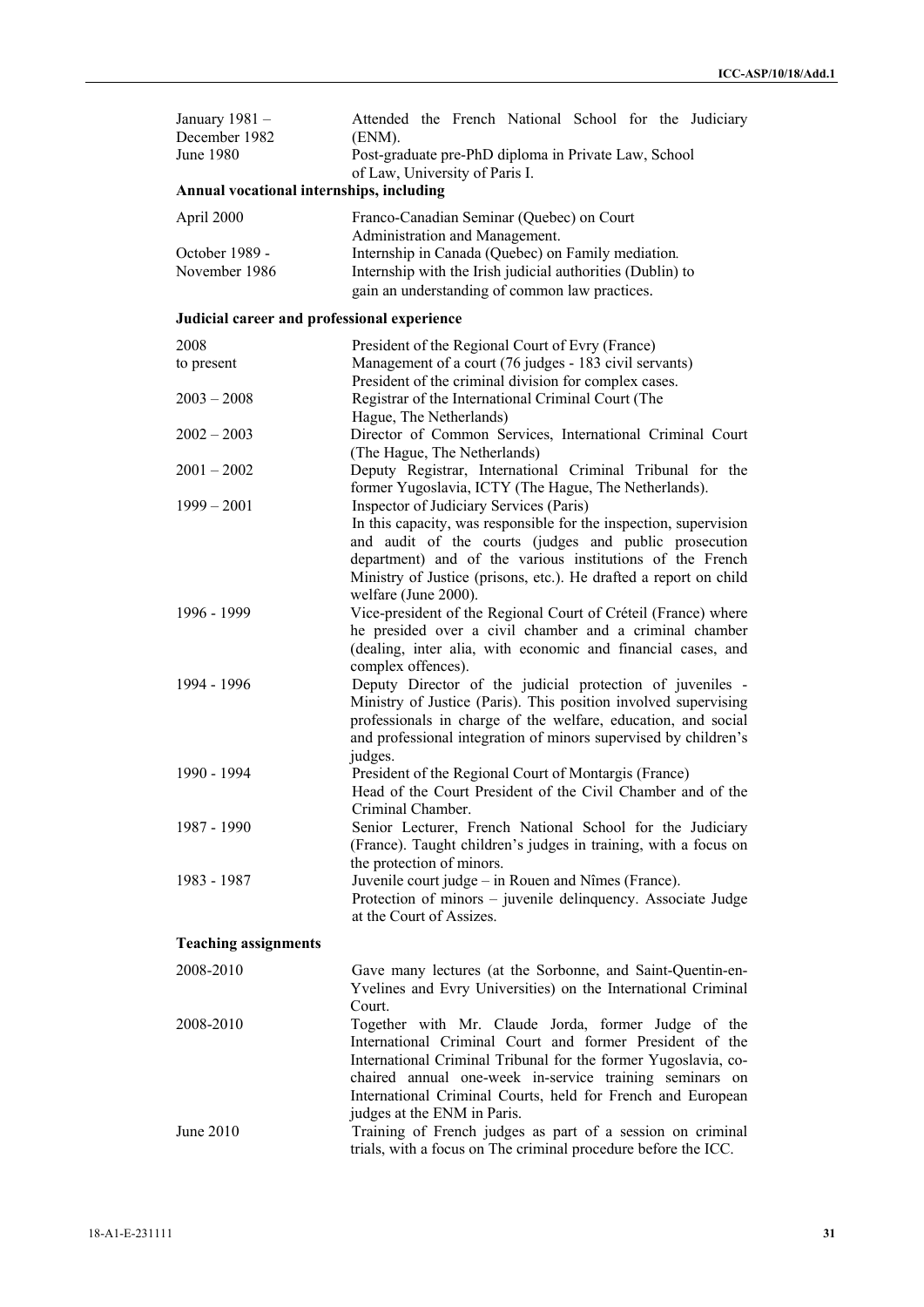| December 2010                     | Lecture on the theme « Peut-on s'inspirer de la justice pénale<br><i>internationale</i> $?$ » ("Is it possible to use international criminal<br>justice as a model?") Draguignan (France). |
|-----------------------------------|--------------------------------------------------------------------------------------------------------------------------------------------------------------------------------------------|
| December 2010                     | Training of French judges: lecture on the theme « Les victimes<br>des crimes de masse » ("The victims of mass crimes").                                                                    |
| <b>Missions and visits abroad</b> |                                                                                                                                                                                            |
| September 2010                    | New York (United States of America).                                                                                                                                                       |
|                                   | of France: "International<br>Consulate<br>criminal justice:                                                                                                                                |
| December 2008                     | a creation born of the conflict and collaboration of cultures".<br>Paris (France) Shoah Memorial: «Le siècle de Lemkin:<br>Reconstruction, réparation et prévention du génocide - le rôle  |
|                                   | de la CPI» ("The century of Lemkin: Reconstruction,                                                                                                                                        |
| October 2008                      | reparation and genocide prevention – the role of the ICC").<br>Geneva (Switzerland). UNITAR - International seminar on risk<br>prevention and criminal liability for environmental damage. |
| October 2008                      | London (United Kingdom) Council of Europe - Committee of<br>Legal Advisers on Public International Law: International                                                                      |
|                                   | conference on "International Courts and Tribunals - The<br>challenges ahead".                                                                                                              |
| January 2008                      | Dakar (Senegal). Report for the European Union: «La                                                                                                                                        |
|                                   | préparation du procès Hissène Habré » ("Preparation of the                                                                                                                                 |
| October 2003                      | Hissène Habré Trial").<br>San Remo (Italy) « Les missions de maintien de la paix et la                                                                                                     |
|                                   | CPI: une relation complexe et obligée » ("Peacekeeping                                                                                                                                     |
|                                   | missions and the ICC: a complex and necessary relationship").                                                                                                                              |
| May 2002                          | Paris (France) ENM: « L'éthique du juge international »                                                                                                                                    |
| September 2000                    | ("Ethics of the international judge").<br>Sarajevo-Banja Luka (Bosnia and Herzegovina). Training course                                                                                    |
|                                   | for judges and prosecutors: procedures for the organization and                                                                                                                            |
|                                   | management of courts – status of judges – professional conduct                                                                                                                             |
|                                   | and ethics of judges (and prosecutors).                                                                                                                                                    |
| <b>July 2000</b>                  | Varna (Bulgaria). Training course for Bulgarian judges and<br>prosecutors: professional conduct and ethics – status of judges –<br>in collaboration with American judges.                  |
| May 1998                          | Antananarivo (Madagascar). Report for the World Bank:<br>et déontologie de la magistrature malgache"<br>"Ethique"                                                                          |
| September 1993                    | ("Professional conduct and ethics of judges in Madagascar").<br>Phnom Penh (Cambodia). Exploratory mission to establish legal                                                              |
|                                   | cooperation with Cambodia:<br>judicial<br>legislation,<br>and                                                                                                                              |
|                                   | organization and management of courts – teaching mission: role                                                                                                                             |
|                                   | of court presidents; administration and management of courts;<br>position of judge, position of prosecutor; professional conduct                                                           |
|                                   | and ethics of judges and prosecutors.                                                                                                                                                      |
| March 1992                        | Vientiane (Laos). Training course for judges and prosecutors:                                                                                                                              |
|                                   | role of court presidents; administration and management of                                                                                                                                 |
|                                   | courts; position of judge; professional conduct and ethics of<br>judges.                                                                                                                   |
| March 1991                        | Abidjan (Republic of Côte d'Ivoire). Participation in the training<br>of Ivorian judges and prosecutors.                                                                                   |

# **Speeches - colloquia - conferences**

- 1. Ethics of judges and prosecutors (national and international).
- L'éthique du juge international ("Ethics of the international judge") Communication ENM – 2002.
- Éthique et déontologie de la magistrature malgache ("Professional conduct and ethics of judges in Madagascar") – Report for the World Bank.
- L'éthique et la déontologie des juges et des procureurs ("professional conduct and ethics of judges and prosecutors") – Communications - ENM International Department.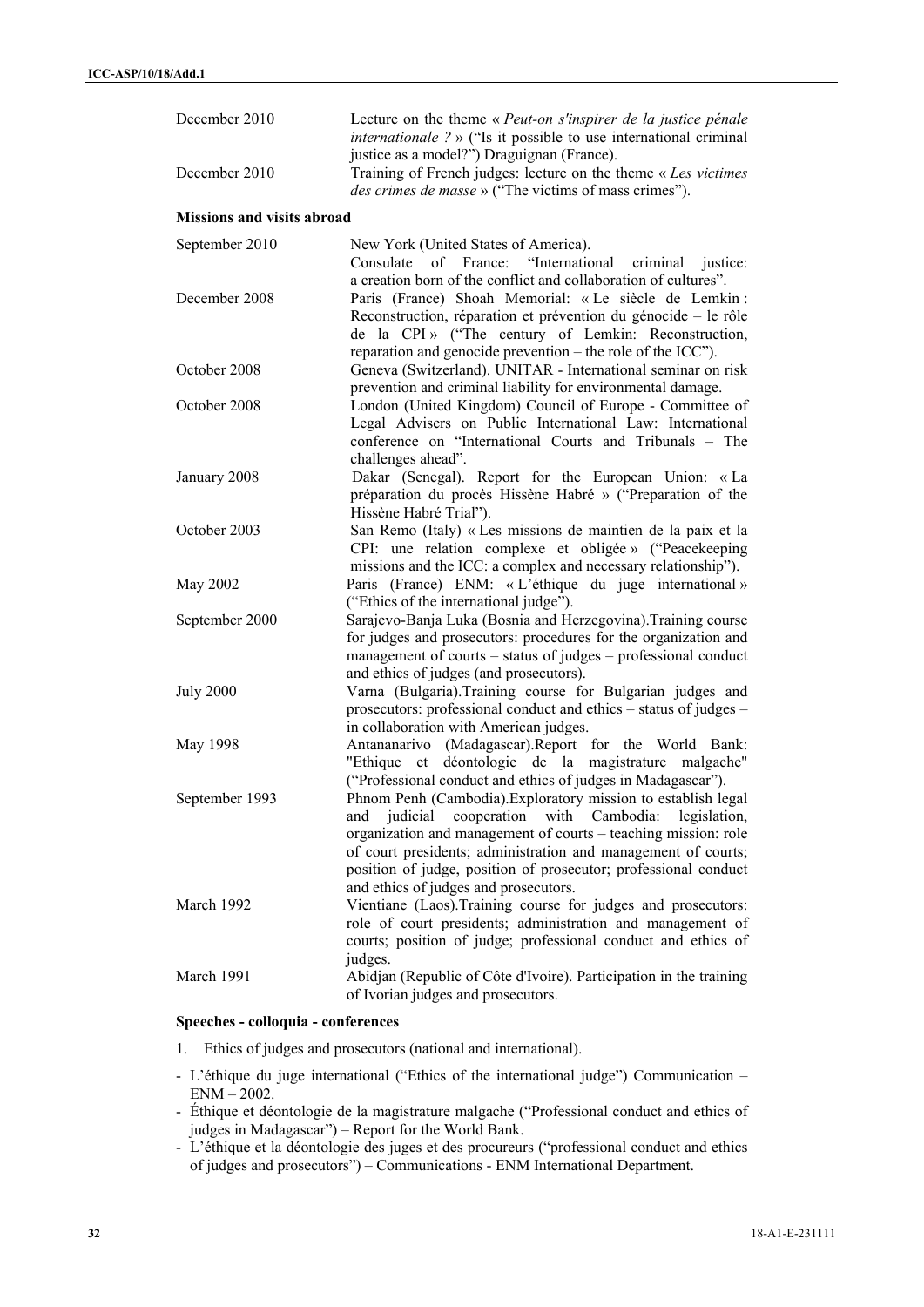- 2. Judicial administration (national and international).
- Les politiques judiciaires ("Judicial Policy") Communication Council of Europe May 2000.
- L'urgence et le judiciaire ("Urgency and the judiciary") ENM in-service training workshop - 1998-1999.
- Temps judiciaire temps éducatif : la concordance des temps ("Judicial timeline educational timeline: agreement of time sequences") – Les cahiers de dynamiques – 1996.
- Inflation de la demande de droit et rôle du magistrat ("Growing demand for more law and the role of judges") - Informations sociales (22/1992).
- 3. Mediation.
- First International Conference of Judicial Mediation October 2009.
- Le juge et les phénomènes de médiation La médiation, Rapport du séminaire interdisciplinaire ("Judges and aspects of mediation – Mediation") (Report by the Interdisciplinary Seminar) – December 1991.
- Clarifications on the work, conferences and responsibilities in the spheres of competence of the International Criminal Court.

#### **Publications - reports**

- The first five years of the ICC ICC Newsletter, March 2008, www.icc-cpi.int.
- Preparation of the Hissène Habré Trial Report for the European Union January 2008.
- A building for the International Criminal Court: Functional and symbolic requirements May 2007 – Publication of the City of The Hague.
- La igualidad entre las partes en el procedimiento ante la Corte Penal Internacional: el punto de vista de la Secretaria – Iberoamérica y la Corte Penal Internacional – October 2005.
- La Cour Pénale Internationale et les victimes ("The International Criminal Court and victims") – Les cahiers de la justice n°1 – Dalloz – ENM – 2006.
- La CPI, mode d'emploi ("How to use the International Criminal Court") Le Monde newspaper – 11 March 2003.
- Le temps du tribunal pénal pour l'ex-Yougoslavie 2001 Newsletter of the Bar of Bordeaux.

# **Honours and awards**

- Chevalier in the Order of the Legion of Honour (France).
- Officer in the Order of Oranje-Nassau (The Netherlands).
- Médaille de la protection judiciaire de la jeunesse (Youth Judicial Protection Medal) (France).

#### **Languages**

- French (mother tongue)
- English (read, spoken, written

 $* * *$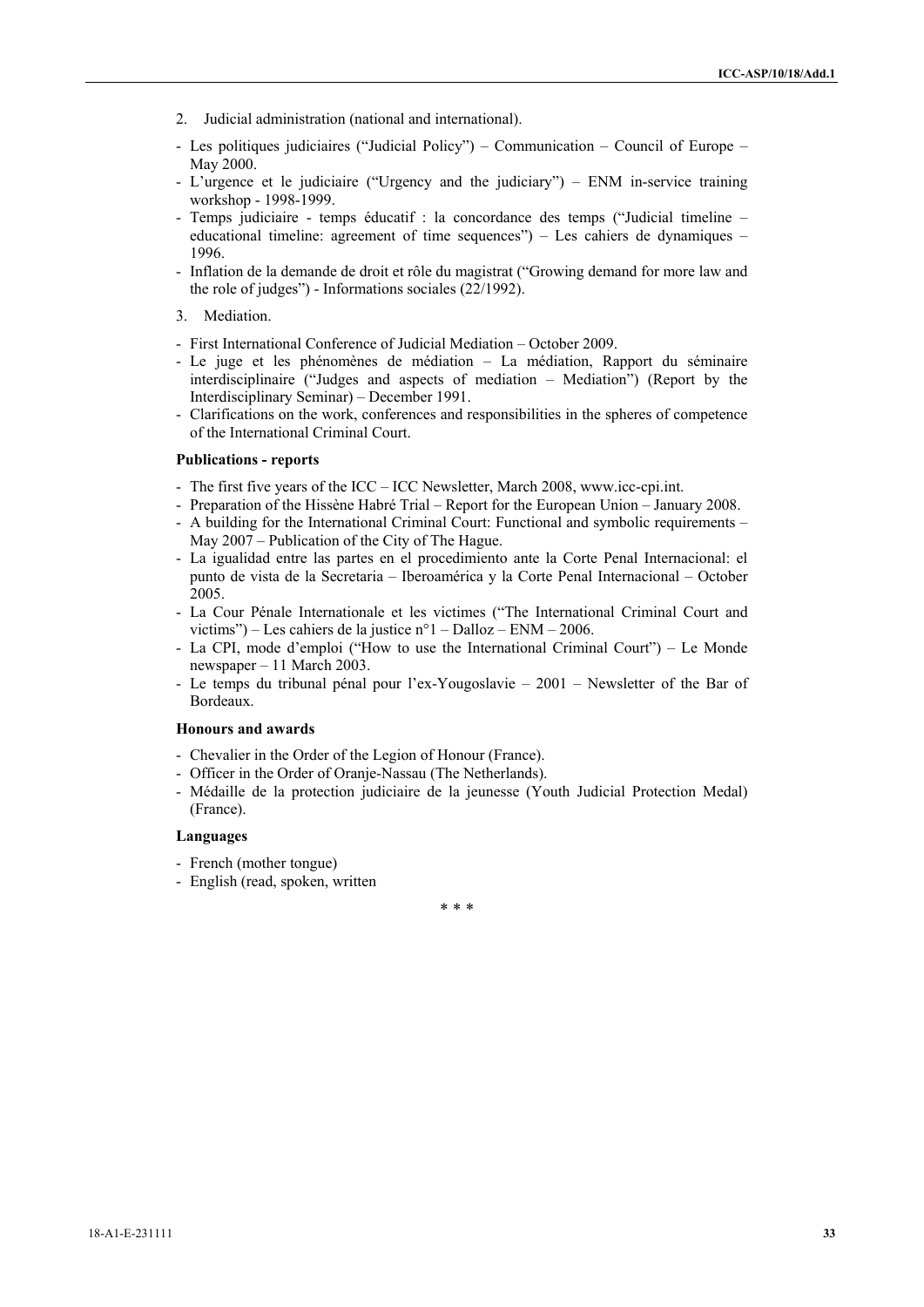# **7. Cifuentes Muñoz, Eduardo (Colombia)**

(Original: English)

#### **Note verbale**

The Embassy of Colombia in The Hague presents its compliments to the Permanent Secretariat of the Assembly of States Parties, and has the honour to inform the Secretariat that the Government of Colombia has decided to nominate Mr. Eduardo Cifuentes as a candidate to the post of judge to the International Criminal Court, under List A, for the elections to be held during the tenth session of the Assembly of States Parties to the International Criminal Court, at the United Nations Headquarters, in New York, from 12 to 21 December 2011.

 This nomination is in accordance with the terms of article 36, paragraph 4 (a) (ii), of the Rome Statute of the International Criminal Court.

 In his longstanding academic and professional career, Eduardo Cifuentes has demonstrated a wide and deep knowledge of criminal law and criminal procedure, as well as an outstanding expertise in international human rights law. After several years as professor at Los Andes University in Colombia, he was appointed as Justice at the Colombian Constitutional Court, where he became its Chief Justice in 1999.

 In 2000 Eduardo Cifuentes was elected by the Colombian Congress as Ombudsperson, one of the most important public officers in charge of human rights protection as well as the Chief Officer for public criminal defence.

 His first public act as Colombian Ombudsperson was to propose and promote a Constitutional amendment in order to facilitate the ratification of the Rome Statute.

 In recent years, Eduardo Cifuentes has been appointed by the plenary of the Constitutional Court as associate judge (conjuez) of the Court. This appointment demonstrates the high regard for his moral and ethical integrity and the objectivity that has led all his decisions while holding public offices.

 The important results he achieved as Chief Justice as well as Ombudsperson, led to the appointment of Eduardo Cifuentes as Director of the Human Rights Division at United Nations Educational, Scientific and Cultural Organization (UNESCO) Headquarters in Paris, where he continued promoting the defence of social, economic and cultural rights of minorities and also engaged in the fight against human discrimination. The candidate is fluent in oral and written Spanish (native), English, and Italian, and has a good level of French.

 In 2005, Eduardo Cifuentes was appointed as Dean of Los Andes School of Law, which is one of the best and most important schools of law in Latin America. During his six years as Dean, he promoted academic research and debate on several subjects, especially on international humanitarian law and human rights. Several publications of Los Andes Law school demonstrate the influence and the active participation of Eduardo Cifuentes in the defence of displaced victims, Afro-descendant communities, and in general every minority affected by violence.

 The nomination of Eduardo Cifuentes expresses not only the true belief of the Government of Colombia of the need to present a candidate with high moral standards and ethical values. It also represents the Government's commitment to the protection of human rights. Eduardo Cifuentes also symbolizes the essential affirmative action in defence of the rights of victims that started with the adoption of the Colombian Constitution of 1991.

 The candidature of Eduardo Cifuentes underscores the commitment of the Colombian people to the empire of Justice as the only secured way to live in peace, as it was stated at the Review Conference of the Rome Statute that took place in Kampala, Uganda, on June, 2010.

 The statement prepared in accordance with article 36, paragraph 4 (a), of the Rome Statute of the International Criminal Court and the curriculum vitae of Mr. Eduardo Cifuentes are attached to this note.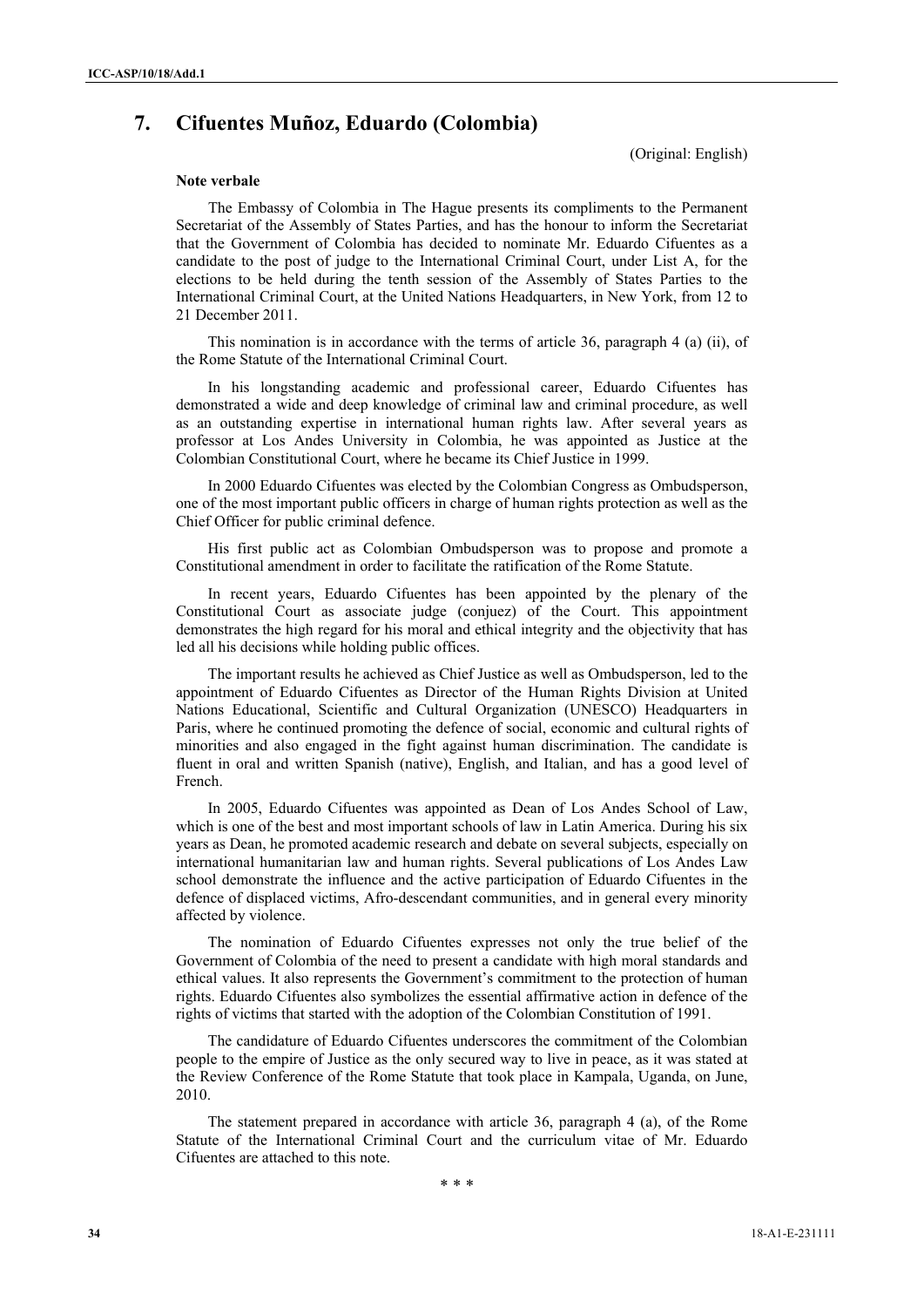#### **Statement of qualifications**

*This statement is submitted in accordance with the provisions of article 36, paragraph 4(a), of the Rome Statute of the International Criminal Court and paragraph 6 of resolution ICC-ASP/3/Res.6.* 

 The Government of the Republic of Colombia hereby nominates Mr. Eduardo Cifuentes, former President of the Constitutional Court, Constitutional Court Justice and Ombudsperson of Colombia, as a candidate to Judge of the International Criminal Court, under List A. The Government considers Mr. Cifuentes to be a candidate of exceptional qualities that join together a brilliant career and the highest moral and humanitarian values.

This nomination is in accordance with the terms of article 36, paragraph 4 (a) (ii), of the Rome Statute of the International Criminal Court.

 Mr. Eduardo Cifuentes is both a Colombian and Italian national. However, he is presenting his candidature as a Colombian, and therefore has the support of the Government of Colombia.

 In his longstanding academic and professional career, Eduardo Cifuentes has demonstrated a wide and deep knowledge of criminal law and criminal procedure, as well as an outstanding expertise in international human rights law. After several years as professor at Los Andes University in Colombia, he was appointed as Justice at the Colombian Constitutional Court, where he became its Chief Justice in 1999.

 The high tribunal's rulings have a well known importance in Colombia and also in Latin America. The Court has been recognized as one of the most innovative and progressive Tribunals of the last two decades. The decisions regarding criminal law adopted by the Constitutional Court have had great influence on the configuration and application of the criminal process in Colombia. They were also decisive for the integration of the international legal framework on due process, international crimes, and international human rights standards, into Colombia criminal law.

 Eduardo Cifuentes was the Reporting Judge of highly appreciated and relevant decisions of the Constitutional Court in criminal law, such as those referring to the limitation of the State exceptional powers; the boundary-setting of the Military Tribunals and Military criminal Justice; the ambit of the duty to comply to superior commands whenever it affects the protection of international human rights; the enhancement of the constitutional right of due process within criminal trials and investigations, among others.

The candidate was also the Reporting Judge of relevant rulings on the concept of "Bloque de Constitucionalidad"<sup>1</sup>, which have widened the scope of legal protection. According to these rulings, international treaties on Human Rights and International Humanitarian Law ratified by Colombia prevail in the national legal framework and, therefore, become criteria for Judicial Review.

Shortly after this, Eduardo Cifuentes was appointed as a member of the Constitutional Commission in charge of the Reform of the Colombian Criminal Process, and the introduction therein of the adversarial criminal system, and also the reinforcement of the due process guarantees.

In 2000 Eduardo Cifuentes was elected by the Colombian Congress as Ombudsperson, which is one of the most important public officers in charge of human rights protection as well as the Chief Officer for public criminal defence.

His first public act as Colombian Ombudsperson was to propose and promote a Constitutional amendment in order to facilitate the ratification of the Rome Statute.

During his time in office, Eduardo Cifuentes concentrated his efforts on the improvement of the public defence system and the redirection of the criminal process strategies in order to reinforce procedural guarantees and the effective protection of the parties in criminal trials, especially the victims. He also took an active role in the protection of the human rights of historically discriminated groups such as women and indigenous peoples.

l

<sup>&</sup>lt;sup>1</sup>A set of rules and principles regarding Human Rights Law and International Humanitarian Law that have Constitutional hierarchy under the Colombian legal system.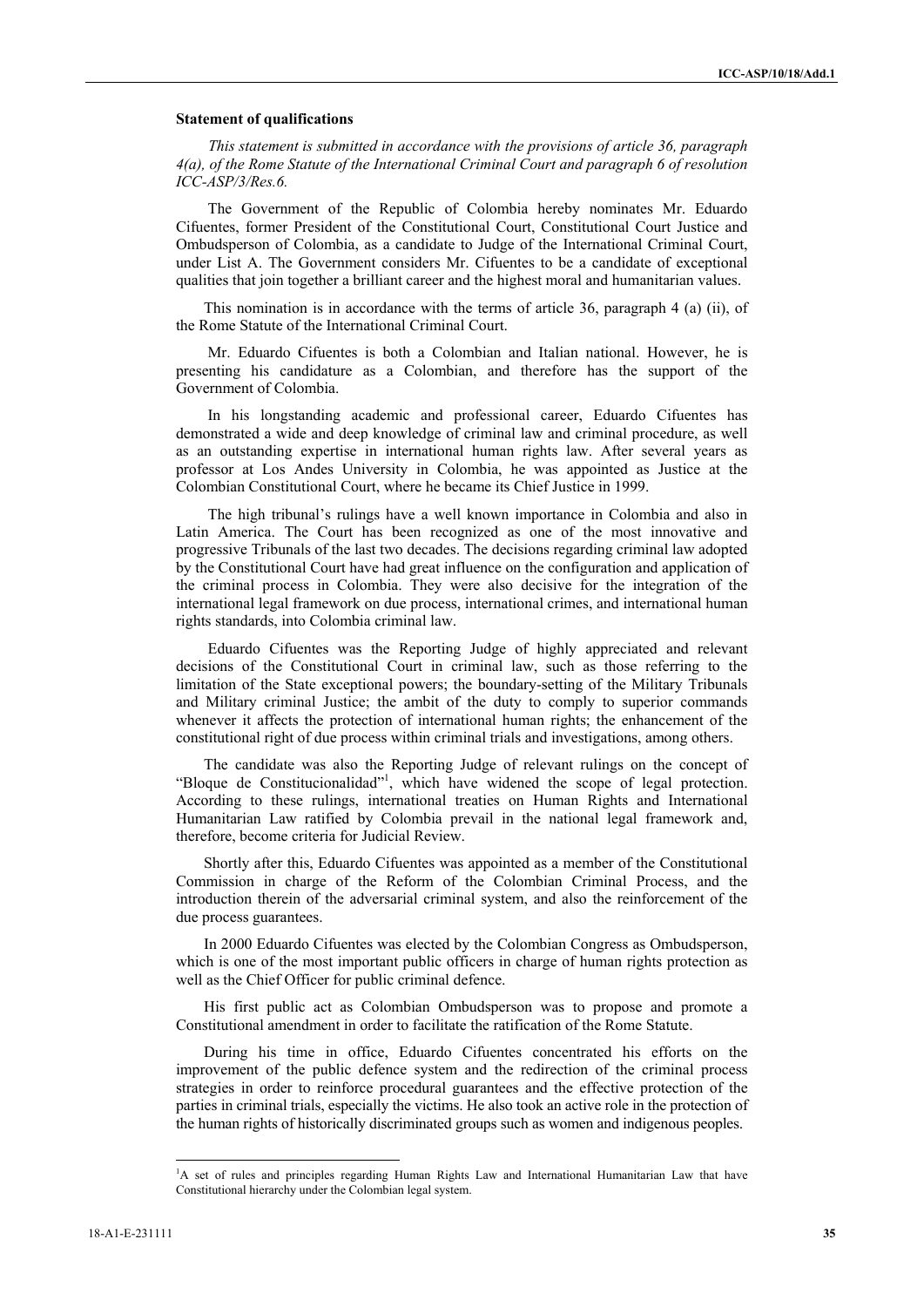As Ombudsperson, Eduardo Cifuentes promoted a bill for the protection of Habeas Corpus. His work was also vital for the creation of effective mechanisms for searching and preventing forced disappearances. Within a series of actions directed towards the protection of human rights of the victims of the Colombian conflict, Eduardo Cifuentes issued an important number of "Humanitarian Resolutions" where he denounced grave violations of international humanitarian law. Through these resolutions, his office not only prevented the commission of crimes against humanity but also gave an essential support for the victims of the conflict, who saw in his office a useful and effective organ of protection and promotion of human rights.

In recent years, Eduardo Cifuentes has been appointed by the plenary of Constitutional Court as associate judge (conjuez) of the Court. This appointment demonstrates the high regard for his moral and ethical integrity and the objectivity that has led all his decisions while holding public offices.

Eduardo Cifuentes is also an expert in human rights and International humanitarian law. As Justice in the Constitutional Court and also as Ombudsperson, he was the author of important decisions that have helped to place the Colombian Constitutional Court at the leading edge of the Constitutional Tribunals. Among his emblematic decisions it is possible to find those regarding the "mínimo vital" (vital minimum) which has turned into the fundamental basis for the social, economic and cultural rights, as well as for the concept of the "unconstitutional state of things", which became essential for the protection of the displaced victims.

The important results he achieved as Chief Justice as well as Ombudsperson, brought to the appointment of Eduardo Cifuentes as Director of the Human Rights Division at United Nations Educational, Scientific and Cultural Organization (UNESCO) Headquarters, Paris, where he continued promoting the defence of social, economic and cultural rights of minorities and also engaged in the fight against human discrimination. The candidate is fluent in oral and written Spanish (native), English, and Italian, and has a good level of French.

 In 2005 Eduardo Cifuentes was appointed Dean of Los Andes School of Law, which is one of the best and most important schools of law in Latin America. During his 6 years as Dean, he promoted academic research and debate on several subjects, especially on International Humanitarian Law and Human Rights. Several publications of Los Andes Law school demonstrate the influence and the active participation of Eduardo Cifuentes in the defence of displaced victims, Afro-descendant communities, and in general every minority affected by violence.

 In 2011, after six years as Dean of the Law School, Eduardo Cifuentes decided to become associate professor at Los Andes Law school, where he has led a team of researchers that, at the request of the Central Government, has rendered a complete plan of regulation to guarantee and recognize the rights of the victims of human rights violations belonging to indigenous and afro-descendant communities.

The nomination of Eduardo Cifuentes expresses not only the true belief of the Government of Colombia on the need to present a candidate with high moral standards and ethical values. It also represents the Government's commitment to the protection of Human Rights. Eduardo Cifuentes also symbolizes the essential affirmative action in the defence of the rights of victims that started with the adoption of the Colombian Constitution of 1991.

The candidature of Eduardo Cifuentes underscores the commitment of the Colombian people to the empire of Justice as the only secured way to live in peace, as it was stated at the Review Conference of the Rome Statute that took place in Kampala, Uganda, on June, 2010.

\*\*\*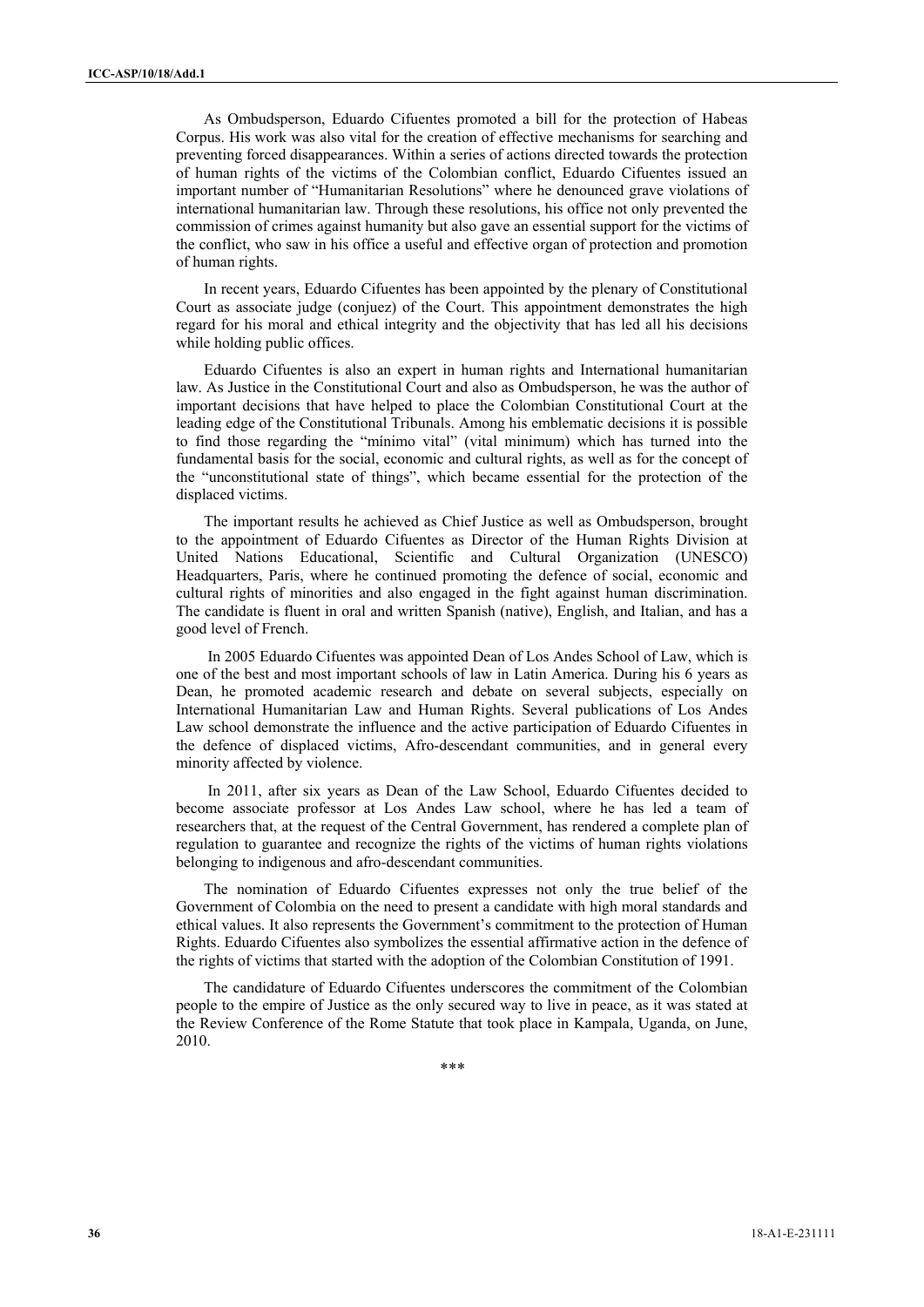## COLOMBIAN NATIONAL GROUP PERMANENT COURT OF ARBITRATION

Bogotá, Colombia, August 2011

Subject: Nomination of Mr. Eduardo Cifuentes Muñoz for a post of judge of the Court (List A).

Dear Mr. Director of the Secretariat,

As members of the Colombian National Group of the Permanent Court of Arbitration, and in accordance with the provisions of article 36 (4) (a) of the Rome Statute of the International Criminal Court, we have the honour to nominate Mr. Eduardo Cifuentes Muñoz as a candidate for a post of judge at the International Criminal Court.

Mr. Cifuentes has considerable professional and academic experience and is accordingly a suitable candidate for one of the two posts that have been attributed to the Group of Latin American and Caribbean States (GRULAC).

In this regard, in accordance with article 36 (5), of the Rome Statute, we kindly ask the Director of the Secretariat to include Mr. Eduardo Cifuentes Muñoz in List A of candidates for a post of judge at the International Criminal Court.

| GUILLERMO FERNÁNDEZ DE SOTO Member of the PCA National Group [Signature] |                                              |  |
|--------------------------------------------------------------------------|----------------------------------------------|--|
| FERNANDO HINESTROSA FORERO Member of the PCA National Group [Signature]  |                                              |  |
| RAFAEL NIETO NAVIA                                                       | Member of the PCA National Group [Signature] |  |
| RAFAEL RIVAS POSADA                                                      | Member of the PCA National Group [Signature] |  |

\*\*\*

## **Personal data**

| Name                    | Eduardo Cifuentez Muñoz                                                                                                                                                                         |  |
|-------------------------|-------------------------------------------------------------------------------------------------------------------------------------------------------------------------------------------------|--|
| Place and date of birth | Popayán (Colombia), March 24 1954                                                                                                                                                               |  |
| Languages               | English, French, Italian, Spanish,                                                                                                                                                              |  |
| Position                | Former Justice and President of the Colombian Constitutional<br>Court (1991 - 2000).<br>Former Ombudsperson of Colombia (2000 - 2003)<br>Former Director of the Human Rights Division at UNESCO |  |
|                         | $(2003 - 2005)$ .                                                                                                                                                                               |  |
| Academic record         |                                                                                                                                                                                                 |  |
| University              | Universidad de los Andes, Bogotá, Colombia.<br>Juris Doctor, 1977.<br>Universidad Complutense, Madrid, Spain.<br>Diploma in Advanced Studies in Law.                                            |  |

Columbia University, Parker School of Foreign and Comparative Law, New York, United States of America, June 1984.

## **Postgraduate academic experience**

- Lecturer in private and constitutional law a the Universidad de los Andes-Law School, for 15 years.
- Founder and Director of several postgraduate programs at the Universidad de los Andes-Law School.
- Founder and member of the editorial board of the Public and Private Law Journals published by Universidad de los Andes-Law School.
- Founder and member of the editorial board of the Economic Law Journal, published by the Economic Law Association.
- Member of the Advisory Committee of the Judiciary Academy Journal, Lima, Perú.

## **Professional experience**

| March 2011 - present | Los Andes UniversityAssociate Professor of Law. |
|----------------------|-------------------------------------------------|
| March 2005 -         | Los Andes University Dean of the School of Law. |
| February 2011        |                                                 |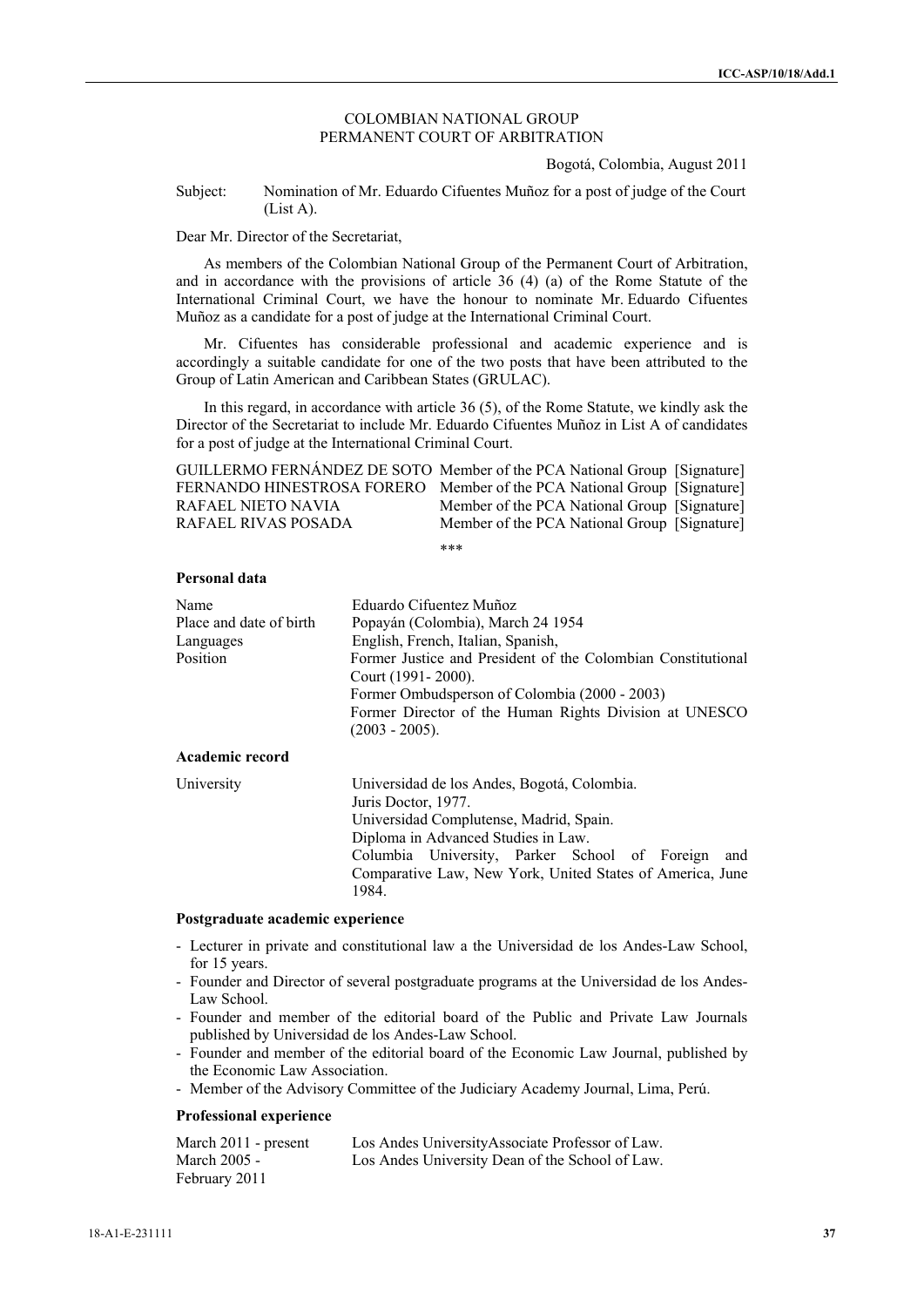| United Nations Educational, Scientific and Cultural                       |
|---------------------------------------------------------------------------|
| Organization (UNESCO) Director of the Human Rights                        |
| Division.                                                                 |
| President of the Andean Council of Ombduspersons (Defensores del Pueblo). |
| Colombian Ombudsperson (Defensor del Pueblo).                             |
|                                                                           |
| Constitutional Court:                                                     |
| Justice                                                                   |
| President (1999).                                                         |
| Banco de Colombia Legal and Financial Vice president.                     |
|                                                                           |
| Los Andes University                                                      |
| Coordinator, Postgraduate Degree in Financial Legislation.                |
| National Securities Commission                                            |
| (Superintendent's Office on Securities):                                  |
| Head of Legal Office Secretary General                                    |
| Colombian Superintendent's Office on Banking:                             |
| Legal Counsel                                                             |
| Counsel for the Banks Division                                            |
| Head of Legal Office                                                      |
| Head of the Banks Division.                                               |
|                                                                           |

#### **Publications (translated titles)**

#### **Books**

- Leasing (Bogotá: Editorial Temis, 1988)

- The Concept of Value (Bogotá: Universidad de los Andes, Editorial PRAG, 1985).

## **Chapters in books**

- "Study on the Monitoring of Public Policies of Demobilization and Reintegration" Criminal Policy Studies No. 2, Attorney General, 2006.
- "The ruling of the Constitutional Court of Colombia on re-election", Human Rights, International Relations and Globalization, Ibañez Publishing Group, 2006.
- "The Ombudsman and the Effectiveness of Human Rights in the Current Status of the Colombian Justice: Analysis and Solutions", Universidad Externado de Colombia, 2003.
- "Constitutional Judicial Review of Judicial Decisions in Comparative Law" in: "Constitution and Constitutionalism Today", on the fiftieth anniversary of Manuel García Pelayo's Comparative Constitutional Law, Manuel García-Pelayo Foundation, Caracas, August 2000.
- "Access to Justice and Due Process", in: "Iberoamerican Yearbook of Constitutional Justice", Center of Constitutional Studies, Madrid, 1999.
- "New Constitution and New Constitutional Interpretation: The Case of Colombia", in: "Challenges of Democracy in the Andean Region, Essays in our Reality", Andean Commission of Jurists, Lima-Peru, 1998.
- "Writ of Protection (amparo) against judgments" in: "Compilation of the lectures given at the seminars of diffusion, dissemination and updating of constitutional justice", compilation of Rubén López Mijangos Homer, President of the Constitutional Court of Guatemala, Centro Impresor Piedra Santa, Guatemala, 1998.
- "Effectiveness of Fundamental Rights with regard to individuals", Constitutional Journals México-Central America, National Autonomous University of México-Constitutional Court of Guatemala, México, 1998.
- "Constitutional Justice in Colombia", in: "Latin American Yearbook of Constitutional Justice", Center of Constitutional Studies, Madrid, 1997.
- "Constitutional Jurisdiction in Colombia", in: "Constitutional Jurisdiction in Latin America," Garcia Belaunde, D., Fernández Segado, F. (Coordinators), Madrid, Ed. Dykinson, 1997.
- "Fundamental Rights and Constitutional Interpretation", in: "New Streams of Colombian Constitutional Law", Colombian Association of Constitutional Law and Political Science, Medellín, 1994.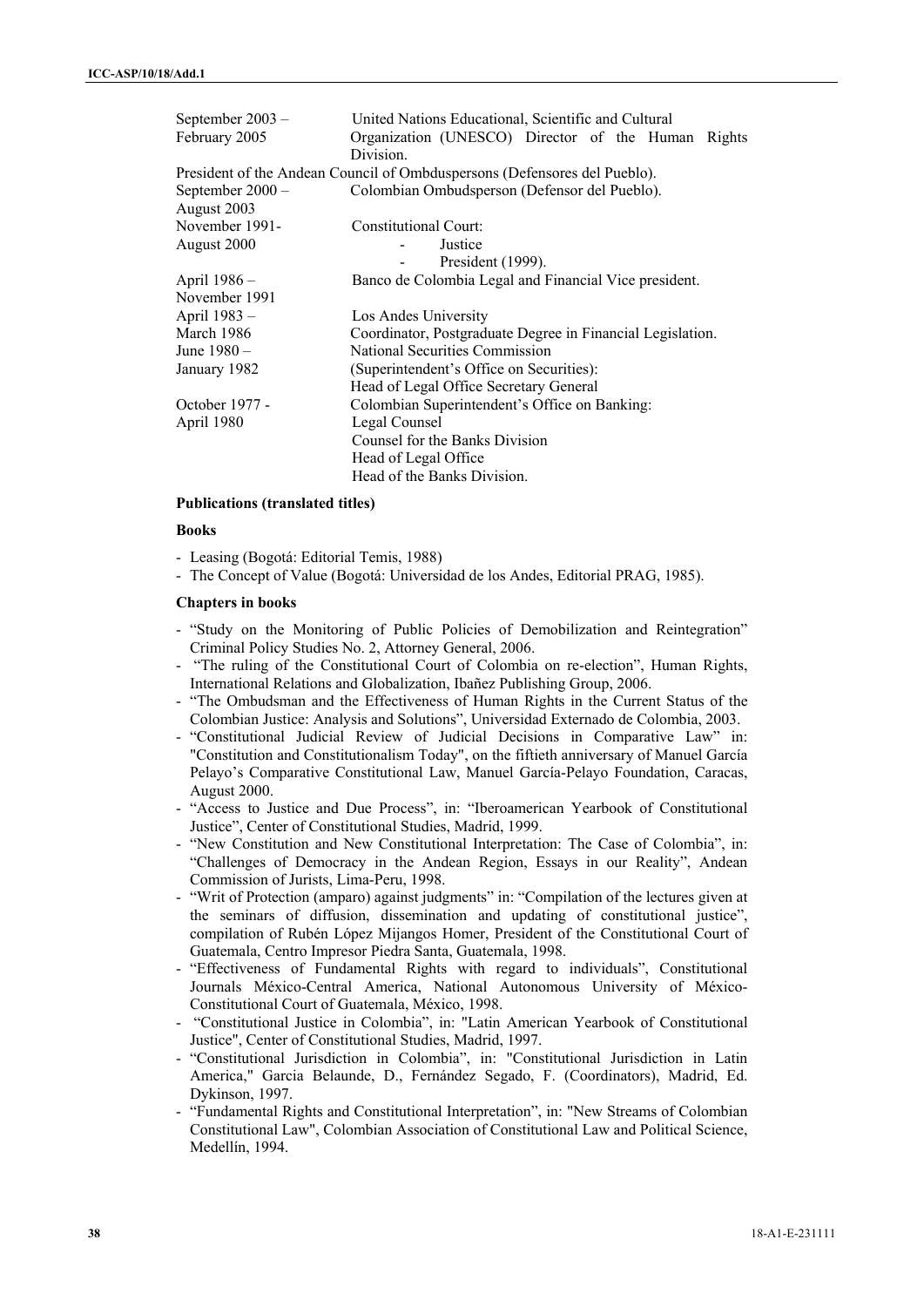#### **Articles in journals**

- "States of constitutional exception in Colombia", Ius et Praxis, University of Talca, Chile, 2002.
- "Constitutional Court in Colombia", Ius et Praxis, University of Talca, Chile, 2002.
- "Subjects of special protection in the Constitution of Colombia", in: "Constitutional Court of Colombia", Imprenta Nacional de Colombia, 2001.
- "The Ombudsman's Office in Colombia: Challenges of an Ombudsman in the midst of a context of armed conflict and lawlessness", Ius et Praxis, University of Talca, School of Law and Social Sciences, Chile, 2001.
- "Report on the Constitutional Court in Colombia", Ius et Praxis, Law in the Region, University of Talca, School of Law and Social Sciences, Chile, 2000.
- "Freedom of expression in Colombia", Ius et Praxis, Law in the Region, University of Talca, School of Law and Social Sciences, Chile, 2000.
- "The writ of protection (acción de tutela) in Colombia", in: Constitutional Actions for protection: reality and prospects in Chile and Latin America, Humberto Nogueira Alcalá (Editor), Chile, 2000.
- "Personal Freedom", Ius et Praxis, Law in the Region, University of Talca, School of Law and Social Sciences, Talca, Chile, 1999.
- "Equality in the Jurisprudence of the Constitutional Court", Journal of Public Law, No. 7, February of 1997, Bogotá, Colombia.
- "Habeas Data in Colombia", Ius et Praxis, University of Talca, Chile 1997.
- "Women in the jurisprudence of the Constitutional Court", Progress in the construction of legal equality for women in Colombia, Females series No. 4, 1995, Ombudsman, Colombia.
- "Some aspects of the policy debate on financial reform", Journal of Economic Law, Year III, No. 7, July-September, Temis, 1985.
- "The Constitutionalism of poverty", Dereito, University of DH Xurídica Journal Santiago de Compostela, Volume IV, No. 2, 1995.
- "Glosses to the decree on nationalization of financial institutions", Journal of Economic Law, July-December 1984.

## **Conferences**

- Participation as a speaker at various symposia and national and international seminars. The focus of the presentations was the legal defence of human rights.
- V Latin American Congress of Constitutional Law, Querétaro, México, 3 6 October 1994.
- Seminar and Course on Constitutional Guarantees, Caracas, Venezuela, 26 30 April 1995.
- International Seminar on the Constitutional Court, Lima, Perú, 2 3 May 1995.
- IV Venezuelan Congress of Constitutional Law, 16 18 November 1995.
- Workshop on Constitutional Guarantees, Andean Commission of Jurists, Lima, Perú, 27 30 November, 1995.
- I European Congress of Latin American experts Forum "Latin American Law of Peoples: Unity of the Latin American Legal System" Subject: The right to life in the case law of the Constitutional Court of Colombia, Salamanca, Spain, 25 - 29 June 1996.
- Legal Protection of Women's Human Rights. Topic: The right to equality and nondiscrimination in the case law of the Colombian Constitutional Court, Guayaquil, Ecuador, 25 - 27 September 1996.
- Workshop on the Constitutional Protection of Human Rights, Lima, Perú, 26 29 August 1996.
- American Tribune of the household of America, "Workshop on the modernization of justice in America", Madrid-Spain, 28 - 29 November 1996.
- I Conference of Constitutional Law. Topic: Constitutional Review and Fundamental Rights. Constitutional Law Association of Panama, Panamá, 22 – 23 October 1997.
- Seminar on the Unity of the Legal System and Identity in Latin America: democracy and judicial training, Rome, Italy, 15 -16 December 1997.
- V Venezuelan Congress of Constitutional Law. Topic: "Efficacy of Fundamental Rights in the relationships between individuals", Mérida, Venezuela, 27 – 29 November 1997.
- International Seminar. Topic: Supreme Court and Constitutional Court, Talca, Chile, 25 – 27 March 1998.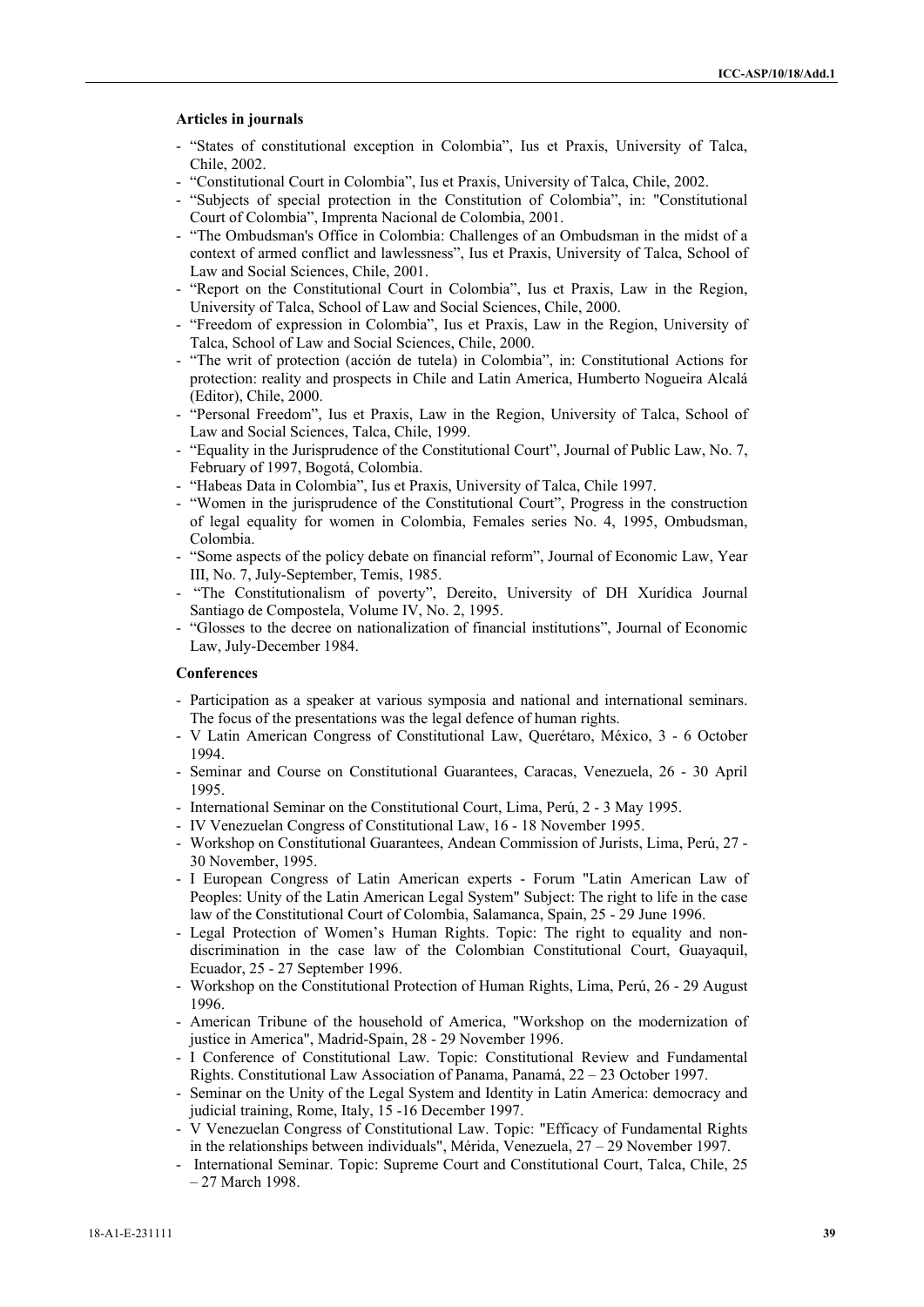- American Institute of Human Rights. Topic: Seminar on "Amparo (writ of Protection) and habeas corpus. Legal nature, scope and procedural considerations", Guatemala and Quetzaltenango, Guatemala, 24 - 27 August 1998.
- Santiago de Compostela University- First topic: The Colombian Constitutional System, Second topic: Seminar on National Defence Studies, a study of the Armed Forces,) Madrid, Spain, 26 – 28 October 1998.
- International Seminar "Democracy and Justice the judicial power in the construction of the Rule of Law", Brazil, 8 - 10 November 1998.
- VI Meeting of Presidents and Judges of Chambers and Constitutional Courts in Latin America, Buenos Aires, Argentina, March, 1999.
- International Conference on Procedural Law, Lima, Perú, July, 1999.
- International Forum on "Access to Justice and Equity in Latin America", October, 1999.
- IV Venezuelan Congress of Constitutional Law, Venezuela, October 1999.
- International Course "Constitution and Human Rights", Cusco, Perú, 25 –26 November 1999.
- III Annual Meeting of the Andean Council of Defense Attorneys, Lima, Perú, 2 6, October 2000.
- International Meeting on Peace, Human Rights and International Humanitarian Law in Colombia, San José, Costa Rica, 16 - 18th, October 2000.
- V Annual Congress of the Latin-American Federation of Ombudsman, México, 21-25 November 2000.
- World Conference against Racism, Racial Discrimination, Xenophobia and Related issues of Intolerance, Santiago de Chile, 5 - 8 December 2000.
- Meeting of the United Nations on "The Right to Adequate Food as a Human Right", Germany, 10 - 15 March 2001.
- Latin American Regional Seminar on the International Criminal Court, Argentina, 19 23 June 2001.
- Informal Meeting on the Humanitarian Challenges in Colombia, Geneva, Switzerland, 25 - 30 June 2001.
- Third World Conference against Racism, Racial Discrimination, Xenophobia and Related Intolerance, and participation in the Panel of Experts on the Refugees and Internal Displacement Persons Law, Durban-South Africa and San Remo, Italy, 27 August 27 - 10 September 2001.
- Conference "Preventive Detention" (on the Work and Cooperation of Ombudsman and National Human Rights Institutions), Copenhagen- Denmark, 23 – 25 September 2001.
- VI Congress of the Latin-American Federation of Ombudsman- Panelist "Enforceability of Economic, Social and Cultural Rights in domestic and international systems", San Juan, Puerto Rico, 5 - 8 December 2001.
- Summit for Peace, Havana, Cuba, 29 31 January 2002.
- V Meeting of the Andean Council of Defense Attorneys, Quito, Ecuador, 1 February 2002.
- First General Assembly meeting of the Network of National Institutions for the Promotion and Protection of Human Rights in the Americas, Kingston, Jamaica, 7 - 8 March 2002.
- International Seminar on "Constitutional Reform" at the University of Talca. Santiago de Chile, 19 - 23 March 2002.
- 58th Commission Session of United Nations Human Rights, Geneva, 15 18 April 2002.
- Preparatory session of the meeting Guardianship Intercontinental on Human Rights, meeting of Ombudsmen Madrid-Spain, 21 - 23 April 2002.
- Second Assembly of the Network of National Institutions for the Promotion and Protection of Human Rights in the Americas. Ombudsman Network Meeting, San Jose, Costa Rica, 17 - 18 July 2002.
- Seminar on impunity, Swedish Foundation for Human Rights. Stockholm, 20 27 October 2002.
- V Andean Regional Course on Human Rights for Law Professors and Professional Non-Governmental Organizations, Cuzco, Peru, 29 - 31 August 2005.
- First International Conference on Human Rights, International Relations and Globalization. Madrid, Spain, 22 - 23 March 2006.
- Seminar on Human Rights and Legal Certainty in Latin America. New York, April 19, 2006.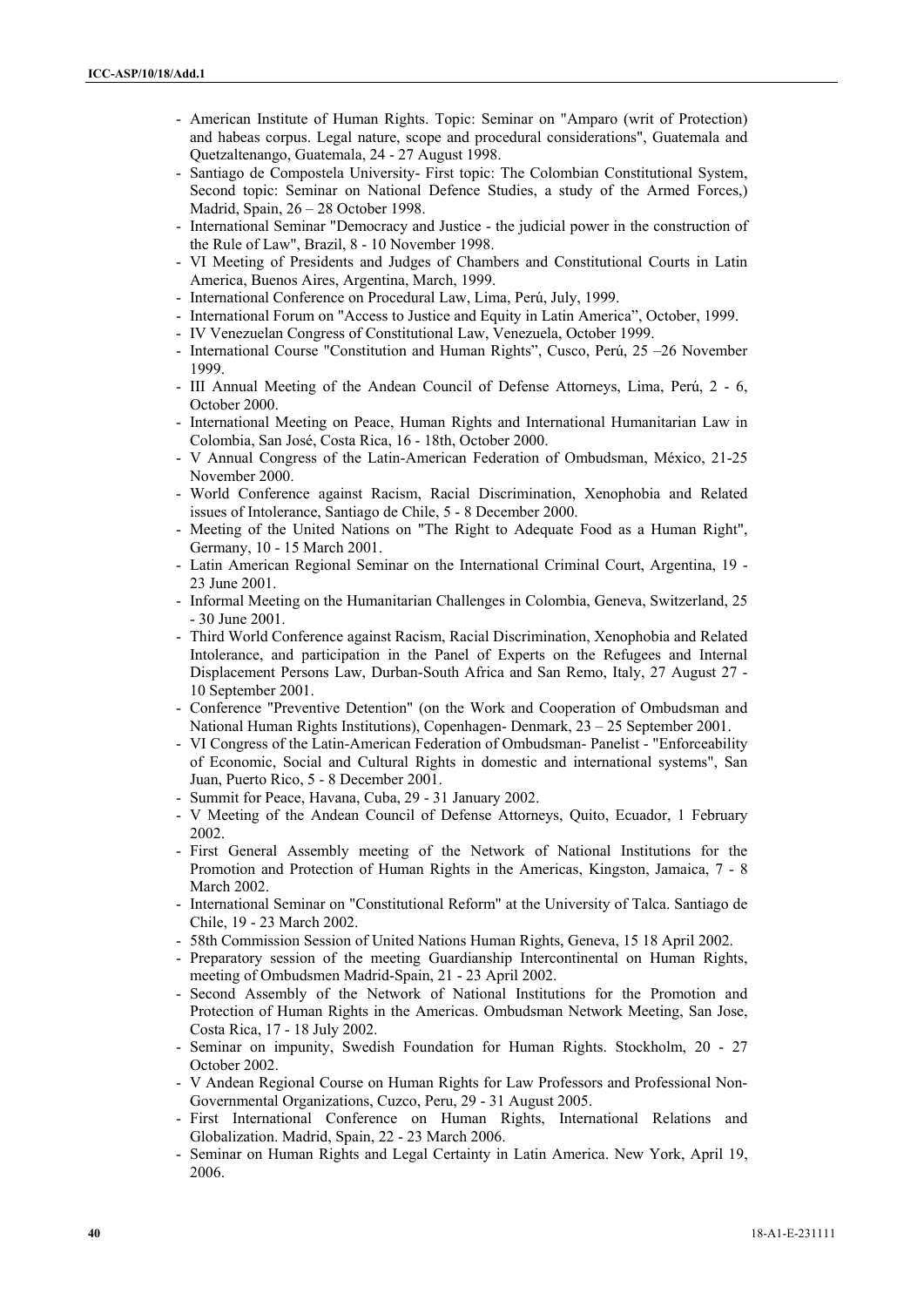- Day of Reflection "Forced Displacement at the Constitutional Court." Medellin, May 23, 2006.
- Seminar "Ineligibility and Republican Thought: The Problem of Non-re-election", Vigo, October 20 - 21, 2006.
- X International Seminar on Constitutional Justice in the Twenty-First Century, Sucre, Bolivia, 18 - 20 July 2007.
- Second Meeting of the Inter-American and European Human Rights Network (LAEHR). Lima, 2 - 5 September 2007.
- IV International Symposium "The Constitution of Cadiz of 1812: Source of European and American law." Cadiz, 11 - 13 June 2008.
- World Justice Forum, Vienna, Austria, 2 5 July 2008.
- The Role of Latin America in International Criminal Justice (LAEHR), Netherlands, September 17 - 18, 2008.
- Seminar on Public Policy and Human Rights, Lima, Peru, 23 24 April 2009.
- International Course on Public Policies and Specially Protected groups in the Andean Region. Andean Commission of Jurists, Cartagena, 26 - 29 May 2009.
- Seminar in Latin American Constitutional Theory and Policy SELA 2009, Asunción, Paraguay, 11 - 14 June 2009.
- Expert Meeting on Education for Community Development, Quito, Ecuador, 1 -2 October 2009.
- Expert Seminar Implementation of the Optional Protocol to the International Covenant on Economic, Social and Cultural Rights: Future Role of the Committee on Economic, Social and Cultural Rights. Geneva, Switzerland, 28 - 29 October 2009.
- World Justice Forum-2009, Vienna, Austria, 11 14 November 2009.
- International Seminar "Respect and Guarantee of Fundamental Rights. Challenges for the Judiciary", Santiago de Chile, 6 - 7 May 2010.
- Seminar in Latin American Constitutional Theory and Policy, SELA 2010, Santiago de Chile, 10 - 13 June 2010.
- Conversation with the Judges and Lawyers of the Constitutional Court "Developing Constitutional Interpretive Standards in Light of International Standards in the Field of Human Rights", Guatemala City, 18 - 19, November 2010.
- V International Symposium "Cadiz to the Bicentennial The Political Thought and Ideas in Latin America Before and During the Cortes of 1812", Cadiz, 23 - 26 November 2010.

#### **Awards and other recognitions**

- Distinguished guest of the State of Mérida (Bolivarian Republic of Venezuela), as made by the honorable designation of the Libertador Municipality Council (November 1997).
- Order of the Congress of Colombia in the grade "Great Cross", for lifetime achievement (July 1999).
- Francisco Fajardo Order, first class, given by the Governor of the Federal District (Caracas, November 1995). The order is intended to reward those who, whether or not Venezuelans, deserve it for their service to science, culture, art, outstanding merit and eminent contributions to the development and progress of the country.
- José Ignacio de Márquez medal in the gold category, awarded by the Higher Judicial Council, Colombia (December 1999). The category is extraordinary and gold is awarded for exceptional merit of those who have occupied the highest positions in the judiciary, and whose works has contributed to enrich and give prestige to the administration of justice.
- Distinguished guest of the city of Queretaro, according to his honorable designation by City Council (October 1994).
- Order Francisco de Miranda Award, second class, awarded by the President of the Republic of Venezuela (1997). The said order rewards to those who deserve it for their service to science, the progress of the country or their outstanding merits.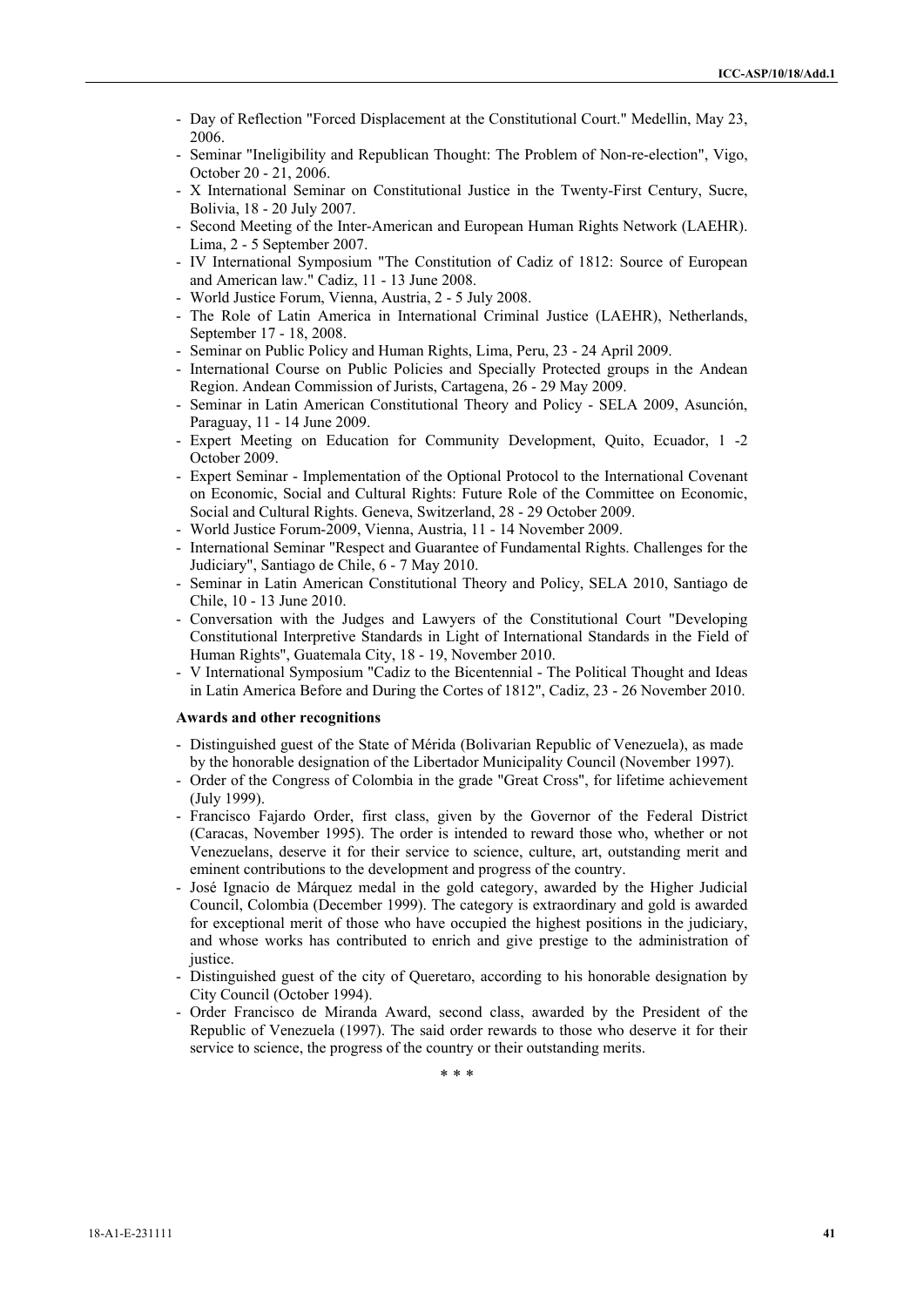# **8. Czapliński, Władysław (Poland)**

(Original: English)

#### **Note verbale**

The Embassy of the Republic of Poland to the Kingdom of the Netherlands presents its compliments to the Secretariat of the Assembly of States Parties to the Rome Statute of the International Criminal Court and, with reference to the latter's note no ICC-ASP/10/S/04 dated 7 February 2011, has the honor to nominate Professor Władysław Czapliński, a national of the Republic of Poland, for the position of a judge of the International Criminal Court in the election which will take place at the tenth session of the Assembly in New York, from December 12 to 21, 2011. The candidate has been nominated for inclusion in List B for the purposes of article 36, paragraph 5, of the Statute.

 This nomination has been made by the procedure provided for the nomination of candidates for the International Court of Justice in the Statute of that Court and therefore is accompanied by the nomination document issued on 30 June 2011 by the Polish National Group in the Permanent Court of Arbitration (in Polish as well as in English).

A statement specifying how the candidate fulfils the requirements of article 36, paragraph 3, of the Rome Statute and curriculum vitae of the candidate are also attached to this note.

\* \* \*

#### **Statement of qualifications**

*Statement specifying fulfilment of the requirements of article 36 paragraph 3 of the Rome Statute by Professor Władysław Czapliński, candidate of the Republic of Poland for election to the International Criminal Court, to be held at the tenth session of the Assembly of States Parties in New York, 12-21 December 2011.* 

 In accordance with paragraph 3 of article 36 of the Rome Statute of the International Criminal Court, every candidate for election to the Court should fulfill the following requirements:

1. To be a person of a high moral character, impartiality and integrity who posses the qualifications required in his/her respective State for appointment to the highest judicial offices (paragraph 3 (a).

Professor Władysław Czapliński is a person who in his professional, as well as personal life consistently has proven his impartiality and integrity. His high moral character and devotion to the highest standards of service and ethics are well known, widely recognized and respected in Poland and abroad. He is a knight of the Order of Polonia Restituta, one of the highest and most respected Polish distinctions. He has been elected and appointed twice for the post of Director of the Institute of Law Studies of the Polish Academy of Sciences by the Scientific Council of the Institute. As a Full Professor of Law nominated by the President of the Republic of Poland, which is the highest scientific title and honor in Poland, he also possesses a scientific degree of a "habilitation Doctor of Law", and being an active legal counsel, he is eligible to be appointed to the highest judicial positions at the Constitutional Tribunal, the Tribunal of State or the Supreme Court.

He is an Associated Member of the International Academy of Comparative Law.

2. Shall have established competence in relevant areas of international law such as international humanitarian law and the law of human rights, and extensive experience in a professional legal capacity which is of relevance to the judicial work of the Court (paragraph 3 (b) (ii).

Professor Czapliński is one of the best and most experienced experts of public international law in Poland. His manual entitled "Public International Law – System Approach" is a contemporary opus magnum in the field of international law and a fundamental reference book not only for students but also academics. He publishes frequently in many professional journals and takes part in various diplomatic and legal activities of the Government. He serves as an Advisor to the Government and legal counsel for the parties before the European Court of Human Rights in Strasbourg. He is also active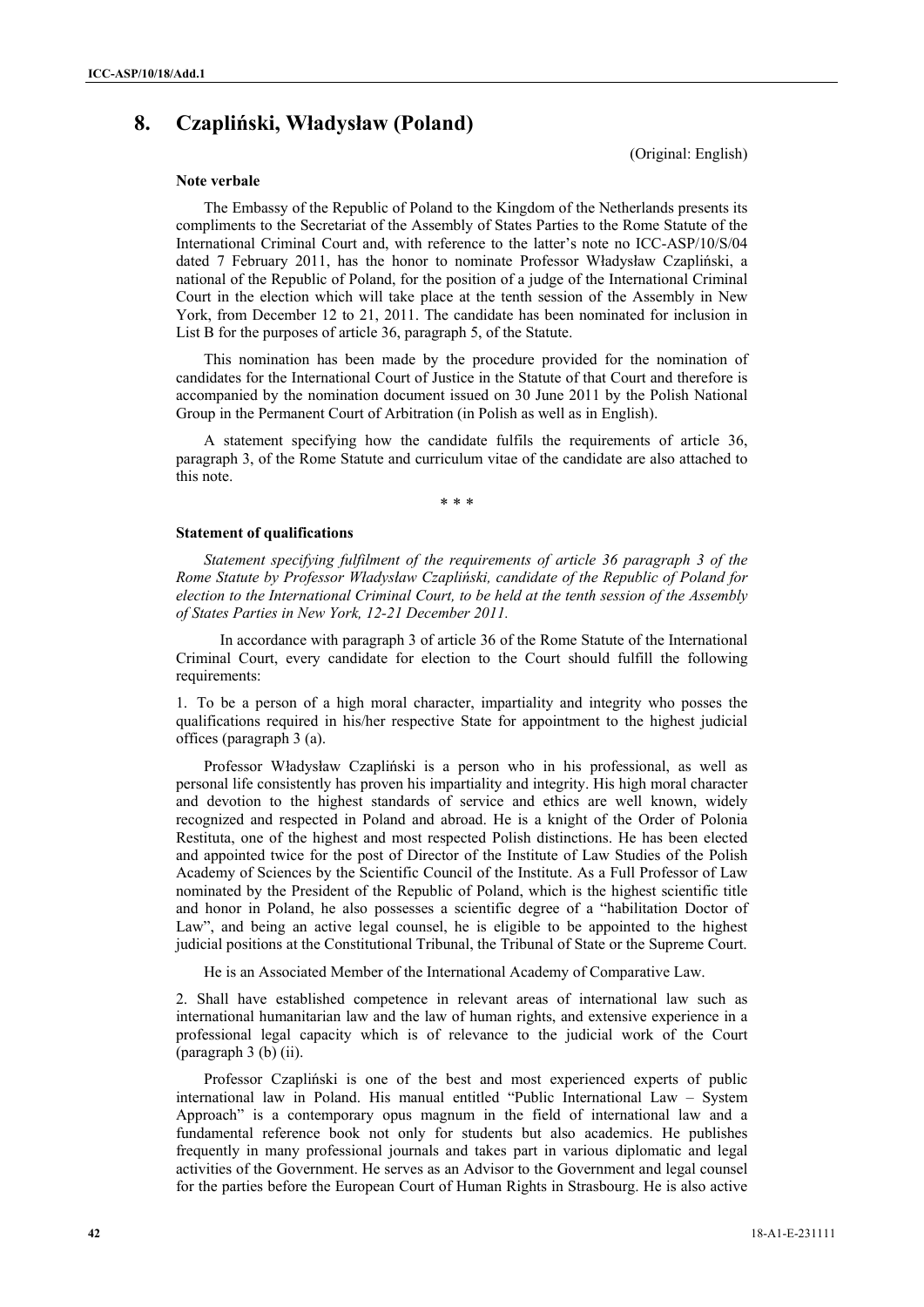as a legal counsel in domestic legal cases, being a senior partner at the Krolak and Partners Law Office in Warsaw. His legal research and studies are devoted, in particular to the use of force, international responsibility of States and international organizations, individual criminal responsibility, international crimes, humanitarian law and cooperation in criminal matters. All of those topics are very relevant to the judicial work of the Court.

3. Shall have an excellent knowledge of and be fluent in at least one of the working languages of the Court (paragraph 3).

Professor Czapliński is fluent in English and in French. He also speaks Russian and German, and has passive knowledge of some other languages. He publishes his works in foreign professional journals on a regular basis and gives lectures as a visiting professor at top ranked universities.

In addition, the Government of the Republic of Poland has the honor to inform that Professor Czapliński has been nominated for inclusion in the List B for the purposes of article 36, paragraph 5, of the Rome Statute. As far as the issues covered by article 36, paragraph 8(a) (i) to (iii) are concerned, the Polish candidate represents a continental/civil system of law based on the principles of Roman law (i); is being nominated by a State from the Eastern European group of States which is entitled to one additional judge at the International Criminal Court in accordance with paragraph 20 of the resolution ICC-ASP/3/Res.6, dated 10 September 2004, and consequently the regional minimum voting requirement in the forthcoming election to the Court for the Eastern European States has been determined as 1 (ii); nominating a male candidate the Government of the Republic of Poland makes an effort to ensure a fair gender balance in the composition of the Court (iii), since the gender minimum voting requirement for the forthcoming election has been determined as 2 male judges.

\* \* \*

## **Letter from the President of the Polish national group at the Permanent Court of Arbitration.**

Polish national group at the Permanent Court of Arbitration

Warsaw, 9 May 2011

Nomination of Professor Władysław Czapliński as a candidate for election to the International Criminal Court, which will take place in New York at tenth session of the Assembly of States Parties to the Rome Statute of the International Criminal Court (December 12-21 2011).

 Pursuant to article 36, paragraph 4(a) (ii), of the Rome Statute of the International Criminal Court, the Polish National Group in the Permanent Court of Arbitration has decided to nominate Professor WŁADYSŁAW CZAPLIŃSKI, a national of the Republic of Poland, as a candidate in the forthcoming election of judges of the International Criminal Court which will take place in New York at the tenth session of the Assembly of States Parties to the Rome Statute of the Court in December 2011.

> President of the Group Professor Jerzy Makarczyk

#### **Personal data**

| Name          | Władysław Czapliński                |
|---------------|-------------------------------------|
| Date of birth | 25 November 1954, in Gdańsk, Poland |
| Nationality   | Polish                              |

 $* * *$ 

#### **Current position**

- Professor of International Law; Director, Institute of Law Studies, Polish Academy of Sciences.
- Professor of International and European Law, University of Warsaw, Centre for Europe.

#### **Honours**

- Associated Member of the International Academy of Comparative Law.
- Member of the Order "Polonia Restituta".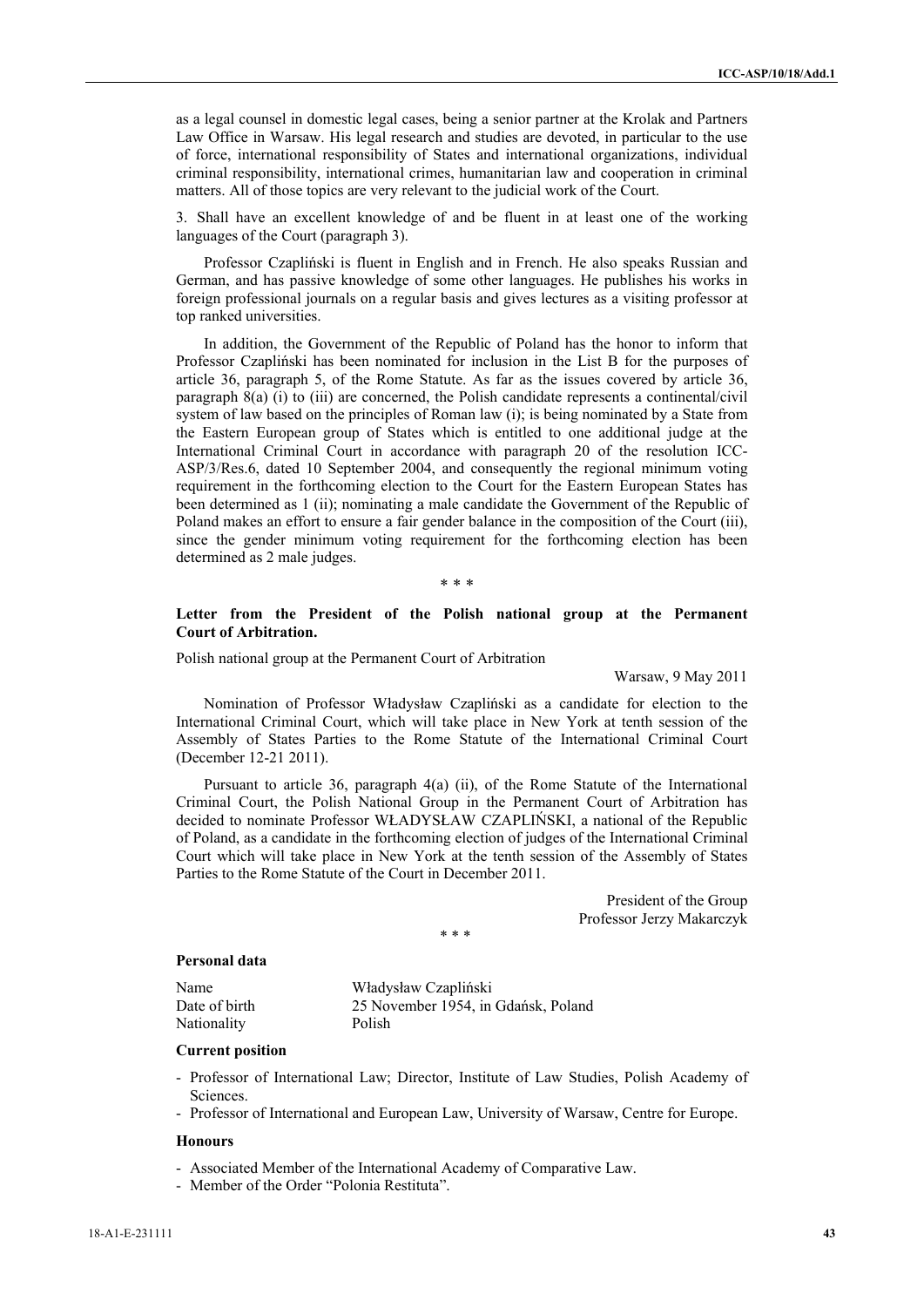| <b>Education</b>                                        |                                                                                                                                                                    |  |
|---------------------------------------------------------|--------------------------------------------------------------------------------------------------------------------------------------------------------------------|--|
| 1973-1977                                               | Faculty of Law and Administration, University of Gdańsk<br>Faculty of Law and Administration, Doctor iuris (LL.D.),<br>Adam Mickiewicz University, Poznań, Poland. |  |
| 1994                                                    | Dr hab. iur. Institute of Law Studies, Polish Academy of<br>Sciences, Warsaw<br>Professor of Law (full professor).                                                 |  |
| 1999                                                    | Institute of Law Studies, Polish Academy of Sciences                                                                                                               |  |
| Academic experience                                     |                                                                                                                                                                    |  |
| 1992 - present:                                         | Senior Researcher, Institute of Law Studies, Polish Academy<br>of Sciences, Warszawa; since 2004: Director of the Institute.                                       |  |
| $2001$ - present                                        | Professor of Law, Centre for Europe, University of Warsaw.                                                                                                         |  |
| 1997-2000                                               | Head of Jean Monnet Chair of European Law, University of<br>Gdańsk                                                                                                 |  |
| 1999-2000                                               | Head of the Chair of Public International Law, University of<br>Gdańsk.                                                                                            |  |
| 1988-1990, and 1995                                     | Visiting research fellow, A.von Humboldt-Foundation (1988-<br>1990, 1995), at the universities of Tübingen, Berlin, and Köln<br>(Germany).                         |  |
| Visiting Professor 2004                                 | University of Paris XI, University of Paris II.                                                                                                                    |  |
| Visiting Professor 2001, 2007, 2010 University of Nice. |                                                                                                                                                                    |  |
| Visiting Professor 2009                                 | Viadrina University, Frankfurt/Oder                                                                                                                                |  |
| 1998-2008                                               | Rapporteur, International Law Association Committee on<br>State succession.                                                                                        |  |
| $2010$ -present                                         | Chairman, International Law Association Committee<br>$\alpha$<br>Recognition/Non-recognition.                                                                      |  |

- Member, Deutsche Gesellschaft für Völkerrecht, Société française pour le droit international.
- Editor in Chief, Polish Yearbook of International Law"; Przegląd Prawa Europejskiego i Międzynarodowego.
- Member of the Board of Editors, Studia Prawnicze, Europejski Przegląd Sądowy, Czech Yearbook of International Law, Chinese Journal of International Law.

## **Fields of research**

- State responsibility including enforcement measures and use of force, individual criminal responsibility and humanitarian law, theory and methodology of international law.
- European Union Law (jurisprudence of the European Court of Justice, cooperation in criminal justice and home affairs).

#### **Publications**

- Books, including "Legal Effects of an Unlawful Use of Force in International Relations" (1993).
- "Responsibility for Violations of International Law in Armed Conflicts" (2009), in Polish).
- Manual "Public International Law System Approach", "Selected Decisions of the European Court of Justice with Commentaries". Numerous articles in Polish and foreign law journals.

#### **Diplomatic experience and legal practice**

| 1999-2007       | Member of the Board of Legal Advisers to the President of the                                                                                                         |
|-----------------|-----------------------------------------------------------------------------------------------------------------------------------------------------------------------|
|                 | Council of Ministers.                                                                                                                                                 |
| 1998-present    | Member, Advisory Board to the Minister of Foreign Affairs.                                                                                                            |
| 2005-present    | Chairman, Advisory Board on International and European                                                                                                                |
|                 | Law to the Minister of Justice.                                                                                                                                       |
| May-June $2010$ | Member of Polish delegation negotiating a definition of the<br>crime of aggression (Princeton), Member of Polish delegation<br>for the ICC Review Conference Kampala. |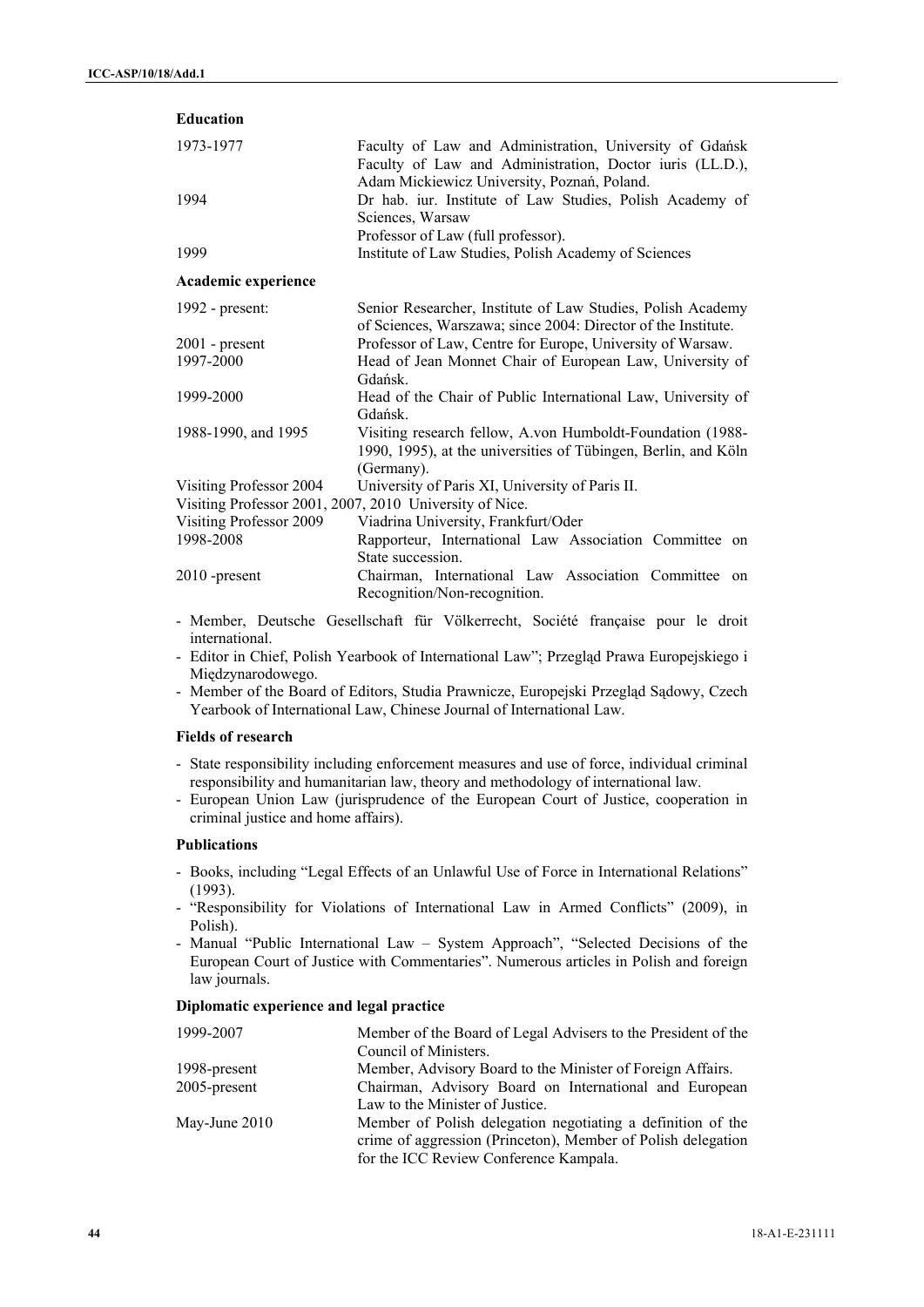- Advisor to the Government and counsel for the parties before the European Court of Human Rights and European Union Court of Justice.
- Member, Board of Arbitrators, Chamber of Commerce, Warsaw, Poland.
- Senior Partner at Królak and Partners Law Firm, Warsaw (European Union law).

## **Languages**

English, German, French, Russian

\* \* \*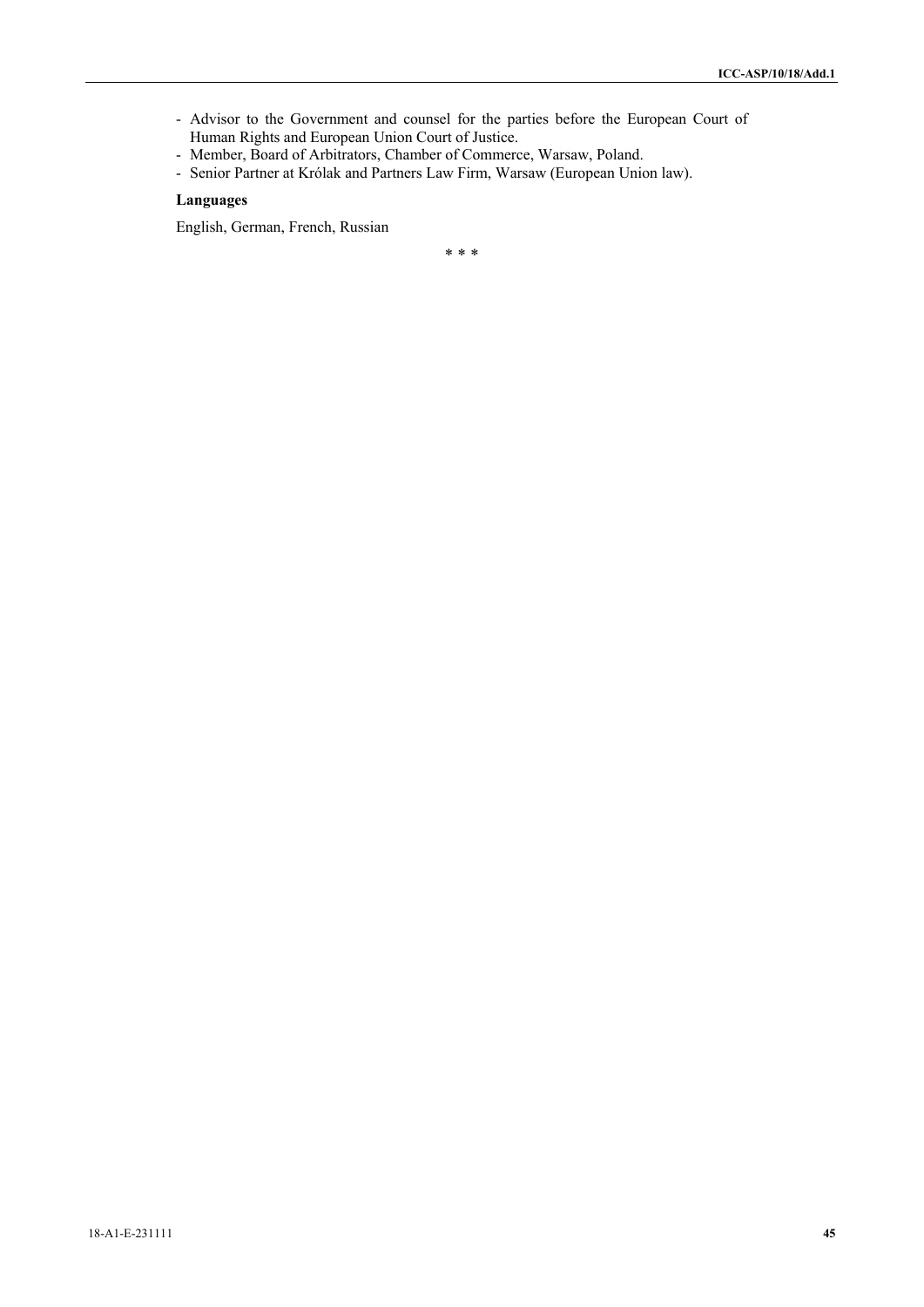# **9. Defensor – Santiago, Miriam (Philippines)**

(Original: English)

#### **Note verbale**

 The Embassy of the Republic of the Philippines presents its compliments to the Secretariat of the Assembly of States Parties to the Rome Statute of the International Criminal Court and has the honour to inform the Secretariat that the Government of the Philippines has decided to nominate Dr. Miriam Defensor-Santiago as a candidate to the post of judge of the International Criminal Court at elections to be held during the tenth session of the Assembly of States Parties on 12 to 21 December 2011 at the United Nations Headquarters in New York.

 Dr. Santiago, currently a serving member of the Philippine Senate, has been nominated for election in accordance with article 36, paragraph 4 (a) (ii), of the Rome Statute of the International Criminal Court. She also fulfils the requirements of paragraph 3 (a) of the same article, being a person of high moral character, impartiality, and integrity who possesses the qualifications required by Philippine law for appointment to the highest judicial office.

 While Dr. Santiago is well qualified for either category specified in article 36, paragraph 5, of the Rome Statute, the Philippines is nominating her for inclusion in List B for candidates with established competence in relevant areas of international law such as international humanitarian law and law of human rights, and extensive experience in a professional legal capacity which is of relevance to the judicial work of the Court.

 Dr. Santiago has had a distinguished career in all three branches of government as a judge, cabinet member, and legislator. She served as Presiding Judge of a Regional Trial Court, Commissioner of Immigration, Secretary (Minister) of Agrarian Reform and has been elected three times to the Philippine Senate, where she has served as Chairperson of the Committee on Foreign Relations. Dr. Santiago is also a highly regarded member of the academe as a professor in the fields of constitutional law and international law.

 She has written extensively on both areas of importance to the Court, namely criminal procedure and international law, and is the author of several books and papers published in various legal publications.

 Attached to this note are the letter from the Philippine National Group of the Permanent Court of Arbitration nominating Dr. Santiago as candidate to the post of judge of the International Criminal Court, the statement made in accordance with article 36, paragraph 4 (a), of the Rome Statute, and the curriculum vitae of Dr. Santiago.

 $* * *$ 

#### **Statement of qualifications**

In accordance with paragraph 7 of the resolution on the procedure for the election of judges at the International Criminal Court and article 36 of the Rome Statute of the International Criminal Court, the Philippine Government has the honor to transmit the following nomination statement on the candidature of Senator Miriam Defensor-Santiago:

#### *Information on Senator Santiago's qualifications*

1. Senator Santiago fulfills the requirements under article 36, paragraph 3, subparagraph (a), of the Statute. She is a person of high moral character, impartiality and integrity who possess the qualifications required by Philippine law for appointment to the highest judicial offices.

Senator Santiago has the distinction of having served in all three branches of Government aside from being a highly regarded member of the academe. She served as Presiding Judge of the Regional Trial Court from 1983-1987. She was head of the Commission on Immigration and Deportation from 1988-1989. She was appointed Secretary (Minister) of Agrarian Reform in 1989.

The Filipino people's belief in her moral integrity has been proven time and again by her election as Senator of the Republic of the Philippines from 1995 to 2001, 2004 to 2010 and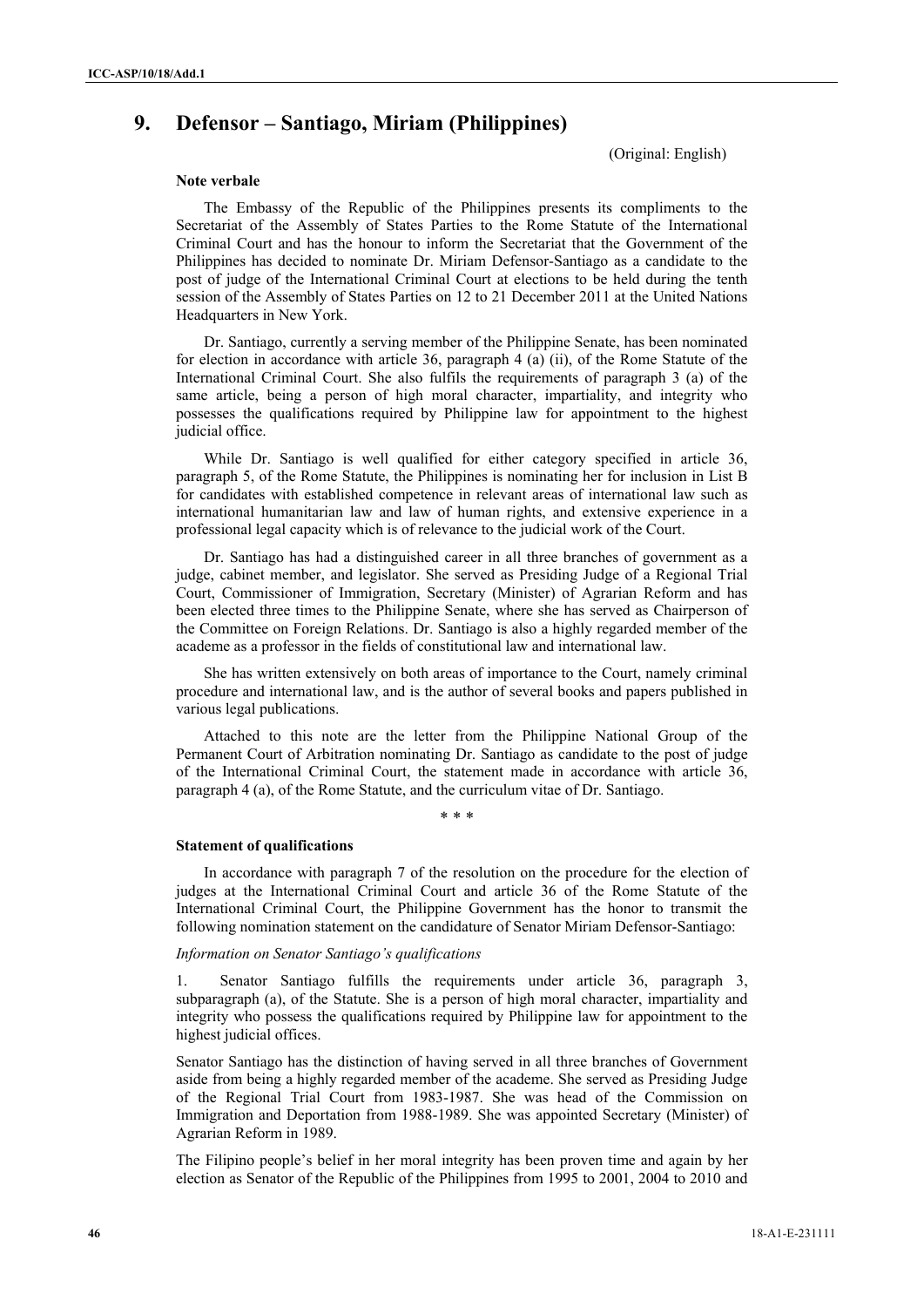again for the term 2010-2016. She also stood for election as President of the Republic of the Philippines in 1992 and received the second highest number of votes.

She was a professorial lecturer on constitutional and international law in the University of the Philippines College of Law for 12 years and has authored numerous books on these topics that are still being used today in law schools throughout the Philippines.

Her long service in government in various capacities has brought many accolades and distinctions to Senator Santiago and is further proof of her capability and moral integrity. Her experience as both a public servant and academician has also provided her with a broad vision which will serve her well as a judge in the Court.

2. Senator Santiago fulfills the requirements under article 36, paragraph 3, subparagraph (b) (ii), of the Statute.

#### *Academic background*

Senator Santiago received her doctorate degree in law at the University of Michigan as a Barbour Scholar and DeWitt Fellow. Her subsequent postdoctoral studies focused mainly on international law.

#### *Work experience*

Senator Santiago has established competence in international law in the following capacities:

- as Chairperson of the Committee on Foreign Relations of the Senate of the Republic of the Philippines from 2004-2010;
- as part of the 2000 United Nations roster of eminent and highly qualified experts in international law;
- as resource person and speaker in numerous local and international conferences and fora, on topics such as international humanitarian law, international refugee law, gender law, and the Rome Statute;
- as an author on international law;
- as professorial lecturer in the University of the Philippines from 1976 to 1988;
- as legal consultant of the Philippine Embassy in Washington, D.C. in 1982; and
- as legal officer of the United Nations High Commissioner for Refugees from 1979 to 1980.

3. Senator Santiago fulfils the requirements under article 36, paragraph 3, subparagraph (c), of the Statute as she is fluent in English, one of the working languages of the Court.

A. In fulfilment of article 36, paragraph 5, of the Statute, Senator Santiago's qualifications listed in section A2 of this nomination statement qualifies her under List B.

B. Information relating to article 36, paragraph 8 (a) (i) to (iii), of the Statute

Senator Santiago's nomination takes into account the following:

(i) In nominating Senator Santiago, the Philippine Government hopes to contribute to a better representation of the legal systems of the world. Philippine law is based on a combination of both civil and common law.

(ii) Developing countries in Asia have had only one representative in the Court and the Philippine Government hopes that this nomination will contribute to a more equitable geographical representation.

(iii) The Philippines takes pride in being gender-sensitive and has fielded candidatures with more female nominees for posts in the various international bodies reflecting the gender ratio in its demographic profile.

C. Information relating to article 36, paragraph 8(b), of the Statute

The information presented under Section A2 and in Senator Santiago's curriculum vitae contains the Philippine candidate's qualification in international humanitarian law. It should be noted that Senator Santiago's competencies and background also qualifies her under List A.

D. Senator Santiago is a national of the Philippines. The Philippines deposited its instrument of ratification to the Rome Statute of the International Criminal Court on 30 August 2011. The Statute will enter into force for the Philippines on 1 November 2011, making it the 117th State to join the Rome Statute system.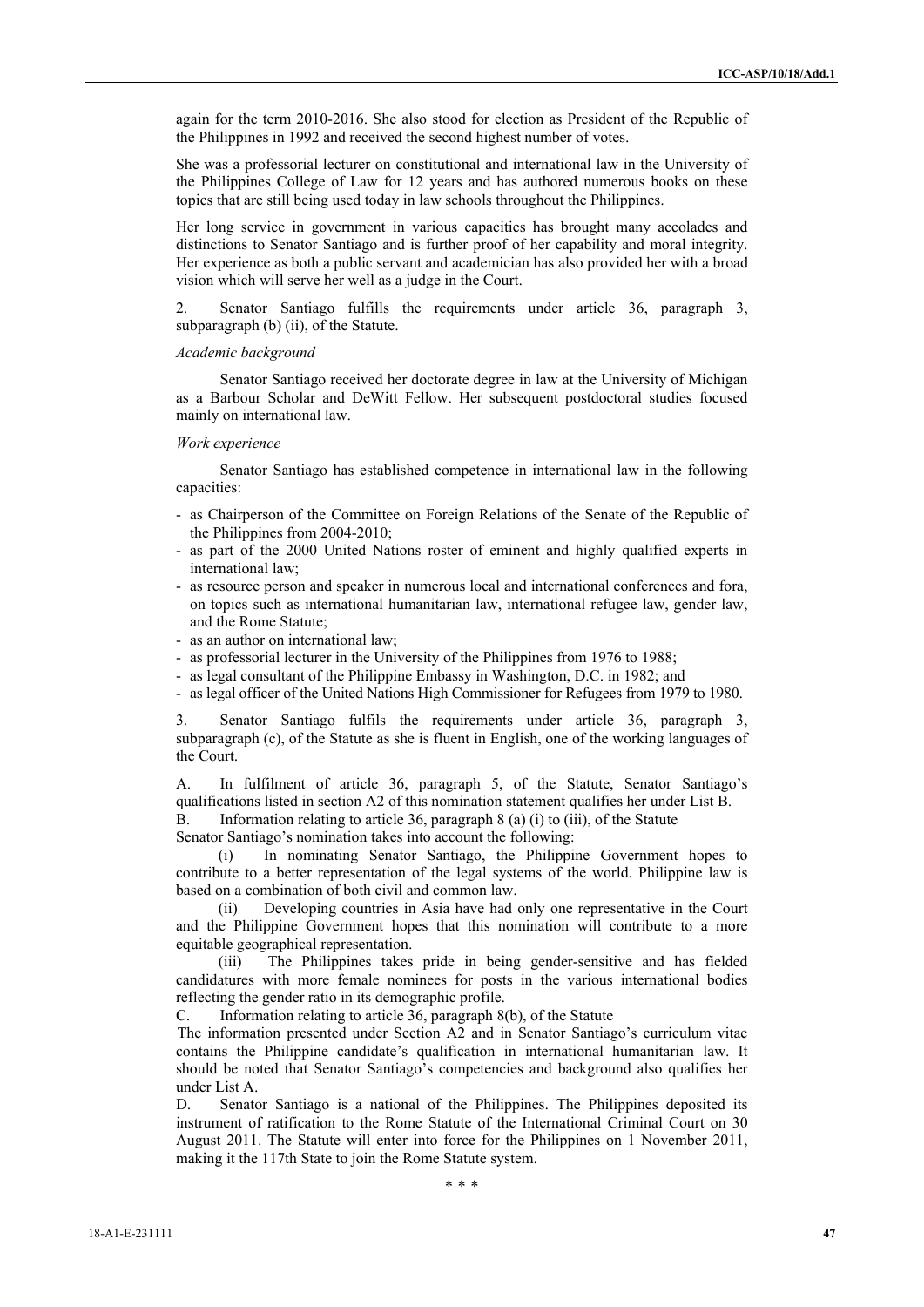## PERMANENT COURT OF ARBITRATION MEMBER OF COURT REPUBLIC OF THE PHILIPPINES

Excellency,

Manila, 23 August 2011

Re: Nomination of Miriam Defensor-Santiago as a candidate for election to the International Criminal Court, which will take place in New York at the tenth session of the Assembly of States Parties to the Rome Statute of the International Criminal Court (December 12-21, 2011)

Pursuant to article 36, paragraph 4(a) (ii) of the Rome Statute of the International Criminal Court, the Philippine National Group in the Permanent Court of Arbitration has decided to nominate Miriam Defensor-Santiago, a national of the Republic of the Philippines, as a candidate in the election of judges of the International Criminal Court, which will take place in New York at the tenth session of the Assembly of States Parties to the Rome Statute of the Court in December 2011.

Please accept the assurances of my highest consideration.

For the Philippine National Group: Justice Florentino P. Feliciano

Enclosures:

1. Statement of qualifications of the Philippine candidate

2. Curriculum vitae of the Philippine candidate

Through: His Excellency Albert F. Del Rosario

 Secretary of Foreign Affairs Republic of the Philippines.

\* \* \*

## **Personal data**

| Name           | Miriam Defensor-Santiago         |
|----------------|----------------------------------|
| Date of birth  | 15 June 1945                     |
| Place of birth | Iloilo City, Iloilo, Philippines |
| Nationality    | Filipino                         |
| Languages      | Filipino, English (fluent)       |

### **Academic background**

- Visiting Fellow, St. Hilda's College, Oxford University, United Kingdom.
- Visiting Fellow, Lauterpacht Research Centre for International Law, Cambridge University, United Kingdom.
- Paris-Geneva Summer Program in International Law, Cambridge University, United Kingdom.
- Summer Program in Law, Oxford University, United Kingdom.
- Summer Program of Instruction for Lawyers, Harvard University, United States of America.
- Graduate, California Judicial College, University of California at Berkeley, United States of America.
- Fellow, Seminar on judicial writing and case flow management in the trial courts, Institute of Judicial
- Administration, Quezon City.
- Fellow, UN/UNITAR Programme in International Law, The Hague, Netherlands and Brussels, Belgium.
- Fellow, External Session of The Hague Academy of International Law, Tokyo, Japan.
- Fellow, Academy of American and International Law, Southwestern Legal Foundation, Dallas, Texas, United States of America.
- LL.D. (Barbour Scholar and DeWitt Fellow), University of Michigan, United States of America.
- LL.M. (DeWitt Fellow), University of Michigan, United States of America.
- LL.B. (cum laude), University of the Philippines.
- BA Political Science (magna cum laude), University of the Philippines.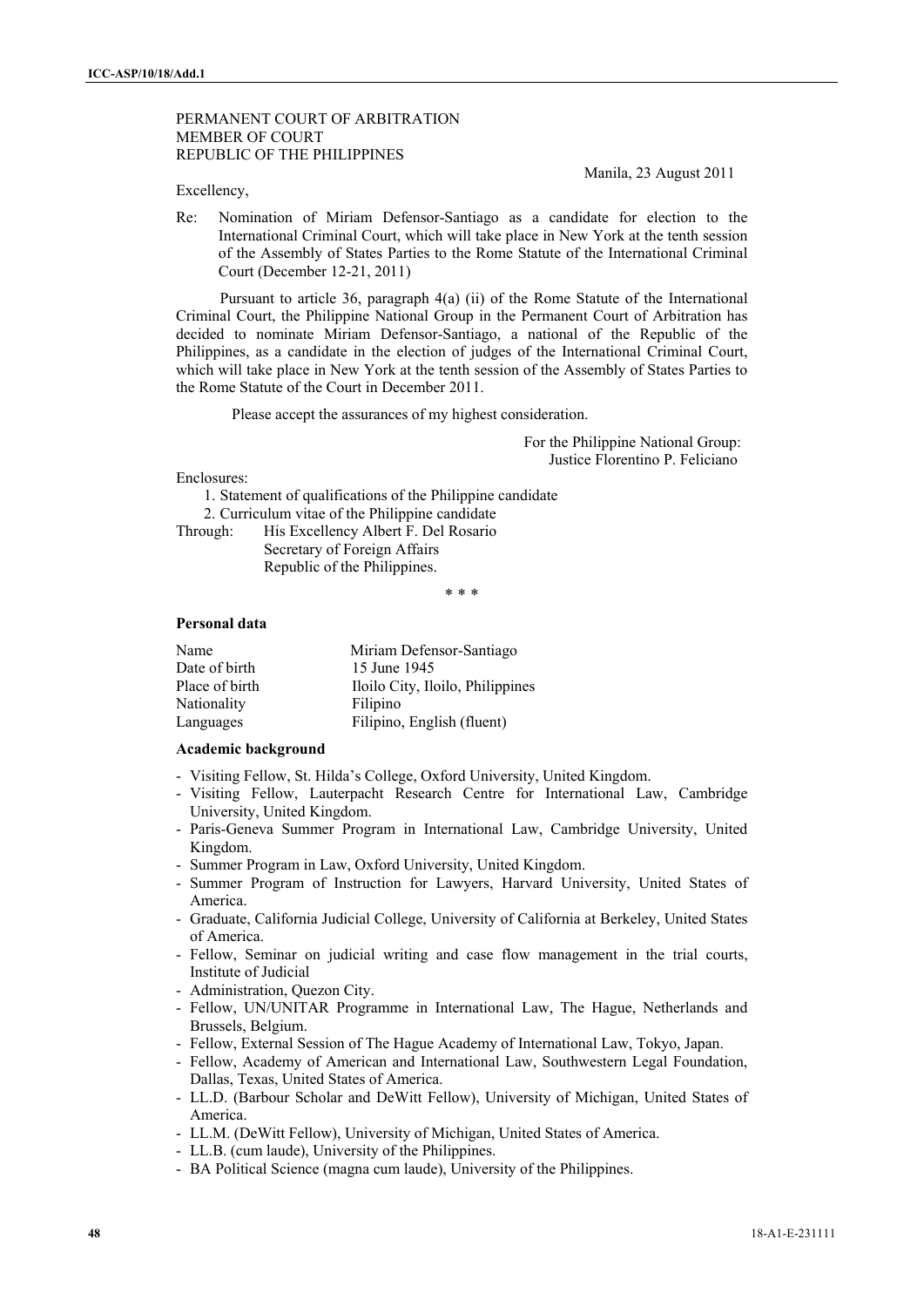#### **Professional experience**

| 2010-2016 | Senator of the Republic of the Philippines.                              |
|-----------|--------------------------------------------------------------------------|
| 2004-2010 | Senator of the Republic of the Philippines.                              |
| 1995-2001 | Senator of the Republic of the Philippines.                              |
| 1989      | Secretary (Minister) of Agrarian Reform.                                 |
| 1988-198  | Commissioner, Bureau of Immigration and Deportation.                     |
| 1976-1988 | Professorial Lecturer, College of Law, University of the<br>Philippines. |
| 1983-1987 | Presiding Judge, Regional Trial Court, Branch 106, Quezon                |
|           | City.                                                                    |

#### **Other professional experience**

| 2008             | Philippine candidate to the International Court of Justice.   |
|------------------|---------------------------------------------------------------|
| 1994             | Opinion Columnist, "Gadfly," Today newspaper.                 |
| 1992 - $present$ | Senior Partner, Defensor-Santiago Law Firm.                   |
| 1992             | Presidential candidate (with second highest number of votes). |
| 1991 - Present   | President and Founder, People's Reform Party.                 |
| 1990 - Present   | Chair and Founder, Movement for Responsible Public Service.   |

#### **Member, Board of Directors**

- Public Estates Authority, 1988-1989
- Philippine Retirement Authority, 1988-1989
- Ninoy Aquino International Airport Authority, 1988-1989
- Landbank of the Philippines, 1989

Opinion Columnist, "Overview," *Philippine Panorama* Sunday magazine.

| 1981-1983   | Legal Consultant, University of the Philippines Law Centre. |  |
|-------------|-------------------------------------------------------------|--|
| 1982        | Legal Consultant, Philippine Embassy, Washington, D.C.,     |  |
|             | United States of America.                                   |  |
| 1979-1980   | Legal Officer, United Nations High Commissioner for         |  |
|             | Refugees, Geneva, Switzerland.                              |  |
| 1970 - 1980 | Special Assistant to the Secretary (Minister) of Justice.   |  |

#### **Decorations and citations**

- Top Womanity Award for Public Service (2011, Female Network)
- Order of Civil Merit (2008, Kingdom of Spain).
- Diamond Award for excellence in the legal profession (1993, University of the Philippines Portia Sorority).
- Award of Honor (1990, 1991 and 1993, U.P. Women's Law Circle).
- Golden Jubilee Achievement Award for government service (1990, Girl Scouts of the Philippines).
- Magsaysay Award for Government Service (1988, Ramon Magsaysay Foundation).
- Professional award in law (1988, University of the Philippines Alumni Association).
- Gold Vision Triangle Award for government service (1988, YMCA Philippines).
- Republic Anniversary Award for law enforcement (1988, Civic Assembly of Women in the Philippines).
- Ten Outstanding Women in the Nation's Service Award for Law (1986, Philippine Lions).
- Ten Outstanding Young Men Award for Law (1985, Philippine Jaycees).

## **Publications**

## **Books**

Law (College Textbook Series, 1999-2003)

- Civil Code Annotated.
- Constitution Annotated.
- Corporation Code Annotated.
- Election Code Annotated.
- Insurance Code Annotated.
- Local Government Code Annotated.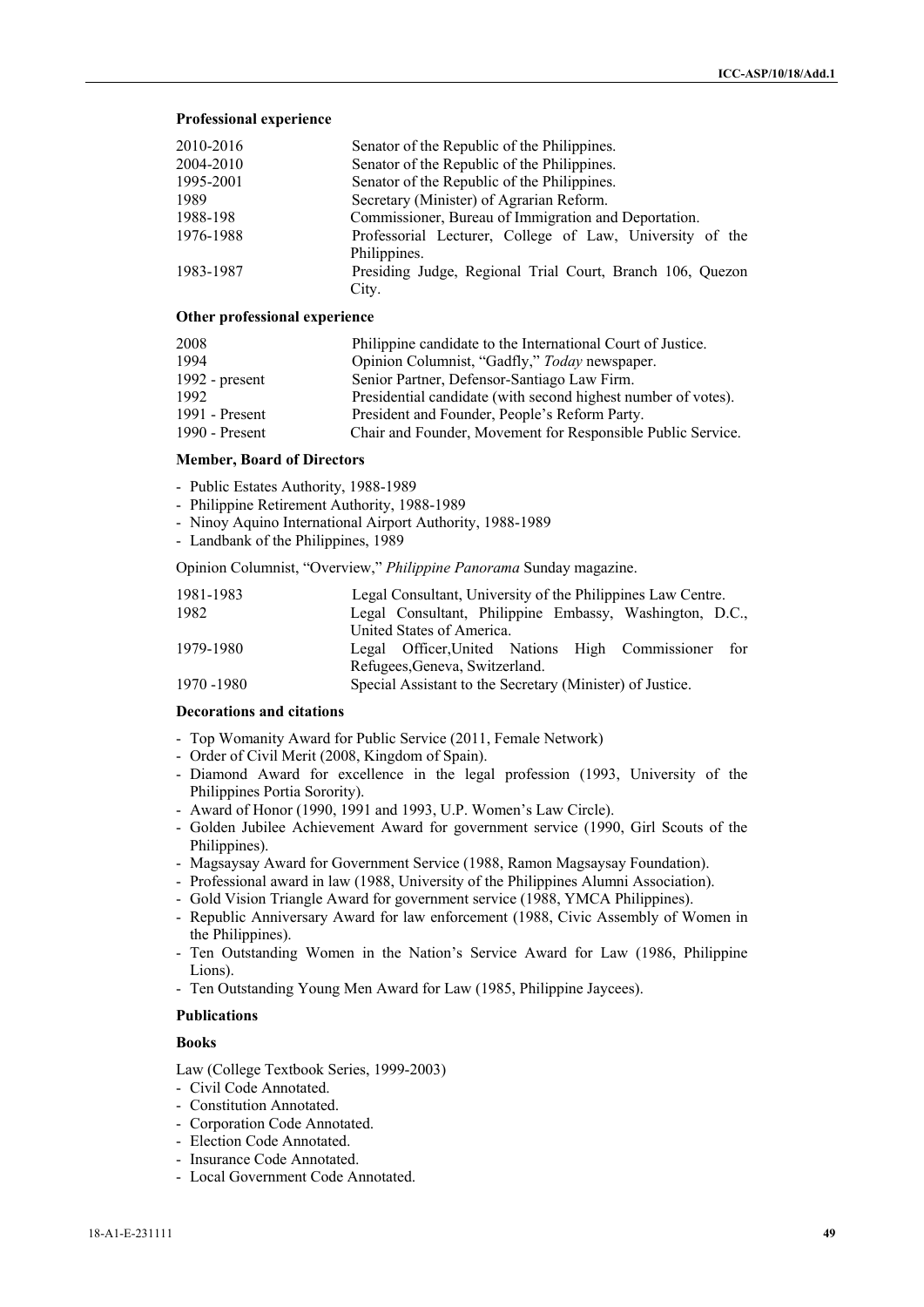- National Internal Revenue Code Annotated.
- Penal Code Annotated.
- Rules of Court Annotated, 2nd Ed.
- Tariff and Customs Code Annotated.
- Constitutional Law, Volume 1 Political Structure.
- Constitutional Law, Volume 2 Bill of Rights.
- The 1973 Constitution.
- International Law, With Philippine Cases and Material and ASEAN Instruments.
- International Law (co-author).

## **Papers published**

- International Humanitarian Law as an Evolving Field of Law, Integrated Bar of the Philippines Journal, Volume 33, 2007.
- The Status of IRRI as an International Organization in National and International Law, Philippine Law Journal, Volume 79, page 887, 2005.
- Some Issues of Immigration Law in a Developing State, Michigan Journal of International Law, Volume 10, page 252, 1989.
- CID: The Philippine Experiment in fighting Graft, Career Executive Journal, Volume 1, 1989.
- Family Reunification for Refugees, the Philippine context, Lawyer's Review, Volume 2.
- Arrest and Search: Guidelines for Policemen, Criminal Justice Journal, Volume 6, 1986.
- Criminal Procedure in the Juvenile Justice System, Criminal Justice Journal, Volume 4, page 31, 1984.
- The 'New' Equal Protection, Philippine Law Journal, Volume 58, 1983.
- Identifying the Political Offender, Philippine Law Journal, Volume 56, page 395, 1981.
- Promotion, Dissemination, and Teaching of International Refugee Law: Towards a New International Social Order, Philippine Law Journal, Volume 55, page 139, 1980.
- Humanitarian Law in Armed Conflicts, Philippine Law Journal, Volume 54, page 188, 1979.
- Procedural Aspects of the Political Offence Doctrine, Philippine Law Journal, Volume 51, page 238, 1976.
- The Archipelago Concept in the Law of the Sea, Philippine Law Journal, Volume 49, page 315, 1974.

#### **Papers and conferences**

#### **Papers delivered**

- "On Issues and Principles of the Rome Statute of the ICC," Asia-Pacific Parliamentary Consultation on the Universality of the Rome Statute of the International Criminal Court (ICC), Parliament of Malaysia, Kuala Lumpur, 9 March 2011.
- "Principle of Non-Discrimination in International Law," 6th International Conference of Tibet Support Groups, Haryana, Dharamsala, India, 5 November 2010.
- "The Praxis of Gender Justice in the Philippines Implications for Lawmaking," Panel on Gender Justice and Women Rights, 32nd Annual Forum of Parliamentarians for Global Action, Istanbul, Turkey, 25 October 2010.
- "Reflections on the Evolution of International Responsibility and the Rule of Law," 9th Doha Forum on Democracy, Development and Free Trade, Doha, Qatar, 5 May 2009.
- "Reservation to Treaties," 63rd Session of the United Nations General Assembly, New York, United States of America, 29 October 2008.
- "Shared Natural Resources," 63rd Session of the United Nations General Assembly, New York, United States of America, 27 October 2008.
- "Reservation to Treaties" and "Shared Natural Resources," 62nd Session of the United Nations General Assembly, New York, United States of America, 2 November 2007.
- "A Democratic State and Governance in the 21st Century: A View from East Asia," II Global Forum on Reinventing Government, Brasilia, Brazil, 29 May 2000.
- "Guidelines for Reporting by Governments on the Implementation of the Global Program of Action, on the Progress Achieved in Meeting the Goals and Targets for the Years 2003 and 2008," 42nd Session of The Commission on Narcotic Drugs, Vienna, Austria, 17 March 1999.
- "Measures to Eliminate International Terrorism," 53rd Session of the United Nations General Assembly, New York, United States of America, 12 November 1998.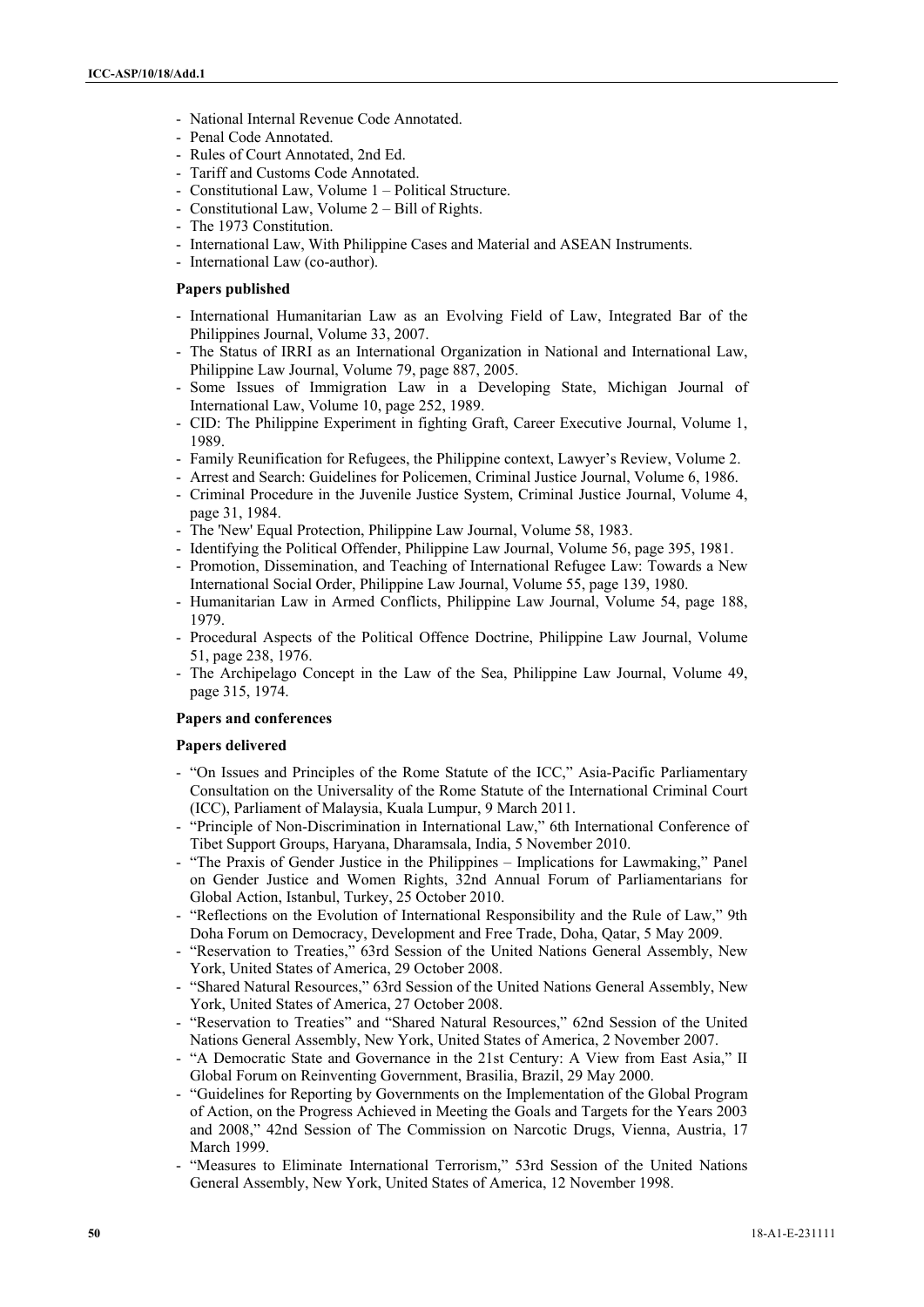- "Women Business Lawyers: Meeting the New Political and Economic Challenges in Asia," Conference of the Inter-Pacific Bar Association (Women Business Lawyers' Group), Singapore, 4 December 1995.
- "The 'Gap' in the International Protection of Refugees and Internally Displaced Persons, Victims of Conflicts," International Congress on Respect for International Humanitarian Law, San Remo, Italy, 7 September 1995.
- "Toward Radical Humanism in a Meta-Technological Society," Global Convention on the Restoration of Morality and Humanity, Kyung Hee University, Seoul, South Korea, 5 September 1995.
- "Asian Perspective: The Promotion of International Refugee Law as a Factor in Conflict Prevention," 19th Roundtable on Current Problems of International Humanitarian Law, San Remo, Italy 31 August 1994.
- "Corruption Prevention Strategies in Developing Countries," Keynote Speaker, Fourth International Anticorruption Conference, Sydney, Australia.

**\* \* \***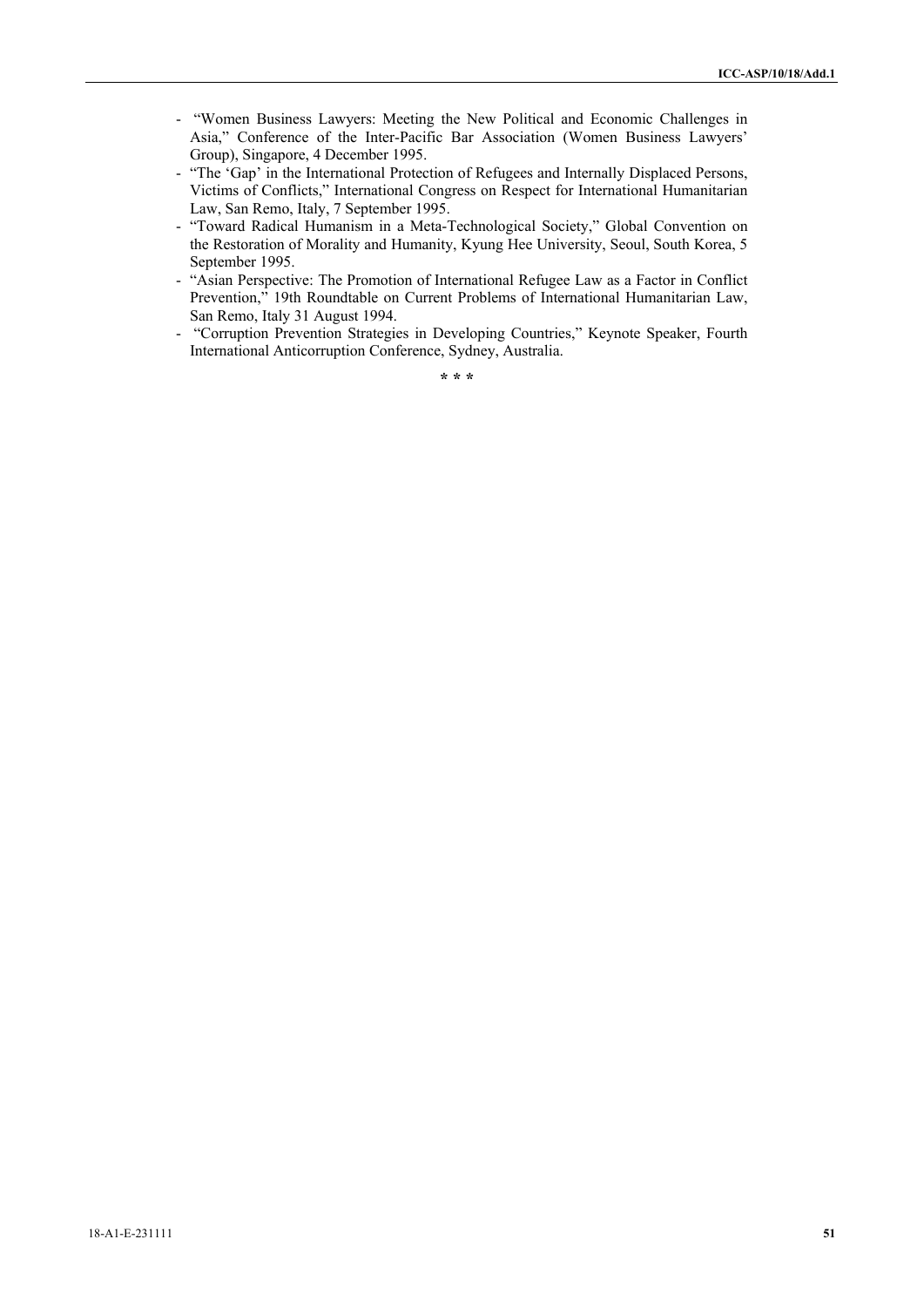# **10. Eboe – Osuji, Chile (Nigeria)**

(Original: English)

## **Note verbale**

The Embassy of the Federal Republic of Nigeria presents its compliments to the Secretariat of the Assembly of States Parties to the Rome Statute of the International Criminal Court in The Hague and has the honour to inform the latter that the Government of the Federal Republic of Nigeria has nominated Mr. Chile Eboe-Osuji as candidate for the post of judge of the International Criminal Court for which an election will be held during the Tenth Session of the Assembly of States Parties to the Rome Statute of the International Criminal Court taking place in New York from 12 to 21 December 2011.

The Embassy of Nigeria is submitting the candidature of Mr. Chile Eboe-Osuji in line with the decision of the Government of the Federal Republic of Nigeria to nominate him.

It would be appreciated if the Secretariat of the Assembly of States Parties would reflect the name of Mr. Chile Eboe-Osuji in its records as a candidate for the post of judge of the International Criminal Court and take all necessary action required of it in respect of him as a candidate for the post of judge.

 The statement of qualification and curriculum vitae of Mr. Chile Eboe-Osuji are attached.

\* \* \*

## **Statement of qualifications**

## *Introduction*

The following statement, together with the attached curriculum vitae, demonstrates the qualifications of Mr. Chile Eboe-Osuji, nominated by the Federal Republic of Nigeria, and endorsed by the African Union and the Economic Community of West African States, as a candidate for election as a judge of the International Criminal Court in the 2011 judicial elections.

### *A. Character, judicial disposition and qualifications*

*Qualification required*: "The judges shall be chosen from among persons of high moral character, impartiality and integrity who possess the qualifications required in their respective States for appointment to the highest judicial offices" (article 36 (3) (a) of the Rome Statute).

*Candidate's qualification*: Mr. Eboe-Osuji is of high moral character and possesses the judicial qualities of impartiality and integrity.

- He has never faced a charge of criminal or professional misconduct.
- He possesses qualifications required for appointment as a judge of the Supreme Court of Nigeria, being one of the highest judicial offices in Nigeria.
- *B. Relevant competencies*

1. Qualification required (List A): Every candidate for election to the Court shall "have established competence in criminal law and procedure, and the necessary relevant experience, whether as judge, prosecutor, advocate or in other similar capacity, in criminal proceedings  $\ldots$ " (article 36(3) (b)(i)). *Candidate's qualification*

Mr. Eboe-Osuji has established competence in the following areas relevant to List A:

- He has established considerable competence in substantive criminal law and criminal procedure. His competence derives from twenty-five years of experience and familiarity with professional advocacy in the courtroom, with specific reference to criminal proceedings. In addition, he has worked in senior legal advisory capacities to the United Nations, and rendered legal advisory services to the Government of Nigeria and foreign governments, on questions of international law.
- He has practised criminal law in both the national and the international legal arenas.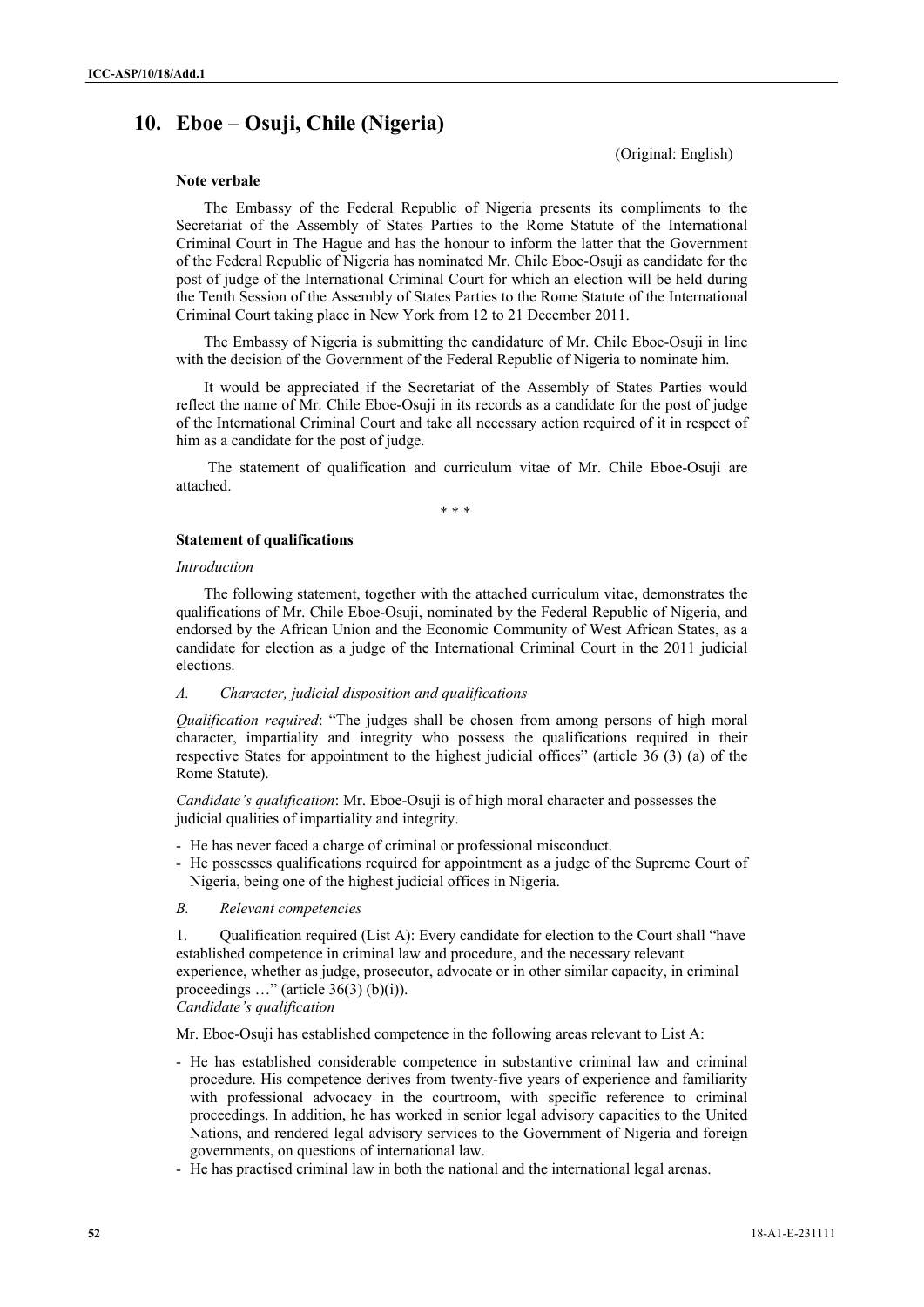- In the national arena(s) he has practised in the courts of Nigeria and Canada. For many years, he appeared as counsel in serious criminal, constitutional and civil cases. He has litigated cases in magistrates' courts in Nigeria and provincial courts in Canada; superior courts in Nigeria and Canada; the Court of Appeal for Ontario (Canada) and the Supreme Court of Canada.
- In the international arena, he has litigated cases before the International Criminal Tribunal for Rwanda (ICTR), Special Court for Sierra Leone (SCSL) and the European Court of Human Rights. His experience includes fifteen years of practical work in the field of international criminal law. In that regard, he has performed functions including in the capacities of senior prosecution trial counsel at the ICTR and senior prosecution appeals counsel at the SCSL. Prior to working in those higher-level positions, he had worked as prosecution counsel in several cases at the ICTR, at the pre-trial stage.
- In addition to his advocacy work before judges of international criminal courts, he also has extensive experience, in a senior legal advisory capacity behind the scenes, assisting ICTR trial and appellate judges in the drafting of many judgments and decisions.
- His specific areas of competence include the following: international criminal law (with specific reference to genocide, crimes against humanity, and war crimes); international humanitarian law; international human rights law; public international law; criminal law of Nigeria, criminal law of Canada, and criminal law in the common law world.
- He also has expertise in international law relating to the crime of aggression, in virtue of his research and legal advisory assistance to the Delegation of Nigeria to the ICC Assembly of States Parties Special Working Group on the Crime of Aggression.

2. Alternative qualification (required for List B): "Every candidate for election to the Court shall (as an alternative to List A qualification) … (h)ave established competence in relevant areas of international law such as international humanitarian law and the law of human rights, and extensive experience in a professional legal capacity which is of relevance to the judicial work of the Court" (article 36(3)(b)(ii)).

## *The candidate and the alternative qualification*

Although a candidate who has the qualification required for List A is not required to also have the alternative qualification required for List B, it is notable that in addition to his practical experience and competences in criminal courtroom work that qualify him for List A, Mr. Eboe-Osuji also has very strong competences and experience in the alternative qualification that also qualify him for List B. A summary appears below:

- He is currently the senior advisor to the United Nations High Commissioner for Human Rights, on matters of international law and international legal policy. In that capacity, he regularly assists and advises the High Commissioner on questions of law and policy that attend her mandate to protect and promote human rights all over the world. In this regard, Mr Eboe-Osuji regularly advises and assists the High Commissioner in relation to the role of the ICC and the other international criminal courts and tribunals, as well as regional and national courts, in the fight against impunity;
- He has taught international criminal law at the Faculty of Law, University of Ottawa, Canada. As well, he has appeared as guest lecturer or speaker on numerous speaking engagements on the subject of international criminal law;
- He provided legal advisory assistance to Nigeria's delegation to the Special Working Group on the Definition of the Crime of Aggression;
- He has also provided professional legal advisory services to foreign governments on questions of international law;
- He has an extensive record of research and publications in the area of international criminal law, international human rights law and public international law. His research and writing include, but are not limited to the following topics:
	- Definition and analysis of rape in international criminal law;
	- Rape as genocide;
	- Rape and superior responsibility in international law;
	- Forced marriage and international criminal law;
	- Reparation for sexual violence against women during war;
	- Prosecution of sexual violence as part of transitional justice efforts in postconflict societies;
	- Superior responsibility at the ad hoc tribunals;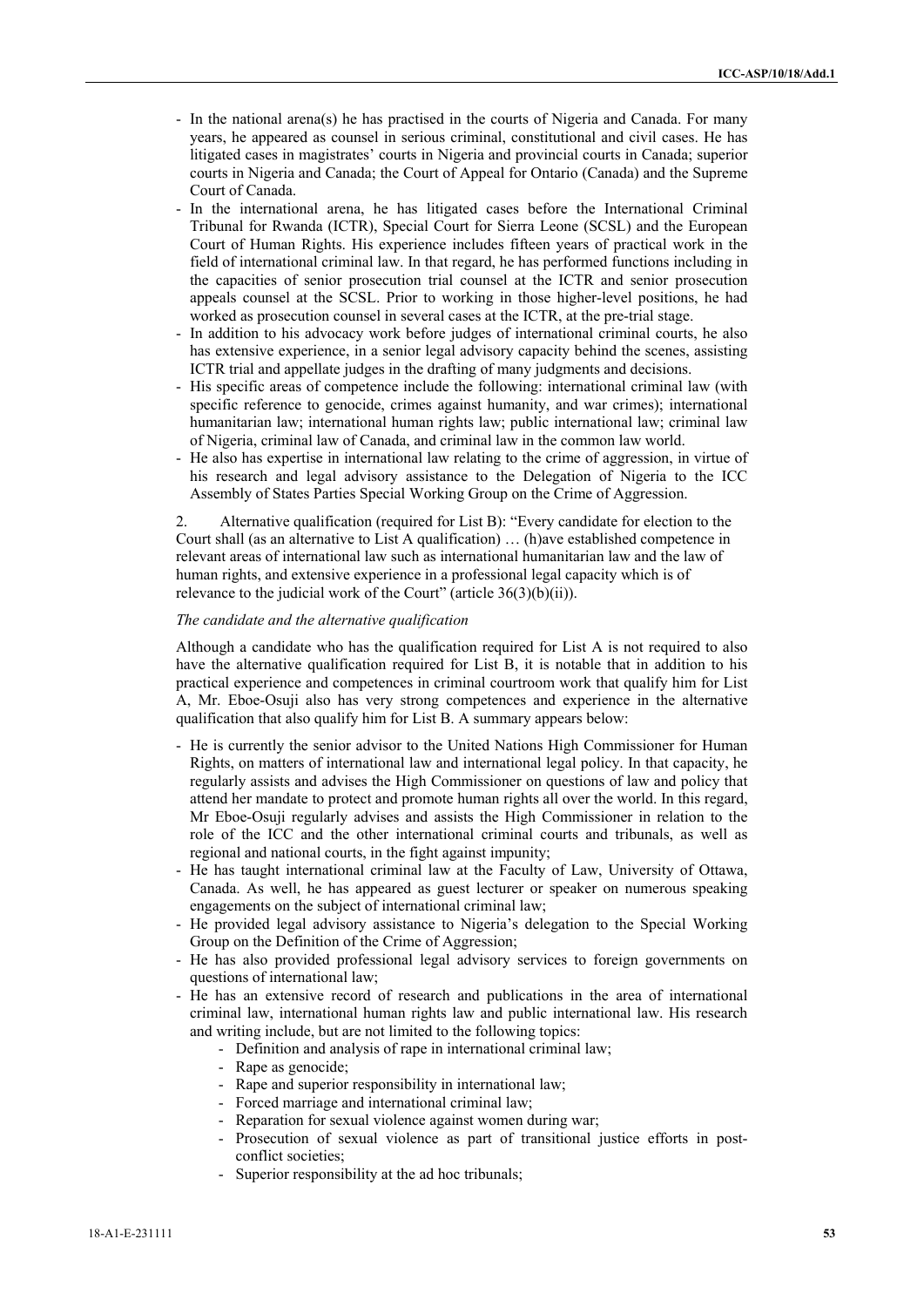- Joint criminal enterprise in international criminal law;
- The role of the Security Council in prosecuting the crime of aggression;
- International law, mercenary activities and conflict prevention in Africa;
- Vague indictments and questions of justice at the international criminal tribunals;
- Murder as a crime against humanity;
- Genocide, justice and the forensic sensibilities of the International Committee of the Red Cross;
- Complicity in genocide and aiding and abetting genocide;
- The jurisdiction to prosecute foreigners for crimes against humanity committed abroad;
- State immunity, state atrocities, and civil justice in the modern era of international law;
- Responsibility of States for genocide;
- The intent element of the war crime of terrorism:
- Aviation terrorism;
- Grave breaches as war crimes;
- Deliberate attacks against civilians as crimes against humanity;
- Burning as a mode of the war crime of pillage;
- Interlocutory appeals at the ad hoc tribunals;
- The 'defence' of necessity in international criminal law;
- Curbing war through law; and
- Alibi in international criminal law.
- 3. Specific expertise on questions of violence against women and children

#### *Desirable qualification*

States Parties shall also take into account the need to include judges with legal expertise on specific issues, including, but not limited to, violence against women or children (article 36(8)(b)).

## *The candidate and the desirable qualification*

Mr. Eboe-Osuji has expertise on various topics of international criminal law. He has developed a particular expertise on the subjected of armed conflict and violence against women. He also has experience on the subject of children and armed conflict. A summary of his practical and scholarly experience and expertise in these regards includes the following:

- His practical courtroom litigation work in relation to sexual violence against women and violence against children includes the following cases:
	- Prosecutor v Semanza (International Criminal Tribunal for Rwanda): as Senior Prosecution Trial Counsel he:
		- Conducted trial litigation on the count of rape
		- Conducted trial litigation on the count of rape as torture
	- Prosecutor v Brima et al (Special Court for Sierra Leone): as Senior Prosecution Appeals Counsel he:
		- Conducted appellate litigation on forced marriage
		- Conducted appellate litigation on duplicity of indictment regarding sexual slavery and sexual violence
	- Prosecutor v Fofana & Kondewa (Special Court for Sierra Leone): as Senior Prosecution Appeals Counsel he:
		- Conducted appellate litigation against Trial Chamber's denial of leave to amend indictment to add counts of sexual violence
		- Conducted appellate litigation against Trial Chamber's denial of leave to lead evidence of sexual violence during the trial
		- Conducted appellate litigation against Trial Chamber's acquittal on the count of use of child soldiers
- He has also assisted judges at the ICTR in drafting judgments dealing with sexual violence against women during the Rwandan genocide.
- In addition to courtroom litigation experience with cases involving charges of violence against women, Mr. Eboe-Osuji has a solid record of scholarly research and writing on the subject. These include the following: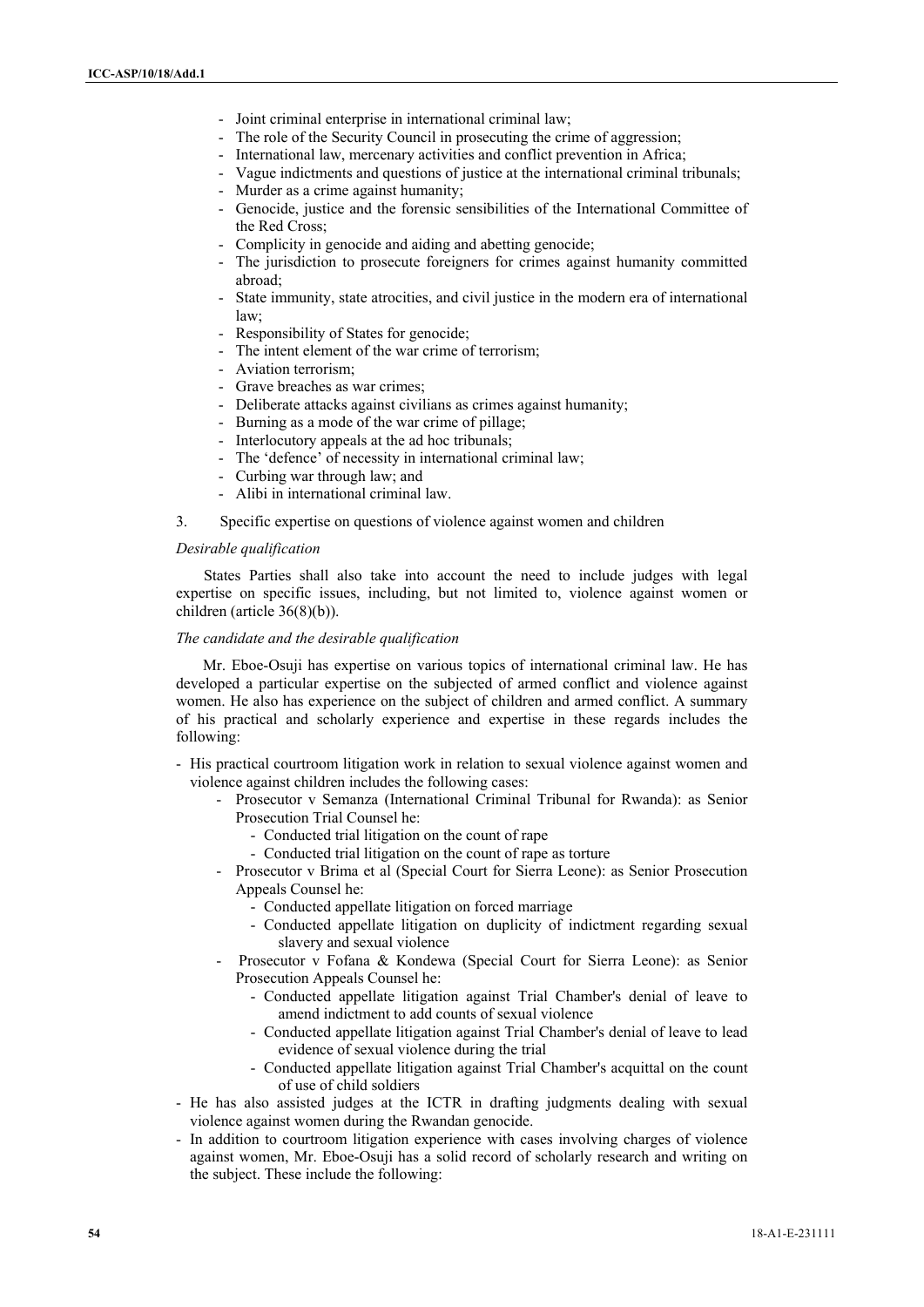- A book soon to be published by Martinus Nijhoff under the working title of "International Law and Sexual Violence in Armed Conflict";
- Definition and analysis of rape in international criminal law (journal article);
- Rape as genocide (journal article);
- Rape and superior responsibility in international law (journal article);
- Sexual violence in armed conflicts as the war crime of terrorism (journal article);
- The question of forced marriage in international criminal law (book chapter);
- Reparation for sexual violence against women during war (book chapter);
- Prosecution of sexual violence as part of transitional justice efforts in post-conflict societies (book chapter);
- Sexual violence against women as a particular brand of evil during armed conflict (book chapter).
- 4. Preferred list

Mr. Eboe-Osuji is qualified for both Lists A and B. As he is required to elect only one list, he elects to be placed on List A.

5. Nationality

Mr. Eboe-Osuji is a citizen of Nigeria, where he exercises civil and political rights.

6. Native legal and geographic representation

Although Mr. Eboe-Osuji is from the common law tradition, he has working familiarity with the continental criminal law tradition.

If elected, he will be the only Nigerian ever to serve as a judge on the Court.

\* \* \*

#### **Personal data**

| Name          | Eboe - Osuji, Chile |
|---------------|---------------------|
| Date of Birth | 2 September 1962    |
| Gender        | Male                |

## **Professional affiliations**

#### **Called to the following Bars**

| $\blacksquare$           | September 1986 | Nigeria                   |
|--------------------------|----------------|---------------------------|
| $\sim$                   | February 1993  | Ontario (Canada)          |
| $\overline{\phantom{0}}$ | November 1993  | British Columbia (Canada) |

#### **Member of the following Societies**

- Nigerian Bar Association
- Law Society of Upper Canada
- Advocates' Society of Ontario (Canada)
- Canadian Council on International Law American Society of International Law
- British Institute of International Law
- International Law Association

## **Professional experience**

| 2010-Present | Legal Advisor to the United Nations High Commissioner for        |
|--------------|------------------------------------------------------------------|
|              | Human Rights. Office of the High Commissioner for Human          |
|              | Rights, Geneva, Switzerland. Provides legal and policy advice    |
|              | to the United Nations High Commissioner for Human Rights in      |
|              | relation to her functions of protecting and promoting human      |
|              | rights all over the world.                                       |
| 2008-2010    | Head of Chambers, United Nations, International Criminal         |
|              | Tribunal for Rwanda, Arusha, Tanzania. Principal legal adviser   |
|              | in Chambers; supervising over 50 lawyers and legal interns in    |
|              | their provision of legal assistance to the judges of the ICTR by |
|              | way of research on criminal law and procedure in common law      |
|              | jurisdictions, Canadian criminal law and<br>procedure.           |
|              |                                                                  |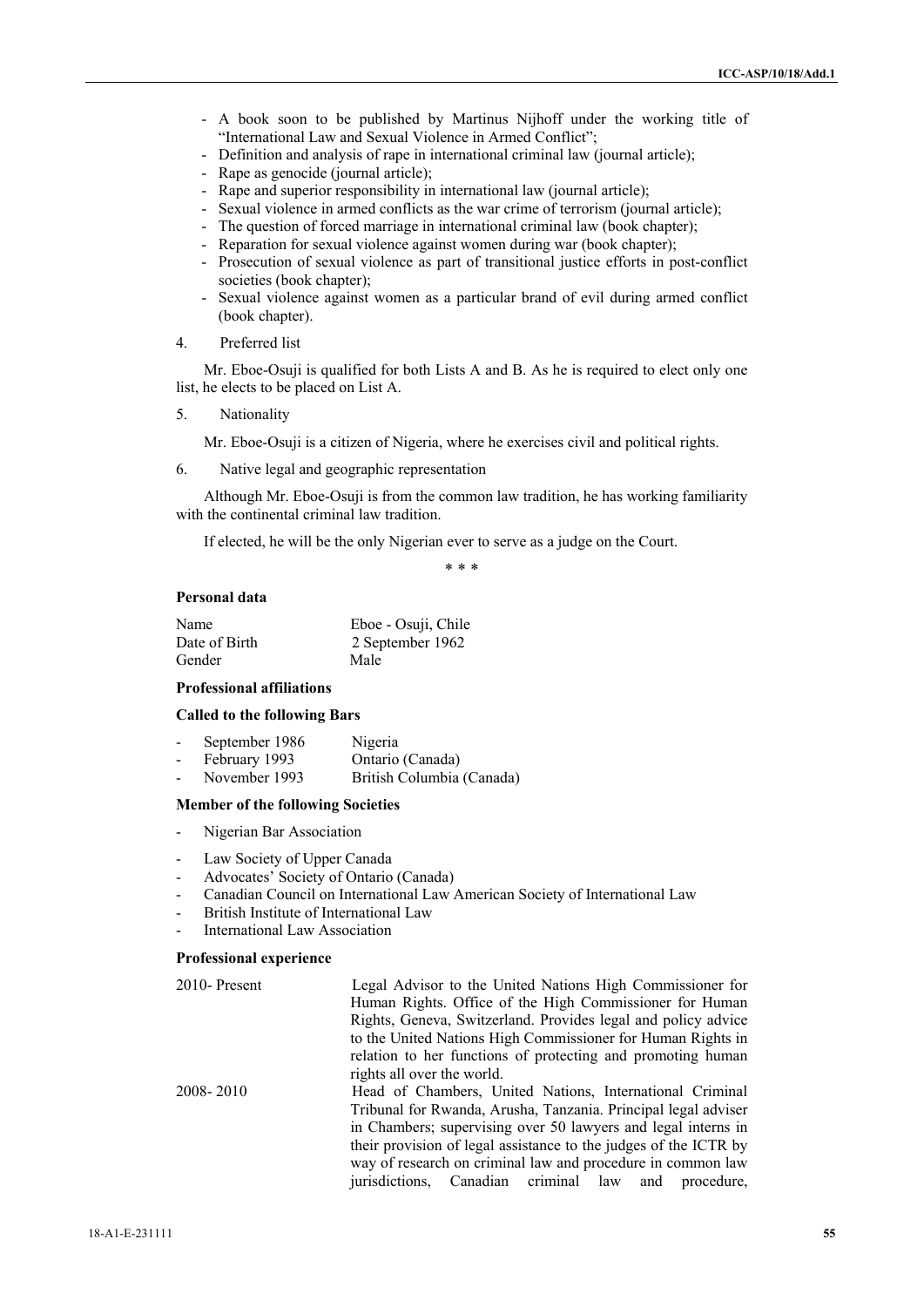|                    | international criminal law and procedure, international            |
|--------------------|--------------------------------------------------------------------|
|                    | humanitarian law, international human rights law, public           |
|                    | international law and procedure; responsible for the drafting of   |
|                    | legal opinions, decisions and judgments for judges of an ICTR      |
|                    | Trial Chamber, supervising other legal officers to the Judges in   |
|                    | their research and writing for the Judges; etc.                    |
| 2007-2008          | Senior Appeals Counsel. Special Court for Sierra Leone,            |
|                    | Freetown, Sierra Leone Represented the Prosecutor of the           |
|                    | Special Court for Sierra Leone as a Senior Appeals Counsel in      |
|                    | prosecution appeals before the Appeals Chamber; drafted legal      |
|                    | briefs, memorials, submissions and other legal documents;          |
|                    | coordinated the work of a prosecution appeal team.                 |
| 2006-2008          | Special Legal Adviser. Delegation of Nigeria to the Assembly       |
|                    | of States Parties Special Working Group on the Crime of            |
|                    | Aggression Provided legal advice to the Nigerian delegation to     |
|                    | Assembly of States Parties Special Working Group on the            |
|                    |                                                                    |
|                    | Crime of Aggression.                                               |
| 2006 - 2007        | Lecturer. Faculty of Law, English Common Law Section,              |
|                    | University of Ottawa, Ontario, Canada Taught international         |
|                    | criminal law at the Faculty of Law.                                |
| 2005 - 2007        | Barrister-at-Law. Borden Ladner Gervais LLP, Ottawa,               |
|                    | Ontario, Canada. Argued cases in courts and administrative         |
|                    | tribunals, drafted pleadings, legal briefs and other legal         |
|                    | documents, conducted legal research and wrote legal opinions       |
|                    | and research papers, etc. Provided professional legal advisory     |
|                    | services to the Embassies of certain foreign governments in        |
|                    | Ottawa, Canada.                                                    |
| 2003 - 2005        | Senior Legal Officer<br>Chambers.<br>in<br>United<br>Nations.      |
|                    | International Criminal Tribunal for Rwanda, Arusha, Tanzania.      |
|                    | Provided legal assistance to the Judges in Trial Chamber II by     |
|                    | way of research on criminal law and procedure in common law        |
|                    | jurisdictions,<br>Canadian<br>criminal<br>law<br>and<br>procedure, |
|                    | international criminal law<br>and procedure, international         |
|                    | humanitarian law, international human rights law, public           |
|                    | international law and procedure; Responsible for Drafting of       |
|                    | Legal Opinions, Decisions and Judgments for Judges of an           |
|                    | ICTR Trial Chamber, supervising other legal officers to the        |
|                    | Judges in their research and writing for the Judges; etc.          |
| 2000 - 2003        | Senior Trial Attorney/Lead Prosecution Counsel. United             |
|                    | Nations, International Criminal Tribunal for Rwanda, Arusha,       |
|                    | Tanzania. Represented the Prosecutor of the Tribunal as a trial    |
|                    | team leader in the prosecution of the cases of Bagosora,           |
|                    | Nsengiyuumva, Kabiligi and Ntabakuze and the Semanza Case;         |
|                    | drafted legal briefs, memorials, submissions and other legal       |
|                    |                                                                    |
|                    | documents; supervised a trial team                                 |
| 1999 - 2000        | Head Legal Officer in the Appeals Chamber. United Nations,         |
|                    | International Criminal<br>Tribunal for Rwanda<br>(Appeals)         |
|                    | Chamber), The Hague, The Netherlands. Provided legal               |
|                    | assistance to the Appeals Judges by way of research on             |
|                    | criminal law and procedure in common law jurisdictions,            |
|                    | Canadian criminal law and procedure, international criminal        |
|                    | procedure,<br>international humanitarian<br>law<br>and<br>law,     |
|                    | international human rights law, public international law and       |
|                    | procedure; responsible for drafting legal opinions, decisions      |
|                    | and judgments for judges, supervised other legal officers to the   |
|                    | judges in their research and writing for the judges; etc.          |
| 1999               | Prosecution Counsel/Assistant Trial Attorney.                      |
| February-September | United Nations, International Criminal Tribunal for Rwanda,        |
|                    | Arusha, Tanzania. Represented the United Nations in its            |
|                    | prosecution, before the ICTR, of war crimes, crimes against        |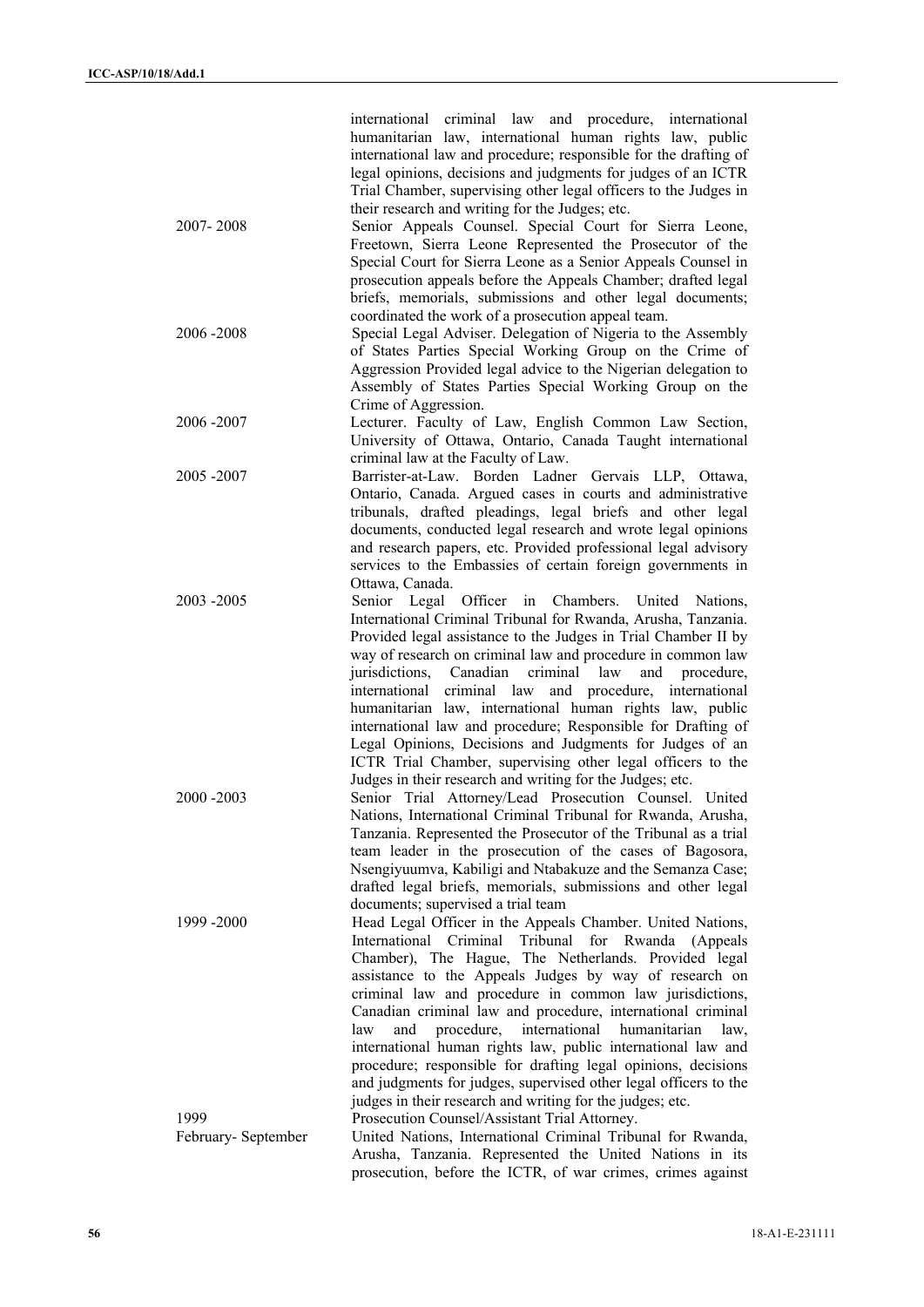| 1999 - 1999                             | peace, crimes against humanity, and other international crimes<br>committed by Rwandans in Rwanda and in neighbouring states<br>during 1994.<br>Prosecution Counsel/Assistant Trial Attorney. United Nations,<br>International Criminal Tribunal for Rwanda, Kigali, Rwanda.<br>Represented the Prosecutor of the Tribunal in her prosecution,<br>before the ICTR, of genocide, war crimes, crimes against |
|-----------------------------------------|------------------------------------------------------------------------------------------------------------------------------------------------------------------------------------------------------------------------------------------------------------------------------------------------------------------------------------------------------------------------------------------------------------|
| 1996 - 1997                             | humanity, and other international crimes committed by<br>Rwandans in Rwanda and in neighbouring states during 1994.<br>Barister-at-Law. Eboe-Osuji & Adetunji, (Barristers &<br>Solicitors), Toronto, Canada Argued various cases at all levels<br>of courts of Ontario, Canada, the Federal Court of Canada and<br>the Supreme Court of Canada; drafted pleadings, legal briefs                           |
| $1994 - 1995$                           | and other legal documents.<br>Barrister-at-Law. Robinson, Hinkson, Toronto, Canada.<br>Argued various cases at all levels of courts of Ontario, Canada,                                                                                                                                                                                                                                                    |
| $1993 - 1994$                           | drafted pleadings, legal briefs and other legal documents.<br>Barrister-at-Law. Russell & Dumoulin, (Barristers<br>&<br>Solicitors), Vancouver, Canada. Argued cases in court, drafted<br>pleadings, legal briefs and other legal documents.                                                                                                                                                               |
| 1993                                    | Clerk-at-Law/Barrister-at-Law. Russell & Dumoulin,                                                                                                                                                                                                                                                                                                                                                         |
| February-November                       | (Barristers & Solicitors), Vancouver, Canada Argued cases<br>before the Federal Court of Canada, British Columbia Small<br>Claims Courts and Tribunals, drafted pleadings, legal briefs<br>and other legal documents, conducted legal research and wrote                                                                                                                                                   |
| 1991 - 1992                             | legal opinions and research papers, etc.<br>Clerk-at-Law. Scott & Aylen (Barristers & Solicitors), Ottawa,<br>Canada Argued cases in<br>Small<br>Claims<br>Courts<br>and<br>Administrative Tribunals, drafted pleadings, legal briefs and<br>other legal documents, conducted legal research and wrote                                                                                                     |
| $1989 - 1991$                           | legal opinions and research papers, etc.<br>Law Researcher. Centre for Research in Air and Space Law,<br>McGill University, Montreal, Canada Conducted legal<br>research, wrote legal research papers, conference legal papers,<br>etc.                                                                                                                                                                    |
| $1988 - 1989$                           | Law Researcher-Freelance. Montreal Canada; Conducted<br>legal research and provided Canadian and international legal<br>instruments to asylum seekers.                                                                                                                                                                                                                                                     |
| $1986 - 1988$                           | Barrister and Solicitor. Ugochuku & Co (Barristers &<br>Solicitors), Port Harcourt, Nigeria Argued cases in court,<br>drafted pleadings, legal briefs, agreements, leases, mortgages<br>and other legal documents.                                                                                                                                                                                         |
| $1985 - 1986$                           | Clerk-at-Law. Ahamba & Associates (Barristers & Solicitors),<br>Owerri, Nigeria Drafted pleadings, legal briefs and other legal<br>documents, conducted legal research and wrote legal opinions<br>and research papers, etc.                                                                                                                                                                               |
| <b>Education (Advanced Law degrees)</b> |                                                                                                                                                                                                                                                                                                                                                                                                            |
| $2007 - 2011$                           | Doctor of Philosophy (PhD) (in international criminal law) <sup>2</sup>                                                                                                                                                                                                                                                                                                                                    |
| $1989 - 1991$                           | University of Amsterdam, The Netherlands.<br>Master of Laws (LLM) Degree                                                                                                                                                                                                                                                                                                                                   |
| 1990                                    | McGill University, Montreal, Canada.<br>Award: First prize, McGill's Graduate Programme in Air and<br>Space Law.                                                                                                                                                                                                                                                                                           |

 2 PhD studies were aborted at the University of Toronto, Canada, in 1997, due to demands of work as a prosecutor at the ICTR. The studies were eventually re-commenced at the University of Amsterdam, The Netherlands in 2007. The PhD thesis has now been submitted and has been approved by the doctoral jury; and the degree will now be awarded in September 2011.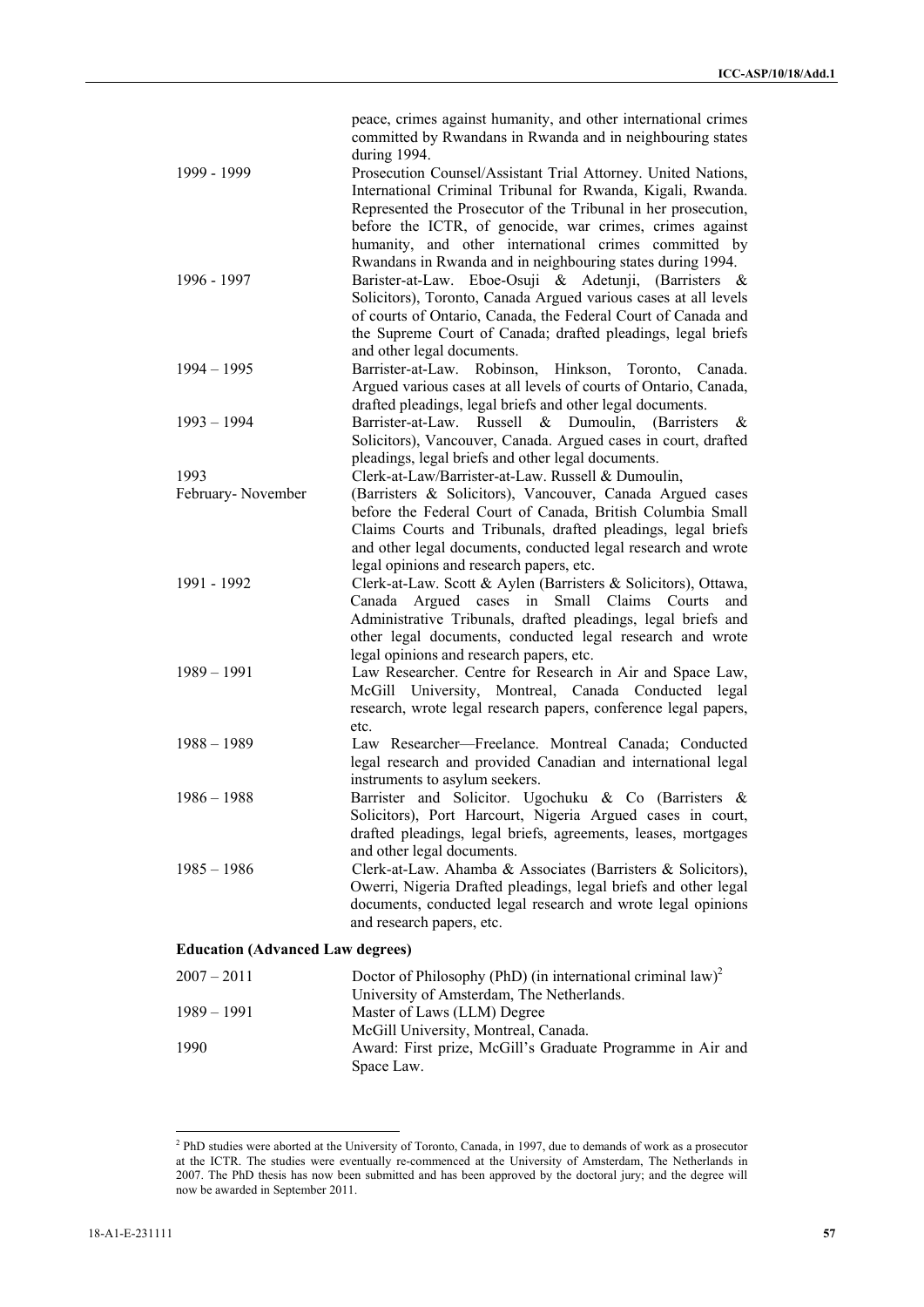#### **Education (Academic Law degrees)**

| $1989 - 1991$ | Canadian Bachelor of Laws (LLB) Equivalency Certificate of |
|---------------|------------------------------------------------------------|
|               | Qualification McGill University (Faculty of Law)/Joint     |
|               | Committee on Accreditation of the Federation of Canadian   |
|               | Law Societies.                                             |
| $1981 - 1985$ | Bachelor of Laws (LLB) (Honours) Degree                    |
|               | University of Calabar, Calabar, Nigeria.                   |

## **Education (Professional Law degrees/certificates)**

| 1993- February      | Barrister-at-Law Degree, (Professional Legal Training)       |
|---------------------|--------------------------------------------------------------|
| April               | Course). The Law Society of British Columbia, Vancouver,     |
|                     | Canada.                                                      |
| May1991 - June 1992 | Barrister-at-Law Degree, (Bar Admission Course). The Law     |
|                     | Society of Upper Canada (Ontario), Ottawa, Canada            |
| September 1985 -    | Barrister-at-Law Certificate, (The Nigerian Law School). The |
| December 1986       | Nigerian Council of Legal Education                          |

## **Summary of notable professional accomplishments**

- Nominated by the Government of Nigeria for election as a judge of the International Criminal Court (2008).
- Senior Appeals Counsel in *The Prosecutor v Brima et al*, Special Court for Sierra Leone.
- Senior Appeals Counsel in *The Prosecutor v Fofana et al*, Special Court for Sierra Leone.
- Lead prosecution counsel in *The Prosecutor v Semanza* (No ICTR-97-20-T) International Criminal Tribunal for Rwanda, judgment dated 15 May 2003. At the end of the trial, Laurent Semanza (Mayor of Bicumbi, Rwanda) was convicted of complicity in genocide, extermination as a crime against humanity, two counts of murder as a crime against humanity, rape as a crime against humanity, and torture as a crime against humanity.
- Interim Lead Counsel in The Prosecutor v Bagosora, Nsengiyumva, Kabiligi and Ntabakuze (No ICTR-98-48-T). Responsibilities included preparing the case, making the opening statement, and leading the first expert witness in examination-in-chief: http://65.18.216.88/ENGLISH/PRESSREL/2002/312chile&delponte.htm
- Lead counsel in Cummings v Budget Rent-A-Car and Zurich Ins Co (1996), 29 OR (3 d) 1, 136 DLR (4th) 330 (Ontario Court of Appeal, application for leave to appeal dismissed by the Supreme Court of Canada (1997), 31 OR (3d) I) - a land mark case in Canadian car insurance law: successfully tested proposition that an insurer has a duty to defend qualified young drivers whose class had been excluded rented car by the car rental company.
- Lead counsel in Ferrel & ors v A-G (Ontario) "the Employment Equity Case", a landmark case in Canadian constitutional right to equality: testing the proposition that the repeal of Ontario's employment equity laws is unconstitutional and does involve a constitutionally reviewable governmental action.
- Successful defence in Nigeria of three men accused of a capital punishment offence.

## **Selected publications, speeches and research**

#### **Books**

- C. Eboe-Osuji (ed), Protecting Humanity—Essays in International Law and Policy in Honour of Navanethem Pillay (Leyden: Martinus Nijhoff, 2010).
- C Eboe-Osuji, International Law and Sexual Violence in Armed Conflict (Leyden: Martinus Nijhoff, forthcoming).

## **Selected articles**

- 'Alibi in International Criminal Law, as viewed Through the Prism of the Common Law' (forthcoming in the Criminal Law Forum).
- 'Prosecution Of Sexual Violence Against Women: a necessary component of postconflict strategy of justice and social reconstruction in Colombia' (forthcoming).
- 'Revisiting the Fault Element of the Extended Form of Joint Criminal Enterprise in International Criminal Law' (pending publication).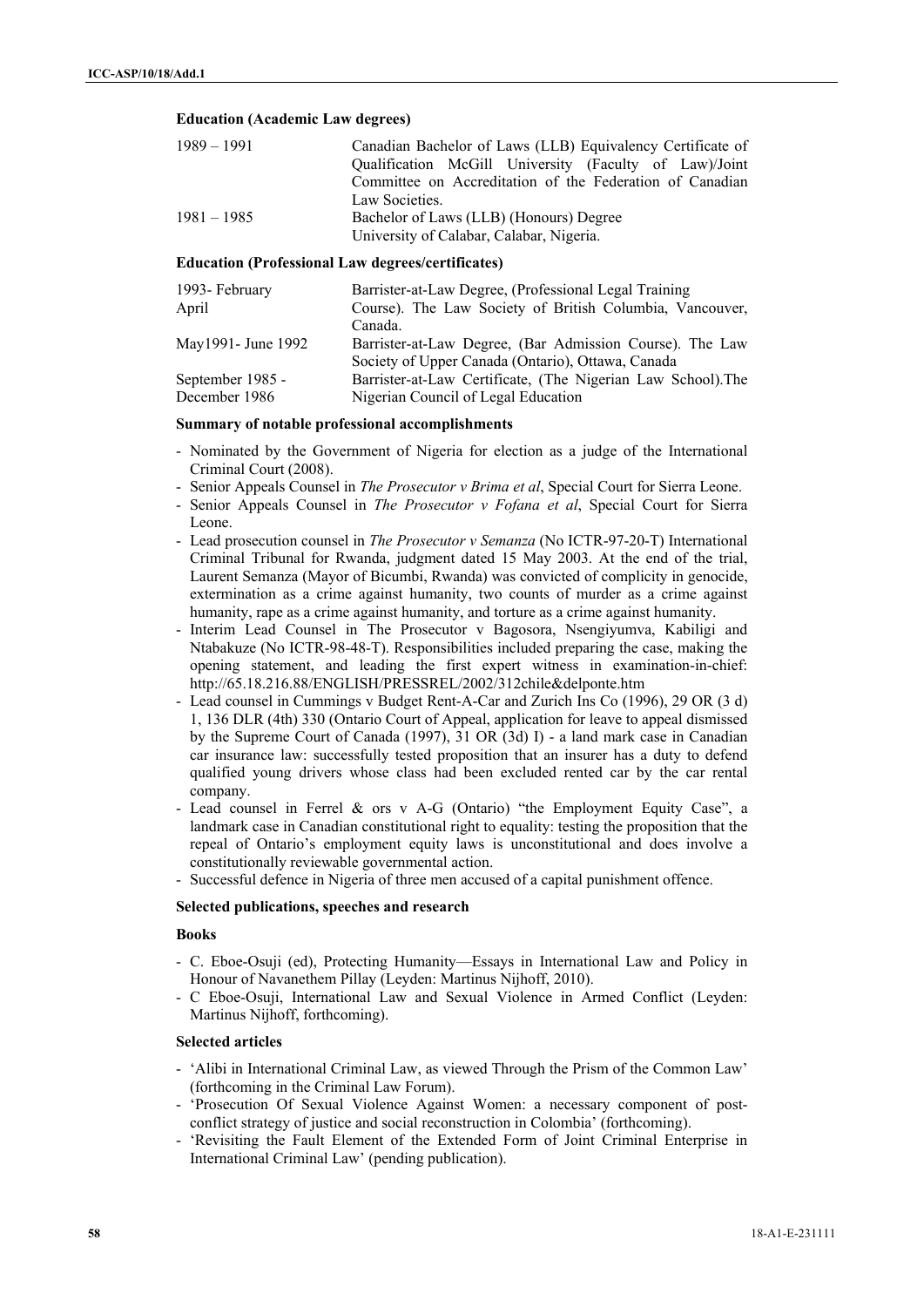- 'Changing the Characterisation of Crimes after Commencement of Trials at the International Criminal Court' 49 International Legal Materials (2010) p 474.
- 'Another Look at the Intent Element of the War Crime of Terrorism' Cambridge Review of International Affairs, 1474-449X, First published on 27 July 2010.
- 'Navi Pillay in Her Age' in C. Eboe-Osuji (ed), Protecting Humanity.
- 'Nigeria's Jurisdiction to Prosecute Johnny Paul Koroma for War Crimes Committed during the Sierra Leone Civil War' (with Angela Nworgu) in C Eboe-Osuji (ed), Protecting Humanity.
- 'State Immunity, State Atrocities and Civil Justice in the Modern Era of International Law' (2007) xlv Canadian Yearbook of International Law 223.
- 'Crimes against Humanity: Directing Attacks against a Civilian Population' (2008) 2 African Journal of Legal Studies 118—129.
- 'Rape as Genocide: Some Questions Arising' (2007) 9 Journal of Genocide Research, pp. 251-273.
- 'The Role of the Security Council in Prosecuting the Crime of Aggression: an African Perspective' (2007) 34 The Monitor-Journal of the Coalition for the International Criminal Court 8.
- 'Superior or Command Responsibility A Doubtful Theory of Criminal Responsibility at the Ad Hoc Tribunals' in Deceaux et al, From Human Rights to International Criminal Law (The Hague: Brill, 2007), 105.
- 'International Law, Mercenary Activities and Conflict Prevention In Africa' (Co-author: Adama Dieng) in Deceaux et al, From Human Rights to International Criminal Law (The Hague: Brill, 2007), 617.
- 'Vague' Indictments and Justice at the International Criminal Tribunals: Learning from the World of Common Law' in C P M Waters (ed), British and Canadian Perspectives on International Law (The Hague: Brill, 2006), 105.
- 'Rape and superior responsibility in international law' (http://www.icccpi.int/library/organs/otp/050620\_Chile\_presentation.pdf).
- 'Murder as a Crime against Humanity at the Ad Hoc Tribunals: Reconciling Differing Languages', ((2005) Canadian Yearbook of International Law p 145).
- 'Genocide, Justice and the Forensic Sensibilities of the International Committee of the Red Cross', Chinese Journal of International Law (2006), Vol. 5, No 1, p 149.
- 'Crimes Against Humanity: from Finta to Mugesera' or 'In Sync at Last: Canadian Law and International Law of Crimes Against Humanity', Canadian Council on International Law website (November 2005) http://www.ccilccdi.ca/index.php?option=com\_content&task=view&id=124&Itemid=76.
- 'The World Our Stage: Practice at the Bar of International Law' The Advocates' Society Journal (summer 2005) pp 14—16.
- 'Complicity in Genocide' vs 'Aiding and Abetting Genocide': Construing the Difference in ICTR and ICTY Statutes (2005) 3 Journal of International Criminal Justice 56—81.
- 'Kleptocracy: a desired subject of international criminal law that is in dire need of prosecution by universal jurisdiction', African Perspectives on International Criminal Justice (2005) p 121.
- 'Crimes against Humanity: the End of  $Im(m/p)$ unity in a New Order of International Criminal Law' AFLA Quarterly (October—December 1999) p 15.
- 'The Jurisdiction to Prosecute Foreigners for Crimes Against Humanity Committed Abroad' AFLA Quarterly (April—June 2000) p 12 (Co-author: Suzanne Schairer).
- 'World War against Aviation Terrorism … the Role of Canada' in MATTE (ed) Arms Control and Disarmament in Outer Space: Towards a New Order of Survival, vol iv, 59.
- 'The Duty to Defend an Unnamed Insured Even the Fourth Generation Driver' (1996) 14 Canadian Journal of Insurance Law, p 65.
- 'Repeal of the Ontario Employment Equity Laws: A Lesson in Denial of Equal Protection of the Laws' in Agocs, Workplace Equality: International Perspectives on Legislation, Policy and Practice' (2002) p 109 (Co-author: Elizabeth McIsaac).
- 'Healing the Rift: the Impasse between the African Union and the International Criminal Court': http://ceboe-osuji.blogspot.com/2010/03/healing-rift-impasse-betweenafrican.html.
- 'The Proper Burden of Persuasion for the Issuance of an Arrest Warrant at the International Criminal Court': http://ceboe-osuji.blogspot.com/2010/02/evidentialcorrect-standard-for-arrest.html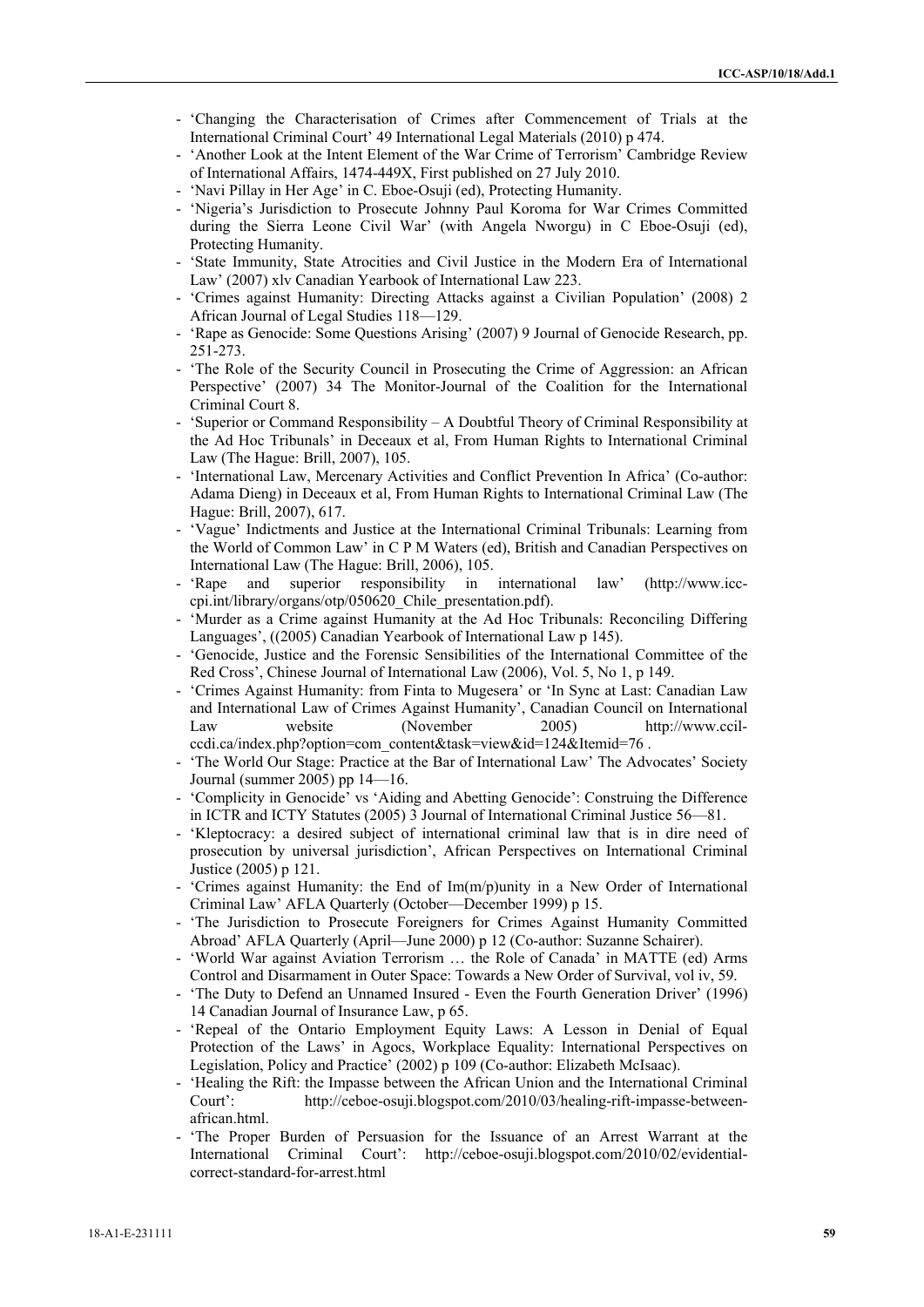- 'A Thought for Kampala: Kleptocracy': http://ceboeosuji.blogspot.com/2010/02/thought-for-kampala-kleptocracy.html.

- 'Responsibility of States for Genocide Crimes', Law Times 17 May 2007.

- "Grave Breaches" as War Crimes: Much Ado About … "Serious Violations"' (pending publication).
- 'Forced Marriage: as an International Crime' (pending publication).
- 'Burning as a Mode of the War Crime of Pillage' (pending publication).
- 'Interlocutory Appeals at The International Criminal Tribunal for Rwanda' (pending publication).

#### **Theses**

- Aviation Incidents and the Earth-based Victims: a Review of Anglo-Canadian Tort Law (Montreal: McGill LL M Thesis, 1991), v. 203 pp. ISBN: 0315744812

#### **Book Manuscripts**

- International Criminal Law: an Inside View of an Edifice Under Construction;
- Spirit of Sankey- Commentary on Aspects of Canadian Constitutional Law

#### **Legal research experience**

- Very extensive - over 500 academic legal and professional legal research and opinion papers.

## **Selected speeches and lectures invitations**

- The Norwegian Red Cross Society, 150 Anniversary Lectures of the founding of the International Committee of the Red Cross, Oslo, Norway, 8 May 2009 (Paper Presented: 'ICRC Neutrality and Practicalities of Prosecution).
- Nigerian Bar Association, 2007 Annual Conference, Ilorin, Nigeria, 28 August 2007. Paper presented: "Ensuring Legally Responsible Development".
- International Law Association, 2006 Biennial Conference, Toronto, Canada, 7 June 2006. Paper presented: "Rethinking Superior Responsibility for Rape of Women during Armed Conflicts.
- Canadian Lawyers Abroad, University of Ottawa Chapter, Conference on Staying the Hand of Vengeance: Prosecuting International Crimes, Ottawa, Canada, 10 March 2006. Keynote Speech: "Empathy in Genocide Trials—The Death of Numbers".
- McGill University Law Faculty, Centre for Human Rights and Legal Pluralism, Conference on Hybrid Courts in Context, Montréal, Canada, 17 February 2006. Moderated discussion on the Contribution of Hybrid Courts to Post-Conflict Reconciliation.
- Canadian Council on International Law, 2005 Annual Conference, Ottawa, Canada, 27 October 2005. Paper presented: "Definition and Analysis of Rape in International Criminal Law—A Continuing Tug-of-War?"
- International Committee of the Red Cross, International Conference on "Customary International Humanitarian Law: Challenges, Practices and Debates", Montréal, Canada, 30 September 2005. Paper presented: "Customary International Law in the Proceedings of the International Criminal Tribunals for Rwanda and the former Yugoslavia".
- British Association of Canadian Studies, Legal Studies Group, Canada-UK perspectives on public international law, London, England, 24 June 2005. Paper presented: '"Vague" Indictments and Justice at the International Criminal Tribunals: Learning from the World of Common Law'.
- International Criminal Court, OTP Guest Lecture Series, The Hague, The Netherlands, 20 June 2005. Paper presented: "Rape and superior responsibility in international law": www.icc-cpi.int/otp/otp\_guest\_lecturer&id=30.html
- Advocates' Society of Ontario, Fall Convention, Scottsdale, Arizona, 19 20 November 2004. Paper presented: The Practice of International Law in a Changing World: a Canadian Perspective.
- The Yukon College, Maddison Chair Lecture, Whitehorse, The Yukon Territory, 22 November 2004. Paper Presented: "Contributions of the International Criminal Tribunal for Rwanda to the Development of International Law of War Crimes".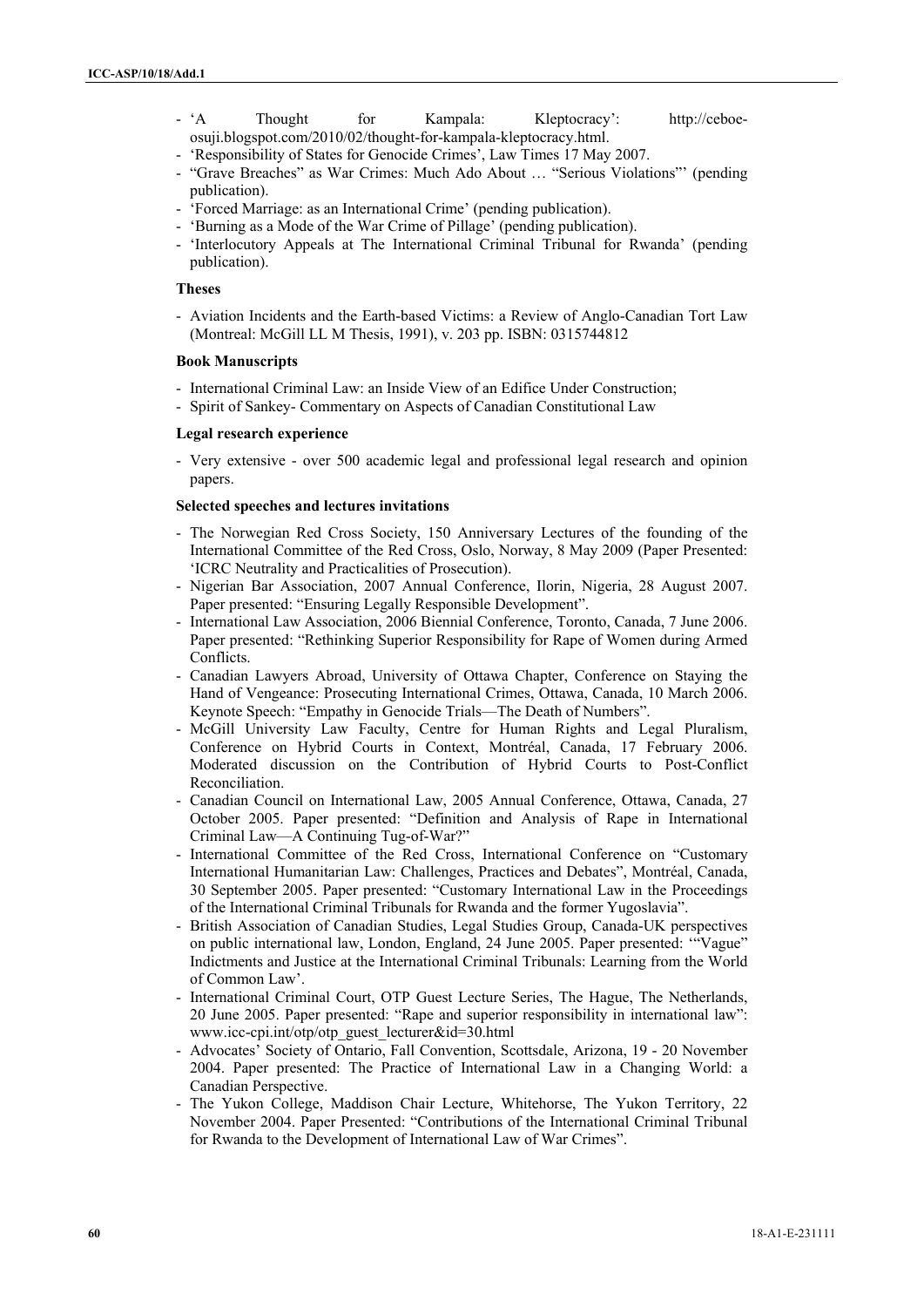- United Nations High Commission for Human Rights, Experts Meeting on the Sierra Leone Independent Special Court and the Sierra Leone Truth and Reconciliation Commission, New York, 19—22 December 2001.
- Africa Legal Aid, Experts Meeting on African Perspectives on Universal Jurisdiction for International Crimes, Arusha, Tanzania, November 2002.
- Africa Legal Aid, Experts Meeting on African Perspectives on Universal Jurisdiction for International Crimes, Cairo, Egypt, 30-31 July 200. Paper presented: "Kleptocracy: A Viable Candidate for International Criminal Law, in Dire Need of Prosecution by Universal Jurisdiction".
- Harvard University Black Students Association, Conference on Affirmative Action, 7 8 February 1997. Title of Speech: "Equality, Democracy and the Politics of Self Interest".
- University of Western Ontario Law Faculty, 12 March 1997. Title of Lecture: "A Principle of Duty - the State and the Elimination of Unconstitutional Discrimination".
- Canadian Association of Black Lawyers, 29 June 1997. Title of Speech: "Justiciability of the Constitutional Challenge against the Repeal of the Employment Equity Laws of Ontario".

#### **Languages**

Primary language: English Mother tongue: Igbo Other language: Advanced Level French

\*\*\*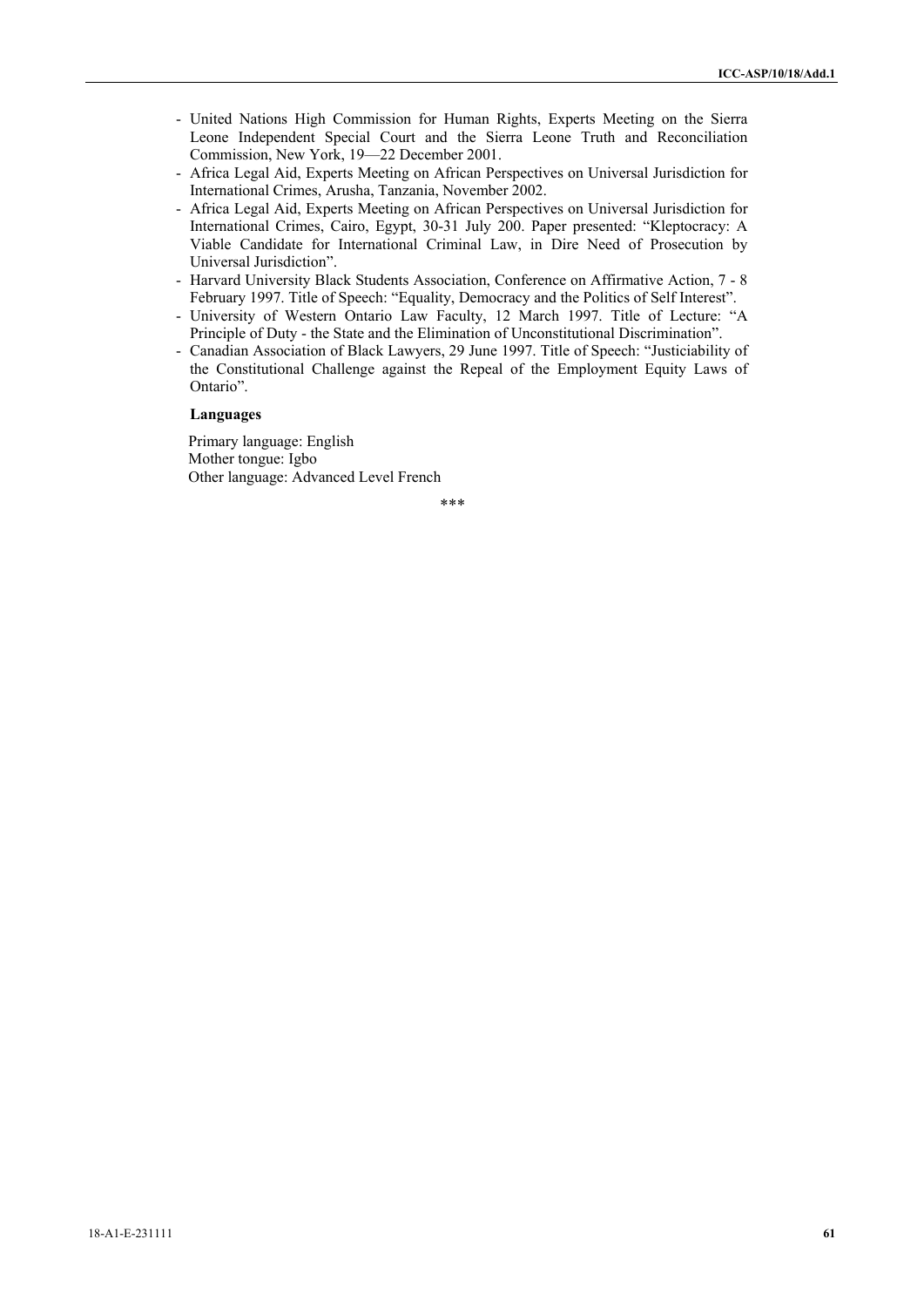# **11. Fremr, Robert (Czech Republic)**

(Original: English, French)

#### **Note verbale**

The Embassy of the Czech Republic to the Kingdom of the Netherlands presents its compliments to the Secretariat of the Assembly of States Parties to the Rome Statute of the International Criminal Court and has the honour to advise that the Government of the Czech Republic has decided to nominate Mr. Robert Fremr for election as a judge of the International Criminal Court for the 2012 – 2021 period, in the elections to be held during the tenth session of the Assembly of States Parties in December 2011.

Judge Fremr is a candidate on List A for the purposes of article 36, paragraph 5, of the Rome Statute.

The nomination of Judge Fremr has been approved by the Government of the Czech Republic upon the unanimous recommendation of a Selection Board consisting of the Minister of Foreign Affairs as the Chairperson of the Board, the President of the Constitutional Court, the President of the Supreme Administrative Court, a judge of the Supreme Court, the Deputy Public Defender of Rights, the Supreme Public Prosecutor, a member of the National Group to the Permanent Court of Arbitration and a representative of the Ministry of Justice.

Enclosed with this note is the statement of qualifications required in article 36, paragraph 4 (a), of the Rome Statute, the curriculum vitae of Judge Fremr, the Czech Republic's Rules for the Selection of a Candidate for the Position of Judge of the International Criminal Court, a letter from the President of the Supreme Court of the Czech Republic, and a summary of Judge Fremr's case law proving his legal expertise in terms of article 36, paragraph 8 (b) of the Rome statute.

The Government of the Czech Republic is confident that the rich professional experience as well as personal qualities of Judge Fremr would greatly benefit the work of the International Criminal Court.

\* \* \*

#### **Statement of qualifications**

*This statement of qualifications is submitted by the Government of the Czech Republic in accordance with article 36 of the Rome Statute and article 6 of the Resolution of the Assembly of States Parties relating to the procedure for the nomination and election of judges to the International Criminal Court (ICC-ASP/3/Res.6).* 

The Government of the Czech Republic has decided to nominate Judge Robert Fremr, a senior judge of the Supreme Court of the Czech Republic who currently holds the post of judge ad litem at the International Criminal Tribunal for Rwanda (ICTR), for election as a judge of the International Criminal Court in the elections that will take place during the tenth session of the Assembly of States Parties, scheduled to be held at United Nations Headquarters, New York, from 12 to 21 December 2011.

Judge Fremr, whose curriculum vitae in English and French is attached hereto, is nominated under the terms of article 36, paragraph 4(a)(i), of the Rome Statute and in accordance with the attached national Rules of Procedure of the Czech Republic.3 The nomination of Judge Fremr was approved by the Government of the Czech Republic on 24 November 20104 upon the unanimous recommendation of a Selection Board consisting of the Minister of Foreign Affairs as the Chairperson of the Board, the President of the Constitutional Court, the President of the Supreme Administrative Court, a judge of the Supreme Court, the Deputy Public Defender of Rights, the Supreme Public Prosecutor, a member of the National Group to the Permanent Court of Arbitration and a representative of the Ministry of Justice.

l

<sup>&</sup>lt;sup>1</sup>Czech Republic Rules for the Selection of a Candidate for the Position of Judge of the International Criminal Court, annex to Government Resolution No. 478 of 14 June 2010. 2

<sup>&</sup>lt;sup>2</sup>Government Resolution No. 834 of 24 November 2010.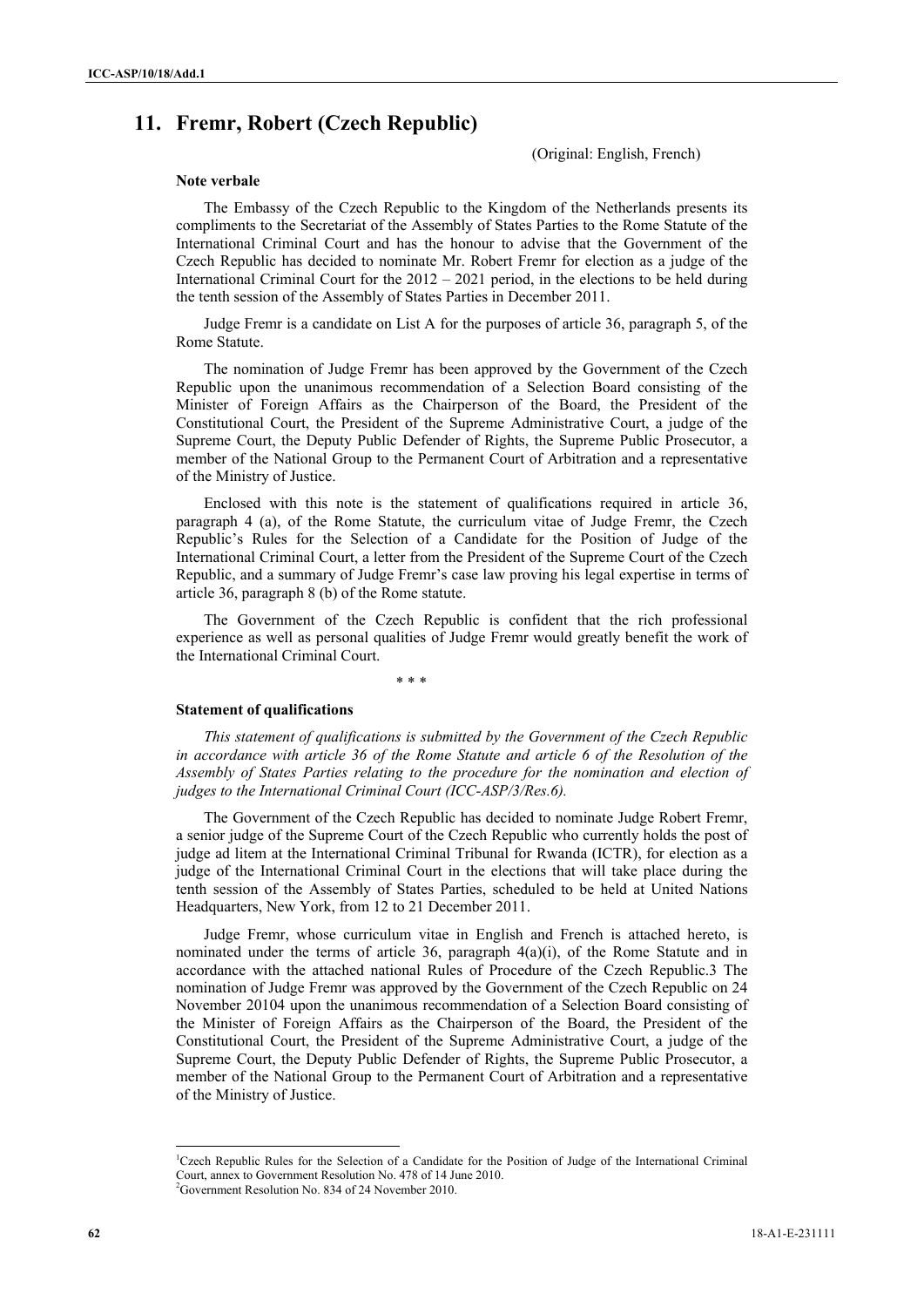Judge Fremr is nominated for inclusion in List A, comprised of candidates with "established competence in criminal law and procedure, and the necessary relevant experience, whether as judge, prosecutor, advocate or in other similar capacity, in criminal proceedings". Judge Fremr fulfils all the conditions stipulated in article 36, paragraph 3(a), (b) and (c), of the Rome Statute.

Judge Fremr has served as judge of the Supreme Court of the Czech Republic since 2004. In September 2010 he has returned, at President Byron's request, to the post of judge ad litem at the International Criminal Tribunal for Rwanda (his first term at the ICTR was from 2006 to 2008). Most of his previous career, spanning nearly 25 years, has been devoted to criminal law and procedure. Judge Fremr has served as a criminal judge in all four tiers of the Czech judicial system (the Czech Republic has a continental legal system), specializing in violent crime. His assignments included eight years as a presiding judge in the Appeals Chamber of the High Court in Prague, hearing appeals in the most serious cases of murder and other violent crime. In this and other positions, he has gained considerable expertise in managing complicated and time-intensive cases, including multiaccused cases, as well as in working with women and child victims of violent crime who require special treatment in court.

Judge Fremr has also extensive experience in the area of international criminal law and procedure. As an ICTR judge, he has dealt with criminal cases in the area of international humanitarian law and human rights law, including specific issues such as violence against women or children. He is currently dealing with the case The Prosecutor v. Ildephonse Nizeyimana. During his first term at the Tribunal (2006-2008), he heard the cases of The Prosecutor v. Simeon Nchamihigo and The Prosecutor v. Simon Bikindi, a short summary of which is attached hereto. In addition, Judge Fremr has been several times designated to sit on the ICTR Referral Bench dealing with cases under Rule 11bis of the Tribunal's Rules of Procedure and Evidence (The Prosecutor v. Laurent Bucyibaruta,

*The Prosecutor v. Wenceslas Munyeshyaka, The Prosecutor v. Fulgence Kayishema The Prosecutor v. Jean Bosco Uwinkindi).* 

In addition to his judicial practice, Judge Fremr has been active also in the academic field. He has lectured on criminal law at the Faculty of Law of Charles University in Prague and taught human rights courses to judges and trainee judges at the Judicial Academy of the Ministry of Justice of the Czech Republic. In this capacity, he has contributed to the building of the rule of law in his home country.

Finally, as mentioned in his curriculum vitae, Judge Fremr has attended many important international conferences (e.g. the ninth session of the Assembly of State Parties to the Rome Statute, official meetings within the Council of Europe, Organisation for Economic Co-operation and Development (OECD) etc.) and actively participated in various international bodies dealing with criminal law and human rights, such as the Multidisciplinary Group on Corruption of the Council of Europe which had prepared the text of the European Criminal Law Convention on Corruption. Judge Fremr continues to broaden his knowledge of international law and international criminal law. He uses every opportunity to take part in academic seminars and remains strongly committed to training and research. Recently, he has focused on the timely question of how to eliminate the setbacks in the proceedings before international criminal tribunals.

Judge Fremr is fluent in English and Russian, and understands French.

Judge Fremr is a national of Czech Republic.

## **Annexes**

Letter from the President of the Supreme Court of the Czech Republic

The Czech Republic's Rules for the Selection of a Candidate for the Position of Judge of the International Criminal Court

Summary of Judge Fremr's ICTR case law proving his legal expertise in terms of article 36, paragraph 8 (b), of the Rome Statute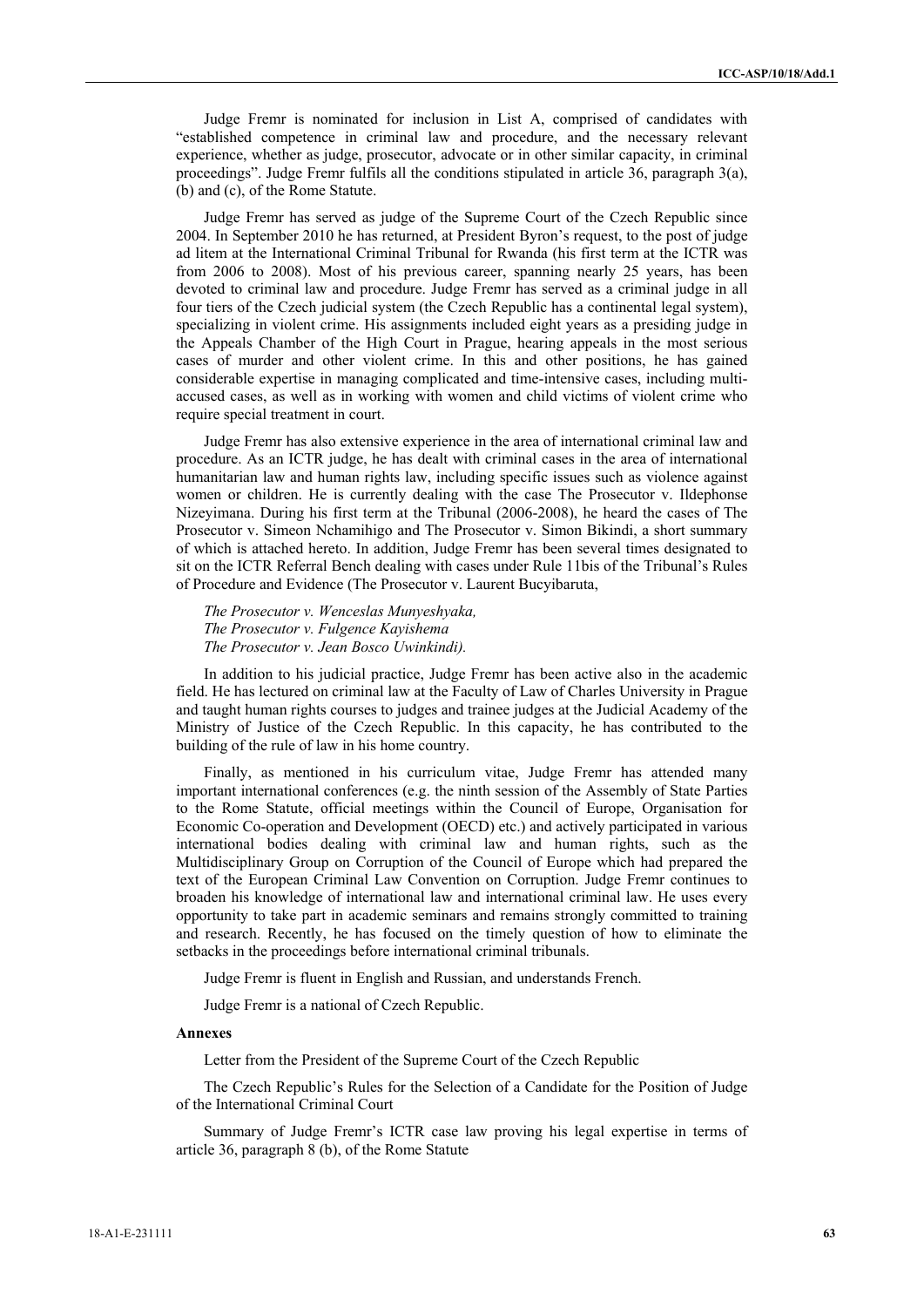## **Annex I Letter from the President of the Supreme Court of the Czech Republic**

Iva Brožová

Chief Justice of the Supreme Court of the Czech Republic

To whom it may concern

JUDr. Robert Fremr was appointed as a Judge of the Supreme Court in 2004. At the time he was already well recognized as an expert in the field of criminal law, having worked as a judge of both a trial court and a court of appeal. His moral and ethical integrity was and continues to be highly esteemed. At the Supreme Court, Judge Fremr has been sitting at the panel deciding upon the extraordinary remedies, becoming a presiding judge in November 2004.

On top of his decision making practice, Judge Fremr became involved in the international field of criminal justice. During the years 1998 to 2004, he was a representative of the Czech Republic to the Organisation for Economic Co-operation and Development (OECD), namely a member of a Working Group on Bribery of the Foreign Public Officials in the business transactions. During the years 1997 to 2000, Judge Fremr was a representative of the Czech Republic to the OCTOPUS Project (joint project of the Council of Europe and the European Commission focused on fight against various forms of organized crime). In 1996 and 1997, Judge Fremr took part in the intergovernmental negotiations between USA and the Czech Republic on the Extradition Treaty (Prague, Washington) as a member of the Czech delegation. Among other international activities it is worthy to mention his chairing of the Working Group on Corruption in Political Parties Funding (GMCF) preparing drafts of the EC Conventions in the field of fight against corruption and his participation in the expert team Group of the States Against Corruption (GRECO) monitoring Bosna and Hercegovina and Bulgaria. For eleven years, Judge Fremr has been a representative of the Czech Republic to the Consultative Council of European Judges of the Council of Europe (CCJE), an advisory body to the Committee of Ministers of the Council of Europe preparing opinions on essential judicial issues at European level.

JUDr. Fremr has been lecturing at various international conferences and seminars as a distinguished speaker. He is an external teacher at the Law Faculty of the Charles University in Prague and is involved in lecturing judges and legal practitioners at the conferences and seminars organized by the Czech Judicial Academy.

#### **Annex II**

**Czech Republic Rules for the Selection of a Candidate for the Position of Judge of the International Criminal Court.** 

## GOVERNMENT OF THE CZECH REPUBLIC

Annex to Government Resolution No. 478 of 14 June 2010

## **RULES FOR THE SELECTION OF A CANDIDATE FOR THE POSITION OF JUDGE OF THE INTERNATIONAL CRIMINAL COURT**

A candidate for the position of Judge of the International Criminal Court (hereinafter referred to as the "Court") in terms of the Rome Statute of the International Criminal Court<sup>5</sup> shall be selected through a selection process pursuant to the following rules:

#### **Article 1 Timetable of the selection process**

The call for applications for nomination as a candidate for the position of Judge of the Court shall be published by the Ministry of Foreign Affairs (hereinafter referred to as the "Ministry"). The interval between the publication of the call on the Ministry website pursuant to Article 3 (1) below and the deadline for the submission of applications shall be at least two months. The nomination shall be presented to the Government by the Minister of Foreign Affairs as a rule eight months before the anticipated date of the election of the Judge.

l

<sup>&</sup>lt;sup>1</sup> Published in the International Treaties Journal No. 84/2009.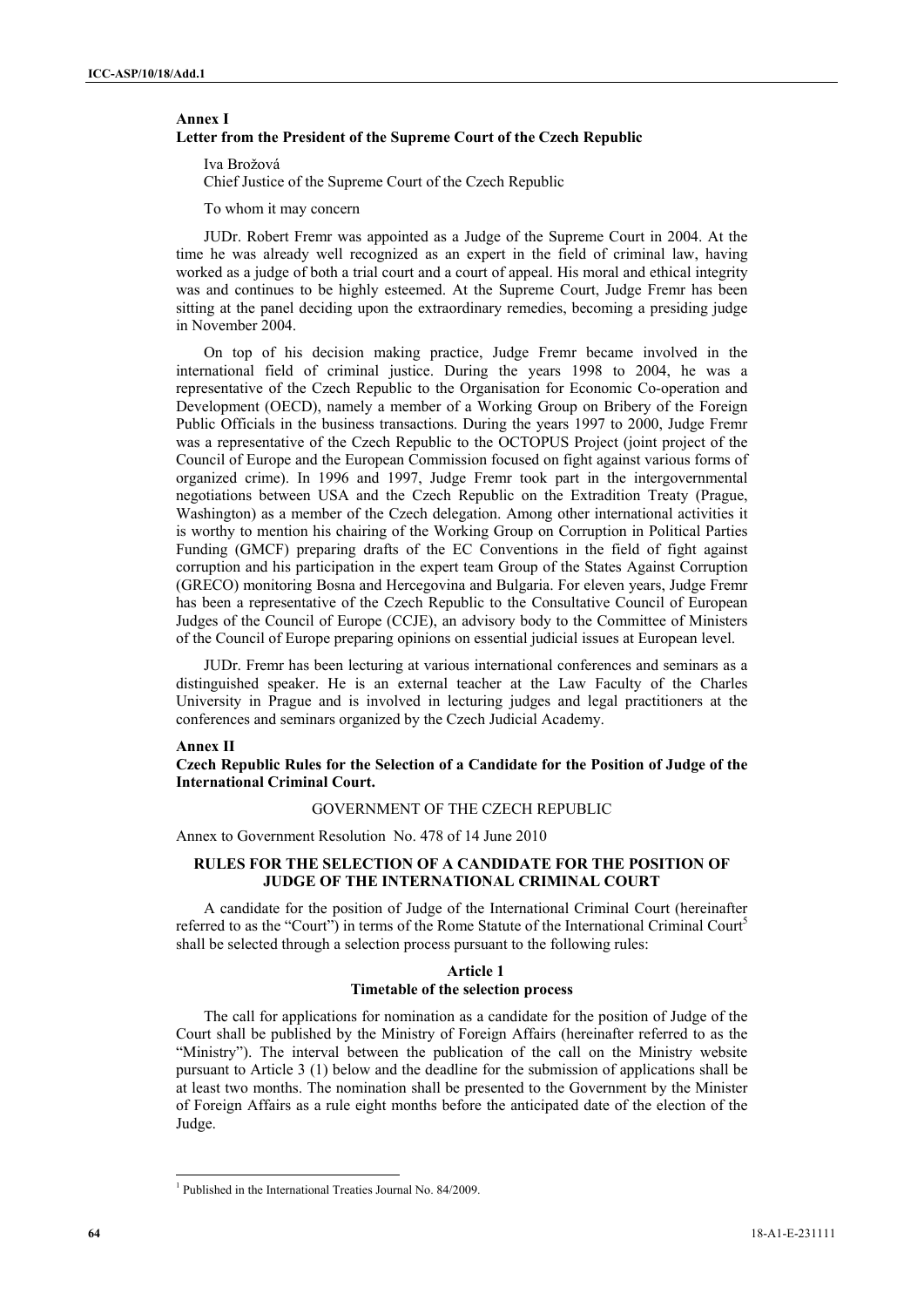## **Article 2 Qualification requirements for candidates**

(1) A candidate for the position of Judge of the Court shall:

a) Be a national of the Czech Republic or a national of any State Party to the Rome Statute,

b) Be a person of high moral character and possess the qualifications required in the Czech Republic for appointment to the highest judicial offices,<sup>6</sup>

c) Have established competence in criminal law and procedure, and the necessary relevant experience, whether as judge, prosecutor, advocate or in other similar capacity, in criminal proceedings, or have established competence in relevant areas of international law (such as international humanitarian law and the law of human rights), and extensive experience in a professional legal capacity which is of relevance to the judicial work of the Court,

d) Offer a guarantee of independence and impartiality in exercising the functions of Judge of the Court after his potential election,

e) Have an excellent knowledge of and be fluent in at least one of the working languages of the Court.<sup>7</sup>

(2) A candidate for the position of Judge of the Court should:

a) Have an active knowledge of the other working language of the Court,

b) Be a person whose potential election would not result in the necessity to disqualify him from the Court's cases.

## **Article 3 Submission of applications**

(1) The Ministry shall take the appropriate measures to give the call for applications the widest possible publicity; in particular, it shall publish the call on its website and notify it, in an appropriate manner, to courts, Public Prosecutor's Offices and to Deans of the Faculties of Law of public higher education institutions in the Czech Republic.

(2) In the call for applications the Ministry shall specify the particulars to be included in the application as well as other details regarding their submission.

(3) The individual applicants shall submit their applications to the Ministry within the deadline set in the call.

#### **Article 4 Composition of the Selection Board**

(1) The Selection Board shall consist of the Minister of Foreign Affairs, who shall be its Chairperson, the Minister of Justice, the Presidents of the Constitutional Court, Supreme Court and of the Supreme Administrative Court, the Supreme Public Prosecutor, the Public Defender of Rights, and members of the National Group in the Permanent Court of Arbitration.

(2) A person who has submitted an application shall not be entitled to sit on the Board. In case the Minister of Foreign Affairs submits an application, the Board shall elect a Chairperson from among its members.

(3) If necessary, for reasons other than those referred to in paragraph (2) above, the individual members of the Board may each designate an alternate from his respective institution. This rule does not apply to members of the National Group in the Permanent Court of Arbitration.

(4) The Selection Board shall constitute a quorum if at least 6 members are present.

l

<sup>&</sup>lt;sup>2</sup> The qualification requirements for the position of Judge of the Constitutional Court, Supreme Court or of the Supreme Administrative Court shall be applied *mutatis mutandis*. 3

 $3$  The working languages are English and French (article 50 (2) of the Rome Statute).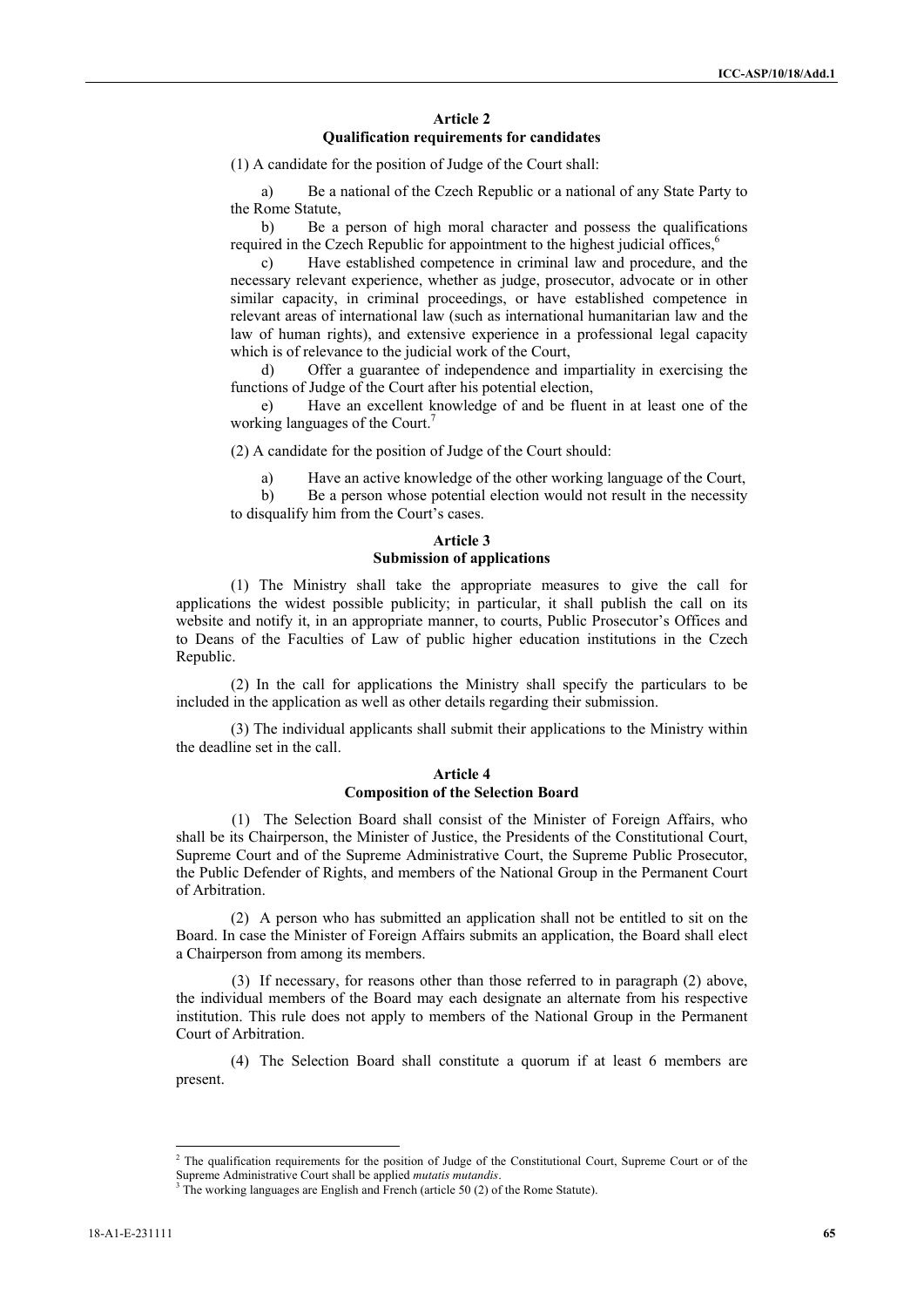## **Article 5 Meetings of the Selection Board**

(1) Meetings of the Board shall be convened by the Minister of Foreign Affairs within two months after the deadline set by the Ministry for the submission of applications. Resolutions of the Board shall be adopted by a majority of votes of members present; in case of equality of votes, the Chairperson of the Board shall have the casting vote.

(2) Any applications that manifestly fail to comply with the requirements specified in Article  $2(1)$  above or that have been delivered after the deadline set in the call for applications shall be excluded.

(3) The Board shall review the submitted applications and exclude any incomplete applications in cases where the applicant has not given any satisfactory reason for his failure to include any of the particulars specified in the call for applications pursuant to Article 3 (2) above.

(4) The Board shall then interview the applicants whose applications have not been excluded pursuant to (2) above. During the interview it shall comprehensively evaluate the applicant's qualifications for the position of Judge of the Court and determine his motivation. It may ask for additional documents and decide to carry out an additional assessment of linguistic qualifications for the position.

(5) From the remaining applicants, the Board shall select the one who best meets the requirements specified in Article 2 above.

(6) The Board shall draw up a record of its deliberations, stating the reasons for its decisions. The Ministry shall inform the applicants about the result of the selection process not later than one month after the decision on the selection of a candidate.

(7) In case the candidate renounces his candidacy or ceases to meet the requirements specified in Article 2 (1) above, the Board shall select a substitute candidate without undue delay.

## **Article 6 Approval of the candidate**

(1) The candidate shall be approved by the Government at the request of the Minister of Foreign Affairs.

(2) In case the Government does not approve the candidate, the Czech Republic shall not nominate any candidate for the given term, unless the Ministry of Foreign Affairs decides to repeat the selection process. In such case, and in the case of extraordinary elections, the deadlines mentioned in Article 1 above shall be reduced accordingly.

# **Article 7**

# **Scope of application**

These Rules shall apply, *mutatis mutandis*, to the selection of candidates for the position of Prosecutor of the Court.

#### **Annex III**

**ICTR cases heard by Judge Fremr relevant to the legal expertise required in article 36, paragraph 8 (b), of the Rome Statute.** 

## 1. *The Prosecutor v. Ildephonse Nizeyimana*

Ildephonse Nizeyimana is charged with six counts including genocide and extermination, murder and rape as crimes against humanity, murder as a violation of article 3 common to the Geneva Conventions and rape as a violation of article 3 of the Statute.

The defendant was the second-in-command in charge of intelligence and military operations at the Noncommissioned Officers School in Butare. According to the indictment, Nizeyimana, as a participant in a joint criminal enterprise, authorized, ordered or instigated subordinated soldiers and members of the Interahamwe militia to kill many civilians identified as Tutsis at Butare Hospital, Butare University and Cyahinda Parish and to rape Tutsi women in 1994. He also allegedly ordered the killing of the Tutsi Queen Dowager Rosalie Gicanda.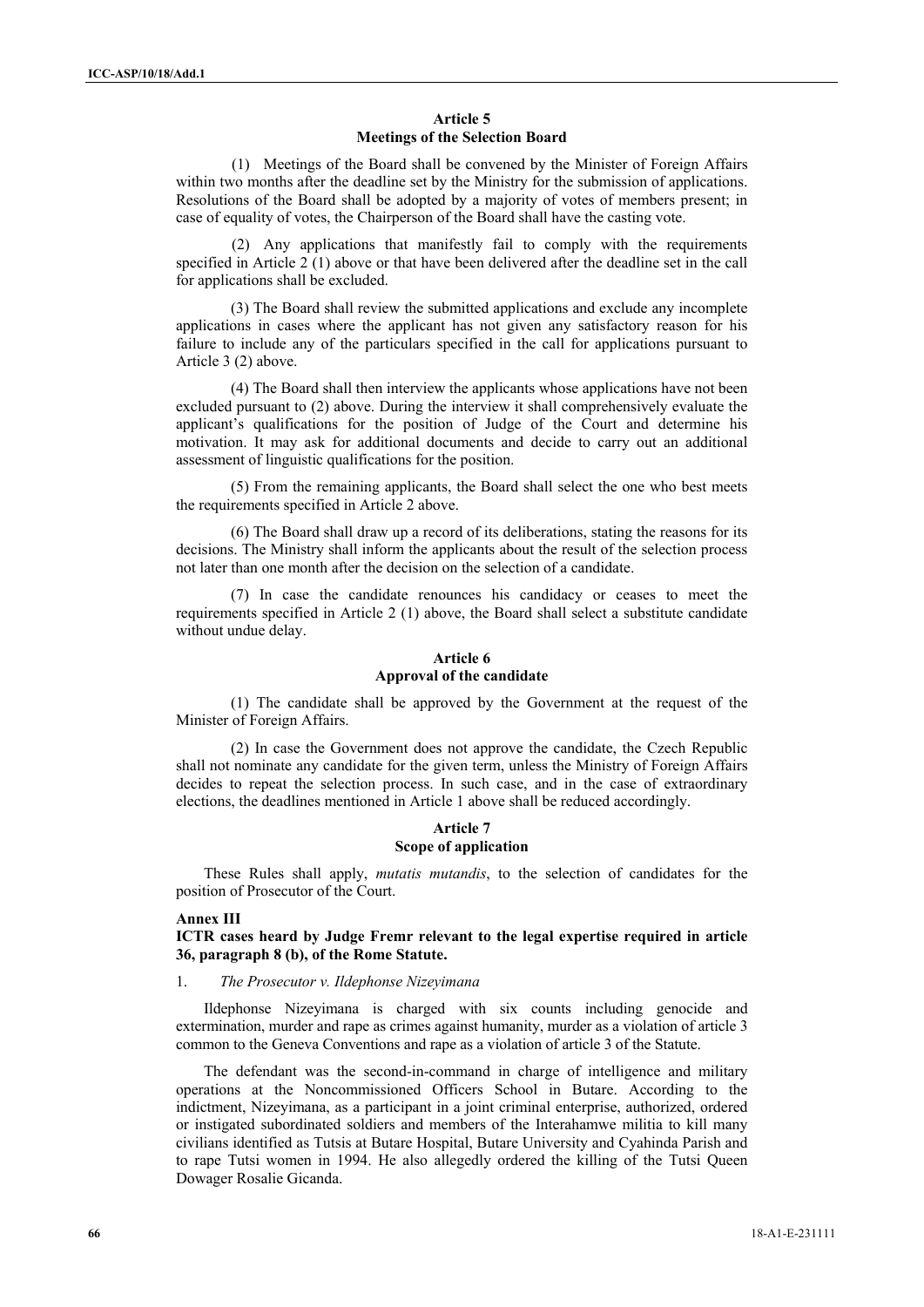The presentation of evidence started in January and is to be closed in June. It has involved the questioning of raped women which requires special approach from judges. Closing arguments are planned for October. The judgement is to be delivered by February 2012.

## 2. *The Prosecutor v. Simon Bikindi*

Simon Bikindi was a famous Rwandan composer and singer. In 1994 he was also working at the Ministry of Youth and Association Movements. The ICTR Prosecutor charged him with six counts. More specifically, the indictment stated that Bikindi participated in the anti-Tutsi campaign in Rwanda in 1994, composing songs and making speeches at public gatherings that promoted hatred and violence against the Tutsis.

The case was specific as it involved hate speech and alleged incitement of genocide through song lyrics. The Trial Chamber had taken as proved that the broadcasting of Bikindi´s songs had had an amplifying effect on the genocide. It concluded, however, that there was no evidence that Bikindi played any role in the dissemination of the three songs in question in 1994 and that the songs constituted direct and public incitement to commit genocide. Simon Bikindi´s final conviction was based on the fact that, in one case in June 1994, he publicly addressed people encouraging them to kill the Tutsis. The Chamber found him guilty on this single count and not guilty on the five other counts. An aggravating factor was that Bikindi misused his status as a well-known and popular artist to incite the public to commit genocide. The Chamber sentenced Bikindi to 15 years imprisonment. This verdict was appealed both by the Prosecutor and the accused; however, the Appeals Chamber upheld it in its entirety.

During the presentation of evidence the Trial Chamber examined numerous victims of gross violence, including victims of massacres who survived by sheer luck.

## 3. *The Prosecutor v. Simeon Nchamihigo*

Simeon Nchamihigo was a deputy prosecutor in the Cyangugu Prefecture of Rwanda.

The Trial Chamber sentenced him to life imprisonment after finding him guilty of genocide, extermination, murder and other acts constituting crimes against humanity because of his role in ordering or instigating the Interahamwe militia to kill Tutsi civilians throughout the 100-day Rwandan genocide.

During the presentation of evidence the Trial Chamber examined numerous victims of gross violence including victims of massacres who survived by sheer luck. On 18 March 2010, the Appeals Chamber reduced the sentence to 40 years imprisonment.

\* \* \*

### **Personal data**

| Name                                    | Robert Fremr                                                                                                                                                                                                             |
|-----------------------------------------|--------------------------------------------------------------------------------------------------------------------------------------------------------------------------------------------------------------------------|
| Date of birth                           | 1957                                                                                                                                                                                                                     |
| Current position                        | Judge ad litem of the International Criminal Tribunal for<br>Rwanda.                                                                                                                                                     |
| Language skills                         | English (proficient), French (fair) and Russian (proficient).                                                                                                                                                            |
| <b>Relevant professional activities</b> |                                                                                                                                                                                                                          |
| $2010 - 2011$                           | Judge ad litem of the International Criminal Tribunal for<br>Rwanda, Arusha (Case: The Prosecutor v. Ildephonse<br>Nizevimana).                                                                                          |
| $2009 - 2010$                           | Judge of the Supreme Court of the Czech Republic.<br>Judge ad litem of the International Criminal<br>2006 - 2008<br>Tribunal for Rwanda (Cases: The Prosecutor v. Simeon<br>Nchamihigo, TheProsecutor v. Simon Bikindi). |
| $2004 - 2005$                           | Judge of the Supreme Court of the Czech Republic.                                                                                                                                                                        |
| 1989 - 2003                             | Judge of the High Court in Prague (Penal Section).                                                                                                                                                                       |
| $1986 - 1989$                           | Judge of the Court of Appeal in Prague (Penal Section).                                                                                                                                                                  |
| 1983 - 1986                             | Judge of the District Court Prague 4.                                                                                                                                                                                    |
| 1981 - 1983                             | Judicial practitioner, Municipal Court, Prague.                                                                                                                                                                          |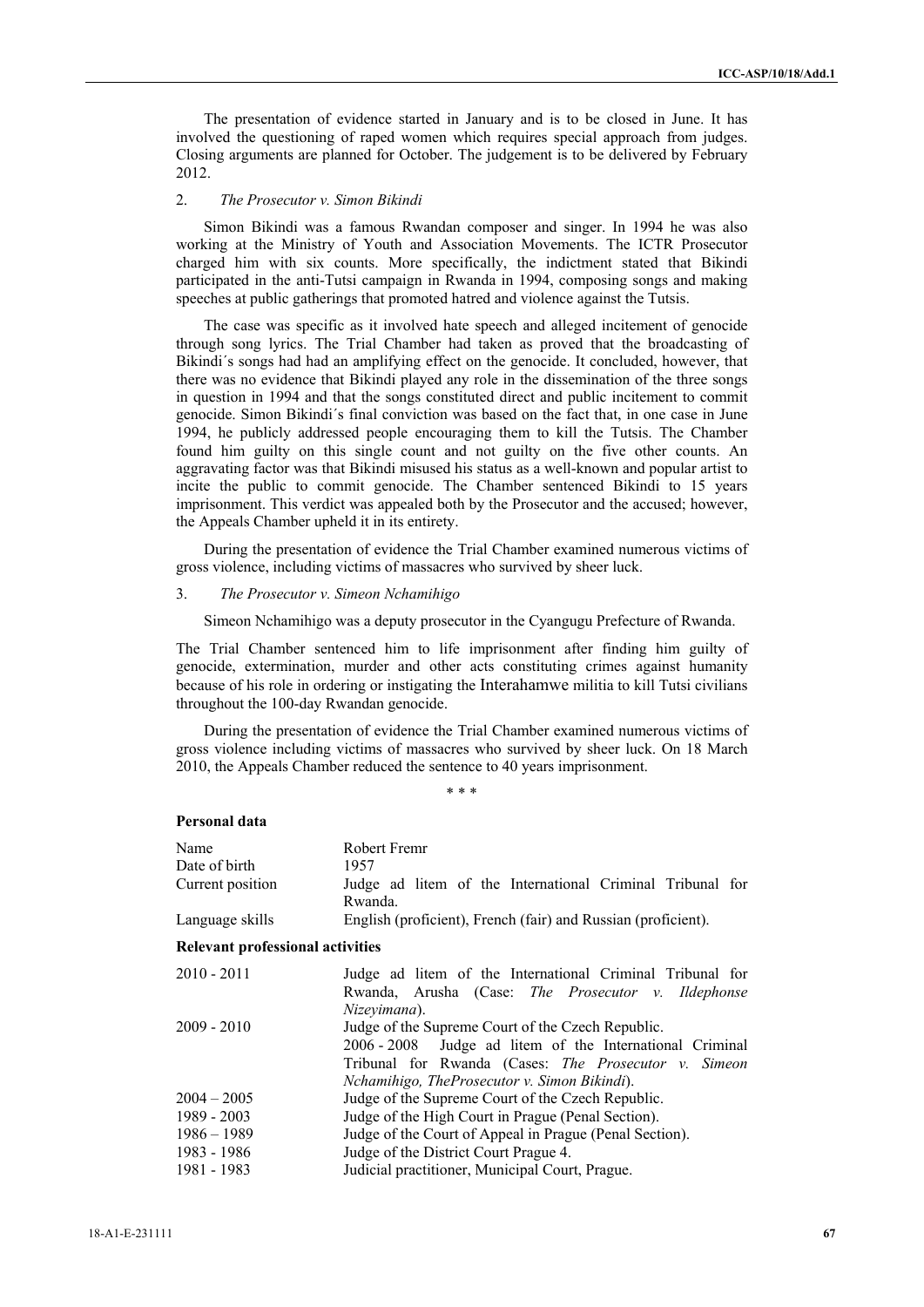## **Education and academic and other qualifications**

| $1976 - 1980$<br>1981                        | Charles University Law School, Prague.<br>Doctor of Laws (Juris Utriusque Doctor). Theme of the doctoral                                                                                                                                                                          |
|----------------------------------------------|-----------------------------------------------------------------------------------------------------------------------------------------------------------------------------------------------------------------------------------------------------------------------------------|
| 1989 - 1991                                  | thesis: Purpose of Punishment.<br>Postgraduate studies in criminal procedural law, Charles<br>University Law School, Prague.                                                                                                                                                      |
| Further education at the international level |                                                                                                                                                                                                                                                                                   |
| 2010                                         | ICTR symposium: Increased efficiency in the delivery of high-                                                                                                                                                                                                                     |
| 2010                                         | quality and timely Trial Chamber judgments (Arusha, Tanzania).<br>European Justice and Persons Involved: seminar, (Barcelona,                                                                                                                                                     |
| 2009                                         | Spain).<br>Combating Terrorism, seminar, (Trier, Germany).                                                                                                                                                                                                                        |
| 2008                                         | International Criminal Tribunal for Rwanda: seminar on the<br>jurisprudence of international tribunals, (Arusha, Tanzania).                                                                                                                                                       |
| 2005                                         | Centro de studios iuridicos: course on the rule of law, the EU<br>project, (Madrid, Spain).                                                                                                                                                                                       |
| 1999                                         | Eisenhower Exchange Fellowships: two months study stay<br>focused on comparison of the criminal procedure under the<br>common law and the civil law (Washington, Philadelphia, New<br>York, Chicago, Denver, Miami, Little Rock, Reno, Los Angeles,<br>United States of America). |
| 1999                                         | California Center for Judicial Education and Research: study on<br>Death penalty trials (Costa Mesa, United States of America).                                                                                                                                                   |
| 1998                                         | Independence of Courts: comparative study (Stockholm,<br>Sweden).                                                                                                                                                                                                                 |
| 1997                                         | Edinburgh University: course on European law (Edinburgh,<br>Scotland).                                                                                                                                                                                                            |
| 1995                                         | Regional Court in Linz: study stays on the criminal procedure<br>system, (Linz, Austria).                                                                                                                                                                                         |
| 1994                                         | European Court of Human Rights: study stay for selected judges<br>organized by the Council of Europe focused on practical issues<br>of proceedings before this Court (Strasbourg, France).                                                                                        |
| 1992                                         | The Hague Academy of International Law: human rights<br>training course for legal practitioners (The Hague, Netherlands).                                                                                                                                                         |
| Other domestic related activities            |                                                                                                                                                                                                                                                                                   |
| $1995$ – present                             | Lecturer at Charles University Law School, Prague (lectures on<br>criminal law for Czech students, courses on comparison of<br>Czech criminal law and other criminal law systems for foreign<br>students in English).                                                             |
| 1998 - $present$                             | Lecturer of the courses for judicial practitioners and judges<br>organized by the Judicial Academy of the Ministry of Justice of<br>the Czech Republic.                                                                                                                           |
| 2010                                         | Holocaust and War Crimes: International seminar, Brno, Czech<br>Republic - lecture on the International Criminal Tribunal for<br>Rwanda.                                                                                                                                          |
| 2010                                         | Review Conference of the Rome<br>Statute:<br>Lecture<br>on<br>perspectives of the ICC, Brno, Czech Republic.                                                                                                                                                                      |
| <b>International activities</b>              |                                                                                                                                                                                                                                                                                   |
| 2010                                         | Member of the Czech delegation to the ninth session of the<br>Assembly of States Parties to the Rome Statute, New York.                                                                                                                                                           |
| $2000$ - present                             | Representative of the Czech Republic to the Consultative<br>Council of European Judges of the Council of Europe (CCJE),<br>an advisory body to the Committee of Ministers of the Council<br>of Europe preparing opinions on essential judicial issues at<br>European level.       |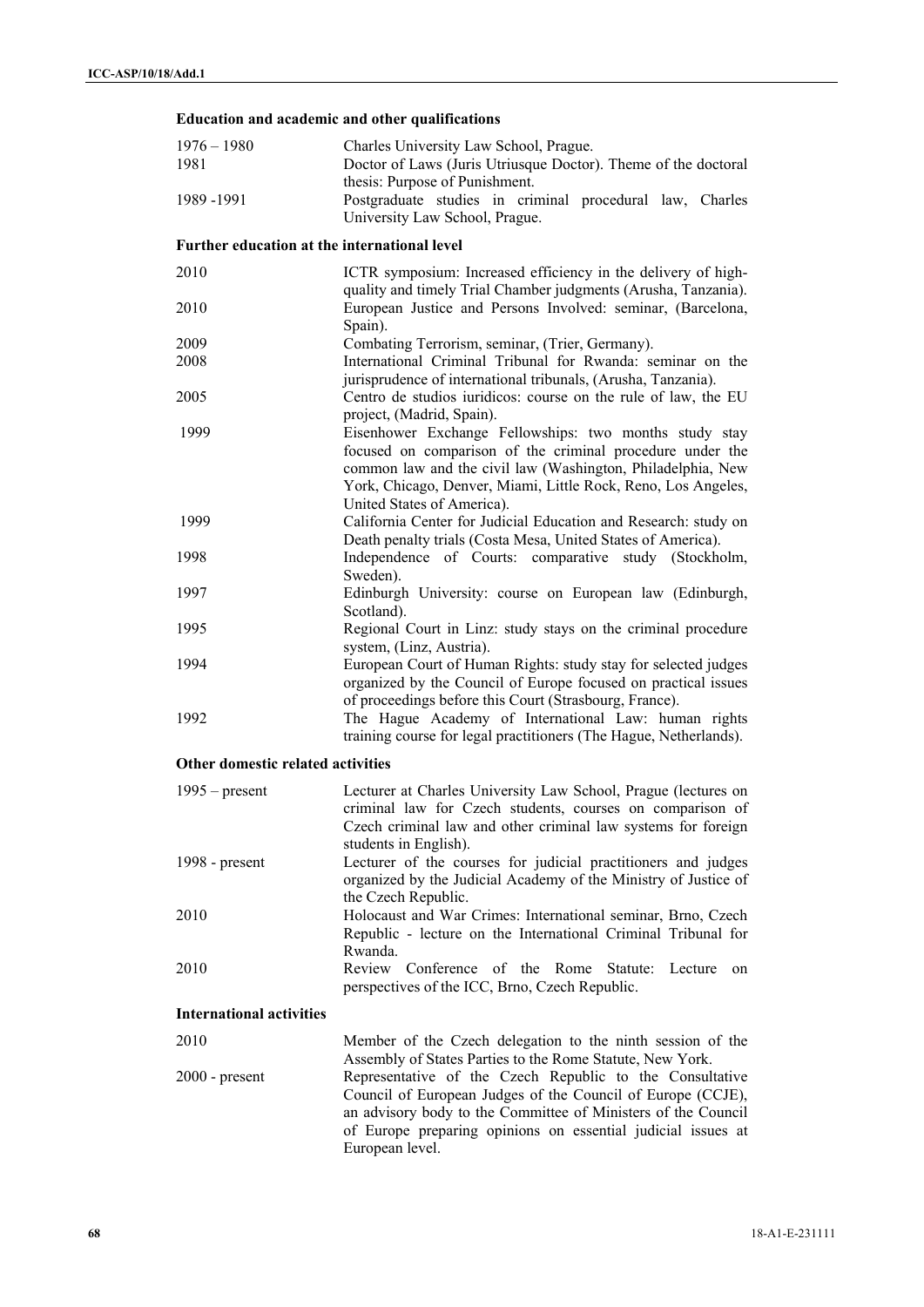| $2002$ - present | Group of the States Against Corruption (GRECO) of the Council<br>of Europe: member of the Group of experts appointed to the |
|------------------|-----------------------------------------------------------------------------------------------------------------------------|
|                  | examination teams- member of the international teams which                                                                  |
|                  | monitored Bosnia and Herzegovina (2002), Bulgaria (2004).                                                                   |
| $1995 - 2001$    | Representative of the Czech Republic to the Multidisciplinary                                                               |
|                  | Group on Corruption (GMC) of the Council of Europe.                                                                         |
| $1999 - 2001$    | Elected Chairman of the Working Group on Corruption in                                                                      |
|                  | Political Parties Funding (GMCF). Both bodies prepared several                                                              |
|                  | drafts of the European Community Conventions in the field of                                                                |
|                  | fight against corruption and project of GRECO.                                                                              |
| 1996 - 1997      | Member of the Czech delegation to intergovernmental                                                                         |
|                  | negotiation between the United States of America and the Czech                                                              |
|                  | Republic on the Extradition Treaty.                                                                                         |
| $1997 - 2000$    | Representative of the Czech Republic to the OCTOPUS Project                                                                 |
|                  | (joint project of the Council of Europe and the European                                                                    |
|                  | Commission focused on the fight against various forms of                                                                    |
|                  | organized crime).                                                                                                           |
| 1998 - 2004      | Representative of the Czech Republic to the Organization for                                                                |
|                  | Economic Co-operation and Development (OECD), Working                                                                       |
|                  | Group on Bribery of the Foreign Public Officials in the business                                                            |
|                  | transactions: member of the evaluation teams which examined                                                                 |
|                  | Slovakia (2000), Finland (2002) and Norway (2004).                                                                          |
|                  |                                                                                                                             |

**\* \* \***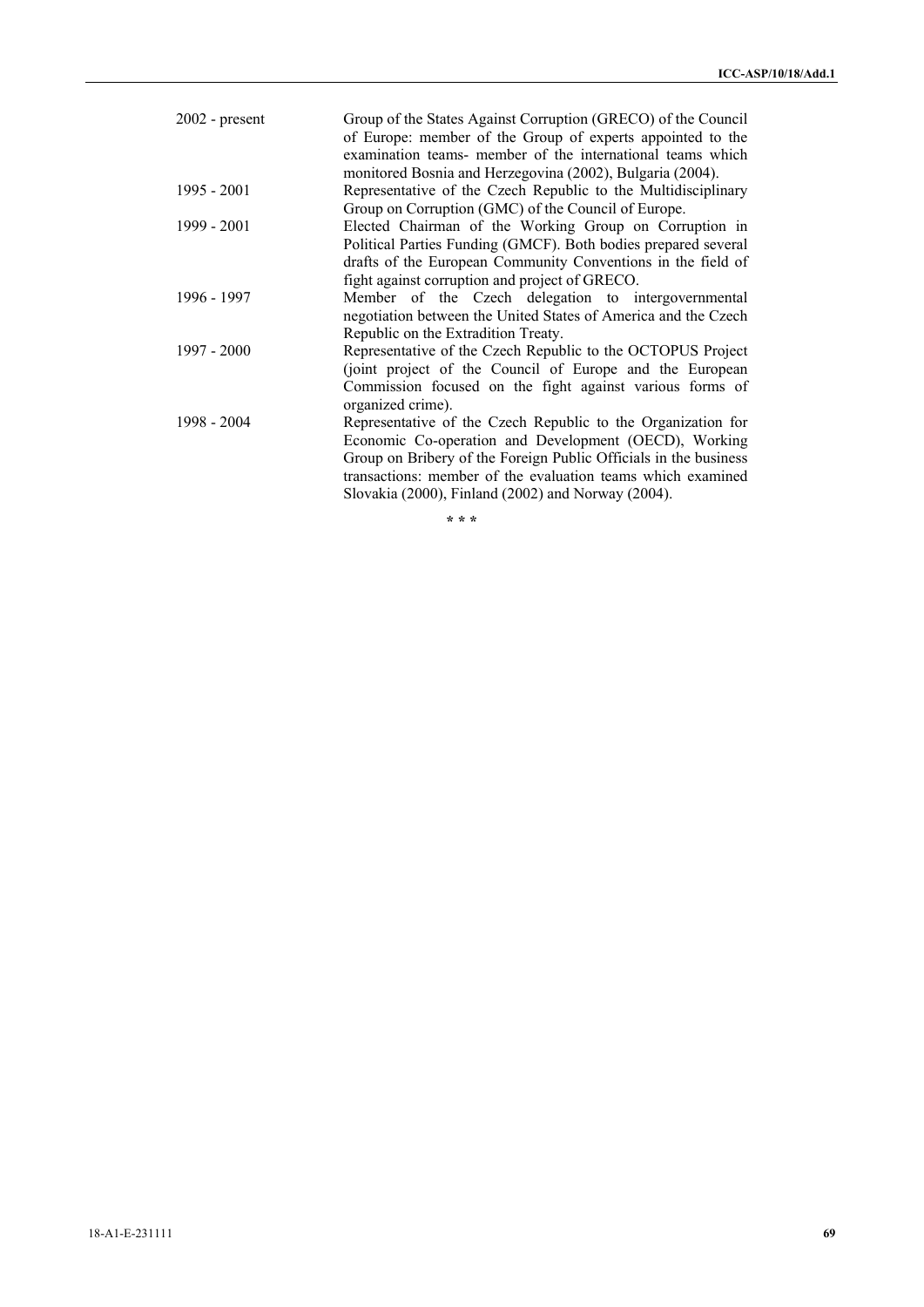# **12. Herrera Carbuccia, Olga Venecia (Dominican Republic)**

(Original: Spanish)

#### **Note verbale**

The Ministry of Foreign Affairs presents its compliments to the Secretariat of the Assembly of States Parties to the Rome Statute of the International Criminal Court, and has the honor to transmit for the first time since the entry into force of the Rome Statute, a government nomination from the Dominican Republic for the appointment of judges to the International Criminal Court for the elections that will take place at the tenth session of the Assembly of States Parties to be held at United Nations Headquarters in New York from 12 to 21 December 2011.

Therefore and in accordance with the provisions of the subsections a) i) and ii) of paragraph 4, article 36 of the Rome Statute, the Dominican nation nominates Judge Olga Venecia Herrera Carbuccia, born in the Dominican Republic, for the honorable position of judge of the International Criminal Court, in accordance with the provisions of article 5, parahraph 36 of the Rome Statute the nomination of Judge Herrera Carbuccia is made to List A.

Attached to this document is the Statement of qualifications and curriculum vitae of the nominee, in accordance with the provisions of section 2), paragraph 4, article 36 of the Rome Statute, and paragraph 6 of resolution ICC-ASP/3Res. 6.

\* \* \*

#### **Statement of qualifications**

In relation to the election of judges for the International Criminal Court to be held on December 2011, by nominating Judge Olga Venecia Herrera Carbuccia to List A for this election and in virtue of the requirements under article 36 of the Statute of Rome, the Government of the Dominican Republic states that:

Judge Olga Venecia Herrera Carbuccia is a Dominican Judge with "high" moral character, impartiality and integrity who possess the qualifications required for the exercise of the highest judicial offices in the Dominican Republic", as required by the Statute of Rome. As proof of compliance with this requirement Judge Carbuccia Herrera is currently nominated for the Supreme Court of Justice of the Dominican nation, and is a candidate as well for the Constitutional Tribunal. Judge Carbuccia Herrera is recognized in the Dominican Republic for her high independence. She has also been awarded with several national awards, including in 2003 the "Medal of Merit for Women" in the area of law and justice granted by the President of the Dominican Republic.

Judge Herrera Carbuccia has been selected through the same procedure for nominating candidates to the highest judicial offices in the country. Her candidacy was also supported and ratified by the Group Party of Parliamentarians for Global Action in the Congress of the Dominican Republic.

The International Criminal Court requires counting, among its judges to be effective and expedited, with individuals who posses extensive experience in criminal proceedings and the administration of justice. This need is reflected in the requirements of the Statute of Judges from List A. As required by the Statute of Rome, Judge Herrera Carbuccia has abundant and high competencies and skills in criminal proceedings.

The judge holds the title of Doctorate of Law, 1980 (Cum Laude) from the Autonomous University of Santo Domingo.

Judge Herrera Carbuccia has over 30 years of experience in the judicial function in the area of criminal law in the capacity of judge, as prosecutor. From 1986 and for five years, she served as a criminal judge of first instance chambers. Subsequently, from 1991 and for 11 years, she was a member of the Criminal Chamber of the Court of Appeals for the National District of Santo Domingo. From 2003 to date, the judge serves as President of the Criminal Chamber of the Court of Appeal of the Province of Santo Domingo. In the function of Prosecutor, the Judge was part of the peace courts, as well as assistant attorney for the Prosecutor of the National District.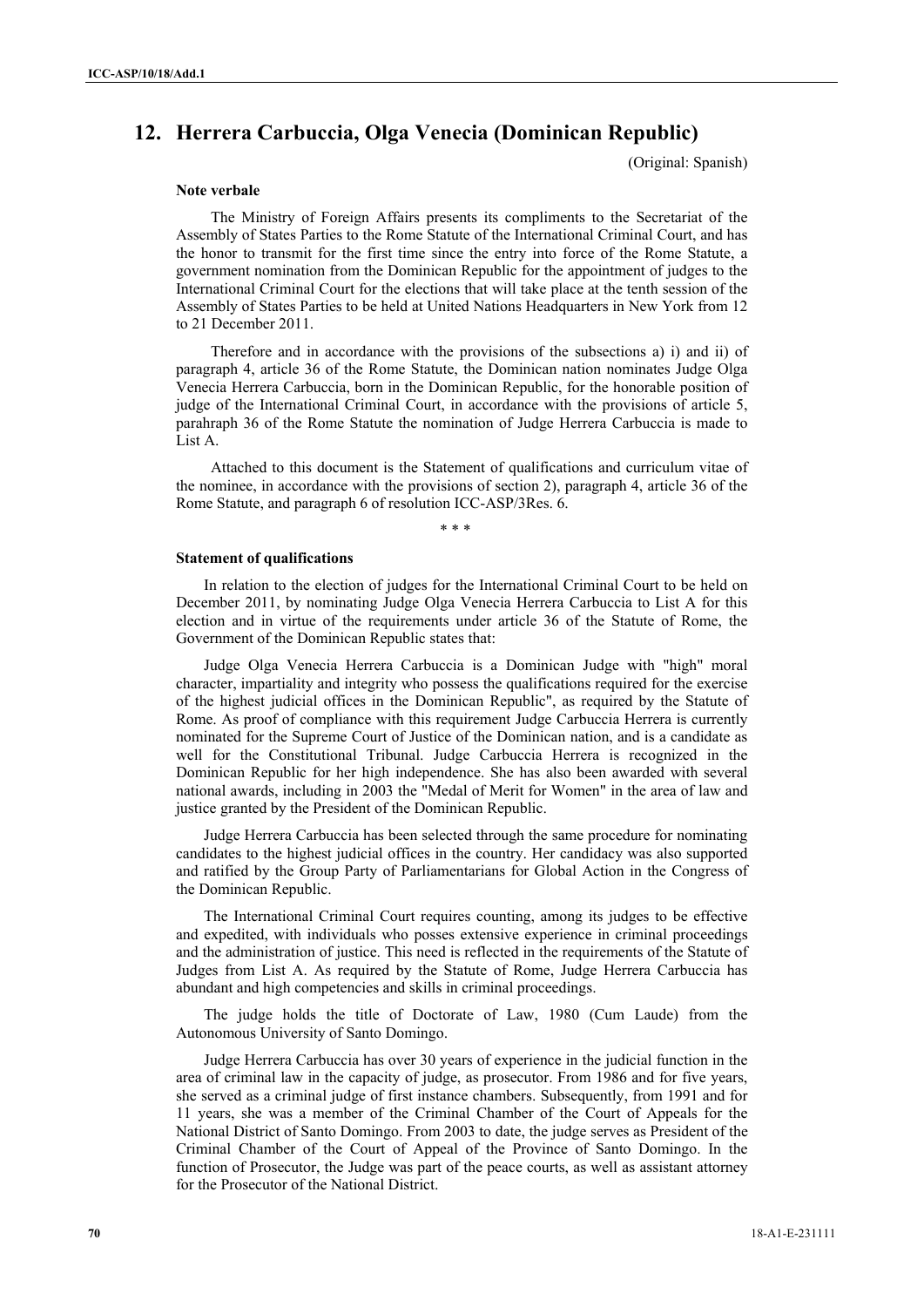Judge Herrera Carbuccia also has excelled in the academic area with a long career of teaching and publications. Her academic competence as a teacher of the Faculty of Law and Political Sciences of the National University Pedro Henriquez Ureña led her to take over 9 years (1995-2004) the position of dean of the Faculty. Specifically, in addition to her academic skills, Judge Herrera Carbuccia has practical experience in the field of criminal law, human rights protection, children's rights, combat money laundering and financing terrorism " as well as the elimination of the judicial delay with an emphasis on effective judicial administration to strengthen judicial effectiveness and efficiency. Also, in her teaching experience are highlights of specific issues relevant to the procedure of the Court, particularly in the areas of early action, "judicial reasoning and structure of the sentence, modernization of the judicial function and "translation of legal texts.

She has experience in defending the rights of due process as applied to the Dominican procedural law and the Constitution of the Dominican Republic, and in the prosecution of crimes of a sexual nature, perjury to women and children and the general knowledge of the Statute of Rome.

Judge Herrera Carbuccia native language is Spanish. She is fluent in French, having obtained technical instruction at the Sorbonne University (Paris I) and the Alliance Française in the Dominican Republic. Her training at the Alliance Française also includes the translation of legal texts. Judge Herrera Carbuccia has a well rounded knowledge of the English language. Judge Herrera Carbuccia has other technical competencies in the uses of computers and electronic media, as well as in typing and archiving.

At 55 years of age, Judge Carbuccia Herrera is enabled physically and mentally to fulfill the full term of nine years in the ICC, devoting full time to its duty. In case of choice and if the circumstances so require Judge Herrera Carbuccia is physically and mentally ready to fulfill the judicial functions *in situ* as described in Article 3 of the Rome Statute.

By virtue of her preceding nomination to the Supreme Court of Justice of the Dominican Republic, it is stated that the present application before the International Criminal Court, if the candidate should be elected by the Assembly of Member States to the Statute of Rome, that she has the intention and commitment to take up the position and abandon the national candidacies, which shall be decided before December, 2011.

Judge Carbuccia Herrera declares her commitment to the objectives of the International Criminal Court and the delivery of an independent, effective, expeditious, and especially preventive justice.

Written in Santo Domingo, Dominican Republic, day fourteen (14) of the month of September 2011, by or on behalf of:

Carlos Morales Troncoso, Minister of Foreign Affairs

\*\*\*

## **Personal information**

| Name          | Olga Venecia Herrera Carbuccia                                     |
|---------------|--------------------------------------------------------------------|
| Position      | Judge President of the Criminal Chamber of the Court of            |
|               | Appeals for the Judicial Department in Santo Domingo.              |
| <b>Degree</b> | Doctor of Law. Cum Laude.                                          |
| 1980          | Universidad Autónoma de Santo Domingo, D.N. Dominican<br>Republic. |

## **Positions in the judiciary service**

| August 2003 - present | Judge President of the Criminal Chamber of the Court of     |
|-----------------------|-------------------------------------------------------------|
|                       | Appeals for the Judicial Department in Santo Domingo, Santo |
|                       | Domingo Province.                                           |
| January 2001 to       | Presiding Judge of the First                                |
| July 2003             | Criminal Chamber of the Court of Appeals of Santo           |
|                       | Domingo (now the National District) Santo Domingo, D.N.     |
| November 1997 to      | First Deputy Judge President of the                         |
| July 2003             | Criminal Chamber of the Court of Appeals of Santo Domingo   |
|                       | (now the National District) Santo Domingo, D.N.             |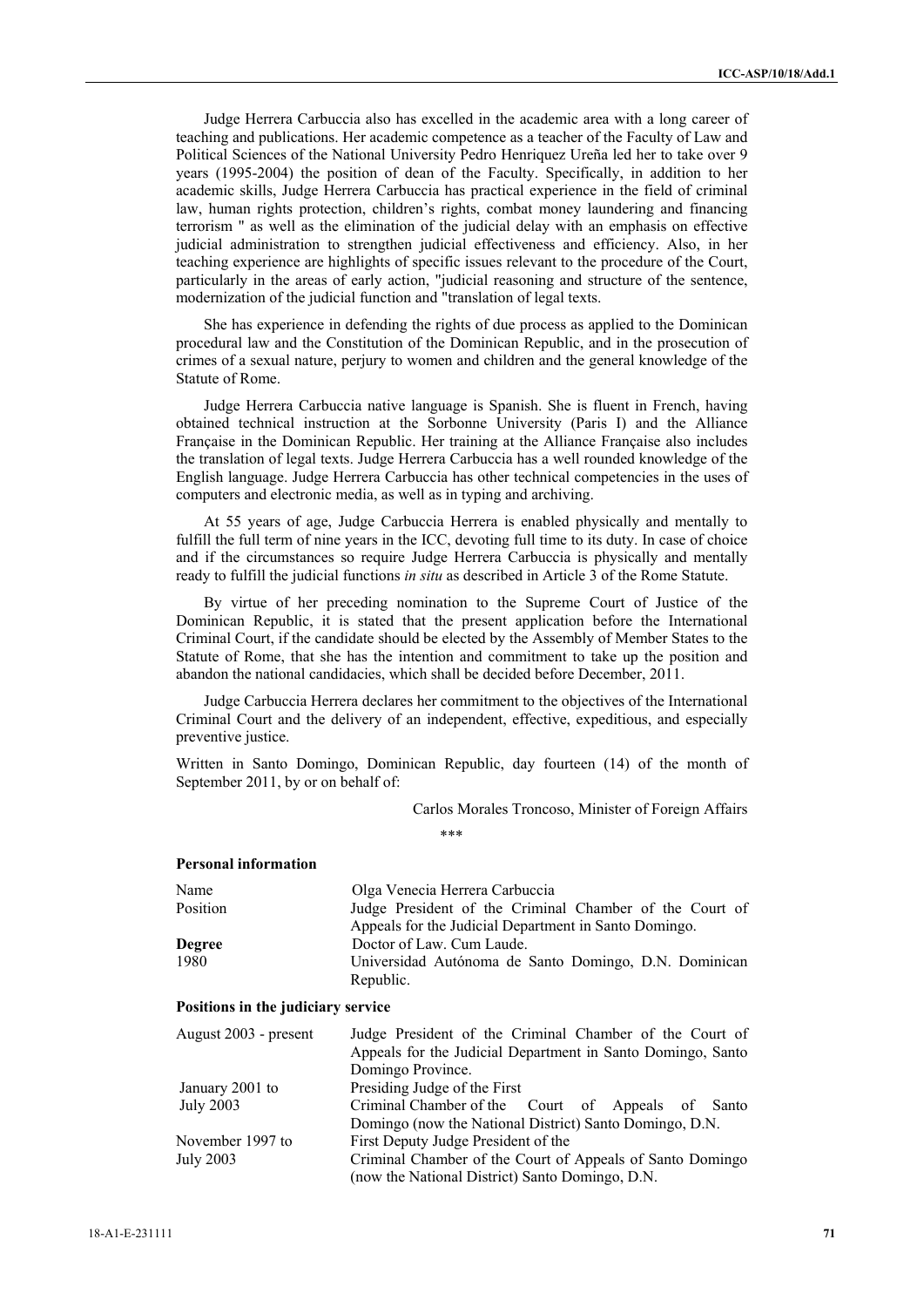| 1991 to 1997             | Substitute Second Judge President of the Criminal Chamber of<br>the Court of Appeals of Santo Domingo (now the National<br>District) Santo Domingo, D.N.                                                                                                                                        |
|--------------------------|-------------------------------------------------------------------------------------------------------------------------------------------------------------------------------------------------------------------------------------------------------------------------------------------------|
| 1986 to 1991             | Judge President of the Eighth Penal Chamber of the Court of<br>First Instance of the National District Santo Domingo, D.N.                                                                                                                                                                      |
| 1984 to 1986             | Assistant Attorney to the National District Prosecutor. Santo<br>Domingo, D.N.                                                                                                                                                                                                                  |
| 1981 to 1984             | Fiscal of the Peace Court of the Second Circuit and of the First<br>Peace Court of the National District. Santo Domingo, D.N.                                                                                                                                                                   |
| <b>Teaching activity</b> |                                                                                                                                                                                                                                                                                                 |
| 1995 to December 2004    | Dean of the Faculty of Law and Political Sciences of the<br>National University Pedro Henriquez Ureña. Santo Domingo,<br>D.N.                                                                                                                                                                   |
| January 2004             | Workshop Facilitator in the Seminar Early steps. National<br>Judicial College Santo Domingo de Guzmán, National District.                                                                                                                                                                       |
| November 2003            | Teacher, Diplomat in Criminal Law. Institutionalism and<br>Justice Foundation, National University Pedro Henriquez<br>Ureña. Santo Domingo, National District.                                                                                                                                  |
| 1987 to 2002:            | Professor of Criminal Law at the School of Law of the Faculty<br>of Law and Political Sciences of the National University Pedro<br>Henriquez Urena Santo Domingo, D.N.                                                                                                                          |
| 2000                     | Facilitator of the National Judicial College in the Seminars<br>"Structuring of Judgment II" Criminal Module and "Judicial<br>Ethics".                                                                                                                                                          |
| 1993 to March 2000       | Director of the Graduate Program Specialization in Legal<br>Studies. Faculty of Law and Political Science, University Pedro<br>Henriquez Urena Santo Domingo, D.N.                                                                                                                              |
| 1990 to 1996             | Director of the School of Law of the Faculty of Law and<br>Political Sciences at the University Pedro Henriquez Urena<br>Santo Domingo, D.N.                                                                                                                                                    |
| 1999                     | Facilitator of the National Judicial College at the seminar"<br>Judicial Reasoning applied to the proper structuring of the<br>sentence," given in the cities of San Francisco de Macoris, Bani<br>and Barahona, Dominican Republic.                                                            |
| 1999                     | Member of Teaching Committee of the National School of<br>Judges. Santo Domingo, D.N.                                                                                                                                                                                                           |
| August 1998              | Facilitator in the initial training of officials responsible for<br>implementing the Law No.14-94, Judges and Defenders of the<br>Courts of children and adolescents. School of Magistrates and<br>Commissioner for the Reform and Modernization of Justice.<br>Santo Domingo, D.N.             |
| 1993                     | Coordinator for the National University Pedro Henriquez Urena<br>of judicial training workshops for Criminal Courts. Supreme<br>Court of Justice, Institute for the Prevention of Crime and<br>Treatment of the offender (ILANUD) and UNPHU. Santiago<br>de los Caballeros, Dominican Republic. |
| 1992                     | Member of the evaluation committee of ordinary deputies of<br>the National District and Monte Plata, appointed by the<br>Supreme Court. October 30, 1992. Santo Domingo, D.N.                                                                                                                   |
| 1981 to 1986             | Professor of Translation of legal texts, School of Law, Faculty<br>of Law, East Central University. San Pedro de Macoris,<br>Dominican Republic.                                                                                                                                                |

## **Participation in academic activities (congresses, courses, seminars, conferences)**

- Constitutional rights and migration. Seminar at the Training Centre of the Spanish Cooperation and the Permanent Secretary of the Ibero-American Conference on Constitutional Justice, 14 to 16 July 2010, Montevideo, Uruguay.

- Constitutional Law Symposium. "The protection of human rights by the various judicial tribunals." 12, 13 and 14 March 2008. Supreme Court of Justice, Consultiu Consell de la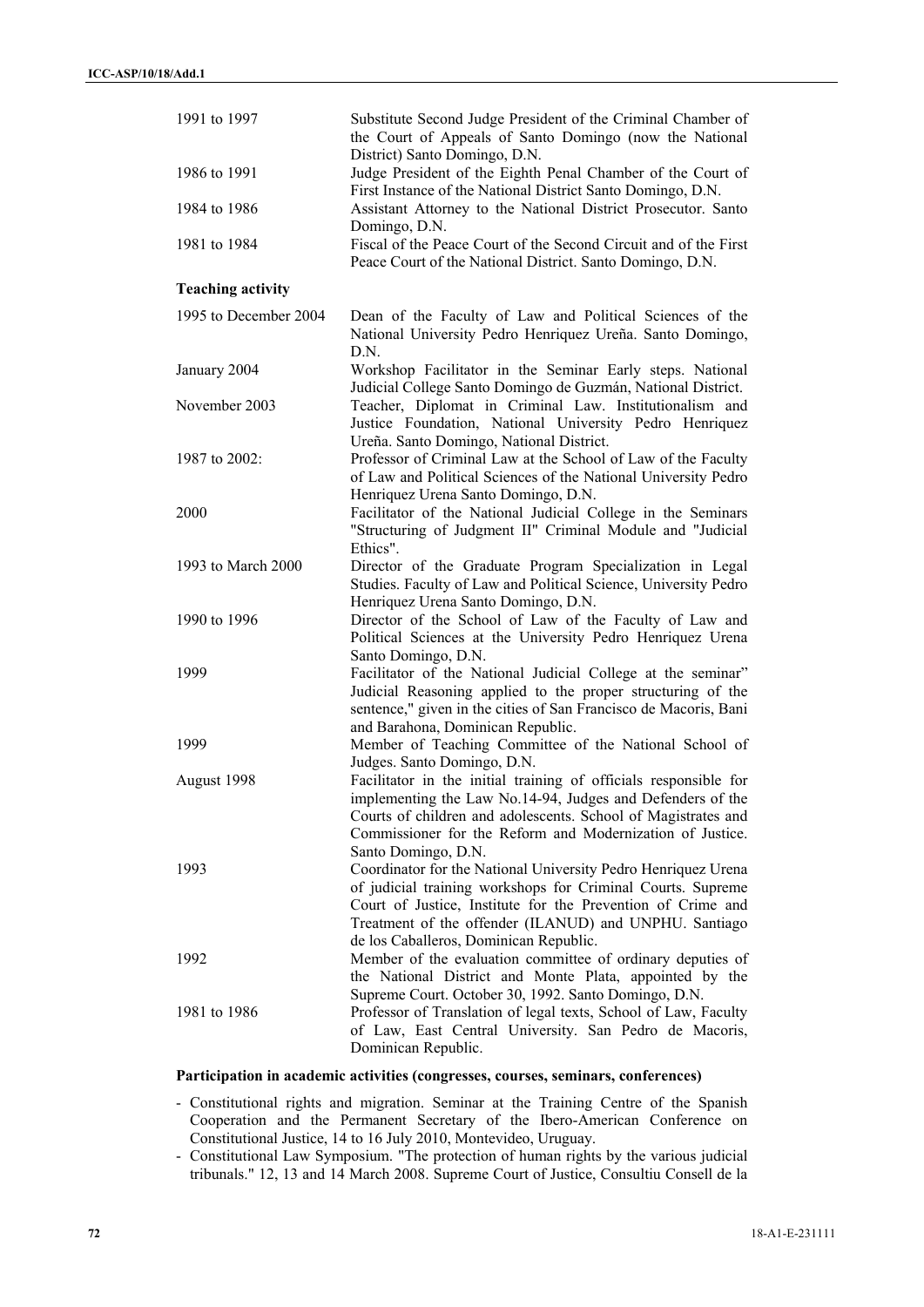Generalitat de Catalunya and the Centre for Centroamerican Constitutional Studies and Training, Santo Domingo, D.N. Dominican Republic.

- II Theoretical-Practical Seminar on the Implementation of the Regulations of Children and Adolescents' Law 136-03, Juvenile Criminal Law. 6 to 10 February 2006. National Judicial College, Santo Domingo, D.N. Dominican Republic.
- "Seminar for Criminal Justice officials on combating money laundering and the financing of terrorism," organized by the International Monetary Fund. Brasilia, Brazil, 16 to 20 May 2005.
- "I and II Seminar for the Implementation of the Code of Criminal Procedure". National Judicial College, Santo Domingo de Guzman, D.N, 2004 and 2005.
- Workshop on "Money Laundering". National Judicial College, Commissioner for the Reform and Modernization of Justice and the United Nations Program for Drug Control. (PNUFID). Santo Domingo, National District, Dominican Republic, 9 - 10 August, 2001.
- Seminar on Judicial Delay. National Judicial College. Santo Domingo, National District. Dominican Republic, March 24, 2001.
- Judicial Career Seminar. National Judicial College. Santo Domingo, Distrito Nacional. Dominican Republic, January 12 - 13, 2001.
- Specialized Judicial Training Course. "The Control of the Administration of the Courts of Justice." Iber-American Classroom. Judicial Academy of the General Council of Judicial Power of Spain. Barcelona, Spain, 3 - 21 July, 2000.
- Seminar on "Alternative Mechanisms of Dispute Resolution". National Judicial College and Commissioner for the Reform and Modernization of Justice. Santo Domingo, National District, Dominican Republic, March 2000.
- Methodological Seminar. National Judicial College. Santo Domingo, National District, Dominican Republic, February 3, 2000.
- Seminar on "Constitutional Guarantees". National Judicial College. Santo Domingo, National District, Dominican Republic, February 1 - 2, 2000.
- Seminar on "Judicial Career." Project for Strengthening the Judiciary. Supreme Court of Justice, the Supreme Judicial Council and the Spanish Cooperation. National Judicial College. Santo Domingo, National District. Dominican Republic, November 26 - 27, 1999.
- Judges Seminar on Copyright and related rights. Higuey, Dominican Republic, October 29 - 30, 1999. Secretary of State for Industry and Commerce, National Bureau of Copyright, National Judicial College and the World Intellectual Property Organization.
- Workshop on "Structuring sentences." School of Magistrates. Santo Domingo, D.N. Dominican Republic, April 30 - May 1, 1999.
- Member of the Dominican delegation of judges in the Second Ibero-American Summit of Presidents of Supreme Courts and Tribunals of Justice, Caracas, Venezuela., March 24, - 26, 1999.
- Seminar "Training for trainers". School of Magistrates. Boca Chica, National District., Dominican Republic. February 27 - 28, 1999.
- Workshop on "Global trends in current judicial training." School of Magistrates. Boca Chica, National District, Dominican Republic, 18-19 January 1999.
- Workshop on "Supremacy of the Constitution." Module legal methodology of continuous training program. School of Magistrates, Santo Domingo, D.N. Dominican Republic, 13- 21 November 1998.
- Workshop on "Training for facilitators" of the School of Magistrates. School of Magistrates, Santo Domingo, National District. Dominican Republic, September 8, 1998.
- Workshop "Judicial Accountability in the Development of Democracy." Co-sponsored by the Commissioner for the Reform and Modernization of Justice, the Supreme Court and the Attorney General's Office. March.
- 20-21, 1998, Católica Madre y Maestra University, Santo Domingo, Dominican Republic.
- Workshop on "The National School of Magistrates: consensus recommendations." Commissioner for the Reform and Modernization of Justice., September 17, 1997, Santo Domingo, D.N. Dominican Republic.
- Workshop on "Judicial Career Law and the National School of Magistrates". Permanent commission on Justice of Senate. Senate of the Republic, September 4, 1997. Santo Domingo, D.N. Dominican Republic.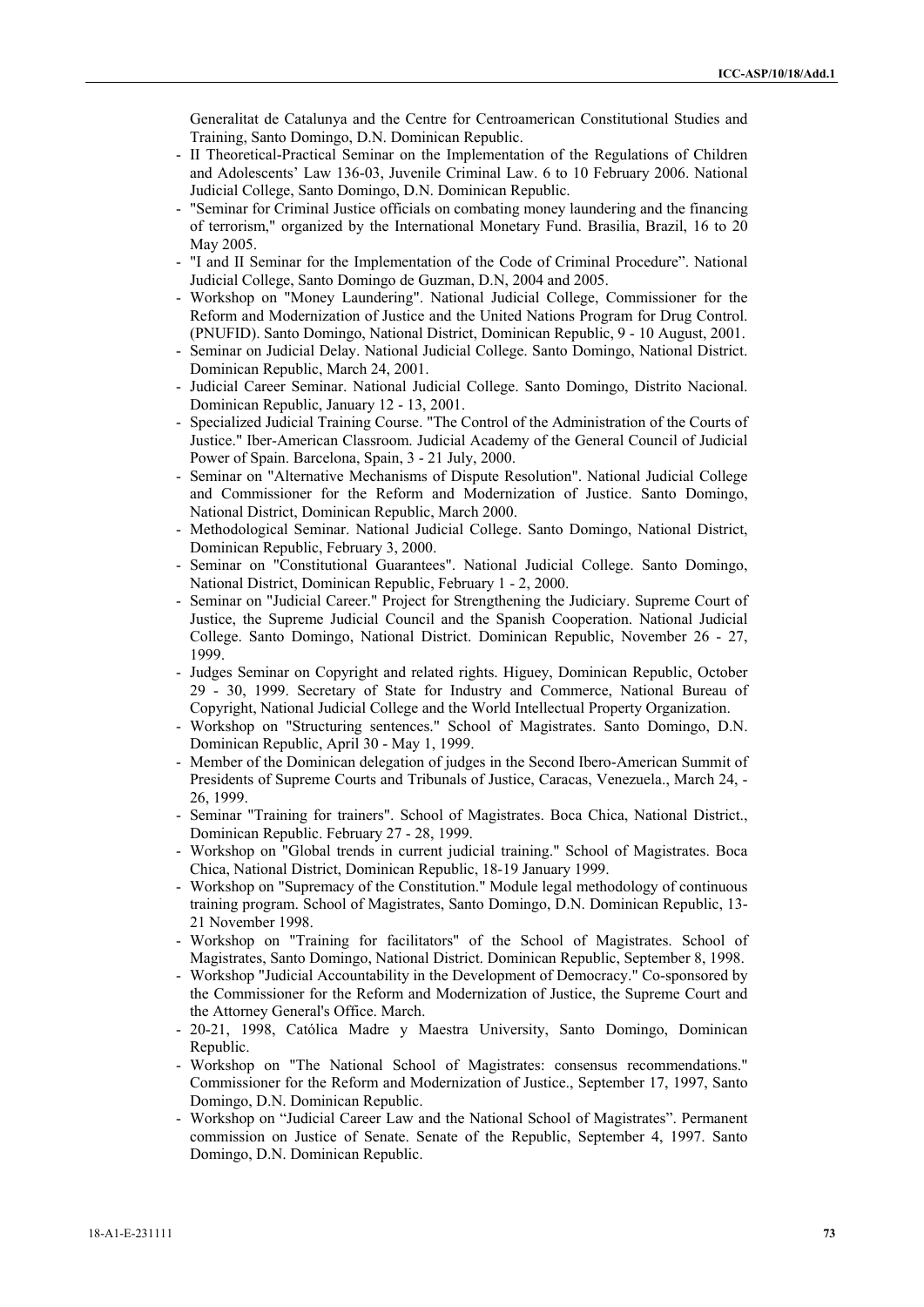- Attendance to the various Permanent Forum made by the Commissioner for the Reform and Modernization of Justice. 1997, Santo Domingo, D.N. Dominican Republic
- Seminar on "Youth Policy Legislation." General Bureau on the Promotion of Youth. May 20, 1997, Santo Domingo, D.N. Dominican Republic.
- Workshop on "The Law 14-94 International Convention on the Rights of the Child." Agency of the system of protection of children and adolescents, and the United Nations Children's Fund (UNICEF). April 16-17, 1997, Santo Domingo, D.N. Dominican Republic.
- Seminar on "Judicial office management." Institutionalism and Justice Foundation Inc. sponsored by the Inter-American Development Bank (BID). 6 - 8 February, 1997, Santo Domingo, D.N. Dominican Republic.
- International Visitors Program sponsored by the Cultural Information Service of the United States (USIA / USIS). "Administration of Justice." 11-30 November,1996, Santo Domingo, D.N. Dominican Republic.
- "Strategies for the Improvement of the Administration of Justice in the Dominican Republic." National Forum organized by the Foundation for Institutionalism and Justice Inc. under the auspices of Inter-American Development Bank and the Attorney General of the Dominican Republic. 27-28 September, 1996, Santo Domingo, D.N. Dominican Republic.
- "First day of reflection on teaching Law facing the twenty-first century." Law Schools Universities, PUCMM, UNPHU, UNAPEC, UASD, UNIBE, UCSD. August 3, 1996. Pontificia Universidad Católica Madre y Maestra, Santo Domingo, D.N. Dominican Republic.
- Fellows in the program "Transnational Organized Crime and Money Laundering." Commission on Crime Prevention and Criminal Justice United Nations Office in Vienna, September 25 - October 28, 1995, Vienna, Austria.
- Workshop "Dr. Manuel Ramon Ruiz Tejada" on the draft Judicial Career Law. Sponsored by the Foundation for Institutionalism and Justice, Inc. 19-20 May, 1995, Santo Domingo, D.N. Dominican Republic
- Member of the Dominican delegation in the seventeenth regular session of the Inter-American Drug Abuse Control Comission (CICAD-OAS). 7-10 March, 1995, Panama City, Republic of Panama.
- Seminar on "The Laws of Money Laundering". Citibank and National Council on Drugs. February 21, 1995, Santo Domingo, D.N. Dominican Republic.
- "Eighth National Seminar of Training for officers in charged of Controling Precursors and Chemicals Substances". National Drugs Council. 14-17 February 1995, Santo Domingo, D.N. Dominican Republic.
- "Implementation of the Code of protection of Children and Adolescents". Technical Secretariat of the Presidency, 1994, Santo Domingo, D.N. Dominican Republic.
- "Sixth Regional Seminar on Effective Measures to Combat Drug Crime and Improve the Administration of Criminal Justice." United Nations Latin American Institute For the Prevention of Crime and Treatment of Offenders. (ILANUD). 7-18 March 1994, San Jose, Costa Rica.
- Member of the Dominican Delegation in the Fourteenth Ordinary Session of the Inter-American Drug Abuse Control Comission. (CICAD-OEA). 20-23 October 1993, Washington, DC. United States of America.
- Participant in the "Second Meeting of Pro-Improvement of Justice". Sponsored by the Institutionalization and Justice Foundation, inc. and other institutions. September 30, 1993, Santo Domingo, D.N. Dominican Republic.
- First Seminar on "Prevention Policy and Drug Control for Legislators in Dominican Republic.". National Drugs Council and the Senate of the Republic, 1993, Santo Domingo, D.N. Dominican Republic.
- Workshop Course "Andragogical Methodology". Supreme Court of Justice, United Nations Institute for the Prevention of Crime and Treatment of Offenders (ILANUD) and Third Age University, 1993, Santo Domingo, D.N. Dominican Republic.
- First Seminar Workshop Update of the Law No. 50-88 on Drugs and Controlled Substances. National Drug Council, 1993, Santo Domingo, D.N. Dominican Republic.
- International visitors program sponsored by the United States Information
- Agency. (USIS/USIA). "Drug Control and Law Administration against Narcotic
- Trafficking in the USA"., August 1992. United States of America.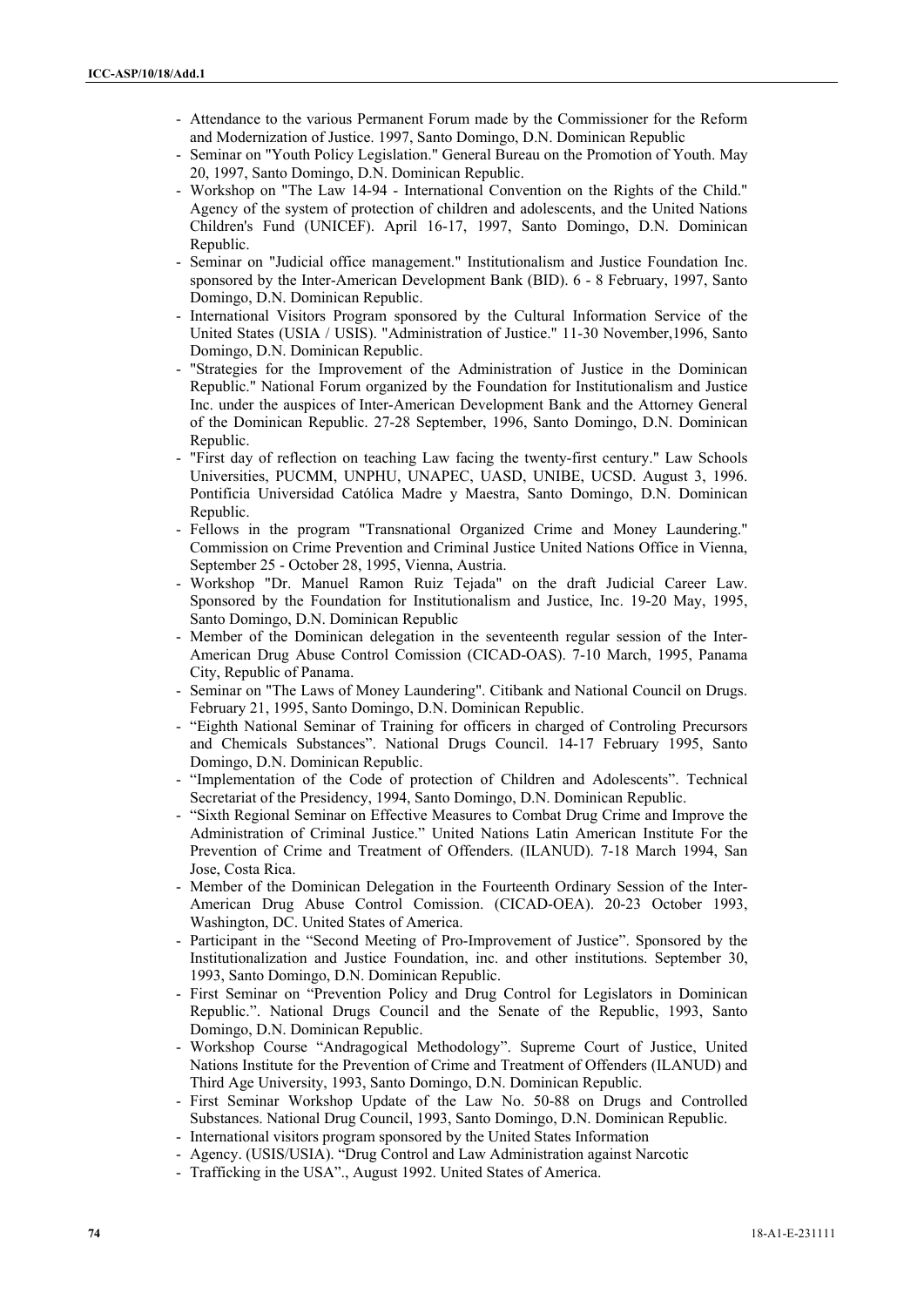- Course "Overview Investigative Techniques." Department of Justice of the United States of America, 1989, Santo Domingo, D.N. Dominican Republic.
- Course, "Retention of Income Tax." Tax Training Institute. 1982, Santo Domingo, D.N. Dominican Republic.
- Course "Personal Administration". National Office of Personnel Management, 1982, Santo Domingo, D.N. Dominican Republic.
- First Symposium on "Criminality: Prevention and Technical Aspects in the Treatment of its Authors" University Central of East, San Pedro de Macorís, Dominican Republic, 1980.

#### **Has written articles and exhibitor at the following events**

- The Constitution of the Dominican Republic commented by the Judges of the Judiciary, Santo Domingo de Guzman, D.N. 2006
- Justice System in the Dominican Republic. Presentation at the International Seminar on the Human Rights and Democracy. Organized by the Organization of American States, Ministry of Foreign Affairs and the Pan-American Development Foundation, Santo Domingo de Guzman, D.N. 21-23 March 2005.
- Closing Permanent Forum on "Recommendations for Reform to the Codification of Criminal Procedural and Substantive Law, 26 July 1997. Commissioner for the Reform and Modernization of Justice, Santo Domingo, D.N. Rep. Dom.
- Politics and Youth Legislation. Legal Assistance for Youth. Seminar Sponsored by the General Bureau for the Promotion of Youth, May 20, 1997, Santo Domingo, D.N. Rep. Dom.
- Suggestions for Reform of the Law of Judicial Organization. Panel. Permanent Forum. Commissioner for the Reform and the Modernization of the Justice 10 May 1997, Santo Domingo, D.N. Rep. Dom.
- Closing in the Permanent Forum "Suggestions for the Design of a Modern Prison Regime, 22 March 1997. Commissioner for the Reform and Modernization of Justice, Santo Domingo, D.N. Republica. Dominicana.
- Transnational Organized Crime and Money Laundering in the Dominican Republic. Final Report to the United Nations, Subdivisions of Crime Preventions and Criminal Justice in the Program: Transnational Organized Crime and Money Laundering. October 1995, Vienna, Austria.
- The Jurisdictional Application on drugs in the Dominican Republic. Sixth Regional Seminar on effective measures to combat drug crime and improve the administration of criminal justice, (ILANUD) March 1994, San Jose de Costa Rica.
- The preparatory instruction and the jurisdictional application on drugs. First Seminar Workshop to Update the Law No.50-88 on drugs and controlled substances in Dominican Republic. January 1993, Santo Domingo, D.N. Dominican Republic. Published in the Journal of Law and Political Sciences of the National University Pedro Henríquez Ureña. Year 2, No.1 August – December 1991.
- Legal Education in the Dominican Universities, together with the Lic. Víctor José Castellanos, Dra. Dora Eusebio y Lic. Américo Moreta Castillo. II Second Meeting of a Pro-Improvement of Justice. By a State of Right. Institutionalism and Justice Foundation, Inc. 30 September 1993, Santo Domingo. D. N.

#### **Professional honors and awards**

- Recognition Woman for the Cooperative of Savings and Credit Herrera Inc. In the area of justice and transparency, on the Occasion of the Celebration of International Women's Day, 5 March 2011. Herrera, municipality,Santo Domingo West.
- Recognition of the foundations Cruz Jiminián, Solidarity against Crime, the Corruption and Impunity and others Institutions of the Sector Cristo Rey. September 2010.
- Recognition in the Gala "Successful Women Covered in Hope 2009", 25 November 2009, Santo Domingo de Guzman, D.N.
- Elected Member to the "Supreme Silver Circle 2003." By Jaycees "72", Inc. 6 July 2004, Santo Domingo de Guzmán, D.N.
- Recognition Plaque of the Law School of the Dominican Republic, in December 2004 and the Sectional of the Province of Santo Domingo, 26 December 2009, Dominican Republic.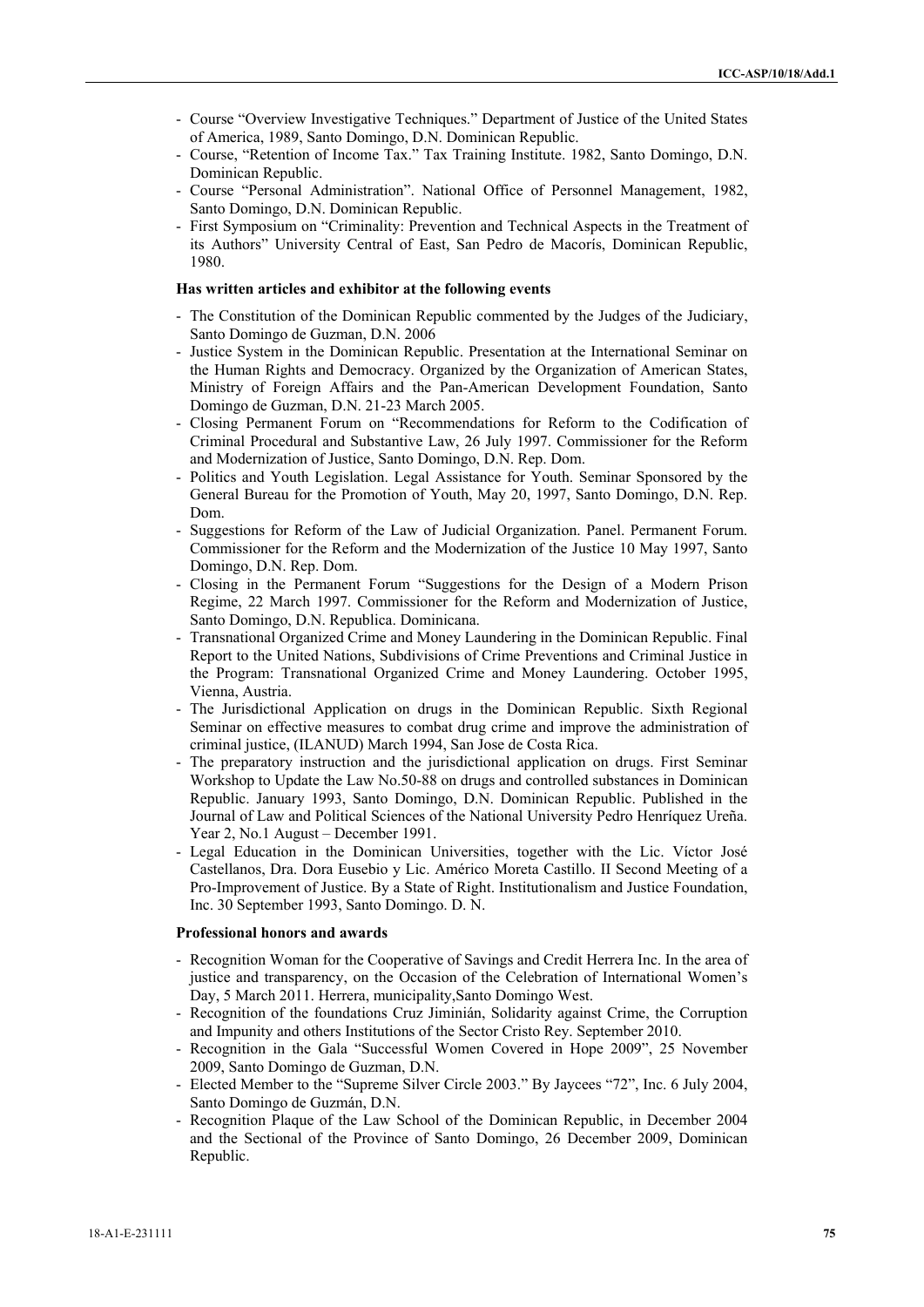- "Medal in Merit to Women" in the Law and Justice Area, by the Constitutional President of the Republic, 8 March, 2003.
- Certificate of Recognition issued by the National Judicial School for dedication in the task of training members of the Judiciary during the year 2000. Seminars: Structuring of Sentences II and Judicial Ethics, 2000, Santo Domingo, D. N.
- Certificate of recognition issued by the National Judicial School for the work made at the school as part of the Teaching and Evaluation Committee 2000, Santo Domingo, D.N.
- Certificate of Recognition issued by the National Judicial School for the works as Trainer at the Seminar "Judicial Reasoning applied to the Proper Structuring of the Sentence. 1999, Santo Domingo, D.N.
- Certificate of Recognition issued by the National Judicial School for the work made as member of a teaching Committee. 1999, Santo Domingo, D.N.
- Certificate of Recognition issued by the Commissioner to Support the Reform and Modernization of Justice and the Attorney General of the Republic, by the Contribution to the Upgrade Program for Judges, Prosecutors and Auditors, 1999, Santo Domingo, D.N.
- Recognition Plate issued by the National Drug Council for the collaboration in the arduous fight against Drugs. 18 August 1993, Santo Domingo, Dominican Republic.
- "The Golden Guachupita", 26 January, 1992 and 8 March, 2001. Santo Domingo, D.N. Dominican Republic.
- Certificates of Recognitions issued by the Evaluation and Professional Achievement Unit in the Pedro Henríquez Ureña University by the outstanding teaching evaluation during the semesters 2-91-92 and 1-92-93. 1992 and 1993, Santo Domingo, Dominican Republic.
- Elected "Outstanding Youth" for 1990 by Jaycees '72 Inc., 8 November, 1991, Santo Domingo, D.N.

#### **Technical Studies**

- Course Introduction to the Computer. Windows 95. Computer Science Institute, Inc. Santo Domingo, DN Dominican Republic 1996.
- Course in Language and French Civilization. University La Sorbonne, Paris I. Paris, France. 1980.
- Course in Office and Storage Techniques. Youth Christian Association. Santo Domingo, D.N. Dominican Republic. 1980.
- Course Translation of Legal Texts. French Alliance. Santo Domingo, D.N. Dominican Republic. 1979
- French Language Studies. French Alliance. Santo Domingo, D.N. Dominican Republic. 1979
- Typing Studies. Macorís Vocational Technical Institute. San Pedro de Macorís, Dominican Republic. 1974

\* \* \*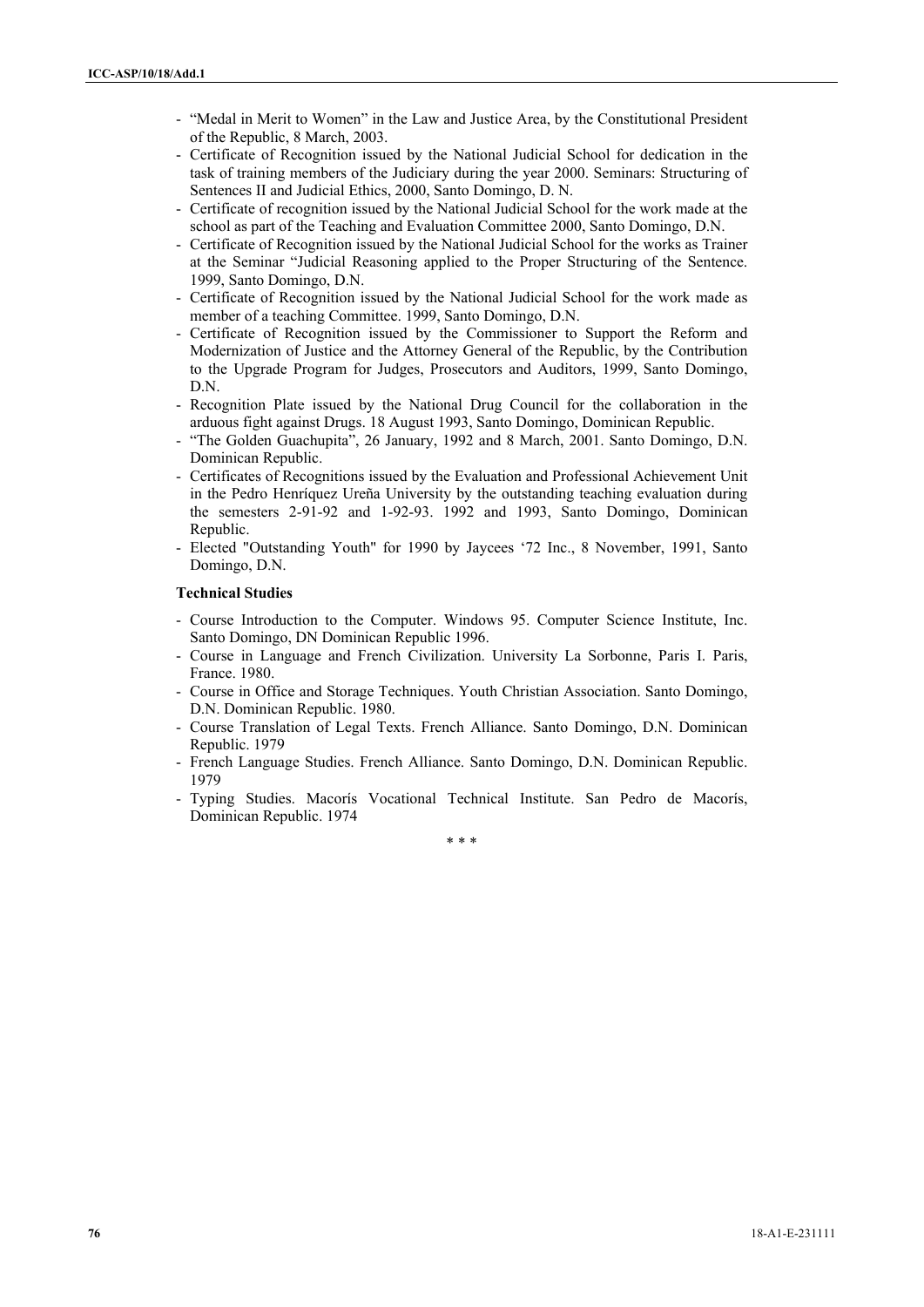# **13. Kam, Gberdao Gustave (Burkina Faso)**

(Original: French)

#### **Note verbale**

The Permanent Mission of Burkina Faso to the United Nations presents its compliments to the Secretariat of the Assembly of the States Parties to the Rome Statute and has the honor to inform it that the Government of Burkina Faso has decided to nominate Judge Gberdao Gustave Kam as a candidate for the post of judge of the International Criminal Court (List A), at the election to be held from 12 to 21 December 2011 in New York, during the tenth session of the Assembly of States Parties to the Rome Statute.

The Government of Burkina Faso attaches great importance to the work of the International Criminal Court and appreciates the progressive contribution it is making against impunity.

The candidate of Burkina Faso is a judge with an exceptional level and has held senior positions in both the national judicial system and the international level.

On the national level, Judge Kam has been repeatedly Attorney in various high courts across the country and has also assumed the position as Technical Advisor and Director of the Department of Justice.

On the international level, he has actively participated as a delegate from Burkina Faso in several meetings that led to the creation of the International Criminal Court. Since 2003, he is judge of the International Criminal Tribunal for Rwanda (ICTR).

The Government of Burkina Faso strongly believes that Judge Kam's expertise and knowledge in both national and international field of criminal justice would greatly contribute to the work of the International Criminal Court.

The Permanent Mission of Burkina Faso has attached herewith an information note on the candidate.

\* \* \*

#### **Statement of qualifications**

*Detailed statement of qualifications of the candidate of the Government of Burkina Faso, Gberdao Gustave Kam, for the post of judge at the International Criminal Court, presented in accordance with article 36, paragraph 4 (a), of the Rome Statute and paragraph 6 of resolution ICC-ASP/3/Res.6 of the Assembly of States Parties on the procedure of nomination and election of judges to the International Criminal Court***.**

The Government of Burkina Faso has decided to nominate Judge Gberdao Gustave Kam for the position of judge of the International Criminal Court, the elections to be held from December 12 to 21, 2011 in New York during the tenth session of the Assembly of States Parties to the Rome Statute.

The nomination of Judge Kam is on List A because he fully meet the requirements for applicants with an "established competence in criminal law and procedure and the necessary relevant experience, whether as judge, prosecutor, advocate or in other similar capacity" (paragraph 3 b) i) and paragraph 5 of article 36 of the Rome Statute).

 The candidate of Burkina Faso is a judge with an exceptional level and has held senior positions in both the national judicial system and the international level. He performs, as a result, all the conditions of experience and seniority required to hold the highest judicial offices as required by the Rome Statute (article 36 paragraph 3 (a)).

As emphasized in his resume sent by note verbal No.11.286/PCS/ac of 16 June 2011 from the Permanent Mission, Judge Gberdao Gustave Kam holds a degree of judge obtained at the National School of Magistracy, International Section, in Paris, France and a Master of Laws from the University of Ouagadougou.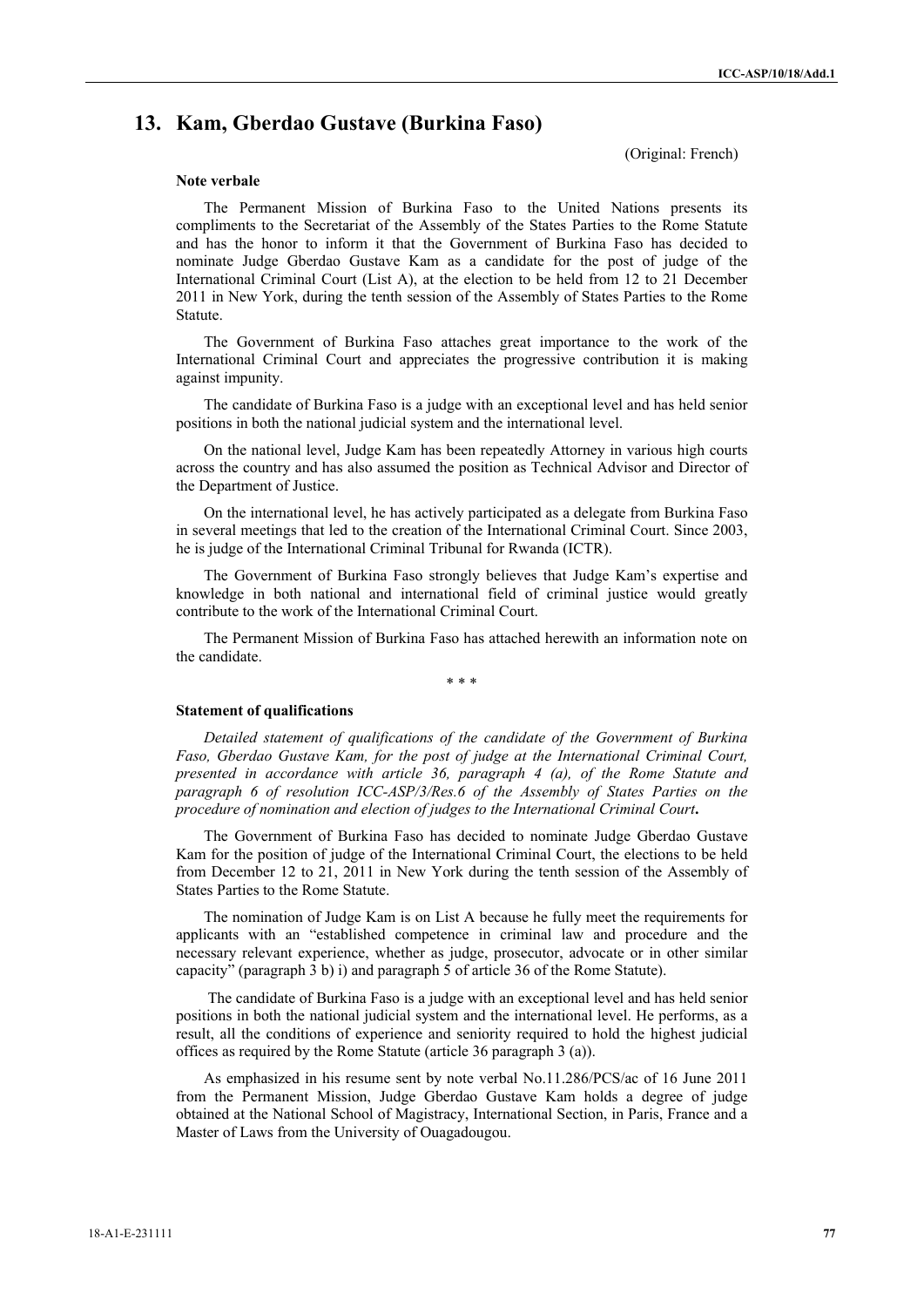On the national level, Judge Kam has held several positions including member of the National Codification Commission for proofreading the Criminal Procedure Code and the Law governing the procedure applicable by the Criminal Bench, Advocate, Investigating Judge at Bobo-Dioulasso Court of First Instance, President of Tenkodogo (Regional) Court of First Instance, President of Bobo-Dioulasso and Koudougou (Regionals) High Court, and Principal State Prosecutor at the Ouagadougou Court of Appeal.

On the international level, Judge Kam was elected in 2003 by the General Assembly of the United Nations as an ad litem judge at the International Criminal Tribunal for Rwanda (ICTR) where he received assignment of several single or multiple accused cases. In the Trials work, his bench delivered its sentencing judgment on the following cases:

- *The Prosecutor v. Michel Bagaragaza;*
- *The Prosecutor v. Tharcisse Muvunyi;*
- *The Prosecutor v. Kalimanzira;*
- *The Prosecutor v. Simeon Nchamihigo;*
- *The Prosecutor v. GAA;*

**Personal data**

- *The Prosecutor v. Andre Rwamakuba;*
- *The Prosecutor v. Seromba.*

In the case of *the Prosecutor v. Karemera and others*: This multi accused case was assigned to him in 2005, the decision must be made at the end of 2011.

Basically, Judge Kam is an activist of human rights and a fervent advocate of human rights, a founding member of associations working in the area of human rights in Burkina Faso.

Judge Kam is a citizen of Burkina Faso. He speaks French and English.

He holds the honors of "Chevalier de l'Ordre national" (Order of Distinction in Burkina Faso).

\* \* \*

| Name<br>Nationality<br>Date of birth | Gberdao Gustave KAM<br>Burkina Faso<br>9 May 1958, Dolo (Bougouriba, Burkina Faso)                                                                                                                                                                                                                                                                                                                                    |
|--------------------------------------|-----------------------------------------------------------------------------------------------------------------------------------------------------------------------------------------------------------------------------------------------------------------------------------------------------------------------------------------------------------------------------------------------------------------------|
| <b>Profession</b>                    | Judicial Officer (Judge), special class, step 4<br>Currently judge at the International Criminal Tribunal for<br>Rwanda (ICTR).                                                                                                                                                                                                                                                                                       |
| <b>Decoration</b>                    | Medal of Knight of the Burkina Faso National Order of Valour                                                                                                                                                                                                                                                                                                                                                          |
| <b>Education</b>                     |                                                                                                                                                                                                                                                                                                                                                                                                                       |
| July 1985                            | Diplôme de Magistrat (Law School Diploma), École nationale<br>de magistrature (National School of Magistracy), Section<br>internationale (International Department), Paris, France.                                                                                                                                                                                                                                   |
| <b>July 1983</b>                     | Maîtrise en droit, option Droit privé, Université de<br>Ouagadougou (École supérieure de Droit) (Masters in Law,<br>University of Ouagadougou, Law School), Burkina Faso.                                                                                                                                                                                                                                             |
| June 1978                            | Bacccalauréat série B (GCE A' level) Lycée Ouezzin Coulibary<br>de Bobo Dioulasso, Burkina Faso.                                                                                                                                                                                                                                                                                                                      |
| <b>Other qualifications</b>          | 1) Diplôme universitaire de communicateur en multimédia<br>(création et maintenance de sites Internet, publication assistée<br>sur ordinateur) (University Diploma in multimedia<br>communication – creation and maintenance of websites,<br>computer-aided publishing).<br>2) Participation in various internship programmes, seminars<br>and workshops related to my profession as a judicial and legal<br>officer. |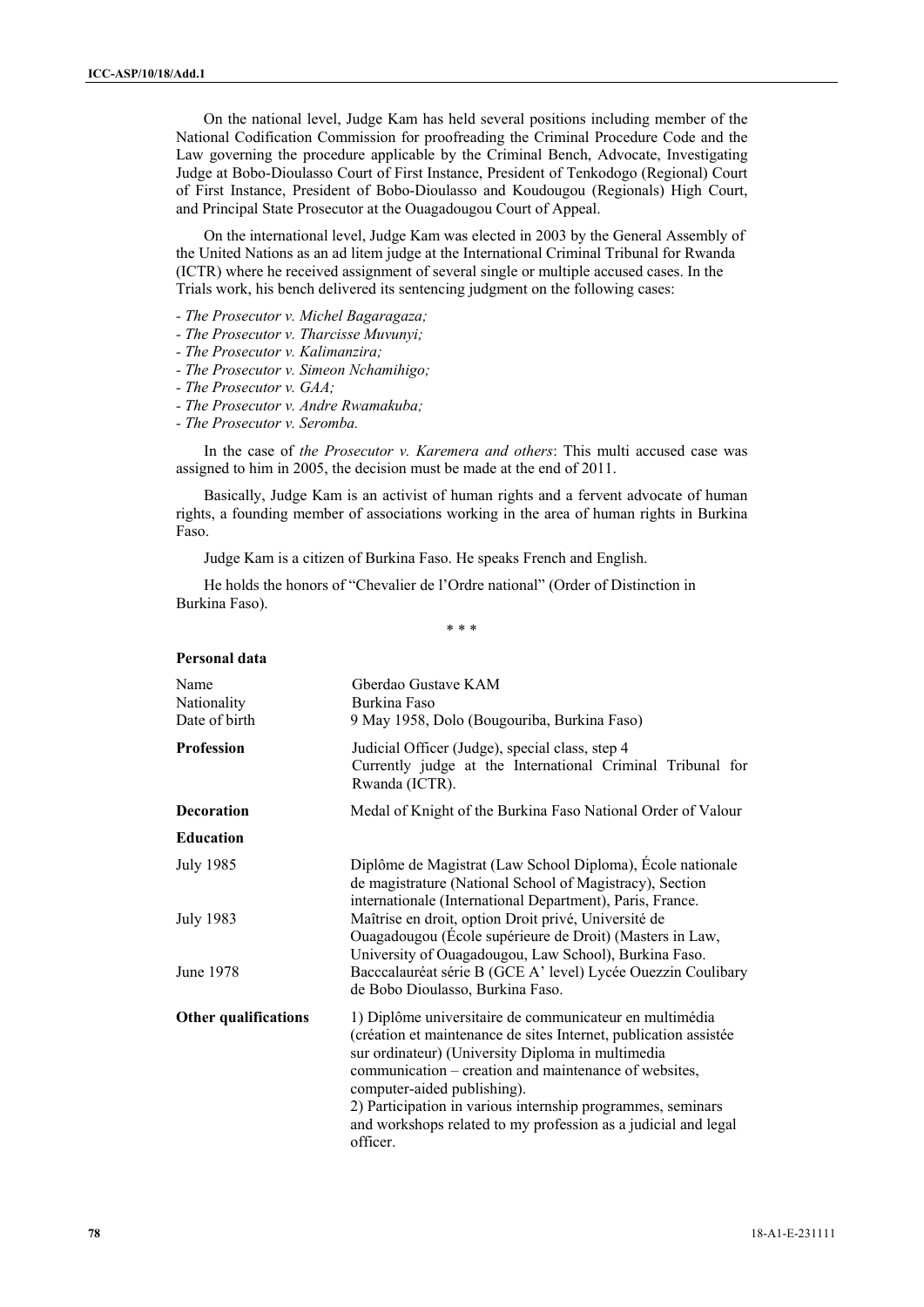# **Professional experience**

*International Criminal Tribunal for Rwanda* 

| From March 2008   | The President of the ICTR appointed me member of the Rules<br>Committee of the Tribunal. The role of the said committee is to<br>study the Rules in order to propose amendments thereto, where<br>necessary, and to study all amendment proposals so as to give a<br>reasoned opinion thereon to the President and to the Plenary<br>Meeting of judges. |
|-------------------|---------------------------------------------------------------------------------------------------------------------------------------------------------------------------------------------------------------------------------------------------------------------------------------------------------------------------------------------------------|
| 13 September 2004 | The Secretary-General of the United Nations appointed me, for<br>the first time, as ICTR Judge in the Seromba case, in<br>accordance with article 12 ter, paragraph 2 of the Statute of the<br>Tribunal.                                                                                                                                                |
| 25 June 2003      | Elected by the United Nations General Assembly as ad litem<br>judge of the International Criminal Tribunal for Rwanda. The<br>list of <i>ad litem</i> judges was introduced by the Security Council<br>(S/RES/1431 (2002) to enable the Tribunal to expedite its<br>work.                                                                               |
| Cases             |                                                                                                                                                                                                                                                                                                                                                         |
| August 2009       | The Prosecutor v. Michel Bagaragaza<br>Trial commenced in August 2009 and the Trial Chamber<br>delivered its sentencing judgement on 17 November 2009.<br>The Prosecutor v. Tharcisse Muvunyi<br>Re-trial of the accused after an Appeals Chamber ruling. The<br>Trial Chamber delivered its sentencing judgement on 11<br>February 2010.               |
| 30 April 2008     | The Prosecutor v. Callixte Kalimanzira<br>The Secretary-General of the United Nations assigned me to<br>this case. The trial started on 5 May 2008 and the Tribunal<br>estimate that it should end during the first half of 2009.                                                                                                                       |
| 8 November 2007   | The Prosecutor v. GAA<br>The Secretary-General of the United Nations assigned me to<br>this case of contempt of Court in which a protected witness is<br>accused.                                                                                                                                                                                       |
| 4 December 2007   | The accused pleaded guilty to the offence of false testimony<br>and the Trial Chamber delivered its sentencing judgement. To<br>date, this is the only judgement of its kind delivered by the<br>ICTR.                                                                                                                                                  |
| 18 September 2006 | The Prosecutor v. Siméon Nchamihigo<br>The Secretary-General of the United Nations assigned me to<br>this case. The trial started on 25 September 2006.                                                                                                                                                                                                 |
| 24 September 2008 | The Trial Chamber delivered its judgement convicting the<br>Accused, including the sentence.                                                                                                                                                                                                                                                            |
| 1 September 2005  | The Prosecutor v. Edouard Karemera, Mathieu Ngirumpatse<br>and Joseph Nzirorera<br>The Secretary-General of the United Nations assigned me to<br>this case. It is ongoing, and every year, the Chamber renders<br>about 100 decisions.                                                                                                                  |
| 26 May 2005       | The Prosecutor v. André Rwamakuba<br>The Secretary-General of the United Nations assigned me to<br>this case which was the result of the severance of the Karemera<br>et al. case. The trial started on 5 June 2006.                                                                                                                                    |
| 20 September 2006 | The Trial Chamber delivered its judgement acquitting the<br>Accused.                                                                                                                                                                                                                                                                                    |
| 27 August 2004    | The Prosecutor v. Athanase Seromba<br>The Secretary-General of the United Nations assigned me to<br>this case. The trial started on 20 September 2004.                                                                                                                                                                                                  |
| 13 December 2006  | The Trial Chamber delivered its judgement convicting the<br>Accused, including the sentence.                                                                                                                                                                                                                                                            |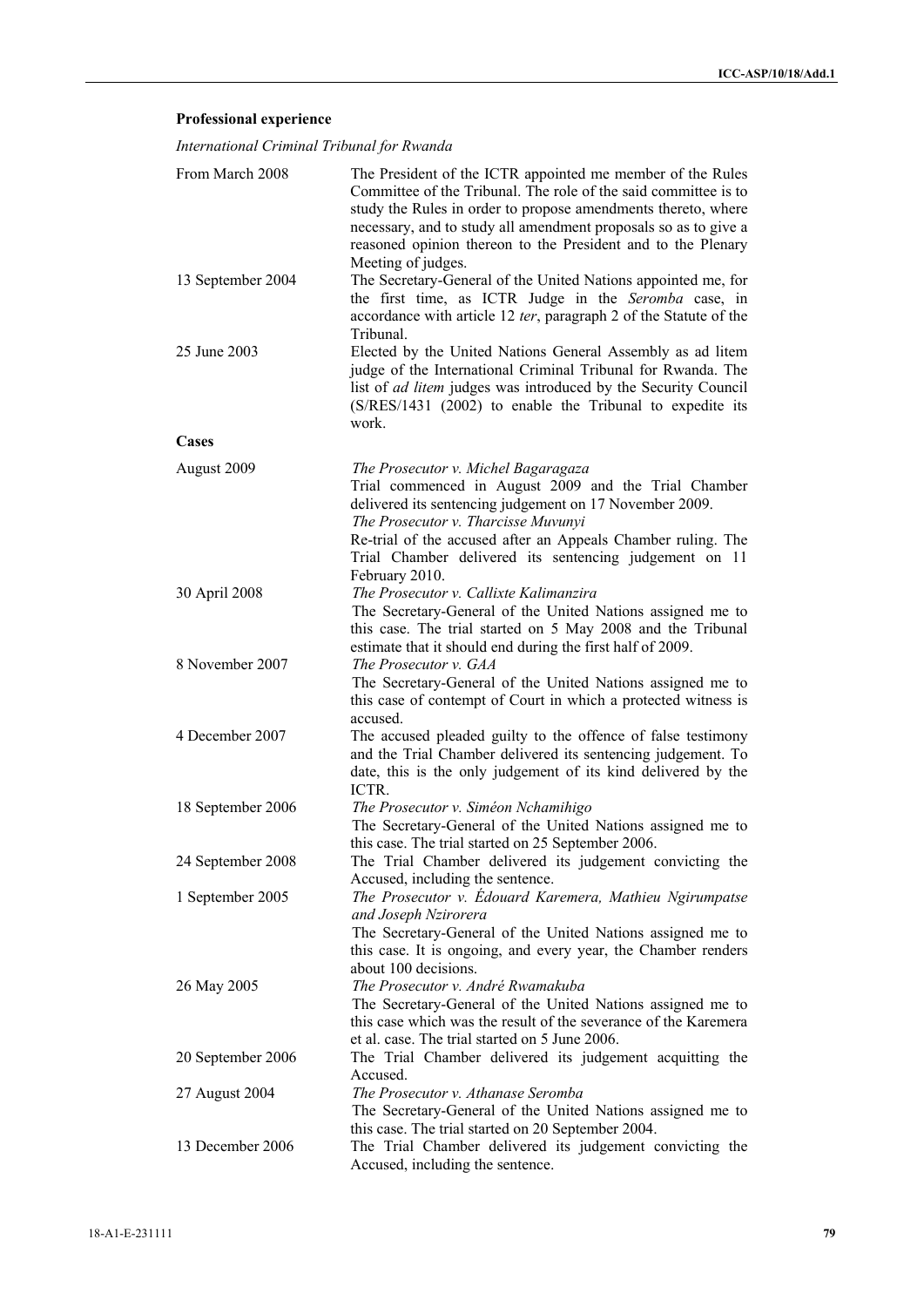*Ministry of Justice, Burkina Faso* 

| <b>July 2004</b>                            |        | Technical Adviser to the Minister of Justice (alongside my<br>duties as Coordinator of PADEG). My role was to assist the  |
|---------------------------------------------|--------|---------------------------------------------------------------------------------------------------------------------------|
|                                             |        | Minister in the study of all matters under his authority and to                                                           |
|                                             |        | represent him whenever necessary.                                                                                         |
| 2003                                        |        | PADEG (Programme d'appui à la consolidation du processus                                                                  |
|                                             |        | démocratique, l'état de droit et la bonne gouvernance)                                                                    |
|                                             |        | (Programme for the Consolidation of the Democratic Process,                                                               |
|                                             |        | the Rule of Law and Good Governance).PADEG National                                                                       |
|                                             |        | Coordinator, alongside other duties in the Ministry of Justice.                                                           |
|                                             |        | In this capacity, I was in charge of the preparation and<br>execution of the annual programme of activities and draft     |
|                                             |        | budget, the presentation of technical and financial reports to the                                                        |
|                                             |        | programme's steering committee, the opening and management                                                                |
|                                             |        | of the programme's State-controlled European Development                                                                  |
|                                             |        | Fund Account. I was also the Authorizing Officer (pursuant to                                                             |
|                                             |        | Article 313 of the Lomé IV Convention) regarding the signing                                                              |
|                                             |        | of various contracts (works, supplies/equipment) and protocols.                                                           |
|                                             |        | Lastly, I was the Manager of local payments expenses. The                                                                 |
|                                             |        | program specifically aims at providing training in various                                                                |
|                                             |        | aspects of the law to magistrates and other officers of the Court                                                         |
|                                             |        | (Registrars, Police Officers, Attorneys, etc.), and to human                                                              |
|                                             |        | rights organizations. To that end, we have published some<br>textbooks and compendium on different legal issues: criminal |
|                                             |        | procedure, criminal law, international criminal law, family law,                                                          |
|                                             | etc.   |                                                                                                                           |
| 2001-2003 Director of Studies and Planning. |        |                                                                                                                           |
|                                             |        | In this capacity, I was in charge of:                                                                                     |
|                                             | (i)    | Centralizing all data relating to the activities of the                                                                   |
|                                             |        | Ministry and to ongoing projects or projects to be                                                                        |
|                                             |        | carried out;                                                                                                              |
|                                             | (ii)   | Following up and monitoring projects, whether or not                                                                      |
|                                             |        | such projects were included in development plans and                                                                      |
|                                             | (iii)  | programmes;<br>Carrying out studies necessary for galvanizing the                                                         |
|                                             |        | Ministry, in particular the study and design of the                                                                       |
|                                             |        | Ministry's projects;                                                                                                      |
|                                             | (iv)   | Organizing the award of public contracts that fell under                                                                  |
|                                             |        | the authority of the Ministry; this comprised the                                                                         |
|                                             |        | preparation of tender specifications and letters of intent                                                                |
|                                             |        | to order;                                                                                                                 |
|                                             | (v)    | Following up relations with international institutions;                                                                   |
|                                             | (vi)   | Following up the work of cooperation joint committees;                                                                    |
|                                             | (vii)  | Preparing, implementing and following up the data<br>processing programme of the Ministry;                                |
|                                             | (viii) | Preparing and following up the Ministry's plan of                                                                         |
|                                             |        | activities;                                                                                                               |
|                                             | (ix)   | Preparing and ensuring the implementation of annual                                                                       |
|                                             |        | and triennial investment programmes of the Ministry.                                                                      |
| 1998-2002                                   |        | Director of Civil and Criminal Matters and of the Seal.                                                                   |
|                                             |        | My duties consisted of:                                                                                                   |
|                                             | (i)    | Following up the activities of various courts regarding                                                                   |
|                                             |        | civil, commercial, criminal, social and administrative                                                                    |
|                                             |        | cases;                                                                                                                    |
|                                             | (ii)   | Monitoring the functioning of regional and district                                                                       |
|                                             |        | courts (tribunaux départementaux et d'arrondissement);                                                                    |
|                                             | (iii)  | Ensuring the effective implementation of international<br>conventions relating to private law, the service of             |
|                                             |        | processes, the transcription of marginal entries in civil                                                                 |
|                                             |        | status registers the study of naturalization applications.                                                                |
|                                             |        |                                                                                                                           |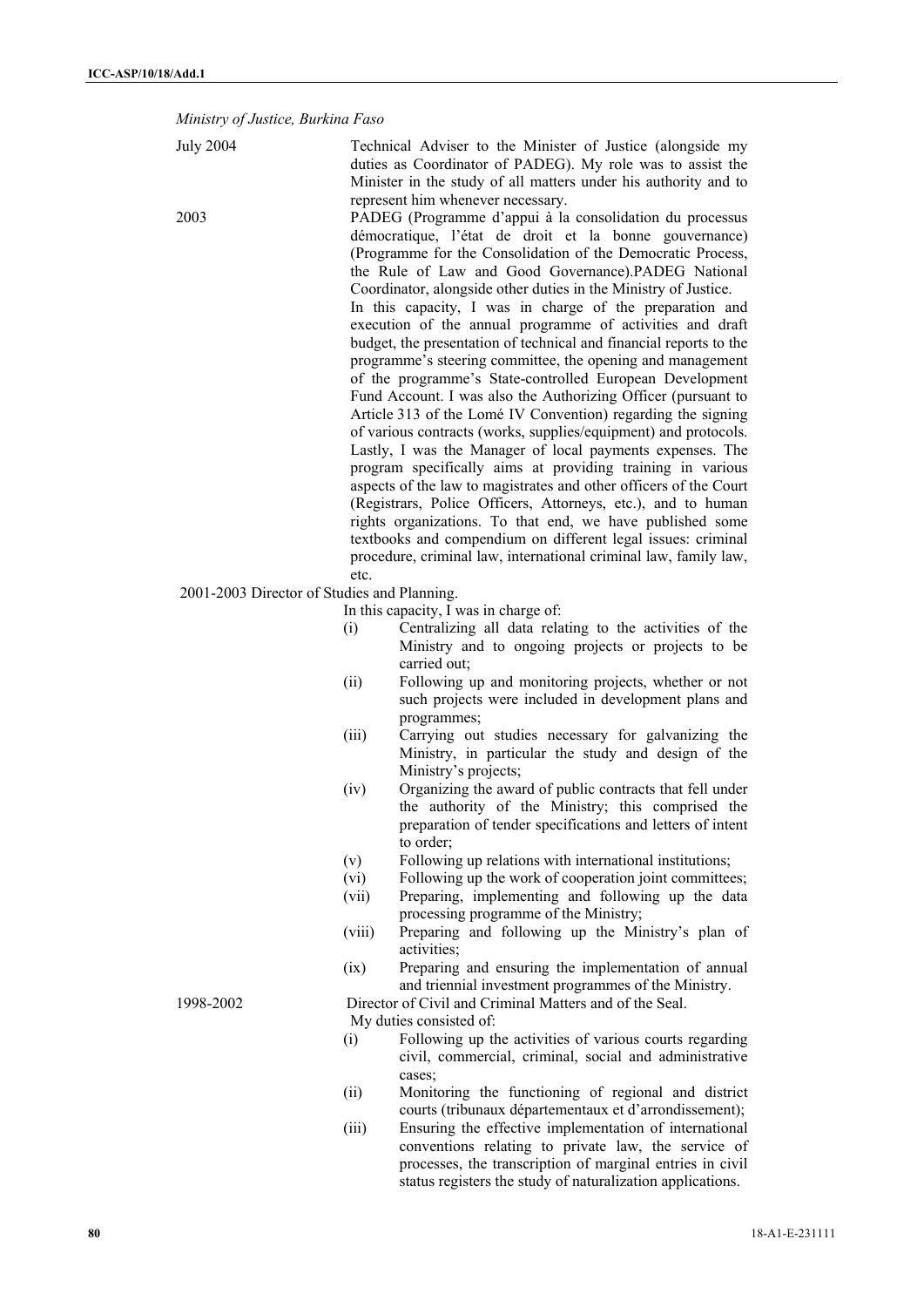| 1998-2003              | Member of the Burkina Faso delegation to the preparatory<br>meetings which preceded the creation of the International<br>Criminal Court.                                                                                                                                                                                                                                             |
|------------------------|--------------------------------------------------------------------------------------------------------------------------------------------------------------------------------------------------------------------------------------------------------------------------------------------------------------------------------------------------------------------------------------|
|                        | In this capacity, I participated in Rome and at the United<br>Nations Headquarters (New York) in drafting the Statute of the<br>International Criminal Court (1998), the Rules of Procedure<br>and Evidence and in determining the Constituent Elements of<br>Crimes. I also participated in drafting the Financial Rules and<br>Regulations and the Financial Management Rules; the |
|                        | Agreement on Privileges and Immunities and the Agreement on<br>the Relations between the Court and the United Nations                                                                                                                                                                                                                                                                |
| 2001                   | Organization.<br>Member of the Public Enterprises Privatization Commission.<br>The mandate of this Commission whose members came from<br>various professional backgrounds was to privatize some State                                                                                                                                                                                |
|                        | corporations. I represented the Ministry of Justice in the<br>Commission.<br>Member of the National Codification Commission for                                                                                                                                                                                                                                                      |
|                        | proofreading the Criminal Procedure Code and the Law<br>governing the procedure applicable by the Criminal Bench.<br>In the Commission, I participated in proofreading the legal<br>texts of the Ministry and gave my opinion on matters that did                                                                                                                                    |
| 1998-2000              | not directly fall under the Ministry.<br>Government Representative at the Military Tribunal of<br>Ouagadougou.                                                                                                                                                                                                                                                                       |
|                        | In this capacity, I served as Prosecutor before the Military<br>Tribunal and took or caused to be taken all measures necessary<br>for the prosecution of violations of criminal law.                                                                                                                                                                                                 |
| 1996-1999              | Principal State Prosecutor at the Ouagadougou Court of<br>Appeal.                                                                                                                                                                                                                                                                                                                    |
|                        | As Principal State Prosecutor before this Court, my duties<br>consisted of ensuring the application of criminal law<br>throughout the national territory, taking or causing to be taken<br>all measures necessary for the prosecution of violations of<br>criminal law and supervising the work of prosecutors appearing<br>before Courts of First Instance.                         |
| 1995-1996<br>1992-1995 | President of the Koudougou High (Regional) Court<br>President of the Bobo Dioulasso High (Regional) Court.                                                                                                                                                                                                                                                                           |
|                        | In this capacity, I had to decide, at first instance, civil,<br>commercial and criminal cases that fell within the jurisdiction<br>of the High Court and were brought before the said Court. I<br>also ordered protective and restitution measures, as and when<br>necessary.                                                                                                        |
| 1988-1992              | Cabinet<br>Populaire<br>d'assistance<br>Lawyer,<br>judiciaire<br>Ouagadougou (a law practice in Ouagadougou), Burkina Faso.<br>My work consisted of representing and assisting litigants, in<br>particular state corporations and joint ventures, in Court.                                                                                                                          |
| 1991-1992              | Member of the Commission d'enquête indépendante sur les<br>crimes d'assassinat de Oumarou Clément Ouedraogo, de<br>tentative d'assassinat sur la personne de Moctar Tall<br>(Commission on an independent inquest into the assassination<br>of Oumarou Clément Ouedraogo and the attempted murder of<br>Moctar Tall).<br>The Commission carried out all necessary investigations     |
|                        | throughout the national territory in order to identify and<br>apprehend the perpetrators and co-perpetrators of the crimes<br>committed on Oumarou Clément Ouadraogo, former member                                                                                                                                                                                                  |
| 1987-1988              | of Government, as well as their accomplices.<br>President of the Tenkodogo Court of First Instance.                                                                                                                                                                                                                                                                                  |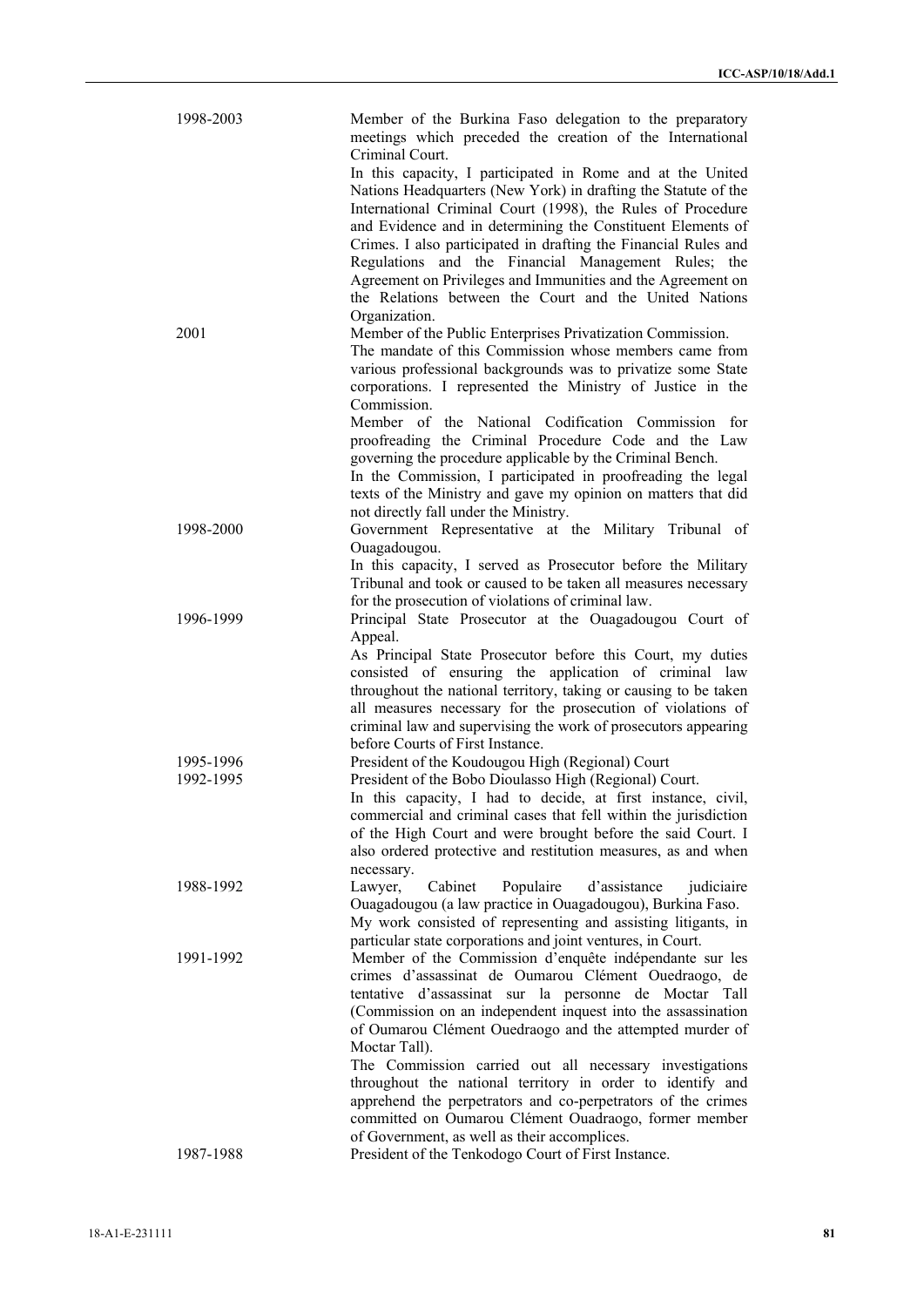| 1985-1987                     |                                 | In this capacity, I decided, at first instance, civil, commercial<br>and criminal cases that fall under the jurisdiction of the High<br>Court and were brought before it. I also ordered protective or<br>restitution measures, as and when necessary.<br>Investigating Judge at Bobo Dioulasso Court of First Instance.<br>In this capacity, it was my duty to carry out or cause to be<br>carried out, in accordance with the law, all judicial<br>investigations necessary for the unveiling of the truth. |
|-------------------------------|---------------------------------|---------------------------------------------------------------------------------------------------------------------------------------------------------------------------------------------------------------------------------------------------------------------------------------------------------------------------------------------------------------------------------------------------------------------------------------------------------------------------------------------------------------|
| Other areas of interest       |                                 |                                                                                                                                                                                                                                                                                                                                                                                                                                                                                                               |
| 1986                          |                                 | Member of the Mouvement burkinabé de lutte contre le<br>racisme, l'apartheid et pour l'amitié entre les peuples<br>(MOBRAP) (Burkina Faso Association for the fight against<br>Racism and Apartheid and for Friendship amongst Peoples), an<br>international humanitarian association in Burkina Faso                                                                                                                                                                                                         |
| 1989                          |                                 | Founding Member and Secretary-General of APED-Liberté:<br>An association for the defence of democracy and freedom.                                                                                                                                                                                                                                                                                                                                                                                            |
| 1992                          | Faso.                           | Founding Member of la Ligue des Consommateurs du Burkina<br>(LCB) (a Burkina Faso consumers association): The Ligue des<br>Consommateurs du Burkina is an association for the defence of<br>consumers' rights. The consumption of illicit, expired and poor<br>quality products has become a public health issue in Burkina                                                                                                                                                                                   |
| <b>Knowledge of languages</b> |                                 |                                                                                                                                                                                                                                                                                                                                                                                                                                                                                                               |
| French                        | Spoken:<br>Reading:<br>Written: | Very good<br>Very good<br>Very good                                                                                                                                                                                                                                                                                                                                                                                                                                                                           |
| English                       | Spoken:<br>Reading:             | Quite good<br>Good                                                                                                                                                                                                                                                                                                                                                                                                                                                                                            |

Written : Good

\*\*\*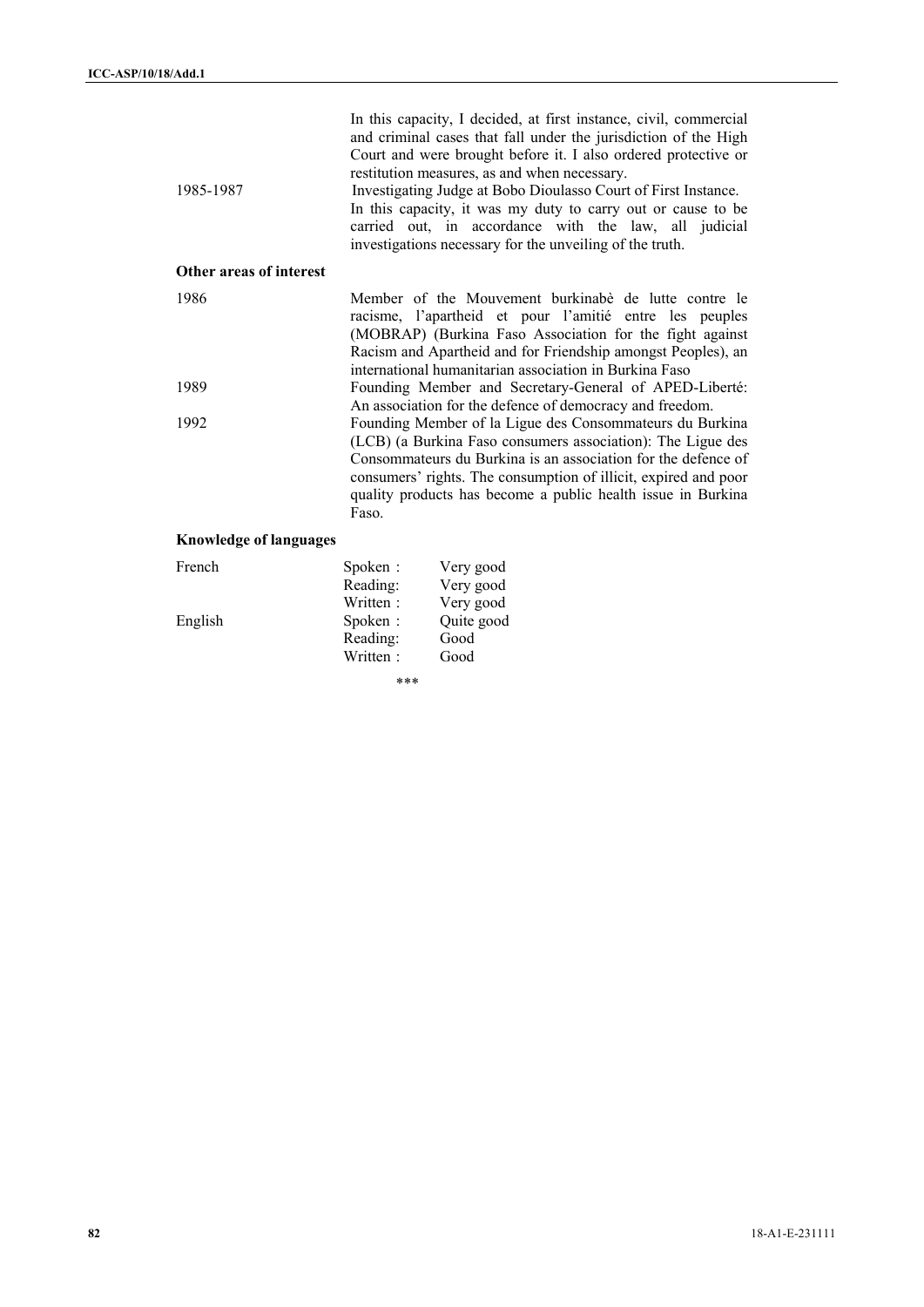# **14. Laynez Potisek, Javier (Mexico)**

(Original: Spanish)

### **Note verbale**

The Embassy of Mexico to the Kingdom of the Netherlands presents its compliments to the Secretariat of the Assembly of States Parties to the Rome Statue of the International Criminal Court and, with reference to the latter's note ICC-ASP/10/S/04 dated 07 February 2011, has the honor to inform the Secretariat that the Government of Mexico hereby nominates Dr. Javier Laynez Potisek as a candidate for election as a judge of the International Criminal Court at the elections to be held during the tenth session of the Assembly of States Parties in New York from 12 to 21 December 2011.

Dr. Laynez is being nominated by the Government of Mexico for inclusion in List A for the purposes of article 36, paragraph 5, of the Rome Statute, covering candidates with established competence in criminal law and procedure, and the necessary relevant experience, whether as judge, prosecutor, advocate or in other similar capacity, in criminal proceedings.

For the purposes of article 36, paragraph 8(a) (i) to (iii), Dr. Laynez is a male candidate who will represent the civil/continental law system. He is nominated by a State from the Group of Latin American and Caribbean Countries. He is fluent in both French and English.

The statement prepared in accordance with article 36, paragraph 4(a), of the Rome Statute of the International Criminal Court and the curriculum vitae of Dr. Laynez are attached to this note.

The Embassy of Mexico to the Kingdom of the Netherlands avails itself of this opportunity to reiterate to the Secretariat of the Assembly of States Parties to the Rome Statue of the International Criminal Court the assurances of its highest consideration.

\* \* \*

#### **Statement of qualifications**

*The following statement is submitted in accordance with article 36, paragraph 4 (a), of the Rome Statute of the International Criminal Court and paragraph 6 of the resolution of the Assembly of States Parties on the procedure for the nomination and election of judges of the Court (ICC-ASP/3/Res.6).* 

Dr. Javier Laynez Potisek is exceptionally well qualified and completely fulfils the requirements set forth in article 36, paragraph 3, of the Rome Statute to sit as a judge of the International Criminal Court, having established competence and extensive experience in criminal law and proceedings.

Dr. Laynez has been a public servant involved directly with criminal law for over 25 years, during which he has been known for his unbreakable moral standards and legal interpretation skills, undoubtedly meeting the standards of high moral character, impartiality and integrity set forth in article 36, paragraph 3(a), of the Rome Statute.

He enjoys an excellent reputation among the highest elite in our national criminal system, including justices of the Supreme Court, prosecutors, attorneys and national and international legal experts and academics. His appointment to his current post was ratified unanimously by the Mexican Senate. As the Presidency's Deputy Legal Advisor during the last three administrations, including the political transition, he has earned respect as an impartial advisor who only holds his allegiance to the law itself. His merits and career have been acknowledged by the national and international community with various honour awards. He also possesses the qualifications required for appointment to the highest judicial offices in Mexico.

Dr. Laynez has established competence in criminal law and procedure, as required by article 36, paragraph 3(b) (i), of the Rome Statute. An acting lawyer, he also holds a masters and a doctorate degree from *l´Université de Paris,* graduating with honours*.* He enjoys a distinguished reputation in the academic community, as a lecturer in various prominent law schools in Mexico and author of several well-reviewed publications on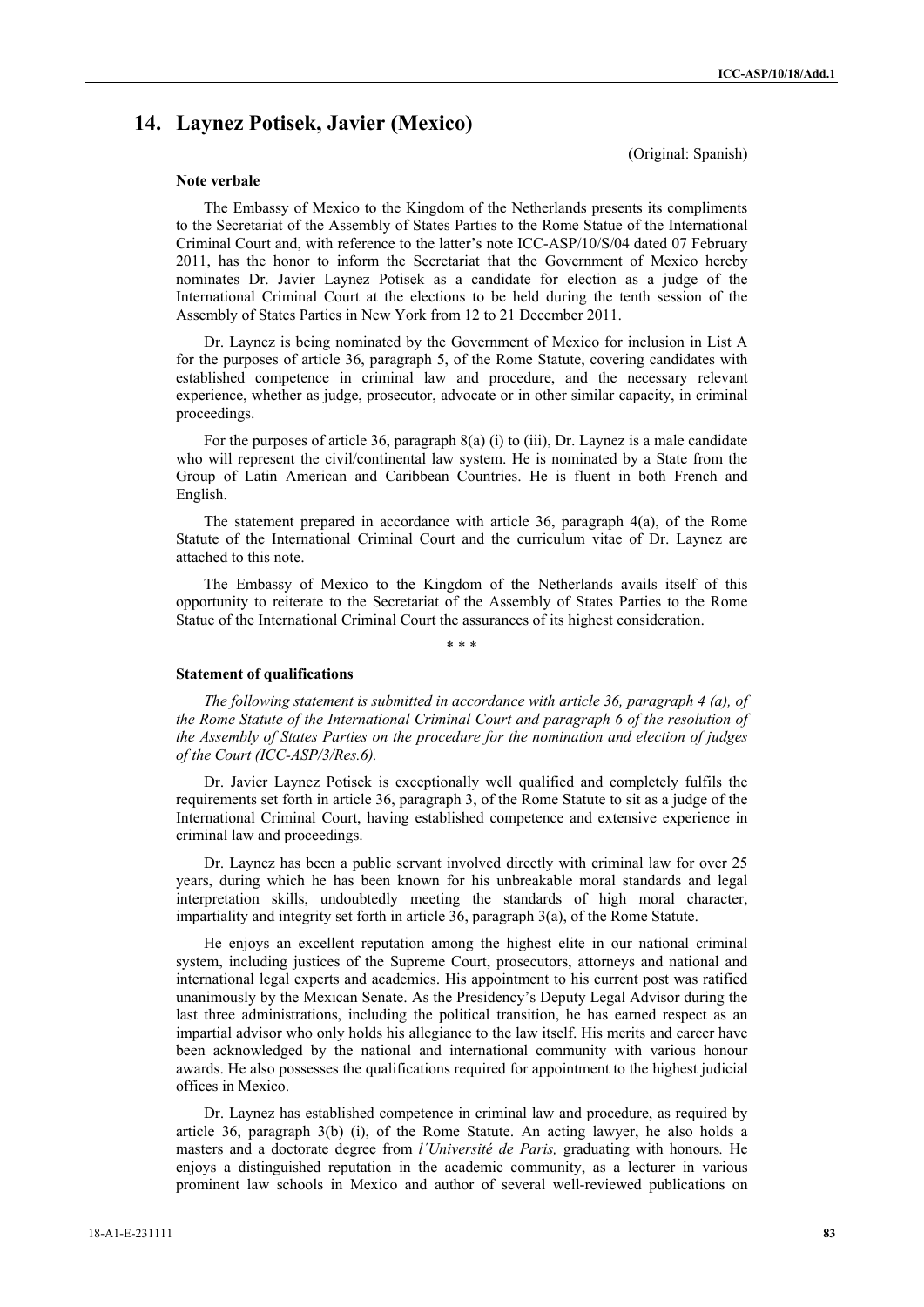issues such as *habeas corpus*, the structure and functioning of judicial systems, strengthening the rule of law, and challenges of public governance.

The candidate has a solid, successful and extensive experience in criminal proceedings as required by the above-mentioned article 36, paragraph 3 (b)(i), of the Rome Statute.

As Deputy Attorney-General for Legal and International Affairs, he confirmed his expertise in both criminal and international law, leading several cases of utmost importance for Mexico and other States. To mention a few, in 2006 he advocated for the implementation of international treaties regarding criminal extraditions before the Mexican Supreme Court, and by obtaining a favorable ruling, he personally managed to accomplish the extradition to Mexico from the United States of Mr. Succar Kuri, later processed and convicted by a Mexican tribunal for child sexual abuse. In 2005, he accomplished the extradition of Mr. Thomas Frank White from Thailand, accused of the same charges. In 2006, he also overcame various legal obstacles and succeeded in turning in five members of the terrorist organization ETA to the Government of Spain. During such years, he was also directly involved in the trial of a former Mexican President's brother for diversion of public funds, which, after years of litigation, was resolved and resulted in the recovery of such funds. He also leaded the negotiation of various agreements on international assistance and cooperation for criminal matters (with China, Switzerland and Spain).

As the Presidency's Deputy Legal Advisor, he was also involved in drafting and negotiating various constitutional reforms in criminal law matters. In 2005, he directly participated in the drafting and negotiation of the constitutional recognition of the International Criminal Court's jurisdiction. In 2007, he coordinated the drafting of the constitutional amendment which adopted the accusatorial criminal system in Mexico and promoted its adoption by Congress, promoting in particular the inclusion of provisions on the protection of human rights of victims and defendants during the entire criminal proceeding. During his stay in such office, he directly participated in the litigation of the *Radilla Pacheco v. Mexico* case before the Inter-American Court of Human Rights.

Recently, he headed the legal design of the *Social Prosecutor Office for the Defense of Crime Victims,* a new entity for the protection of victims which gathers both private individuals and organizations as well as public entities in the board of governors. He also participated actively in the negotiations regarding the recent amendment to the Mexican Constitution regarding human rights.

As Attorney-General for Tax Issues, he successfully drafted and negotiated the Money Laundry Bill which regulates the compliance, by Mexico, of the recommendations of the Financial Action Task Force (FATF).

As for the requirements of article 36, paragraph  $3(c)$ , of the Rome Statute, Dr. Laynez has excellent domain of the French language and is also fluent in English. His native language is Spanish.

## **Letter from the Mexican National Group of the Permanent Court of Arbitration**

\*\*\*

Mexico D.F., 2 September 2011

We refer to the elections to be held in December 2011 during the tenth session of the Assembly of States Parties to the Rome Statute of the International Criminal Court in order to fill the Court's six judicial vacancies.

As members of the Mexican National Group of the Permanent Court of Arbitration, we have the pleasure to endorse the candidacy of Dr. Javier Laynez Potisek, who is of Mexican nationality, to fill one of the vacant posts of judge of the International Criminal Court.

Dr. Laynez Potisek has extensive experience and established competence in criminal law and procedure, and is of high moral character, impartiality and integrity, thus satisfying the requirements for candidates for election as judges of the Court.

This letter is submitted in accordance with the provisions of article 36 (4) (ii) of the Rome Statute of the International Criminal Court.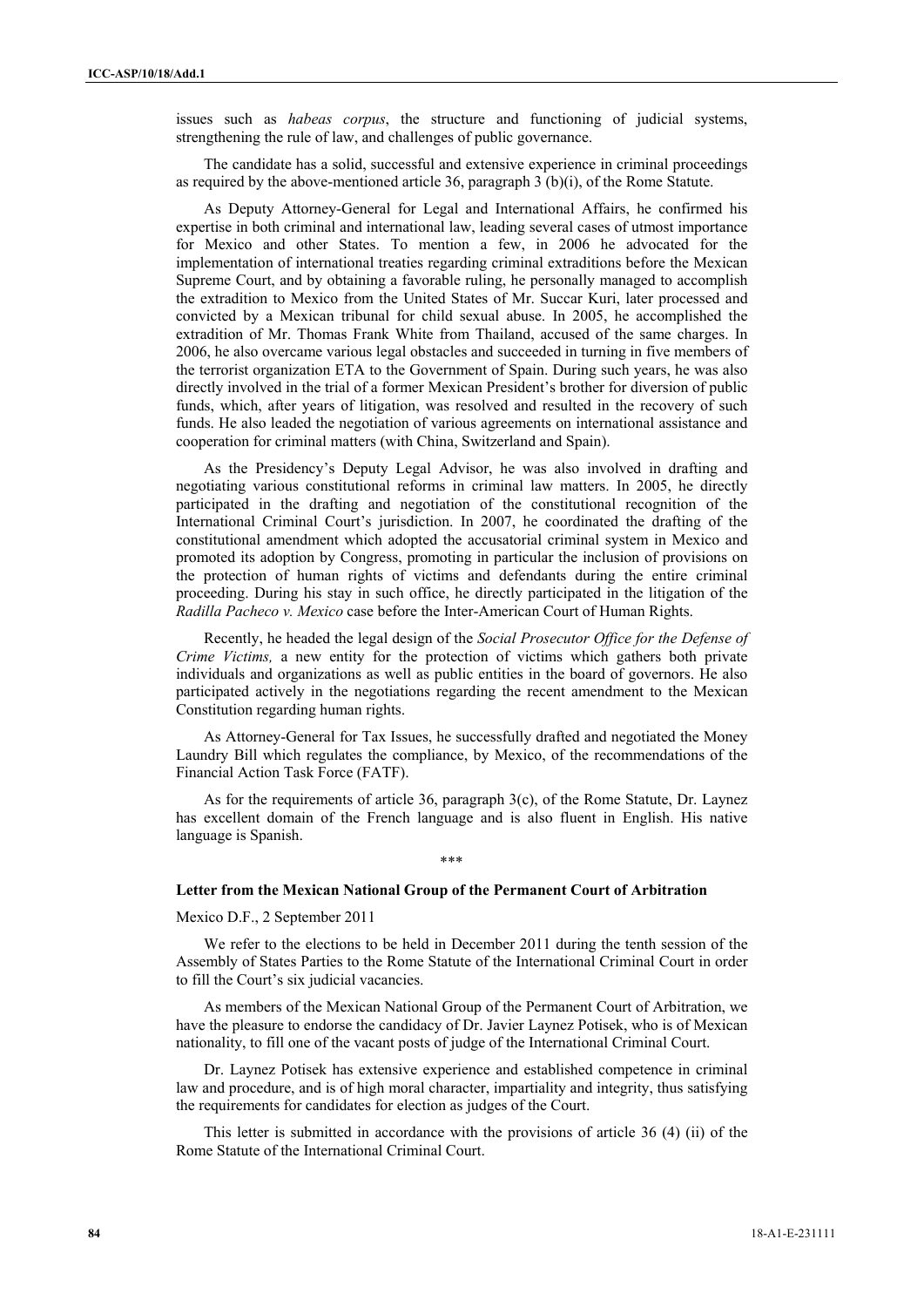Dr. Alonso Gómez Robledo Verduzco, Member of the Mexican National Group of the Permanent Court of Arbitration;

Ambassador Antonio de Icaza, Member of the Mexican National Group of the Permanent Court of Arbitration;

Dr. Alberto Székely, Member of the Mexican National Group of the Permanent Court of Arbitration;

Dr. Alejandro Sobarzo Loaiza, Member of the Mexican National Group of the Permanent Court of Arbitration.

\*\*\*

## **Personal data**

| Date of birth | 2 June 1959, in Torreón, Coahuila |
|---------------|-----------------------------------|
| Civil status  | Single                            |

#### **Academic background**

| $1987 - 1990$ | PHD. in Public Law                                               |
|---------------|------------------------------------------------------------------|
|               | Université Paris XI Sceaux                                       |
|               | Honourable Mention.                                              |
| 1987 – 1989   | Master in Tax Administration                                     |
|               | Université Paris IX Dauphine.                                    |
| $1985 - 1987$ | Master in Public Law                                             |
|               | Université Paris XI Sceaux.                                      |
| $1985 - 1986$ | Postgraduate Diploma in Public Administration                    |
|               | Institut international d'administration publique, Paris, France. |
| $1978 - 1981$ | Law Degree                                                       |
|               | Universidad Regiomontana-Monterrey, Nuevo León, Mexico           |

## **Professional background**

February 2008 – present Attorney-General for tax issues

- Office of the Attorney-General for Tax Issues
- Attorney of the Ministry of Finance.
- He lodges legal complaints before the Federal Prosecutor's Office for tax, financial and smuggling crimes, as well as those committed by public officials.
- He represents the Federal Government in constitutional lawsuits against laws and acts concerning tax policy before the Mexican Supreme Court of Justice. Leading responsible for the project for the creation of the Social Prosecutor Office for the Defense of Crime Victims.
- Recently, responsible for the preparation and negotiation of the legislative initiative for the prevention of money laundering and terrorism funding.
- Direct participant in the negotiations of the constitutional reform on human rights issues.

#### **On two occasions**

January 2007 –February 2008 Deputy Legal Advisor and December 1994 – April 2005

- Office of the Legal Advisor of the Presidency
- Reviewed and approved constitutional and legal initiatives, namely the constitutional reform regarding the implementation of the accusatorial system of criminal justice and the extension of the rights of victims and suspects.
- Reviewed and approved draft bills, presidential agreements and international treaties.
- Statement of legal criteria applicable to the Federal Public Administration as a whole.
- Attended legal consultations issued by the Office of the Presidency.
- Participated in the drafting of constitutional and legal reforms, particularly regarding the integral reform to the public security and justice systems, the creation of the Federal Counsel of the Judiciary and the implementation of constitutional procedures.
- Participated in the drafting and the negotiations of the constitutional reform for the recognition of the jurisdiction of the International Criminal Court.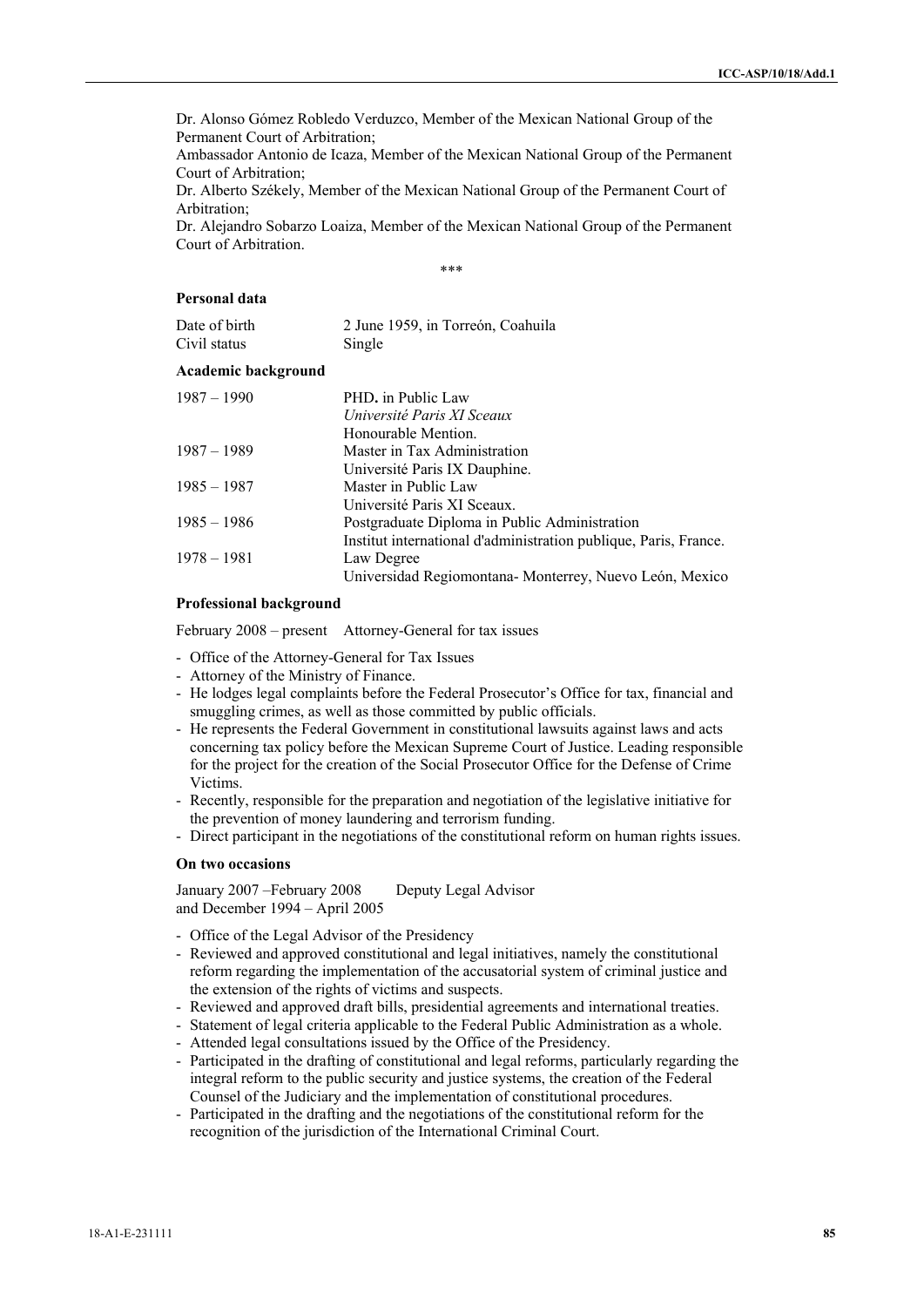May 2005 – December 2006 Deputy Prosecutor General of legal and international affairs Office of the Attorney General

- Responsible for the actions concerning extradition and international legal assistance.
- Litigated before the Mexican Supreme Court of Justice on the necessary criteria for the implementation and compliance of the international bilateral agreements on extradition which allowed the extradition of Succar Kuri to Mexico, as well as his processing and conviction for pederasty (sexual abuse of children) as well as sexual exploitation of children Mexico. These criteria allowed the delivery to Spain of five members of the terrorist group ETA.
- Among other notable cases, he managed the extradition of Thomas Frank White from Thailand also charged with sexual child abuse.
- He also advocated on behalf of the Mexican government on the trial of the brother of the former President, Raul Salinas de Gortari, obtaining a convicting sentence and negotiating the return of diverted resources from Switzerland and the United Kingdom.
- Negotiated the Treaties of Mutual Legal Assistance with Spain, Switzerland and China, as well as the Extradition Treaty with China.
- Approved draft statements of the Attorney General in constitutional procedures.
- Presentation and follow-up of federal lawsuits lodged by the Office of the Attorney General representing the Federation.
- President of the Committee of Professionalization; in charge of the police and ministerial carriers, where he focused his efforts in providing human rights education and training to police officers.
- Participated in the preparation and negotiation of the constitutional and legal reform on drug dealing.

January 1992 – November 1994 Director of Regulation

- Ministry of Public Education
- Responsible for the legal review of all the acts and documents issued by the Ministry.
- Prepared and implemented the system for the decentralization of national basic education.
- Drafting member and participant in the negotiations of the constitutional reform of access to education and the issuing of the new General Law on Education.

March 1990 – December 1991 Director of legislation and regulation

- Ministry of Planning and Budget
- Legal review of expenditure budget decree.
- Preparation of draft laws, decrees and regulations in the jurisdiction of the Ministry.

February 1983 – May 1985 Tax attorney

- Office of the Attorney-General for Tax Issues
- Federal Government's legal representation in contentious proceedings before the Federal Tax Court.
- Legal representation in litigations before the Mexican Supreme Court of Justice.

## **Lectures**

| At present      | Professor of Administrative Law                                       |
|-----------------|-----------------------------------------------------------------------|
|                 | Centro de Investigación y Docencia Económica (CIDE).                  |
| At present      | Professor of the Masters Degree in Public Management                  |
|                 | Centro de Investigación y Docencia Económica (CIDE).                  |
| $1994 - 1997$ , | Professor of Legal Structure of the Mexican State in the Masters      |
| 1999            | Degree in Public Administration                                       |
|                 | Centro de Investigación y Docencia Económica (CIDE).                  |
| $1998 - 1999$   | Professor of the Course in Administrative Law                         |
|                 | Training Program of Tax Attorneys of the Internal Revenue             |
|                 | Service (SAT).                                                        |
| $1990 - 1996$   | Professor of Administrative and Tax Law El Colegio de México.         |
| $1984 - 1985$   | Professor of Income Tax Colegio Nacional para la Educación            |
|                 | Profesional                                                           |
| $1981 - 1983$   | Professor on Tax Law I (general part) and Tax LawII (tax litigation). |
|                 | Universidad Regiomontana, Facultad de Contaduría.                     |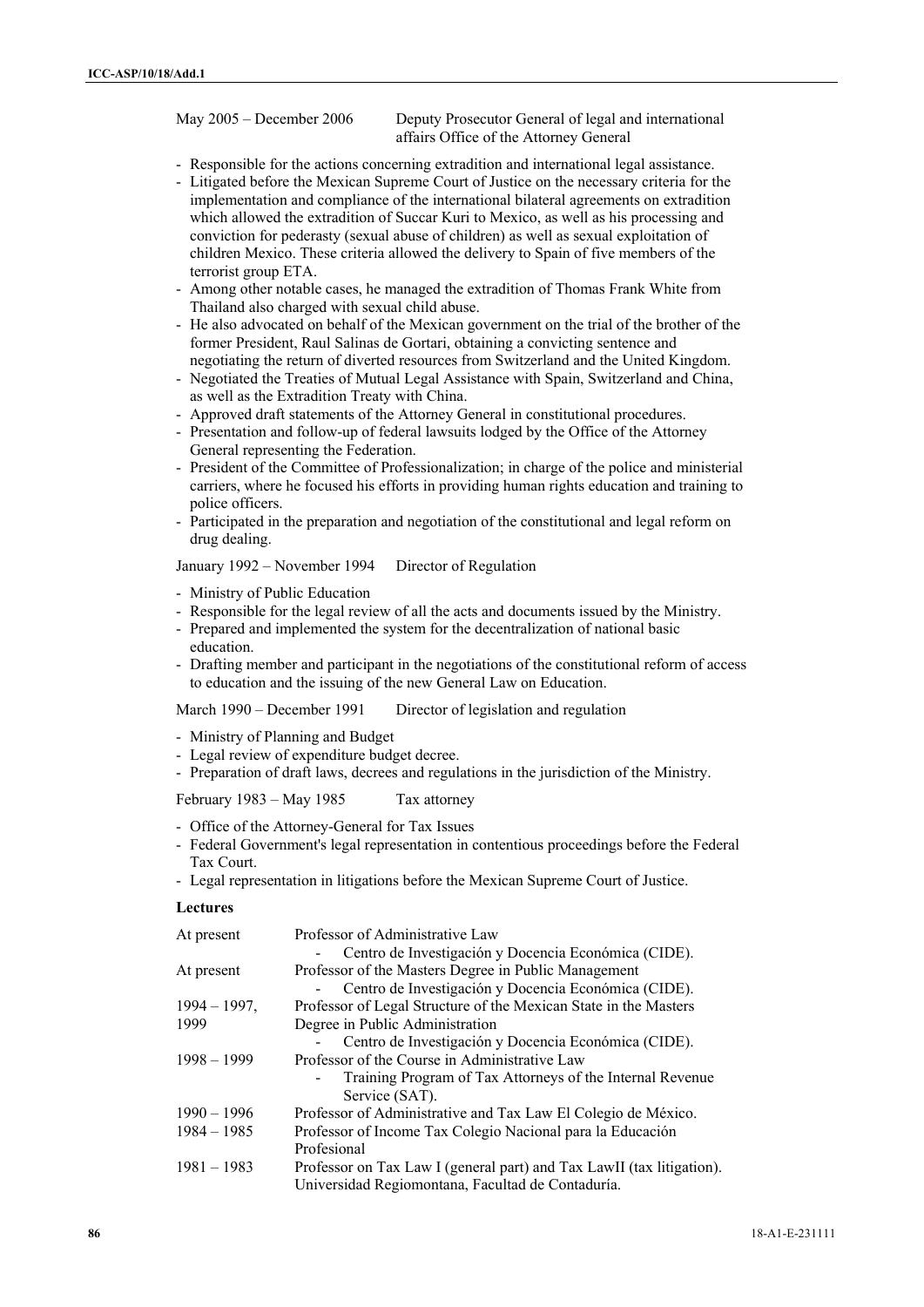# **Others**

Member of the Advisory Board of the Masters Degree in Tax Law Instituto Tecnológico Autónomo de México (ITAM).

- Member of the Advisory Board of the Law Degree
- Centro de Investigación y Docencia Económicas (CIDE).
- Speaker in various fora, seminars, courses and conferences
- Universidad Nacional Autónoma de México (UNAM), Cámara de Diputados, Senado, Instituto Tecnológico Autónomo de México (ITAM), Internal Revenue Service (SAT), Federal District Department (DDF), Universidad Anáhuac.

## **Honours and awards**

- Presea Isidoro Fabela al Mérito Público; granted by the "Federación Nacional de Abogados al Servicio de México". July 1997.
- Condecoración de Honor, in silver, granted by the Government of the Republic of Austria. August 2005.
- He will receive the award of San Raymundo de Peña Fort, by the Kingdom of Spain. The authorization to receive the award was published on the Official Journal of the Federation of the Congress on January 24, 2011.

## **Publications**

- Puntos Finos, "No utilizar el amparo como instrumento de planeación fiscal", May 2009, Núm. 166, Vol. XXV.
- "Entre la reforma energética y el amparo fiscal", Journal El Mundo del Abogado, N. 112, August 2008.
- "Equilibrio entre los Poderes Ejecutivo y Legislativo. Gobernabilidad: nuevos actores, nuevos desafíos", IBERGOB-MEXICO, Ed. Porrúa, Vol. II, Mexico 2002.
- "La Suprema Corte de Justicia como Tribunal Constitucional: su impacto en la Administración Pública Federal". Seminar: La Justicia Mexicana hacia el Siglo XXI. UNAM-Senado de la República, Mexico 1997.
- "La Justicia Constitucional en materia Político-Electoral". Seminar Defensa y Protección de la Constitución. UNAM 1997.
- "La Consejería Jurídica del Ejecutivo Federal". In the compilation Fortalecimiento del Estado de Derecho. FENASEM, Mexico 1996.
- "La Desincorporación de Entidades Paraestatales: ¿Un retorno al Estado mínimo?" Memory of the international seminar Redimensionamiento del Estado. INAP 1987.

**Language** French (100%), English (85%)

\*\*\*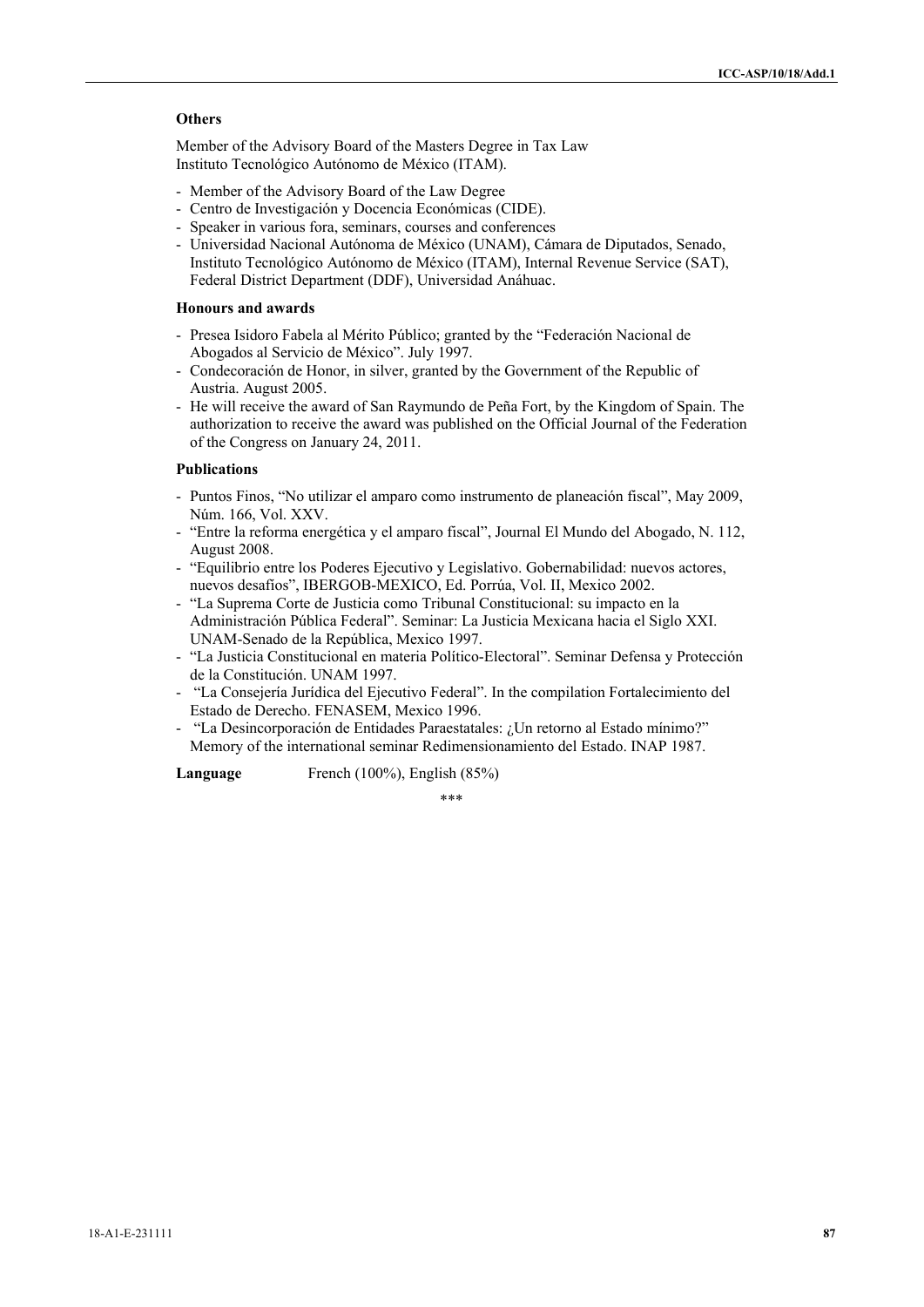# **15. Mindua, Antoine Kesia-Mbe (Democratic Republic of the Congo)**

(Original: French)

### **Note verbale**

The Ministry of Foreign Affairs of the Democratic Republic of the Congo presents its compliments to the Field Office of the International Criminal Court in Kinshasa, and has the honour to kindly request it to submit to the seat of the International Criminal Court in The Hague the nomination by the Congolese government of His Excellency Judge Antoine Kesia-Mbe Mindua, Dr., with a view to the election of six judges of the International Criminal Court which will take place during the tenth session of the Assembly of States Parties to be held at the United Nations Headquarters in New York, United States, from 12 to 21 December 2011.

The following documents are appended hereto in French and in English by the Ministry of Foreign Affairs:

- Curriculum vitae.
- Statement of qualifications,
- Cover letter of Dr. Antoine Kesia-Mbe Mindua, nominated for a post of judge at the Court.

**\* \* \*** 

#### **Statement of qualifications**

*Statement submitted pursuant to article 36 (4) (a), of the Rome Statute of the International Criminal Court and paragraph 6 of the resolution of the Assembly of States Parties on the procedure for the nomination and election of judges at the International Criminal Court (ICC-ASP/3/Res.6).*

The Government of the Democratic Republic of the Congo has decided to nominate His Excellency Dr. Antoine Kesia-Mbe Mindua, who is currently a judge at the International Criminal tribunal for the former Yugoslavia (ICTY) in The Hague, for a post of judge at the International Criminal Court with a view to the elections which will take place during the tenth session of the Assembly of States Parties to be held in New York from 12 to 21 December 2011 (article 36 (4) (a) (i)).

Judge Mindua is a person of high moral character, impartiality and integrity who possesses the qualifications required in the Democratic Republic of the Congo for appointment to the highest judicial offices.

Although he meets the conditions required to be included in Lists A and B, Judge Mindua is nominated for inclusion in List A, which contains the names of candidates with "established competence in criminal law and procedure, and the necessary relevant experience, whether as a judge, prosecutor, advocate or in other similar capacity, in criminal proceedings" (article 36 (3) (b) (i) and article 36 (5), of the Rome Statute).

As stated in his curriculum vitae, which is appended hereto, in addition to his internationally recognized law studies and academic qualifications, Judge Mindua has experience of both national and international criminal proceedings (article 36 (3) (b) (i)).

Judge Mindua is amongst the most distinguished legal experts of the Democratic Republic of the Congo and a qualified jurist in the civil law system. He has dedicated himself to criminal law and procedure for many years.

Thus, he has a Master's degree in Private and Criminal Law, which involves a very thorough study of criminal law and procedure. Moreover, he still continues to carry out research and to be published in this area. In addition to Public International Law, he is a professor and lectures on International Criminal Law at the Geneva School of Diplomacy and International Relations of the University Institute in Geneva.

Judge Mindua had ample time to extend his knowledge of military law and procedure in practice whilst he was a trainee Military Magistrate at the Court-Martial of the Garrison of Kinshasa-Gombe in the Democratic Republic of the Congo.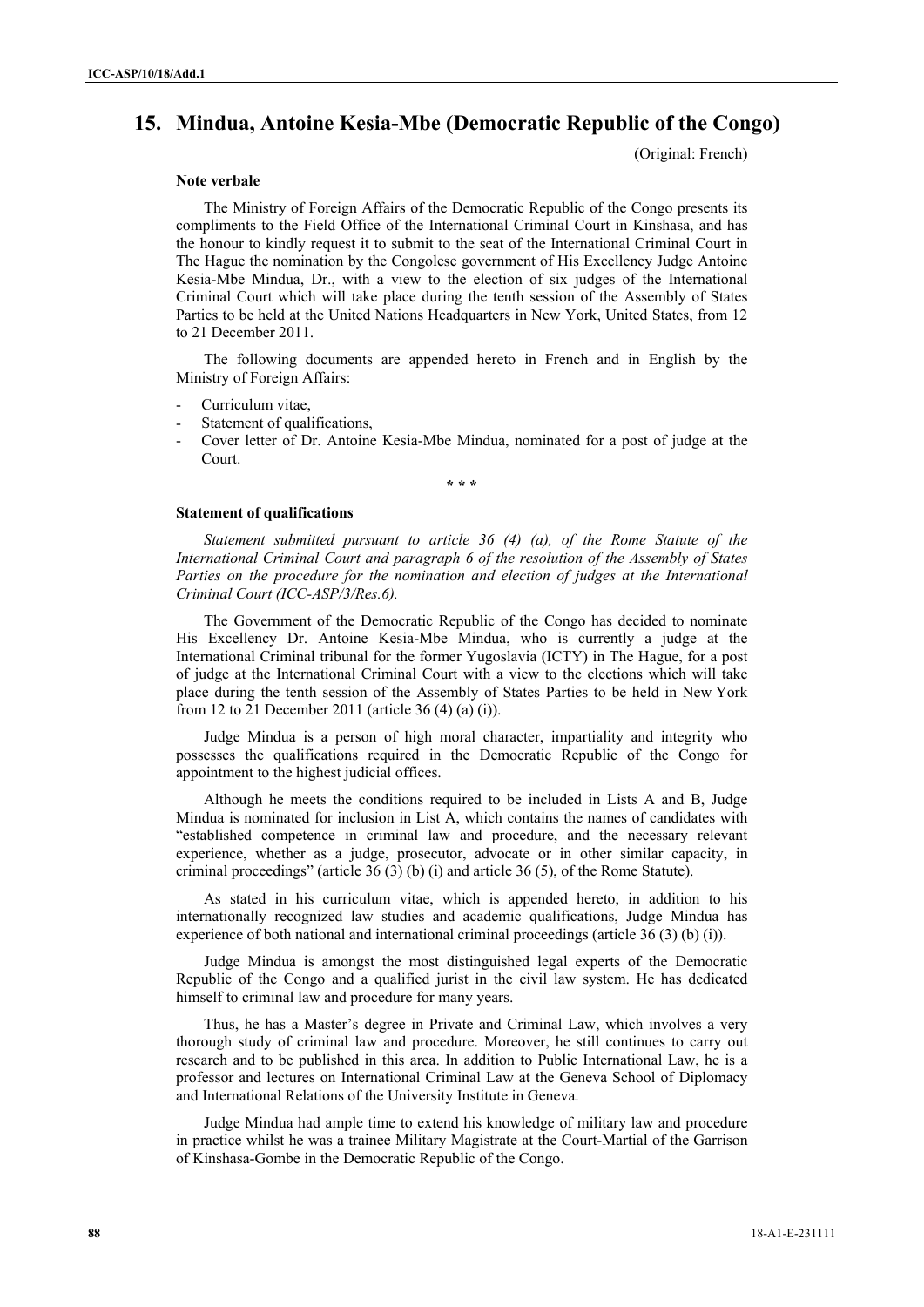Judge Mindua has demonstrated experience in criminal law and procedure at the international level. For close to five years he was a legal officer in the Chambers and in the Registry of the International Criminal Tribunal for Rwanda (ICTR) in Arusha, Tanzania. His work at the ICTY in The Hague for just over five years in complicated trials clearly shows that Judge Mindua is a great practitioner in the area of international criminal trials on a variety of crimes.

Judge Mindua also has expertise on the issue of violence against women and children (article 36 (8) (b)). Having worked extensively on the crimes committed in Rwanda and in the former Yugoslavia, he has judicial experience of those issues. He also has particular and recognized knowledge of this type of violence owing to, inter alia, his mandate as Vice-Chairman of the Executive Committee of the United Nations High Commissioner for Refugees in Geneva in 2005 and 2006. And in his capacity as Permanent Representative of the Democratic Republic of the Congo and Head of the governmental delegation to the United Nations Human Rights Commission/Council in Geneva, Ambassador Mindua has initiated and/or keenly supported a large number of resolutions condemning violence against children (abductions, forced labour, rape, enlisting in armed forces, etc.).

Judge Mindua is a fervent advocate of the rule of law and of safeguarding human rights.

It should also be noted that Judge Mindua has established competence and broad experience of international law, international humanitarian law and the law of human rights (article 36 (5)). He has a doctorate in law and is an expert in above areas. He has lectured in these subjects at universities in the Democratic Republic of the Congo, in Switzerland and in France.

Judge Mindua is a highly qualified and distinguished diplomat who, during his mandate as Ambassador Extraordinary and Plenipotentiary and Permanent Representative of his country to the United Nations in Geneva has, on many occasions, been the head of his governmental delegation to the United Nations Human Rights Commission/Council, thereby initiating and defending several important resolutions considered as true advancements for human rights.

In sum, Judge Mindua has "established competence in relevant areas of international law such as international humanitarian law and the law of human rights, and extensive experience in a professional legal capacity which is of relevance to the judicial work of the Court" (article 36 (3) (b) (ii)).

Judge Mindua holds many titles and academic distinctions.

In addition to other languages, Judge Mindua is fluent in French and English, the two working languages of the Court.

Judge Mindua, a male, is a national of the Democratic Republic of the Congo (Group of African States) and does not possess the nationality of any other State. \* \* \*

## **Statement submitted to support the nomination of Dr. Antoine Kesia-Mbe Mindua as judge of the International Criminal Court**

My country, the Democratic Republic of the Congo, has suffered recently from the throes of the war and it is still experiencing, especially in the eastern provinces, serious breaches of international humanitarian law and human rights, particularly against women. Our people are now convinced that impunity is one of the reasons for these repetitive violations. Recognizing the importance of the international criminal justice system, especially for Africa, my country was the sixtieth to ratify the Rome Statute of the International Criminal Court ("the Court"), allowing the latter to enter into force. My Government has agreed to transfer to the Court's Detention Unit at The Hague its nationals indicted by the Prosecutor; and they constitute today the majority of the Court's detainees. Moreover, my country collaborates very closely with the International Criminal Tribunal for Rwanda (ICTR) on the arrest of the accused and suspects. However, my country has never had the honour of having one of its nationals elected judge of the Court.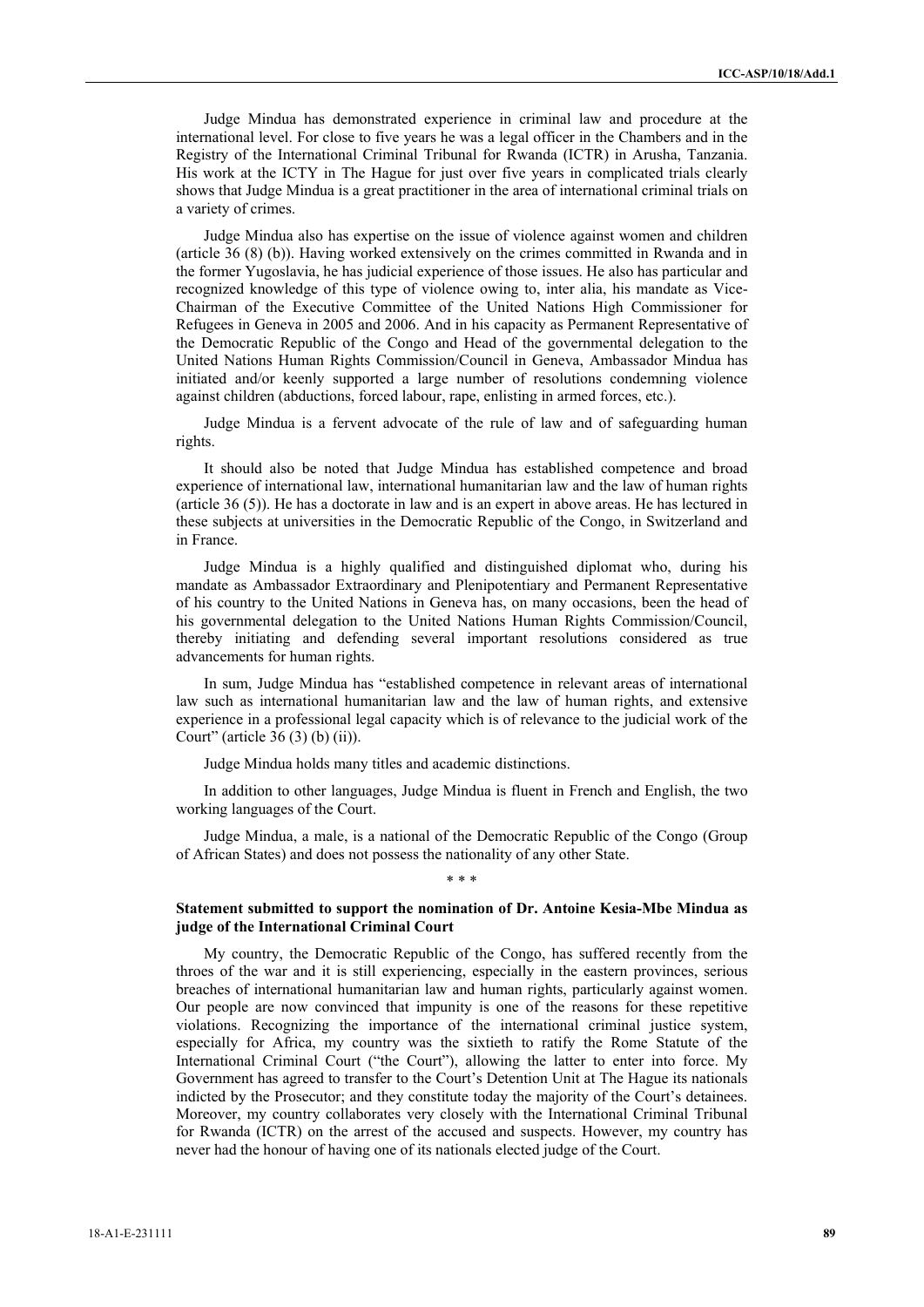Personally, I am a believer and fervent defender of the Rule of Law. I am committed to the ideals of human rights. That is why I have always been a human rights activist both at a national as well as at an international level. My university background and my career certainly demonstrate this. As a former Legal Officer of the ICTR in Arusha, I personally took part in the work of international justice in Rwanda. Today, I also contribute to the work of justice and reconciliation in the former Yugoslavia in my capacity as judge of the International Criminal Tribunal for the former Yugoslavia (ICTY).

The Government of the Democratic Republic of the Congo has always encouraged my personal commitment as well as my international judicial activities. My profound conviction is that the law, particularly international humanitarian law, must be used to protect the most vulnerable, and that its judicial implementation is crucial to put an end to the vicious circle of violence, through the end of impunity.

As a professional of criminal courts of law in my country and within the United Nations system, and in accordance with my personal convictions, being a judge of the Court would be the logical outcome of my struggle in the service of the weak. If I am elected judge, I will greatly contribute to the work of this high jurisdiction whose challenges I know very well, such as the slowness of the proceedings with the consequences of excessive expenses, as well as its current disrepute in some public opinion. My practical experience in the judiciary, military and diplomacy as well as my academic background have prepared me for this post. Actually, it is essential that the international (criminal and humanitarian) law be implemented in a diligent and responsible manner. Peace and development depend on this.

> Done at The Hague, 11 May 2011 Dr. Antoine Kesia-Mbe Mindua

\*\*\*

## **Personal data**

| Name           | Dr. Antoine Kesia-Mbe Mindua                                                                                                              |
|----------------|-------------------------------------------------------------------------------------------------------------------------------------------|
| Date of birth  | 31 December 1956 (Mushie, Democratic Republic of the Congo).                                                                              |
| Nationality    | Congolese from the Democratic Republic of the Congo                                                                                       |
| Marital status | Married                                                                                                                                   |
|                | University education and qualifications                                                                                                   |
| 1992-1995      | Doctorate (PhD) in Public International Law (Geneva, Switzerland).<br>Title of doctoral thesis: "International Organisations, Armed       |
| 1996           | Interventions and Human Rights".<br>Prize for the best thesis of the University of Geneva for.                                            |
| 1990-1992      | Diplôme d'Etudes Supérieures (Advanced University degree                                                                                  |
|                | obtained after Master's degree) in Public International Law, Geneva,<br>Switzerland.                                                      |
| 1989-1990      | Diploma in International Law and Comparative Human Rights Law,                                                                            |
|                | Strasbourg, France.                                                                                                                       |
| 1988-1990      | Diplôme d'Etudes Approfondies (Advanced University degree<br>obtained after Master's degree) in European Community Law,                   |
|                | Nancy, France.                                                                                                                            |
| 1988-1990      | Diplôme d'Etudes Supérieures (Advanced University degree<br>obtained after Master' degree) in European Politics and Law, Nancy,           |
|                | France.                                                                                                                                   |
| 1976-1982      | Graduat et Maîtrise (Bachelor's and Master's degrees) in Law,<br>Private and Criminal Law, Kinshasa, Democratic Republic of the<br>Congo. |

## **Professional experience**

#### **Judicial and legal experience**

2006-present Judge at the International Criminal Tribunal for the former Yugoslavia (ICTY), The Hague, The Netherlands.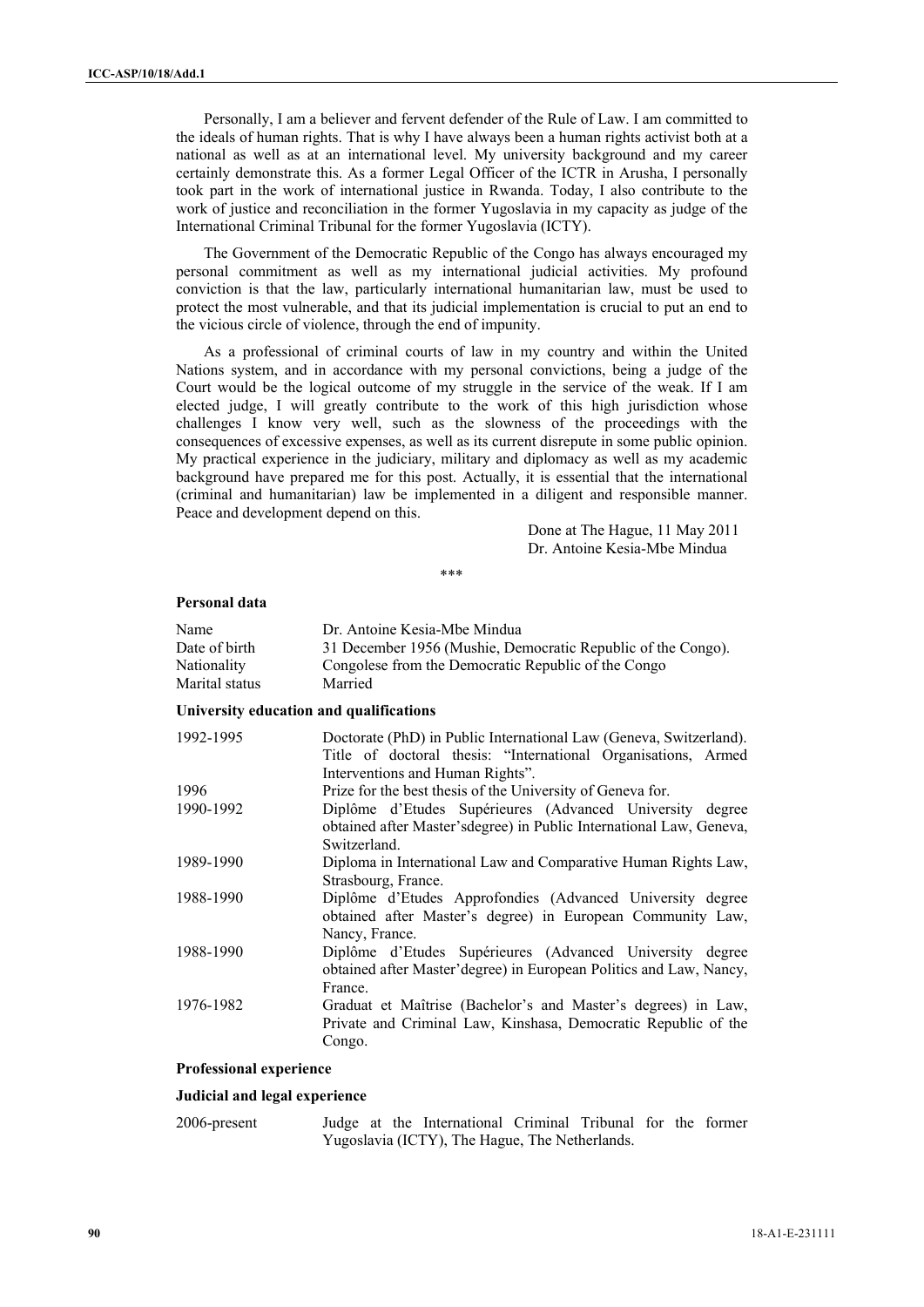| 1997-2001 | Legal Officer and Chief of the Judicial Proceedings Support Unit of  |
|-----------|----------------------------------------------------------------------|
|           | the International Criminal Tribunal for Rwanda (ICTR) and            |
|           | International Civil Servant of the United Nations, Arusha, Tanzania. |
| 1985-1988 | Assistant Representative and Legal Adviser to the Vice-Prime         |
|           | Minister and Minister of Citizens Rights and Freedoms, in            |
|           | Kinshasa, Democratic Republic of the Congo.                          |
| 1983-1985 | Legal Officer to the Police Headquarters (Garde Civile) and          |
|           | Assistant Legal Adviser at the Office of the President of the        |
|           | Republic, in Kinshasa, Democratic Republic of the Congo.             |
| 1981-1982 | Trainee Military Magistrate, Assistant Military Prosecutor at the    |
|           | Court-Martial of the Garrison of Kinshasa-Gombe, Democratic          |
|           | Republic of the Congo.                                               |

### **Diplomatic experience as Ambassador Extraordinary and Plenipotentiary (2001-2006)**

- Ambassador Extraordinary and Plenipotentiary of the Democratic Republic of the Congo to the Swiss Confederation in Bern, Switzerland.
- Ambassador Extraordinary and Plenipotentiary, Permanent Representative of the Democratic Republic of the Congo to the United Nations Office and other International Organizations in Geneva, Switzerland and in Vienna, Austria.
- Governor of the Common Fund for Commodities (CFC) for the Democratic Republic of the Congo in Amsterdam, The Netherlands.

## **Experience in teaching and scientific research**

| 2009- present | Invited Lecturer at the International Institute for Human Rights of |
|---------------|---------------------------------------------------------------------|
|               | the University of Strasbourg, France.                               |
| 2004- present | Professor of Public International Law and International Criminal    |
|               | Law at the "Geneva School of Diplomacy and International            |
|               | Relations, University Institute", Geneva, Switzerland.              |
| 1999-2006     | Visiting Lecturer at the University of Geneva (Programme            |
|               | plurifacultaire ACTION HUMANITAIRE) for Public International        |
|               | Law, and International Humanitarian Law, in Geneva, Switzerland.    |
| 1995-1996     | Researcher at the Faculty of Law, University of Geneva,             |
|               | Switzerland.                                                        |
| 1982-1988     | Professor for Civil and Commercial Law at the Kinshasa-Gombe        |
|               | University School of Commerce, in Kinshasa, Democratic Republic     |
|               | of the Congo.                                                       |
| 1982-1983     | Instructor for Human Rights and Freedoms courses at the Police      |
|               | (Garde Civile) Training Centre, Kinshasa-Maluku, Democratic         |
|               | Republic of the Congo.                                              |
|               |                                                                     |

# **Some multilateral positions occupied**

| 2005-2006        | Vice-Chairman of the Executive Committee of the United Nations       |
|------------------|----------------------------------------------------------------------|
|                  | High Commissioner for Refugees (HCR), Geneva, Switzerland.           |
| 1 January-       | Chairman (Ambassadorial level) of the Group of 77                    |
| 31 December 2005 | and China (G77 + China), the then group of 132 States members of     |
|                  | the Non-Aligned Movement, in Geneva, Switzerland.                    |
| 1 October 2004 - | Coordinator (Ambassadorial level) of the Group of 21                 |
| 31 January 2005  | $(G-21)$ , a group of 21 developing countries, at the United Nations |
|                  | Conference on Disarmament, Geneva, Switzerland.                      |

### **Professional expertise and skills**

## **Academic and scientific skills**

I have been teaching Law at the Kinshasa-Gombe University School of Commerce for several years and I was a Researcher at the University of Geneva, where I later taught International Law and Humanitarian Law. At present, I am still an invited Lecturer at the International Institute of Human Rights of Strasbourg as well as a Professor at the Geneva School of Diplomacy and International Relations, University Institute in Geneva.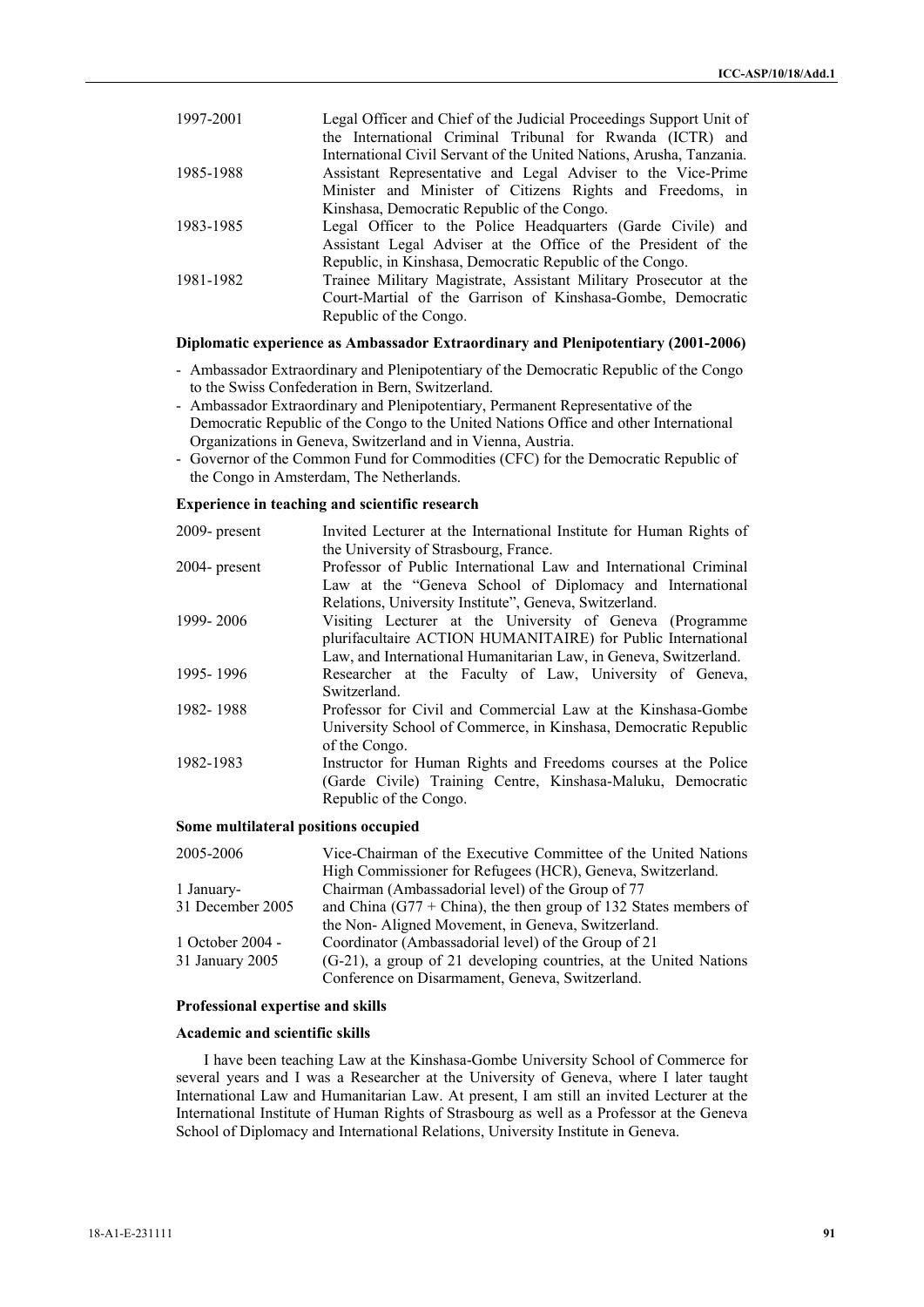My fields of research are: Public International Law, International Criminal Law, International Humanitarian Law, Human Rights, International Organizations, Use of armed force, Cooperation Europe-Developing countries, Child Rights, Gender, etc.

#### **Judicial, legal and administrative expertise**

As a Trainee Military Magistrate to the Court-Martial in Kinshasa, I worked as a military Prosecutor and as a single Judge. I have been also a Legal Officer at the International Criminal Tribunal for Rwanda (ICTR) where I worked for the Chambers and for the Registry. I was responsible for, inter alia, the management of trials, hearings and appeals. Currently, I am a Trial Judge at the International Criminal Tribunal for the former Yugoslavia (ICTY). I have participated in many trials, including the most complicated one in the history of the Tribunal. I have mastered the organization and the functioning of international justice very well.

I worked as a Legal Adviser to the Vice-Prime Minister and Human Rights Minister in Kinshasa. I have studied administrative science and law. I was thus able to occupy and to easily discharge various administrative and management functions, such as Head of diplomatic Mission in Bern and Geneva for two successive terms.

I have good knowledge of personnel matters within the United Nations system. I attended workshops on that. At the United Nations, in my capacity of Officer-in-charge of "Court Management Section", I dealt with administrative issues and with management matters as well.

## **Diplomatic skills and international expertise**

Thanks to my several internships within the United Nations, I have acquired early a perfect knowledge of the mechanisms of the multilateral diplomacy and of the United Nations system itself. Naturally, I master all human rights issues. For years, I have been Head of my governmental delegation to the United Nations Human Rights Commission/Council. And I am of course familiar with international conferences.

In my capacity as Legal Officer to the Arusha Tribunal, I often travelled to foreign countries to represent this high international jurisdiction. My assignments consisted in serving judicial documents (warrants of arrest, order for transfers and other orders) on Governments (Ministers of Foreign Affairs, Ministers of Justice, Attorneys General, Principal Prosecutors, Supreme Police Commanding Officers), negotiating with States the transfer of the persons accused or suspected by the Tribunal, and bringing personally the detainees, on the special aircraft put at my disposal by the United Nations, to the seat of the Tribunal in Arusha, Tanzania. I am familiar with matters related to headquarters agreements, in particular between the United Nations Tribunal and the host Government of Tanzania. Of course, I have acquired a great deal of experience in drafting correspondence related to such matters.

In my capacity as former Ambassador Extraordinary and Plenipotentiary of my country to the Swiss Confederation in Bern, I engaged in bilateral diplomacy on a daily basis. My other previous functions as Head of diplomatic Mission and Permanent Representative to the United Nations Office and other International Organizations in Geneva and in Vienna have made me more than familiar with multilateral diplomacy. My proven skills as a leader and a consensual negotiator led my fellow Ambassadors to elect me successively as Coordinator of the Group of 21 developing countries (G-21) at the United Nations Conference on Disarmament in Geneva, Chairman of the Group of 77 and China (Group of 132 Non-Aligned States) in Geneva and finally, Vice-Chairman of the Executive Committee of the Program of the United Nations High Commissioner for Refugees. During my tenure as Head of diplomatic Mission, and as leader of regional groups or international conferences, I had the opportunity to demonstrate my commitment to multilateral diplomacy, which allows people to meet and to cooperate fruitfully. I firmly believe in the richness of cultural diversity.

## **Proven drafting skills**

My legal and political analyses, my correspondence as well as the reports I write in both French and English show a very high standard of my drafting skills. Presently, as a Judge at the International Criminal Tribunal for the former Yugoslavia, I draft various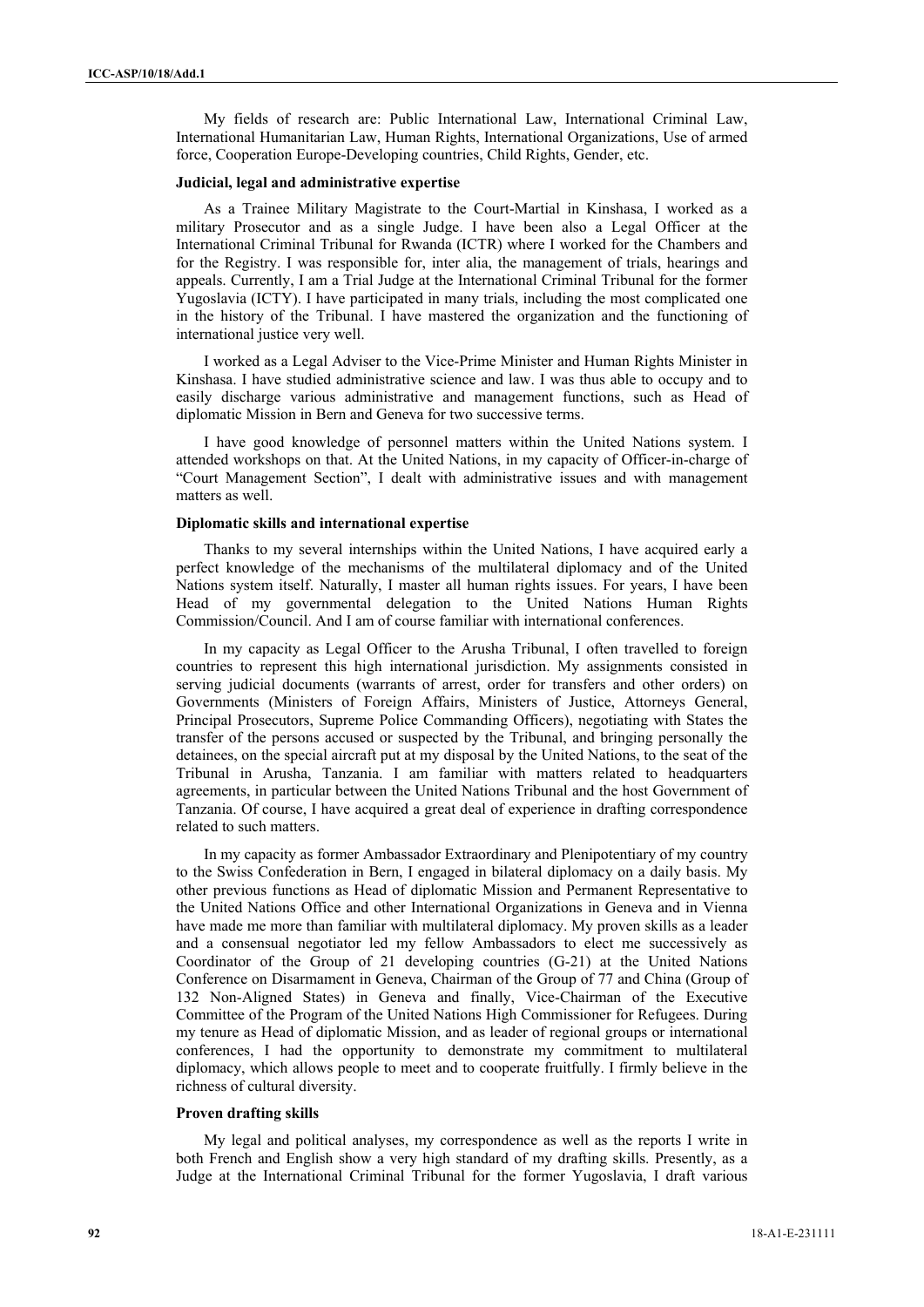opinions, decisions and judgements. Yet, at the International Criminal Tribunal for Rwanda, I participated in the drafting of decisions and judgements as well. Finally, in my capacity as Head of diplomatic Missions, my drafting skills were proven on a daily basis and were of paramount importance in both Bern and Geneva as well as at several other international fora.

# **Some international meetings**

| 12-16 April 2006       | Head of the Democratic Republic of the Congo governmental<br>delegation to the African Union Ministers of Trade Conference,<br>Nairobi, Kenya.                                                                                                                                         |
|------------------------|----------------------------------------------------------------------------------------------------------------------------------------------------------------------------------------------------------------------------------------------------------------------------------------|
| 13-18 December 2005    | Deputy Head of the Democratic Republic of the Congo<br>governmental delegation to the Sixth Ministerial Conference of<br>the World Trade Organization, Hong Kong, China.                                                                                                               |
| 21-23 November 2005    | Head of the Democratic Republic of the Congo governmental<br>delegation to the Ministerial Conference of the Trace Ministers<br>of the African Union on commodities, Arusha, Tanzania.                                                                                                 |
| 14 March-22 April 2005 | Head of the Democratic Republic of the Congo governmental<br>delegation to the 61 <sup>st</sup> Session of the United Nations Commission<br>of Human Rights, Geneva, Switzerland.                                                                                                      |
| 18-22 January 2005     | Head of the Democratic Republic of the Congo governmental<br>delegation to the World Conference on Disaster Prevention,<br>Kobe, Japan.                                                                                                                                                |
| 29 November            | Deputy Head of the Democratic Republic of the Congo<br>governmental 3 December 2004 delegation to the World Summit<br>on a Mine Free World, Nairobi, Kenya.                                                                                                                            |
| 9-13 July 2004         | Head of the Democratic Republic of the Congo governmental<br>delegation to the Conference of the African, Caribbean and<br>Caribbean Group of States (ACP) and G-90 Trade Ministers,                                                                                                   |
| 13-18 June 2004        | Grand Baie, Mauritius.<br>Deputy Head of the Democratic Republic of the Congo<br>governmental delegation to the eleventh UNCTAD Ministerial<br>Conference of the United Nations Conference on Trade and                                                                                |
| 15-23 April 2004       | Development, São Paulo, Brazil.<br>Head of the Democratic Republic of the Congo governmental<br>delegation to the 60 <sup>th</sup> Session of the United Nations Commission<br>of Human Rights, Geneva, Switzerland.                                                                   |
| 10-14 September 2003   | Deputy Head of the Democratic Republic of the Congo<br>governmental delegation to the Fifth Ministerial Conference of<br>the World Trade Organization (WTO), Cancun, Mexico.                                                                                                           |
| 17 March               | Head of the Democratic Republic of the Congo governmental 25<br>April 2003 delegation: to the Fifty-ninth Session of the United<br>Nations Commission on Human Rights, Geneva, Switzerland.                                                                                            |
| 4-5 November 2002      | Head of the Democratic Republic of the Congo governmental<br>delegation to the Ministerial Meeting on the Kimberley Process<br>Certification<br>Scheme<br>for<br>Rough Diamonds,<br>Interlaken,<br>Switzerland.                                                                        |
| 23 September-          | Head of the Democratic Republic of the Congo                                                                                                                                                                                                                                           |
| 1 October 2002         | Government delegation to the Thirty-seventh Series of the<br>Assemblies of the Member States of World International<br>Property Organization (WIPO), Geneva, Switzerland                                                                                                               |
| 16-20 September 2002   | Head of the Democratic Republic of the Congo governmental<br>delegation to the Fourth Meeting of States Parties to the<br>Convention on the Prohibition of the Use, Stockpiling,<br>Production and Transfer of Anti-personnel Mines and on Their<br>Destruction, Geneva, Switzerland.  |
| 5-7 August 2002        | Head of the Democratic Republic of the Congo governmental<br>delegation to the Common Market for Eastern and Southern<br>Africa (COMESA) / Southern African Development Community<br>(SADC) Regional Workshop for Trade negotiators on the Doha<br>Development Agenda, Nairobi, Kenya. |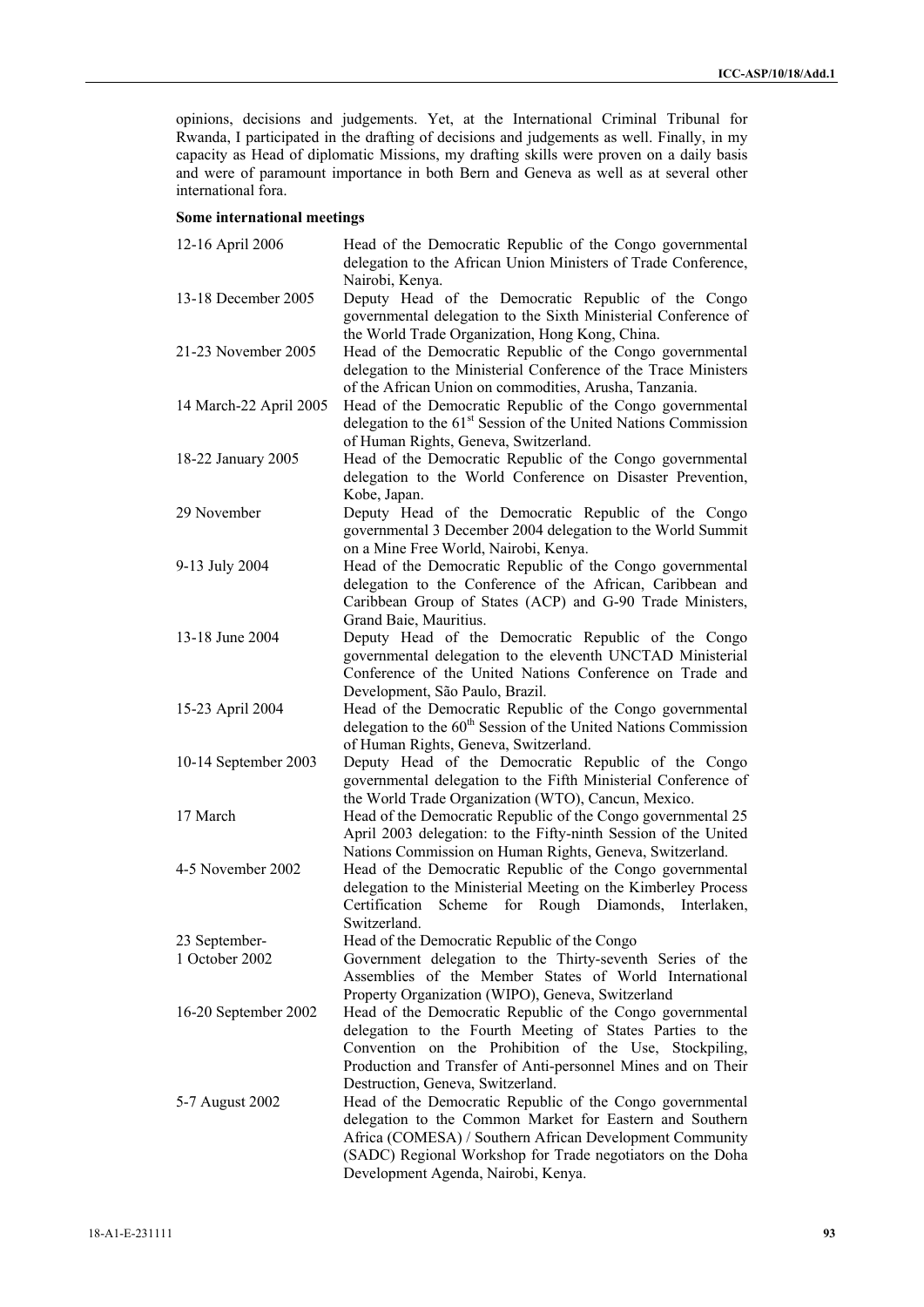| 30-31 May 2002                                       | Head of the Democratic Republic of the Congo governmental<br>delegation to the Joint Seminar AIF (Agence Internationale de la<br>Francophonie), COMSEC (Commonwealth Secretariat) and<br>ACP (African, Caribbean and Pacific Countries Secretariat) on<br>Multilateral Aspects of the Cotonou Partnership<br>"the<br>Agreement", Brussels, Belgium.  |  |
|------------------------------------------------------|------------------------------------------------------------------------------------------------------------------------------------------------------------------------------------------------------------------------------------------------------------------------------------------------------------------------------------------------------|--|
| 28-29 May 2002                                       | Head of the Democratic Republic of the Congo governmental<br>delegation to the Seminar on the Work Program of Doha and<br>priorities for the French-speaking World (Francophonie), Paris,<br>France.                                                                                                                                                 |  |
| 13-17 May 2002                                       | Head of the Democratic Republic of the Congo governmental<br>delegation to the International Conference on the migration<br>policies in Eastern Africa, the Horn of Africa and the Great<br>Lakes Region, organized by the International Migration Policy<br>Program (IMP) with the assistance of the UNFPA, UNITAR,<br>IOM and ILO, Nairobi, Kenya. |  |
| 29 April- 2 May 2002                                 | Head of the Democratic Republic of the Congo governmental<br>delegation to the UNCTAD, Trade and Development Board,<br>Nineteenth Special Session at UNCC-ESCAP, Bangkok,<br>Thailand.                                                                                                                                                               |  |
| 18 March-26 April 2002                               | Head of the Democratic Republic of the Congo governmental<br>delegation to the Fifty-eighth Session of the United Nations<br>Commission on Human Rights, Geneva, Switzerland.                                                                                                                                                                        |  |
| Participation in seminars, workshops and colloquiums |                                                                                                                                                                                                                                                                                                                                                      |  |
| 3 May 2002                                           | Participated in the Inaugural Seminar of the International<br>Institute for Trade and Development on "the International<br>Economic Agenda and Coherence of Finance,<br>Trade,<br>Technology<br>and Development"<br>Investment,<br>the<br>at<br>Chulalongkorn University, Bangkok, Thailand.                                                         |  |
| 19-22 October 1998                                   | Participated in the workshop organized by the United Nations                                                                                                                                                                                                                                                                                         |  |

- Department of Management, New York, Office of Human Resources Management, on "Job classification", Arusha, Tanzania
- 21-25 September 1998 Participated in the workshop organized by the United Nations Department of Management from New York, Office of Human Resources Management, on " Job description", Arusha, Tanzania.
- 1-9 June 1998 Attended the Fifth Plenary Session of the Judges of the ICTR, including those of the Appeals Chamber. During this plenary session, amendments to the principal legal texts regarding the organization, the functioning and the procedure of the Tribunal were discussed and adopted.
- 20-22 October 1997 Participated in a seminar on International Humanitarian Law organized by the International Committee of the Red Cross (ICRC) for Judges and Legal Officers of the ICTR, Arusha, Tanzania.
- 1-5 June 1997 Attended the Fourth Plenary Session of the Trial and Appeal Judges of the ICTR, Arusha, Tanzania. During this plenary session, amendments to the principal legal texts on the organization, the functioning as well as the procedure of the Tribunal were discussed and adopted;
- 1995-1996 Internship at the United Nations Centre for Human Rights, Geneva, Switzerland.
- October 1995 Participated in a Colloquium organized by the Law Faculty of the University of Geneva on "The United Nations and the International Humanitarian Law" on the occasion of the  $50<sup>th</sup>$ anniversary of the United Nations, Geneva, Switzerland.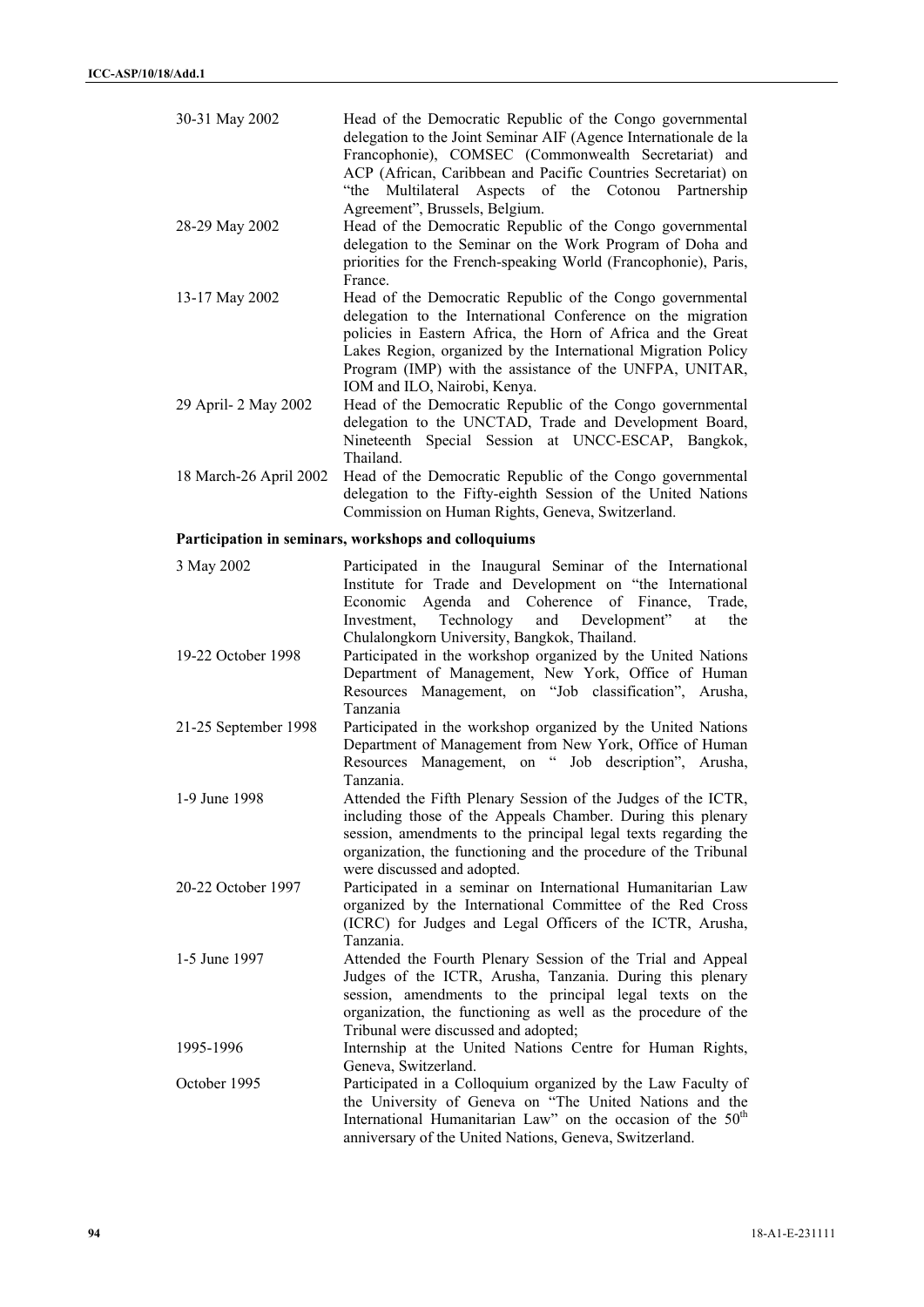| August-October 1989 | Internship in the field of human rights at the International<br>Labour Organization (ILO), at the Centre for Human Rights of                                     |
|---------------------|------------------------------------------------------------------------------------------------------------------------------------------------------------------|
|                     | the United Nations and at the United Nations High Commission<br>for Refugees, Geneva, Switzerland.                                                               |
| August 1989         | Internship at the International Committee of the Red Cross<br>(ICRC) in the field of International Humanitarian Law and of<br>Human Rights, Geneva, Switzerland. |

# **Other training received**

| Advanced learning of English language at Anglo World Centre,                        |
|-------------------------------------------------------------------------------------|
| Oxford, United Kingdom.                                                             |
| Military special training (Brevet B Commando) at the                                |
| Commando Training Centre (Centre d'Entraînement                                     |
| Commando) of Kota-Koli, Democratic Republic of the Congo.                           |
| October 1975-July 1976 Ecclesiastical training at the Regional Major Seminary Saint |
| Robert Bellarmine (Jesuit Fathers). Studies in Philosophy and                       |
| Religion, Mayidi, Democratic Republic of the Congo.                                 |
|                                                                                     |

# **Academic distinctions and awards**

# **Academic distinctions**

| 1996 | Bellot Prize, Geneva: Medal, certificate and cash award for the           |
|------|---------------------------------------------------------------------------|
|      | best doctorate thesis of the University of Geneva in 1996,                |
|      | Geneva, Switzerland.                                                      |
| 1993 | Certificate of the Friends of Saint-Justin, 1993, Geneva,<br>Switzerland. |

## **Awards received**

- Award of Ernest and Lucie SCHMIDEINY Foundation, Geneva, Switzerland.
- Fellowship of the "Oeuvre Saint-Justin" of Fribourg, 1990-1994, Fribourg, Switzerland.
- Hans WILSDORF (Rolex Watches)'s Grant, 1992, Geneva, Switzerland.

## **Research**

## **Academic work**

- "Death penalty in Zairian Criminal Law", Bachelor's degree paper, Kinshasa, 1979.
- "Parental authority in Zairian Civil and Customary Law", Master's degree thesis, Kinshasa, 1982.
- "Human Rights in the relationship between the European Economic Community (ECC) and the African, Caribbean and Pacific Countries (ACP)", Advanced University degree thesis, Nancy, 1990.
- "Armed Interventions in Iraq, Somalia and Liberia", Advanced University degree thesis, Geneva, 1992.
- "International Organisations, Armed Interventions and Human Rights", Doctorate thesis, Geneva, 1995.

## **Selected publications**

- "The African Charter of Human and People's Rights face to the Pluralist Democracy", La Voix des Sans Voix, Le Trimestriel des Droits de l'Homme, avril-juin 1991, No.1, Vol.1, pp.101-112, Paris.
- "De la légalité de la "zone de sécurité française" au Rwanda", Afrique 2000, Revue Africaine de politique internationale, Trimestriel, No. 18, juillet-août-septembre 1994, pp.19-26, Bruxelles.
- "L'ONU face aux coups d'Etat militaires et aux Gouvernements nondémocratiques",R.A.D.I.C, Tome 6, No.2, pp.209-234, London.
- "Intervention armée de la C.E.D.E.A.O. au Liberia ; illégalité ou avancée juridique ?" R.A.D.I.C., juin 1995, Tome 7, No.2, pp.257-283, London.
- "Index analytique", in Les Nations Unies et le Droit international humanitaire, édité par Luigi Condorelli, Anne-Marie La Rosa et Sylvie Scherrer, Faculté de Droit, Geneva, 1995.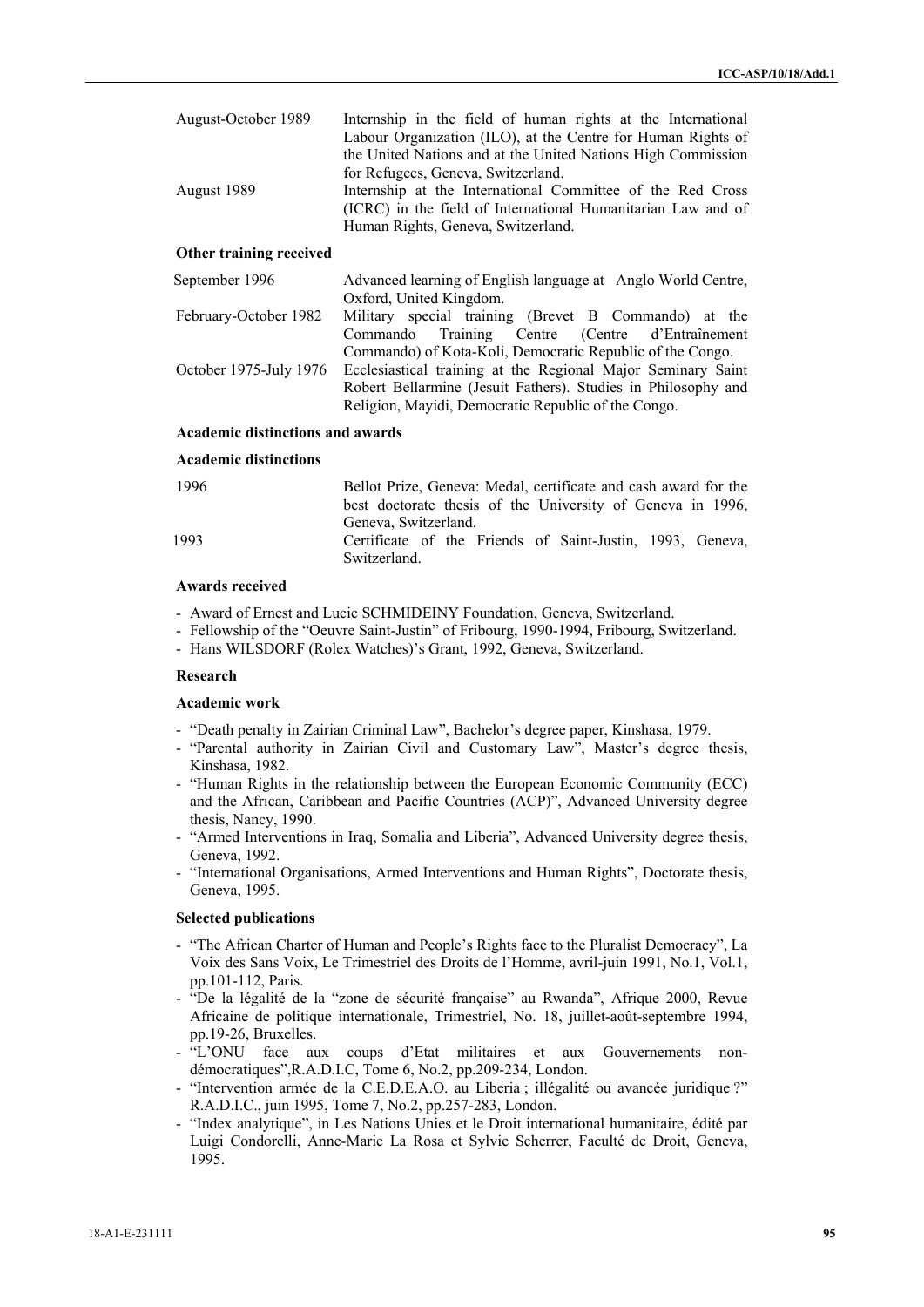- "Normes péremptoires du Droit international et Etat de droit en Afrique", R.A.D.I.C.,Tome 10, No.2, 1998, pp. 216-243, London.
- Tribunal Pénal International pour le Rwanda, Recueil des Ordonnances, Décisions et Arrêts, 1995-1997, édité par Eric David, Pierre Klein et Anne-Marie La Rosa avec la collaboration de Jean-Pelé Fomete et Antoine Kesia-Mbe Mindua et l'assistance de Catherine Denis et Véronique Parque, sous les auspices du Centre de droit international de l'Université libre de Bruxelles, Bruyland, Bruxelles, 2000.
- "The Immunity of Heads of State and Government in International Criminal Law", Protecting Humanity, Essays in International Law and Policy in Honour of Navenethem Pillay, Edited by Chile Eboe-Osuji, Martinus Nijhoff Publishers, Leiden, Boston, 2010, pp. 729-748.

## **Organizational affiliations and membership**

| 1981-1982        | Representative (Commissaire) of the Union of the Students of   |
|------------------|----------------------------------------------------------------|
|                  | the University of Kinshasa; elected out of 9000 members of the |
|                  | Assembly, Kinshasa.                                            |
| 1990-1993        | President of the Inter-religious Association (Christians,      |
|                  | Muslims, Jews, Buddhists, etc.) of Saint-Justin, Geneva.       |
| 1990-2002        | Member of the International Committee for the Respect and the  |
|                  | Application of the African Charter of Human and Peoples'       |
|                  | Rights (ICRAC), Paris and Geneva.                              |
| 1994-1998        | Member of the African Society of International<br>and          |
|                  | Comparative Law (ASICL), London.                               |
| $1995$ – present | Life Member of the Academic Society of Geneva (Société         |
|                  | Académique de Genève), Geneva.                                 |
| 1997- present    | Member and prominent citizen of the Association of Congolese   |
|                  | of Arusha, Arusha.                                             |
| $2010$ - present | Member of the General Assembly of the International Institute  |
|                  | of Human Rights of Strasbourg, Strasbourg.                     |
|                  |                                                                |

# **Knowledge of languages**

## **Modern languages written and spoken**

|                | French, English, Lingala, Kikongo, Kinunu, Kiswahili. |
|----------------|-------------------------------------------------------|
| Dead language: | Latin                                                 |

 $***$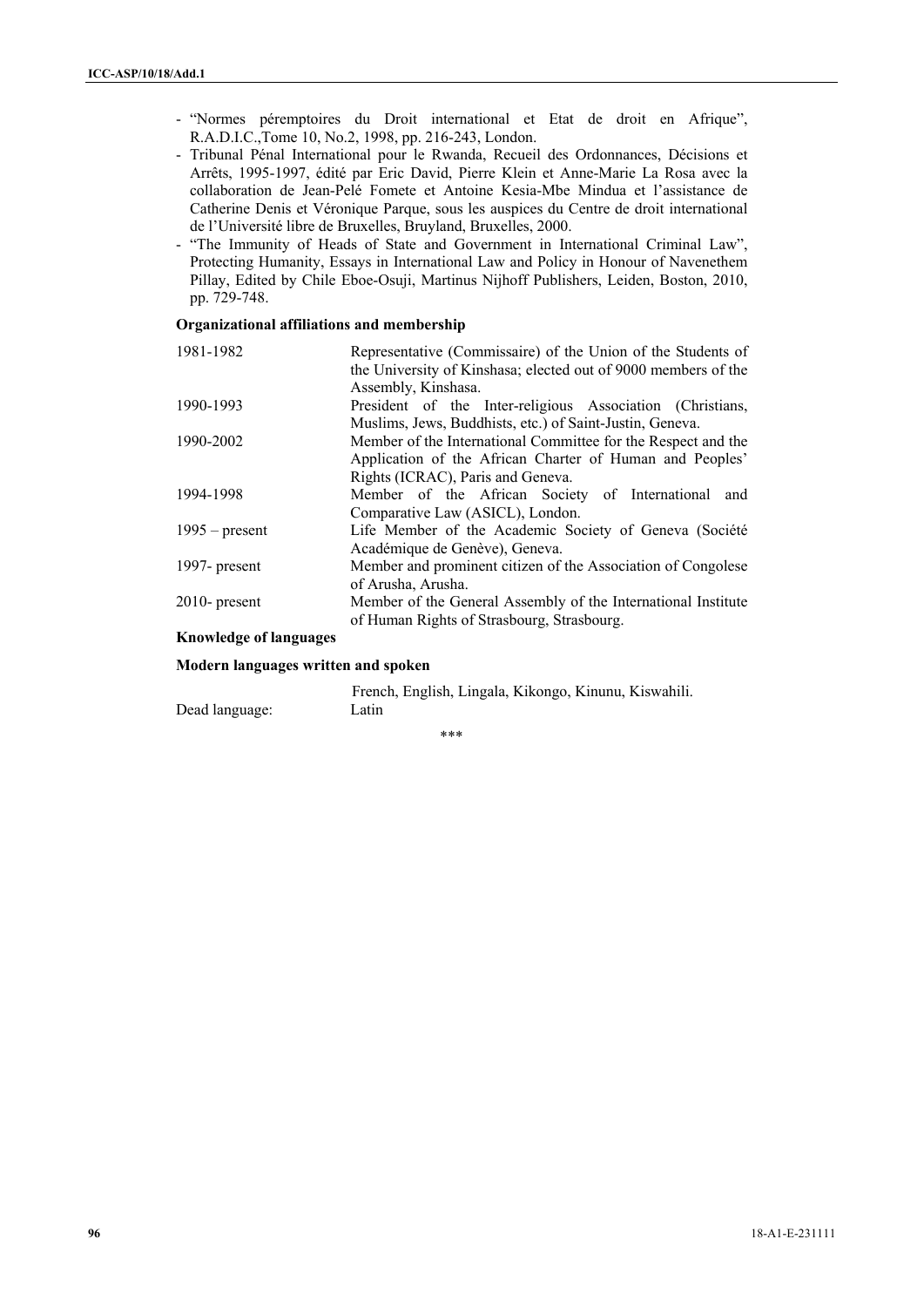# **16. Morrison, Howard (United Kingdom)**

(Original: English)

#### **Note verbale**

Her Britannic Majesty's Embassy presents its compliments to the Secretariat of the Assembly of States Parties and with reference to the latter's note ICC-ASP/10/S/04 dated 07 February 2011, has the honour to inform the Secretariat that the Government of the United Kingdom of Great Britain and Northern herby nominates Judge Howard Morrison QC as a candidate for election as a judge of the International Criminal Court at the elections to be held during the tenth session of the Assembly in New York from 12 to 21 December 2011.

Judge Morrison QC is nominated for election under the terms of article 36, paragraph 4(a) (i), of the Rome Statute of the International Criminal Court, i.e. by the procedure provided for the nomination of candidates for appointment to the highest judicial offices in England, Wales and Northern Ireland. The United Kingdom used a transparent process for selection, involving advertisements and a selection panel of senior members and representatives of the judiciary of England and Wales, the Northern Ireland Department of Justice, the Scottish Government, the Ministry of Justice and the Foreign and Commonwealth Office.

Judge Morrison QC is being nominated for inclusion in list A, covering candidates with established competence in criminal law and procedure, and the necessary relevant experience, whether as judge, prosecutor, advocate or in other similar capacity, in criminal proceedings.

For the purposes of article 36, paragraph 8 (a) (i) to (iii), Judge Morrison QC is a male candidate who will represent the Common Law system and the Western Europe and Other Regional Group. He is a native English speaker.

The statement prepared in accordance with article 36, paragraph 4 (a), of the Rome Statute of the International Criminal Court and the curriculum vitae of Judge Morrison QC are attached to this note.

\* \* \*

#### **Statement of qualifications**

*Statement submitted in accordance with article 36, paragraph 4 (a), of the Rome Statute of the International Criminal Court and paragraph 6 of the resolution of the Assembly of States Parties on the procedure for the nomination and election of judges of the Court (ICC-ASP/3/Res.6).*

Judge Morrison is exceptionally well qualified to sit as a judge of the International Criminal Court, having extensive judicial experience and expertise in the field of international criminal justice. As a highly respected judge at the International Criminal Tribunal for the former Yugoslavia, he is currently assigned to the trial of Radovan Karadzic. Prior to this, he represented defendants in a number of high profile cases before the United Nations Tribunals for the former Yugoslavia and Rwanda; these included the Celebici appeal, and the Dragan Nikolic and Justin Mugenzi cases. Judge Morrison was also a founding member of the original Defence Counsel Association at the Yugoslavia tribunal and an active participant in the Rules Committee. His broad first-hand experience, in-depth knowledge of international criminal law issues and proven ability to work effectively with colleagues from both civil and common law jurisdictions are all highly relevant to the work of the International Criminal Court.

Judge Morrison has 21 years of extensive judicial experience in across a range of jurisdictions, both at the national and international level.

Judge Morrison is an internationally recognised expert on international criminal, humanitarian and human rights law, and has spoken and lectured at many universities and conferences around the world, including in Australia, Croatia, Dubai, Egypt, Germany, Italy, Jordan, the Netherlands and the United States. He holds a number of visiting lectureships and has written on issues of international criminal law. He has a longstanding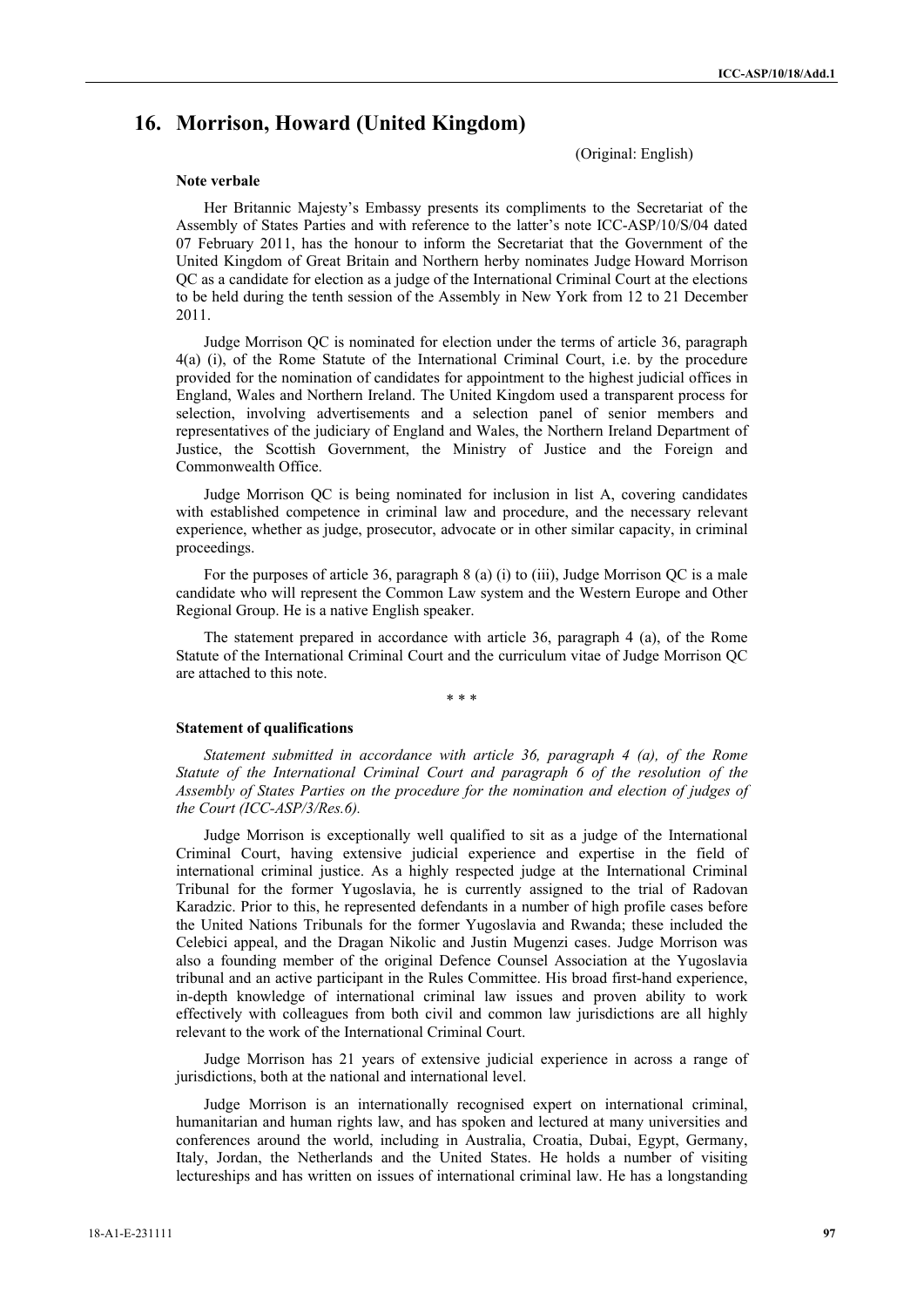connection with the International Criminal Court, having attended Preparatory Commissions on the Rome Statute on behalf the International Defence Attorneys Association. He has also worked extensively in the Middle East on international law issues.

\* \* \*

### **Personal data**

| Name                    | Judge Howard Morrison, Q.C.                         |
|-------------------------|-----------------------------------------------------|
| Date of birth           | 20 July 1949                                        |
| Academic qualifications | LL.B London University, Inns of Court School of Law |
| Called to the Bar       | Gray's Inn 1977                                     |
| Master of the Bench     | 2008                                                |
| <b>Nationality</b>      | <b>British</b>                                      |
|                         |                                                     |

# **Current position**

Judge of the United Nations International Criminal Tribunal for the former Yugoslavia

## **Former positions**

- Resident Magistrate and latterly Chief Magistrate of Fiji and concurrently Senior Magistrate of Tuvalu exercising similar jurisdiction to a United Kingdom Circuit Judge and coroner.
- Ad hoc Attorney General for Anguilla.
- Member of Race Relations and Equal Opportunities Committees of the Bar Council.
- Assistant Recorder in crime, civil and family jurisdictions.
- Advocacy teacher/trainer for Gray's Inn.
- Recorder in crime, civil and family jurisdictions.
- Defence counsel at the United Nations International Criminal Tribunals for the former Yugoslavia and for Rwanda.
- Circuit Judge, crime and civil.
- Senior Judge of the Sovereign Base Areas of Cyprus.
- Master of the Bench, Gray's Inn.
- Judge of the Special Tribunal for the Lebanon.

## **Career history**

| $2009$ - present | Appointed Judge of the United Nations International Criminal      |
|------------------|-------------------------------------------------------------------|
|                  | Tribunal for the former Yugoslavia. Appointed inter alia as trial |
|                  | judge to the trial of Radovan Karadzic concerning counts          |
|                  | alleging genocide, crimes against humanity, and violations of     |
|                  | the laws or customs of war.                                       |
| 2009             | Appointed judge of the Special Tribunal for the Lebanon by        |
|                  | United Nations Secretary General.                                 |
| 2008             | Appointed Senior Judge of the Sovereign Base Areas of             |
|                  | Cyprus. Elected Master of the Bench, Gray's Inn.                  |
| 2007             | CBE for services to international law.                            |
| 2004             | Appointed Circuit Judge, crime and civil, holding all circuit     |
|                  | judge criminal judge authorizations, including class 1 cases.     |
| 2001             | Appointed Queen's Counsel.                                        |
| 1998 - 2004      | Appointed defence counsel at the United Nations International     |
|                  | Criminal Tribunals for the former Yugoslavia and for Rwanda.      |
|                  | Defended in a number of high profile cases involving              |
|                  | allegations of crimes against humanity, war crimes and            |
|                  | genocide.                                                         |
| 1998             | Appointed Recorder in crime, civil and family jurisdictions.      |
| 1993 - $present$ | Advocacy teacher/trainer for Grays Inn.                           |
| 1993             | Appointed Assistant Recorder in crime, civil and family           |
|                  | jurisdictions.                                                    |
| 1990 - 1998      | Member of Race Relations<br>and Equal Opportunities               |
|                  | Committees of the Bar Council.                                    |
| 1988             | Ad hoc Attorney-General for Anguilla, with special                |
|                  | responsibility for enactment of anti-drugs legislation. Called to |
|                  | Bar of the Eastern Caribbean Supreme Court.                       |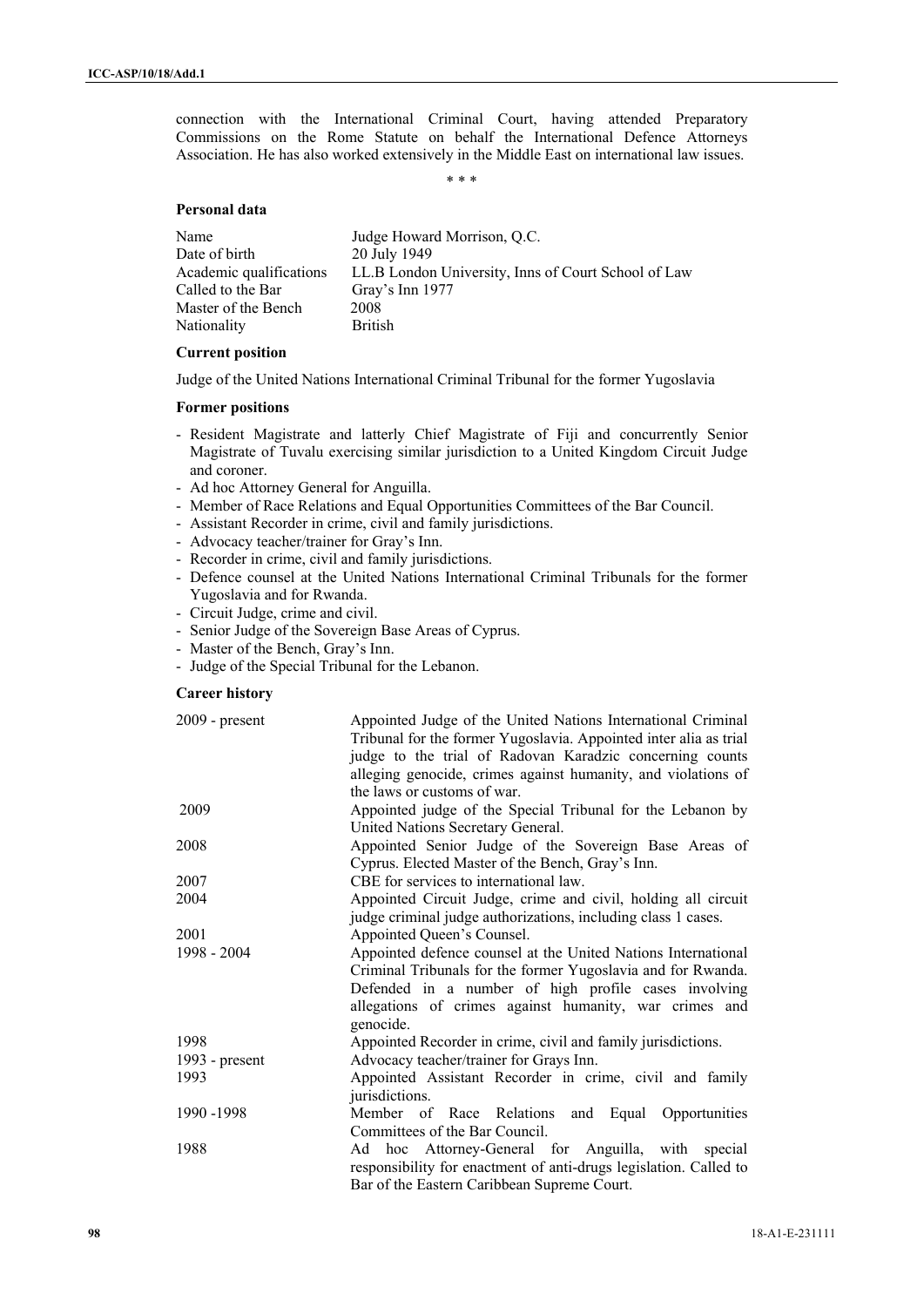| 1986 - 1988 | Resident Magistrate and latterly Chief Magistrate of Fiji and<br>concurrently Senior Magistrate of Tuvalu, exercising similar |
|-------------|-------------------------------------------------------------------------------------------------------------------------------|
|             | jurisdiction to United Kingdom Circuit Judge and coroner.                                                                     |
|             | Called to the Fijian Bar. Awarded OBE for services to the                                                                     |
|             | Fijian judiciary during military coups.                                                                                       |
| 1977 -2004  | Practice on the Midland and Oxford Circuit and latterly                                                                       |
|             | Midland Circuit, mostly crime and equally divided between<br>prosecution and defence. Prosecuted for the Crown Prosecution    |
|             | Service, HM Customs and Excise, and the Serious Fraud                                                                         |
|             | Office.                                                                                                                       |
| 1975        | Worked in Malawi and Zambia placing medical and<br>engineering volunteers.                                                    |

### **Other professional activities, 2000 – present**

- Delegate to the United Nations Preparatory Commissions for the Rome Statute, United Nations Headquarters, New York, dealing with defence issues (2001-2002).
- Advisor to Iraqi judges and lawyers on international law.
- Member of the Advisory Board for the OUP Journal of International Criminal Justice.
- Frequent lecturer and conference speaker in matters of international criminal and humanitarian law and human rights law.
- Holding Redlich Distinguished Visiting Fellow, Monash University.
- Visiting lecturer Amsterdam VU University.
- Visiting lecturer at the Scuola Superiore of the University of Catania, Sicily.
- Moot Court judge, Leiden University.
- Member of Expert Advisory Group of Amsterdam University on International Criminal Procedure.
- Moot judge International Criminal Law Network of International Criminal Court.
- Member of the British Institute for International and Comparative Law.
- Member of the Commonwealth Judges and Magistrates Association.
- Conducted specialist advocacy training courses for lawyers in South Africa through Gray's Inn.

## **Publications**

Judge Morrison has written numerous articles and pieces on international courts and international criminal law for various publications and periodicals, including a chapter on judicial independence in "Essays on ICTY Practice and Procedure in Honour of Judge Kirk McDonald", IHL Series 2000, and a chapter concerning the defence of alleged genocidaires in "The United Nations Genocide Convention: A Commentary", OUP 2009.

## **Languages**

- English: fluent (mother tongue).
- French: good (reading and speaking).

\* \* \*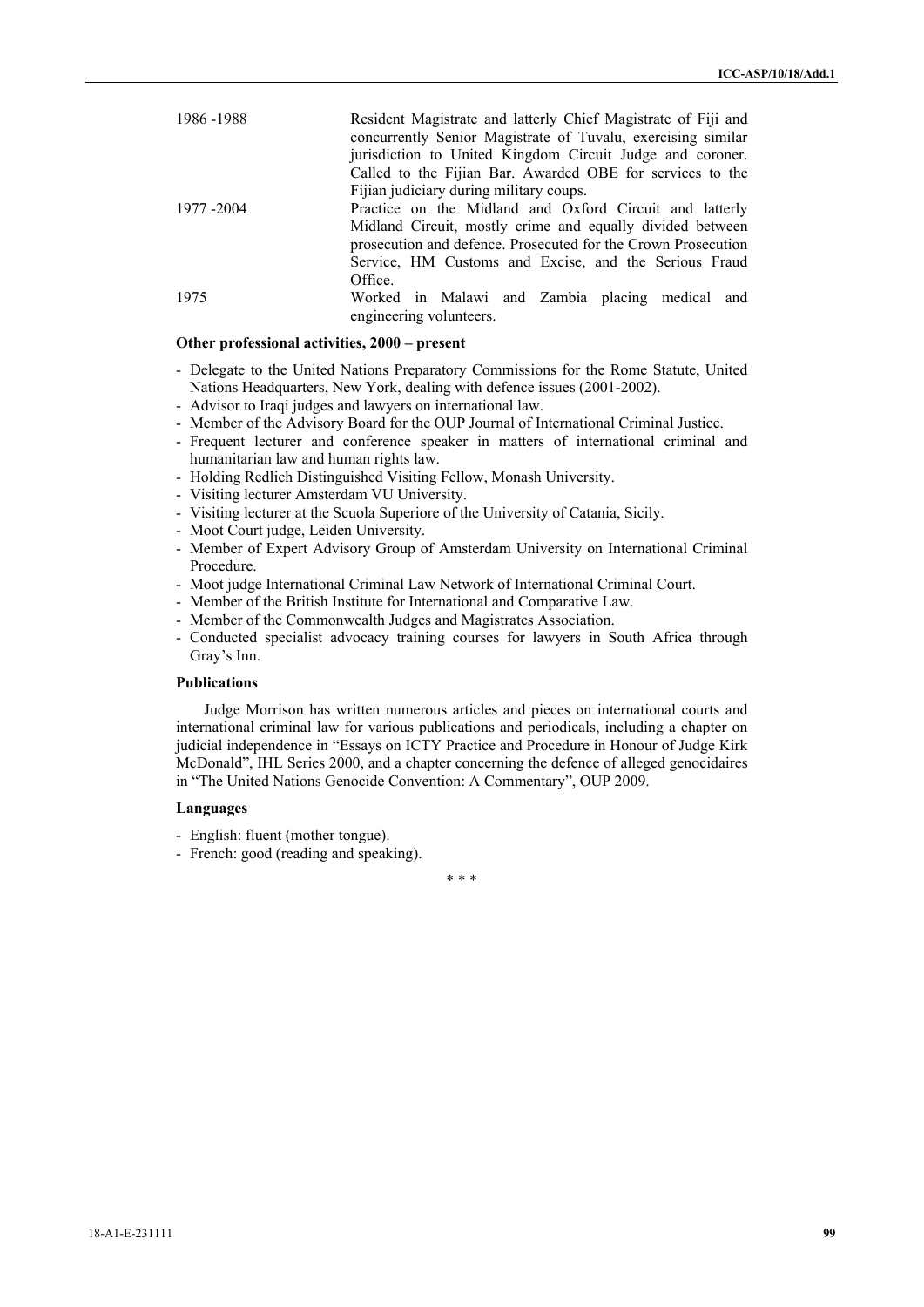# **17. Nouhou, Hamani Mounkaila (Niger)**

(Original: French)

## **Note verbale**

The Permanent Mission of Niger to the United Nations presents its compliments to the Secretariat of the Assembly of States Parties to the Rome Statute of the International Criminal Court and, with reference to note ICC-ASP/10/S/04 of 7 February 2011, has the honour to inform the Secretariat of the decision of the Niger Government to nominate Mr. Nouhou Hamani Mounkaila, Magistrate, as a candidate for the post of judge at the Court under List A. His curriculum vitae is appended to this note.

\* \* \*

#### **Statement of qualifications**

*This statement is submitted pursuant to paragraph 3, subparagraphs (a), (b) and (c), and paragraphs 4 and 5, of article 36 of the Rome Statute of the International Criminal Court and to paragraph 6 of resolution ICC-ASP/3/Res.6, and provides detailed information on the qualifications of Judge Nouhou Hamani Mounkaila, candidate of Niger for the post of judge at the International Criminal Court.* 

With 22 years' experience as prosecutor and judge, the candidate has held posts in each of the sectors of criminal proceedings: prosecution, investigation and trial.

He has been successively:

- Investigating judge (responsibility for investigations with a view to gathering incriminating and exculpatory evidence);
- Court Divisional President (trial function);
- Public Prosecutor (prosecution of criminal offences);
- Counsellor at the Court of Appeal (hearing appeals and trying serious crimes in the assize courts);
- Counsellor at the Supreme Court, Judicial Chamber (including in particular applications for cassation in minor and major criminal cases).

Judge Nouhou Hamani Mounkaila has been appointed a number of times to the High Court of Justice (1991, 2003 and 2008) and the Court of State Security (1992) as investigating judge.

He currently combines his duties as chamber President of the Cour des Comptes (Court of Audit) with the post of Coordinator of the Magistracy division of the National School of Administration and Magistracy (ENAM), Niamey, where, as coordinator of the group responsible for drafting the training manual for Niger prosecutors and judges on human rights issues, he is also involved with the human rights training module for prosecutors and judges.

Judge Nouhou Hamani Mounkaila has two main fields of interest: first, the correlation between human rights and judicial activities; secondly, good financial governance, with emphasis on economic and financial crimes.

His working language is French.

By Decree No. 99-526/PRCN/CHAN of 21 December 1999, he was made Chevalier de l'ordre du mérite du Niger (Knight of the Niger Order of Merit).

Enjoying high moral esteem and known for his impartiality and integrity, Nouhou Hamani Mounkaila offers numerous of the legal and professional qualifications and human qualities required of an occupant of the post of judge of the International Criminal Court.

The Republic of Niger is submitting Judge Mounkaila's candidacy on List A.

#### **Personal data**

| Date of birth    | 20 November 1962    |
|------------------|---------------------|
| Place of birth   | Niamey, Niger       |
| Working language | French              |
| Marital status   | Married, 3 children |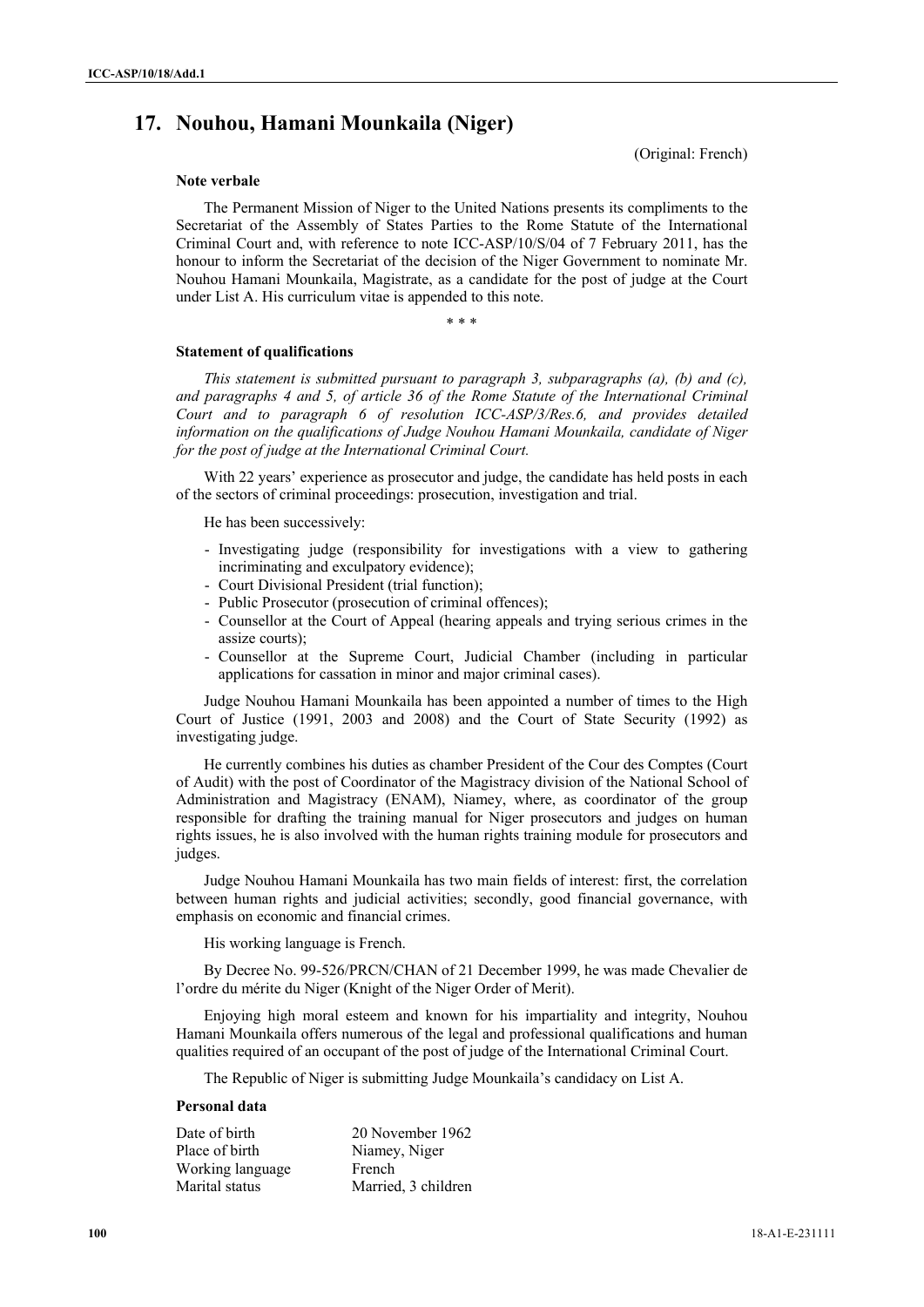### **Current situation/function**

| April 2010                                          | President of the first chamber of the Cour des Comptes (Court<br>of Audit).                                                                                                                                                   |
|-----------------------------------------------------|-------------------------------------------------------------------------------------------------------------------------------------------------------------------------------------------------------------------------------|
| February 2010                                       | Coordinator of the Magistracy division of the National School<br>of Administration and Magistracy (ENAM), Niamey.                                                                                                             |
| <b>Professional experience</b>                      |                                                                                                                                                                                                                               |
| June 2003 - April 2010                              | Counsellor at the Supreme Court, attached to the criminal<br>division of the Judicial Chamber and to the Chamber of<br>Accounts and Budgetary Discipline.                                                                     |
| September 2000 -<br>June 2003                       | Counsellor at the Niamey Court of Appeal.                                                                                                                                                                                     |
| $March2000 -$<br>September 2000                     | Public Prosecutor at the Niamey Regional Court.                                                                                                                                                                               |
| August 1999 -<br>March 2000                         | Assistant Public Prosecutor at the Zinder Appeals Court.                                                                                                                                                                      |
| 1996 - 1999<br>$1994 - 1996$<br>1989 - 1994<br>1992 | Public Prosecutor at the Zinder Regional Court.<br>President of the Regional Court, Tillabéry division.<br>Investigating Judge at the Niamey Regional Court.<br>Investigating Judge at the Cour de sûreté de l'État (Court of |
| 1990, 2003, 2007                                    | State Security).<br>Investigating Judge at the Haute Cour de Justice (High Court of<br>Justice).                                                                                                                              |
| <b>Education and professional training</b>          |                                                                                                                                                                                                                               |
| 1988 - 1989                                         | Ecole Nationale de la Magistrature (ENM), Paris, France -<br>Diplôme de magistrat (standing "excellent").                                                                                                                     |
| 1982 - 1986                                         | University of Niamey (Faculty of Economics and Law):<br>Master's degree in private law.                                                                                                                                       |
| 1998                                                | Paris, France, Institut international d'administration publique<br>(International Institute of Public Administration):<br>Administration and protection of human rights.                                                      |
| 1999                                                | International Development Law Organization (IDLO), Rome,<br>Italy: Legal approaches to preventing and dealing with corruption.                                                                                                |
| 2000                                                | United States of America: The rule of law and an independent<br>judiciary.                                                                                                                                                    |
| 2002, 2004, 2009                                    | ERSUMA, Porto Novo (Benin):<br>Training<br>of<br>trainers<br>in<br>OHADA law.                                                                                                                                                 |
| 2006                                                | ENAM, Niamey: Professional development and refresher<br>module: Advanced training for trainers of the magistracy<br>division and judicial division of registrars.                                                             |
| 2008                                                | ENA, Paris: Monitoring, evaluation and audit of public<br>expenditure.                                                                                                                                                        |
| April 2009                                          | International Institute of Human Rights (René Cassin),<br>Strasbourg: Detention and international human rights law.                                                                                                           |

## **Other activities in the field of human rights**

Training activities on behalf of:

- Niger Association for the Protection of Human Rights (ANDDH).

- Comité armée et démocratie (Army and Democracy Committee).
- Danish Institute for Human Rights (DIHR) (Coordinator of the human rights training manual for judges).
- Commission nationale des droits de l'homme et des libertés fondamentales (National Commission on Human Rights and Fundamental Liberties).
- 2007, 2008, 2009 Represented Niger at the annual International Conferences of Data Protection and Privacy Commissioners.
- Until April 2010: Focal point of the Association of High Courts of Cassation in Countries Sharing the Use of the French Language (AHJUCAF).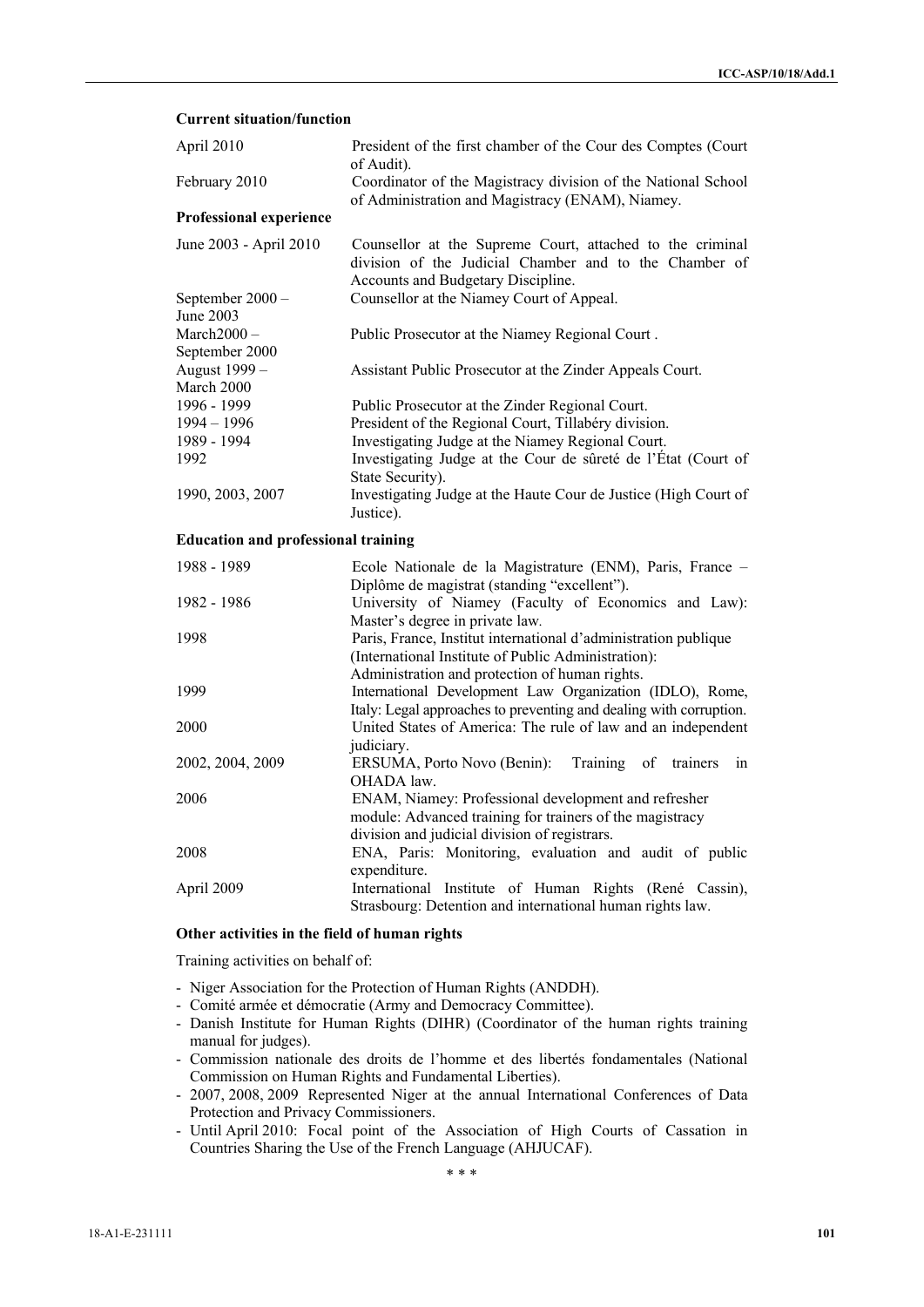# **18. Serghides, George A. (Cyprus)**

(Original: English)

### **Note verbale**

The Embassy of the Republic of Cyprus presents its compliments to the Secretariat of the Assembly of States Parties to the Rome Statute of the International Criminal Court and has the honour to inform that the Government of Cyprus has decided to nominate Dr. George Serghides as a judge of the International Criminal Court, at the elections to be held during the tenth Session of the Assembly of States Parties at United Nations Headquarters, New York, from 12 to 21 December, 2011 in New York.

The nomination of Dr. George A. Serghides is made in accordance with article 36, paragraph 4 (a) (i) and (ii), of the Rome Statute. He is a person of high moral character, impartiality and integrity who possesses the qualifications required in Cyprus for appointment to the highest judicial office.

Although Dr. Serghides holds the necessary requirements to be included in both List A and List B, he is being nominated for the inclusion in List A for the purposes of paragraph 5 of article 36, of the Rome Statute and is a candidate from the Asian Group of States.

Dr. Serghides fulfils the requirements of both paragraphs (i) and (ii) of article 36, paragraph 3(b) of the Rome Statute, as attested by his curriculum vitae. He has an excellent knowledge of Greek and English as well as being fluent in both languages as required under article 36, paragraph 3 (c) and possesses the expertise under article 36 paragraph 8(b), of the Rome Statute.

Dr. Serghides is a national of the Republic of Cyprus and does not possess the nationality of any other State.

The statement prepared in accordance with article 36, paragraph 4 (a), of the Rome Statute of the International Criminal Court and the curriculum vitae of Dr. George A. Serghides are attached.

\* \* \*

#### **Statement of qualifications**

*Statement submitted in accordance with article 36, paragraph 4 (a), of the Rome Statute of the International Criminal Court and paragraph 7 of the resolution of the Assembly of States Parties relating to the procedure for the nomination and election of judges of the International Criminal Court.*

A. 1. Dr. George A. Serghides fulfils the requirements of article 36, paragraph 3 (a), of the Rome Statute.

He is a person of high moral character, impartiality and integrity who possesses the qualifications required in Cyprus for appointment to the highest judicial office.

In 2007, Cyprus elected him as one of its three candidates for the post of the judge of the European Court of Human Rights.

 2. Dr. Serghides fulfils the requirement, of both paragraphs (i) and (ii) of article 36, paragraph 3(b), of the Rome Statute, as it emerges from his curriculum vitae.

Dr. Serghides is a multi Doctor of Juris, a holder of three Ph.D. (in Law) Degrees. He has served as a practicing Lawyer for five years appearing before all Cyprus Courts, including the Supreme Court, in all kinds of jurisdiction, civil, criminal and administrative. He has been a judge for more than 21 years. He has served in Cyprus, as a judge of a Family Court for eight and a half years and he has been a President of a Family Court for the last 13 years. He as been an International Hague Network Judge for more than 11 years and a Judicial Liaison for Cyprus in the European Judicial Network on Civil and Commercial Matters. He is also an Academic, currently teaching Law as well as being the Examiner at the University of Cyprus, and formerly at the Cyprus Bar Council and at Cyprus College, to which he was the Head of its Law Department. He is an author of law books and articles and the editor of the series "Studia Juris Cyprii" *.* He has been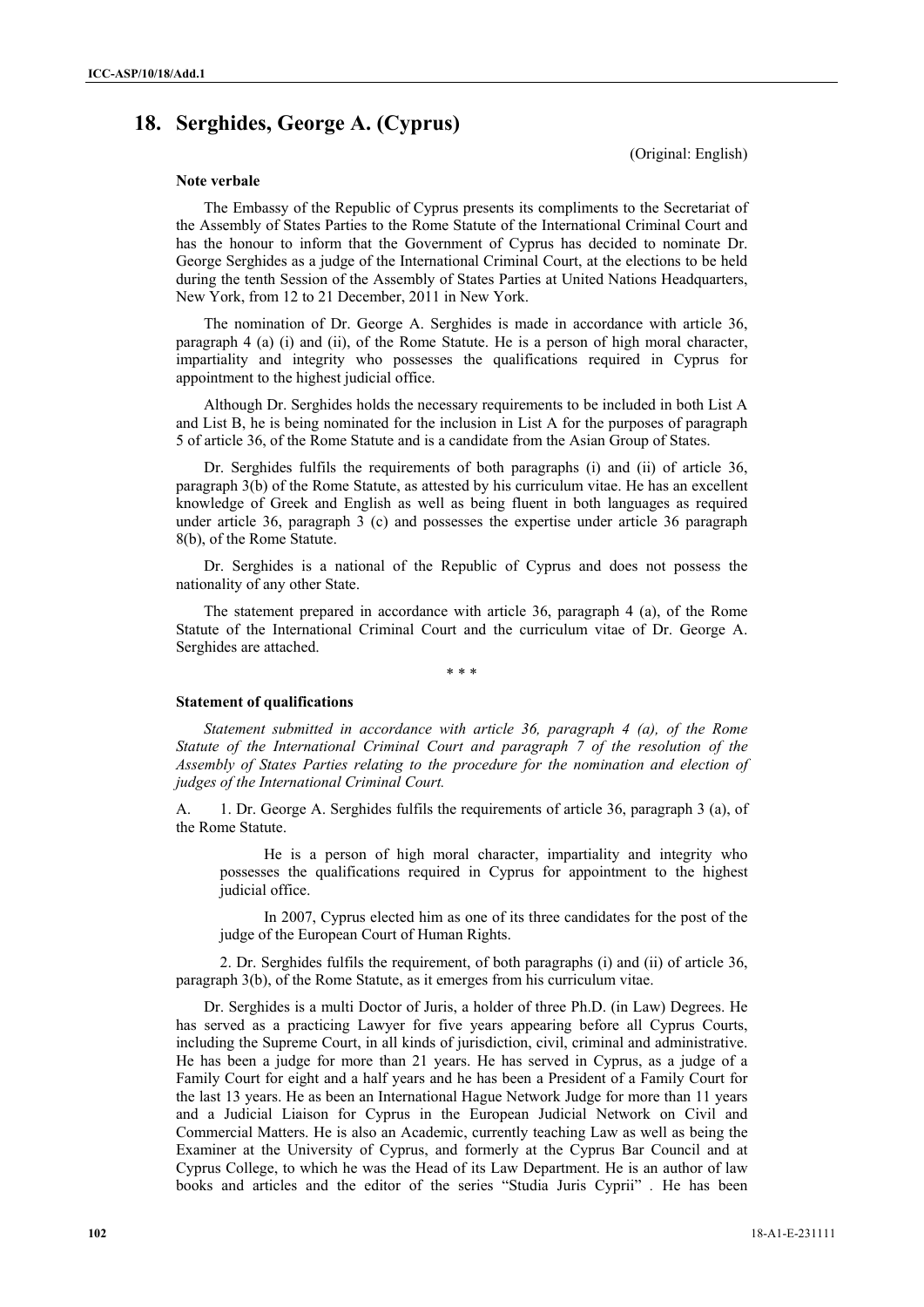participating at the Working Committees of the Council of Europe on the enactment of European Regulations concerning Family Law and Succession Law.

Dr. Serghides has both extensive practical and academic experience in criminal law and procedure. He has a legal background and is aware of the continental and common law systems, including criminal law and procedure. He has studied Greek criminal law, criminal procedure and criminology at Athens University, receiving first class honours on these subjects, as well as obtaining his LL.B. and his two Greek doctorates with first class honours. He passed the Cyprus Bar Exams, scoring the highest mark in all subjects, including Cyprus Criminal Law and Procedure He attended courses on Anglo-Cypriot Legal Studies, covering the Cyprus and the English criminal law and procedure, run by the Council of Legal Education, (to which Dr. Serghides was the Secretary) and the University of Leicester. Dr. Serghides taught English Criminal Law for four years at a Cyprus college, being also the Head of its Law Department. He also taught at the same College, the English Legal System and English Company Law. He taught Cyprus Family Law at the Cyprus Bar Council and at the Council of Legal Education and is currently teaching Cyprus Family Law and Law of Succession at the University of Cyprus.

As a practising lawyer for five years, Dr. Serghides dealt with all sorts of cases including criminal cases. He was also a prosecutor for the Municipality of Nicosia in private criminal cases. As a Family judge and a President of the Family Court, for more than 21 years, Dr. Serghides has been dealing with a great number of applications for contempt of Court orders, such as orders for exclusive use of matrimonial home, prohibition of sale or transfer or mortgage of property. These contempt cases are, by their nature, *quasi* criminal, since the penalty incurred may be a prison sentence or a fine, or both, and since the burden of proof required is the same as in criminal cases, thus, beyond reasonable doubt. In general, family law has this in common with criminal law- they are both anthropocentric, based on human passions and weaknesses.

Dr. Serghides was appointed by the Cyprus Law Commissioner to make *Recommendations for the Amendment of the Chapter of the Cyprus Criminal Code Dealing with General Defenses to a Criminal Responsibility.* His work on *Recommendations, which* also contained a comparative survey on the matter, was published by the Law Commissioner in an edition entitled: "The Revision of the Legislation of Cyprus 1987- 1992"*,* Nicosia, 1992.

Dr. Serghides is the editor of the series "Studia Juris Cyprii", consisting at the moment of nine volumes. He is the author of six books and a joint author of three books. He has made contributions in three other books and has many publications in legal periodicals in Cyprus and abroad, as well as in the Judges' Newsletter. Two of his books are on the crossexaminations of witnesses.

He is a collector of a vast library of old and new books and other works on the examination of witnesses in criminal and civil cases, advocacy, trial tactics, skills and courtroom psychology.

Dr. Serghides is currently working on his fourth Ph.D. thesis entitled "The Right of Life under Article 2 of European Court of Human Rights and the Respective Constitutional Provisions in Cyprus and Greece, with Particular Reference to the National Legislations"*.*  His research covers topics, such as the protection of embryos, suicide and euthanasia, abolition of death punishment, positive obligations of the States to protect life against the acts of third parties, conspiracy, obligation of the States to conduct an effective investigation, environmental protection of life, missing persons, forced disappearances, protection of prisoners ill persons, underage persons, etc.

Dr. Serghides has a general experience of law and a legal expertise on a wide range of legal topics and specific issues, including human rights, administrative law and constitutional law.

All his Ph.D. theses, as well as his judicial work involve, to some extent, human rights, including the rights of children, the right of equality and non discrimination, the right to marry and to establish a family, the right of property and the right to be heard and have a fair trial.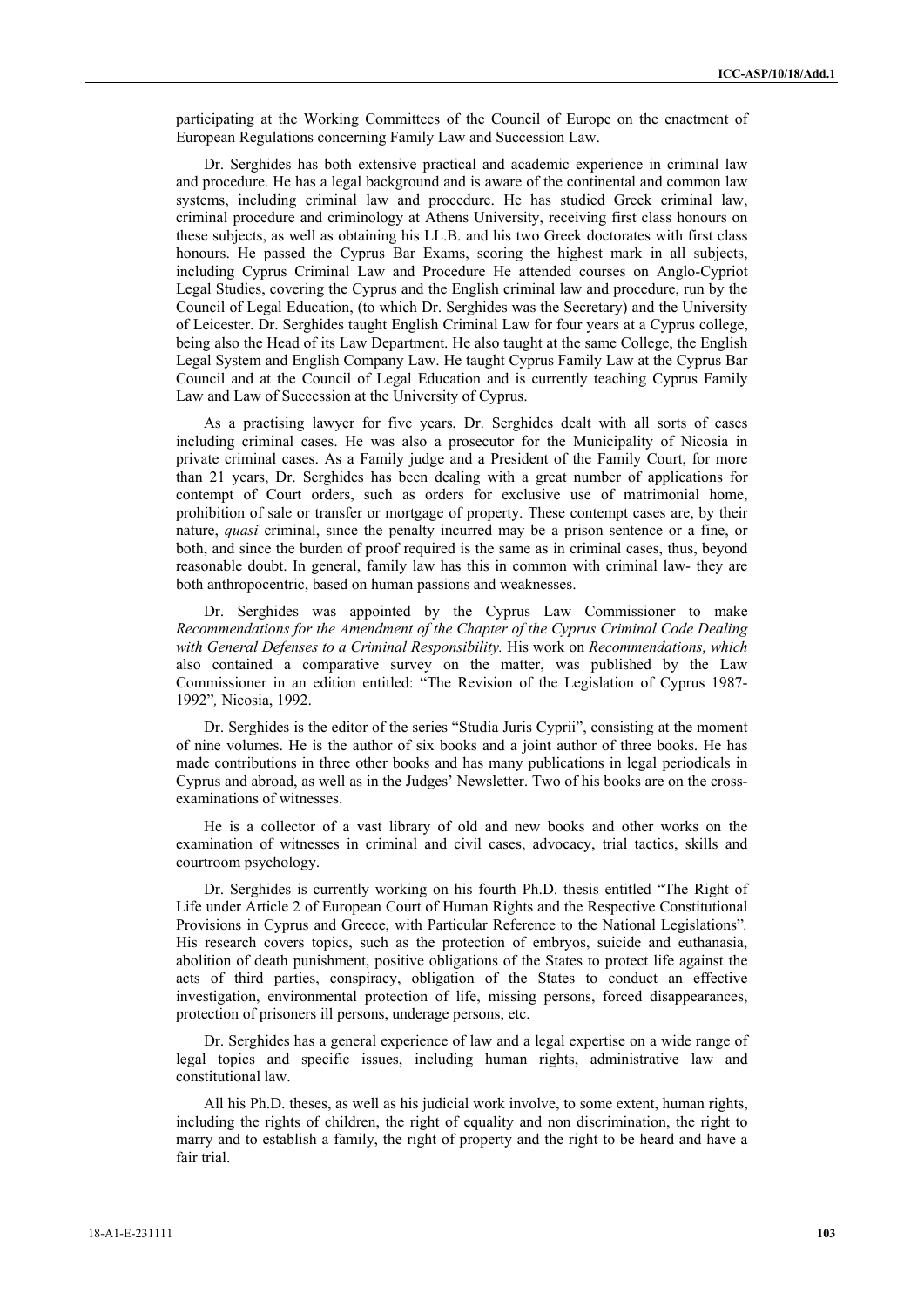Dr. Serghides was also a member of the Committee for the Restoration of Human Rights throughout Cyprus. He is currently a member of the Committee of the United Nations Association of Cyprus.

3. Dr. Serghides fulfils the requirements of article 36, paragraph 3 (c), of the Rome Statute, as he has an excellent knowledge of Greek and English as well as being fluent in both languages.

B. Although Dr. Serghides holds the necessary requirements to be included in both List A and List B, he is being nominated for the inclusion in List A for the purposes of paragraph 5 of article 36 of the Rome Statute.

C. The information relating to subparagraphs (i) to (iii) of paragraph  $8(a)$  of article 36 of the Rome Statute is as follows:

a) Dr. Serghides is qualified to practise in Cyprus, which has a mixed legal system. On the one hand, the common law adversarial system of justice applies, with few exceptions, to criminal and civil proceedings. On the other hand, the continental inquisitorial system of justice applies in proceedings of judicial review of administrative action.

b) Dr. Serghides is a national of the Republic of Cyprus, which is a member of the Asian Group of States.

c) Dr. Serghides is male.

D. Dr. Serghides has expertise under article 6 paragraph 8(b), of the Rome Statute.

For 5 years as a practising lawyer and more than 21 years as a judge, Dr. Serghides has been dealing with issues of violence against children and women as well as child sexual abuse to the extent that these matters relate or affect custody cases and the use of the matrimonial home.

Dr. Serghides is an International Hague Network Judge for Cyprus, dealing with cases of Abduction of Children as well as working as a Liaison Judge for the international protection of children under Hague Convention of 1980. Most of the Hague Child Abduction cases involve violence.

Dr. Serghides is also a member of the International Association of Family Judges.

Dr. Serghides was a member of the Committee for the preparation of a Bill on the subject of mediation, pursuant to the Council of Europe Recommendation No. R (98) 1. He was also a member of the Committee working on the law to ratify, in Cyprus, the European Convention on the Exercise of Children's Rights. He attended courses on meditation in Cyprus and the United States of America and he wrote a legal article on the topic as well as a chapter in one of his books.

E. Dr. Serghides is a national of the Republic of Cyprus and does not possess the nationality of any other State (article 36, paragraph 7, of the Rome Statute).

#### \* \* \*

## **Addendum to the statement submitted in accordance with article 36, paragraph 4 (a), of the Rome Statute of the International Criminal Court.**

Re*:* ICC Judicial Elections, 2011. Re*:* Requirements of article 36, paragraph 3 (b) (i), of the Rome Statute. An addendumto the statement submitted in accordance with article 36, paragraph (4) ( a). Re: Dr. George A. Serghides, candidate of Cyprus. Degree in Law (First class honours), Athens. Cyprus Bar Examinations (First class honours). Ph.D. in Law, Exon, United Kingdom*.* Ph.D. in Law (First Class honours), Athens, Greece*.*  Ph.D. in Law (First Class honours), Salonica, Greece*.*  Adjunct Professor in the Law Department of the University of Cyprus. Judge and President of the Family Court of Nicosia-Kyrenia, Cyprus*.*  International Hague Network Judge. Liaison Judge for Cyprus in the European Network on Civil and Commercial Matters. Editor and Author of *Studia Juriis Cyprii.*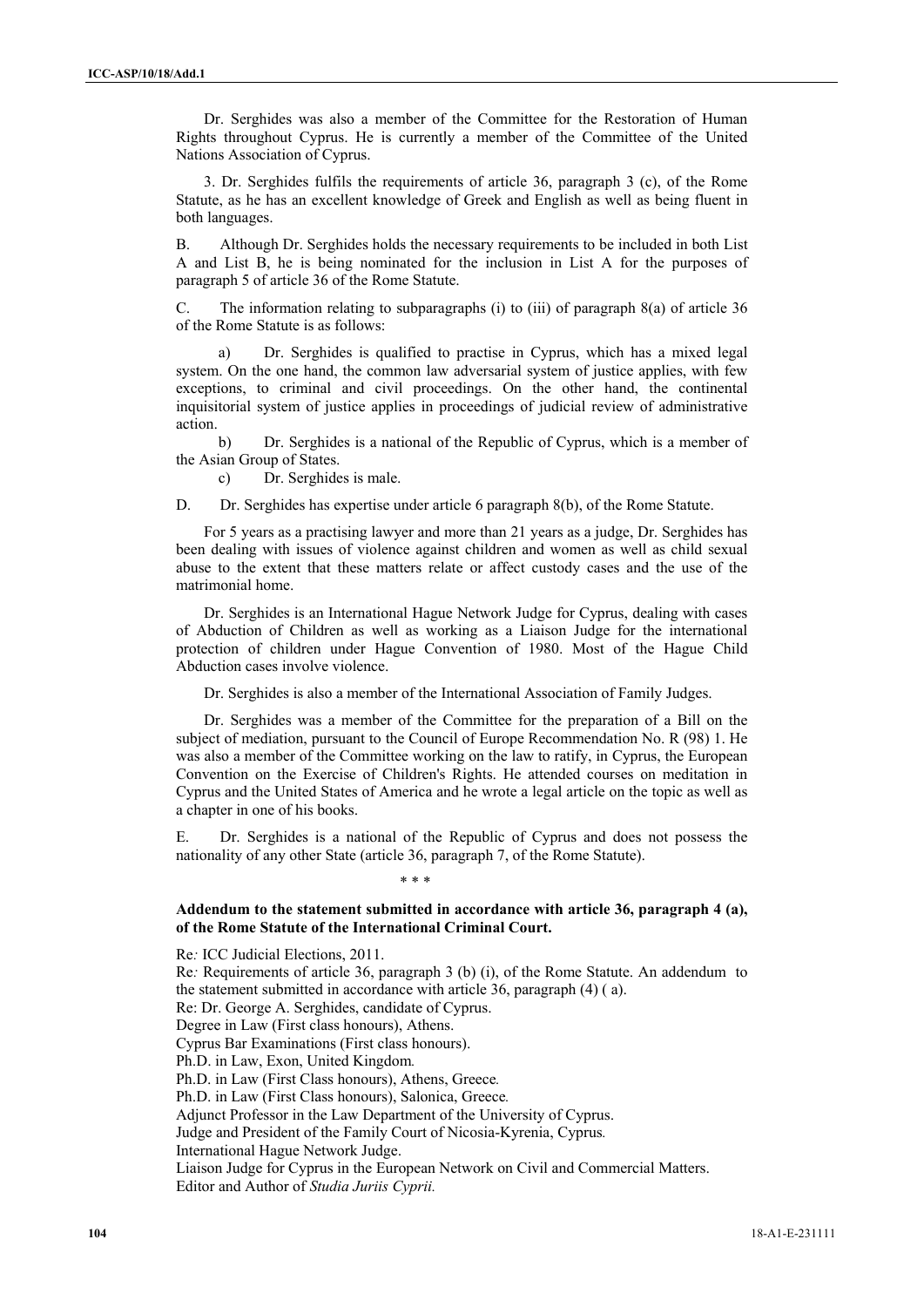Former Lecturer and Examiner in the Cyprus Bar Council and Former Head and Professor of the Law Department of Philips College, a college in Cyprus.

*Additional and/or more detailed information on the competence of Dr. George A. Serghides in criminal law and procedure:* 

1. Dr. Serghides studied Greek Criminal Law, Criminal Procedure and Criminology at Athens University, receiving first class honours on these subjects, as well as obtaining his LL.B. with first class honours.

2. Dr. Serghides passed the Cyprus Bar Examinations, scoring the highest mark in all subjects, including Cyprus Criminal Law and Procedure.

3. Dr. Serghides attended courses on Anglo-Cypriot Legal Studies, covering the Cyprus and the English Criminal Law and Procedure, run by the Council of Legal Education (to which he was the Secretary) and the University of Leicester.

Dr. Serghides taught English Criminal Law for four years as a Professor at Philips College, a college in Cyprus, to which he was the Head of the Law Department.

5. As a practising Cyprus Barrister for five years, Dr. Serghides dealt with all sorts of cases, including criminal cases, obtaining competence in criminal procedure and criminal law. He was also a Prosecutor for the Municipality of Nicosia in private criminal cases. When practising law, he was a partner with his father, Andreas G. Serghides, a well known Barrister (of Gray's Inn) in Cyprus in their own Law Firm Serghides & Serghides. Apart from offering legal services to the clients of their Law Firm, Dr. Serghides also assisted other lawyers, including a famous lawyer, Eratosthenis Odysseos, in various types of cases, including criminal. Dr. Serghides did his practice as a trainee Advocate for one year at the Law Firm of Alecos Markides, who later on became the Attorney General of Cyprus, and in the Office of whom Dr. Serghides had acquired his first practical experience with court cases, including criminal.

6. Dr. Serghides has an extensive practical experience with quasi criminal cases as judge for 22 years. As a Family Judge and a President of the Family Court, Dr. Serghides has been dealing with a great number of applications for contempt of court orders, such as orders for custody, right of access, exclusive use of matrimonial home, prohibition of sale or transfer or mortgage of property. These contempt cases are, by their nature, quasi criminal, since the penalty incurred may be a prison sentence or a fine, or both, and the burden of proof required is the same as in criminal cases, thus, beyond reasonable doubt.

7. For five years as a practising lawyer and for twenty two years as a judge, Dr. Serghides has been dealing with issues of violence against children and women as well as child sexual abuse, to the extent that these matters relate to or affect custody cases and the use of the matrimonial home.

8. Dr. Serghides was appointed by the Cyprus Law Commissioner to make Recommendations for the Amendment of the Chapter of the Cyprus Criminal Code Dealing with General Defenses to a Criminal Responsibility. His work on Recommendations, which also contained a comparative survey on the matter, was published by the Law Commissioner in an edition entitled: "The Revision of the Legislation of Cyprus 1987- 1992", Nicosia, 1992.

9. Dr. Serghides is currently doing research on the right to life. This right is guaranteed by the Rome Statute and the Court and is the most fundamental of all human rights, from which all other human rights stem. More specifically, Dr. Serghides is working on his fourth Ph.D. thesis entitled: "The Right of Life under Article 2 of European Court of Human Rights and the Respective Constitutional Provisions in Cyprus and Greece, with Particular Reference to the National Legislations". His research covers topics such as the protection of embryos, suicide and euthanasia, abolition of death punishment, the crime of genocide, crimes against humanity, war crimes, positive obligations of the States to protect life against the acts of third parties, conspiracy, obligation of the States to conduct an effective investigation, environmental protection of life, missing persons, forced disappearances, protection of prisoners, ill persons, under aged persons, etc.

Two of Dr. Serghides' books dealt with the cross-examination of witnesses in civil and especially criminal cases, a topic relevant to the work and procedure of the Court. He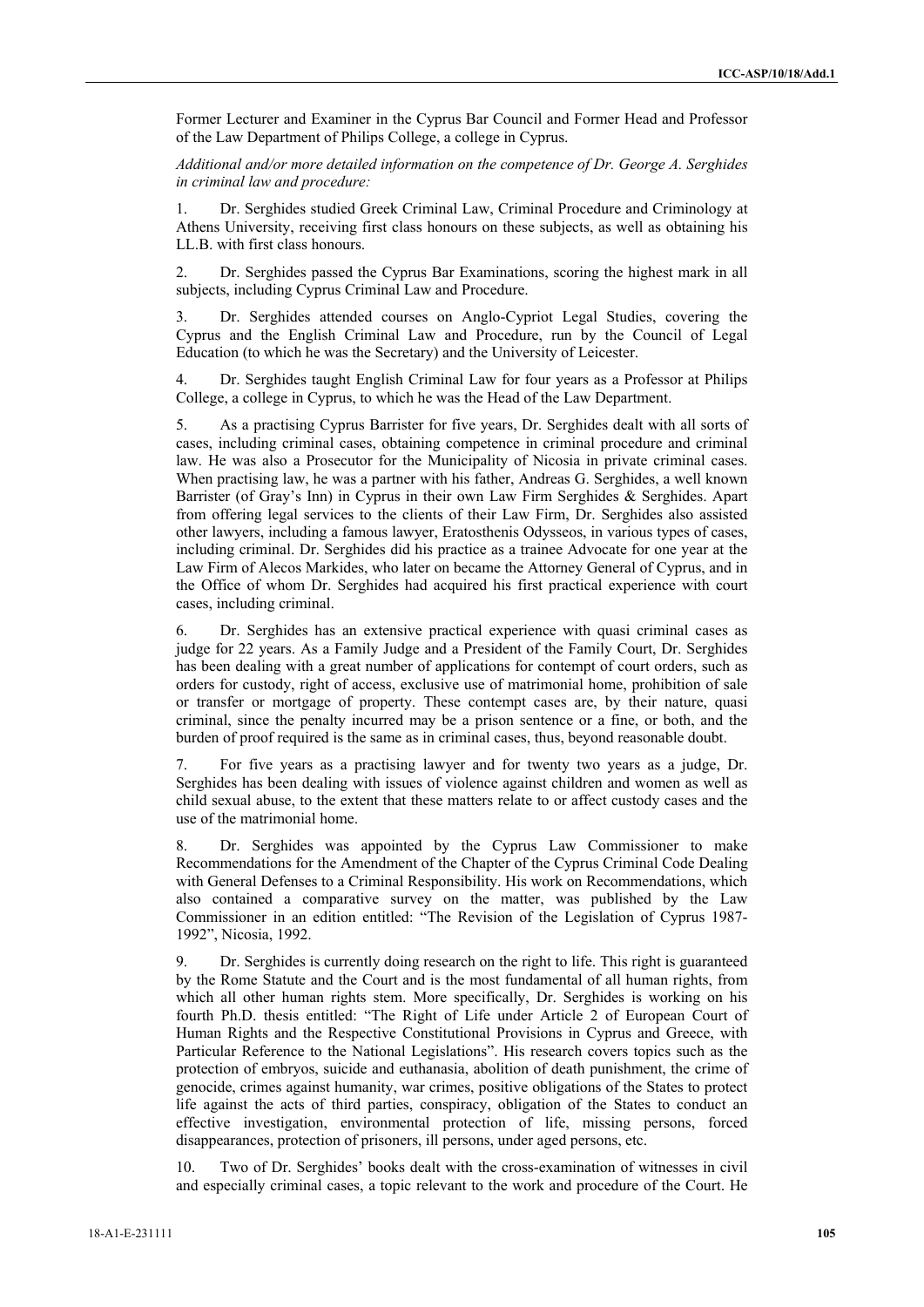has a particular interest in books and other materials on fair trial, the examination of witnesses in criminal and civil cases, advocacy, trial tactics, skills and courtroom psychology.

11. Dr. Serghides was a member of the Committee for the preparation of a Bill on the subject of Mediation, pursuant to the Council of Europe Recommendation No. R (98) 1. He was also a member of the Committee working on the Law to ratify, in Cyprus, the European Convention on the Exercise of Children's Rights. He attended courses on mediation in Cyprus and the United States of America and he wrote a legal article on the topic as well as a chapter in one of his books.

12. Dr. Serghides has general knowledge and experience in law and procedure as shown in his curriculum vitae.

From the above it is clear that Dr. Serghides is qualified for the post of a judge of the International Criminal Court. Dr. Serghides fulfills the requirements of article 36, paragraph 3(b)(i), of the Rome Statute, because he has established competence in criminal law and procedure and the necessary experience, due to:

(a) his academic and practical qualifications and background in criminal law,

(b) his practice as a former advocate, prosecutor and professor, teaching criminal law,

(c) his research in criminal law,

(d) his practice as a Judge and President of the Family Court also dealing with quasi criminal cases, and

(e) his general knowledge and experience in law and procedure as shown in his curriculum vitae.

As indicated in paragraph 8 above, the Government of Cyprus, through its Law Commissioner, has entrusted Dr. Serghides, when he was a practising lawyer, by appointing him to make recommendations for the revision of the Cyprus Criminal Code on one of the most significant chapters of criminal law, the Chapter of the "General Defenses to Criminal Responsibility". Dr. Serghides is currently doing research on the right of life which is guaranteed by the Rome Statute and is relevant to the work of the Court. He has also written two books on cross-examination, a topic relevant to the work and procedure of the Court.

Dr. Serghides also fulfils the requirements of article 36, paragraph 3 (b) (ii), as well as those of paragraph 8 (b).

\* \* \*

## **Personal data**

| Name<br>Gender<br>Date and place of birth<br><b>Nationality</b><br>Marital status | George Serghides<br>Male<br>28 June 1955, Nicosia, Cyprus<br>Cypriot<br>Married, one child.<br><b>Education and academic and other qualifications</b>                                                                                                                                                                                                                                  |
|-----------------------------------------------------------------------------------|----------------------------------------------------------------------------------------------------------------------------------------------------------------------------------------------------------------------------------------------------------------------------------------------------------------------------------------------------------------------------------------|
| <b>Degrees</b>                                                                    | Degree in Law, PhD. In Law                                                                                                                                                                                                                                                                                                                                                             |
| 24 February 1978                                                                  | Degree in Law (First class honours), National<br>and<br>Kapodistriakon University of Athens.                                                                                                                                                                                                                                                                                           |
| 21 November 1984                                                                  | Ph.D. (Doctor of Philosophy in Law), University of Exeter,<br>United Kingdom. Field of Law: Private International Law<br>(Conflict of Laws). Title of Ph.D. thesis: "Internal and External"<br>Conflict of Laws in Regard to Family Relations in Cyprus", (in<br>English). Supervised by Reader Antony J. E. Jaffey.                                                                   |
| 8 April 1998                                                                      | Ph.D. (Doctor of Juris) (First Class Honours), National and<br>Kapodistriakon University of Athens, Greece. Field of Law:<br>Comparative Administrative Law. Title of Ph.D. thesis: "Set-off<br>of Betterment of the Remainder Against the Value of the Land<br>Compulsorily Taken under the Cyprus Law – With Comparisons<br>to the Greek Law, the English Law, the American Law, the |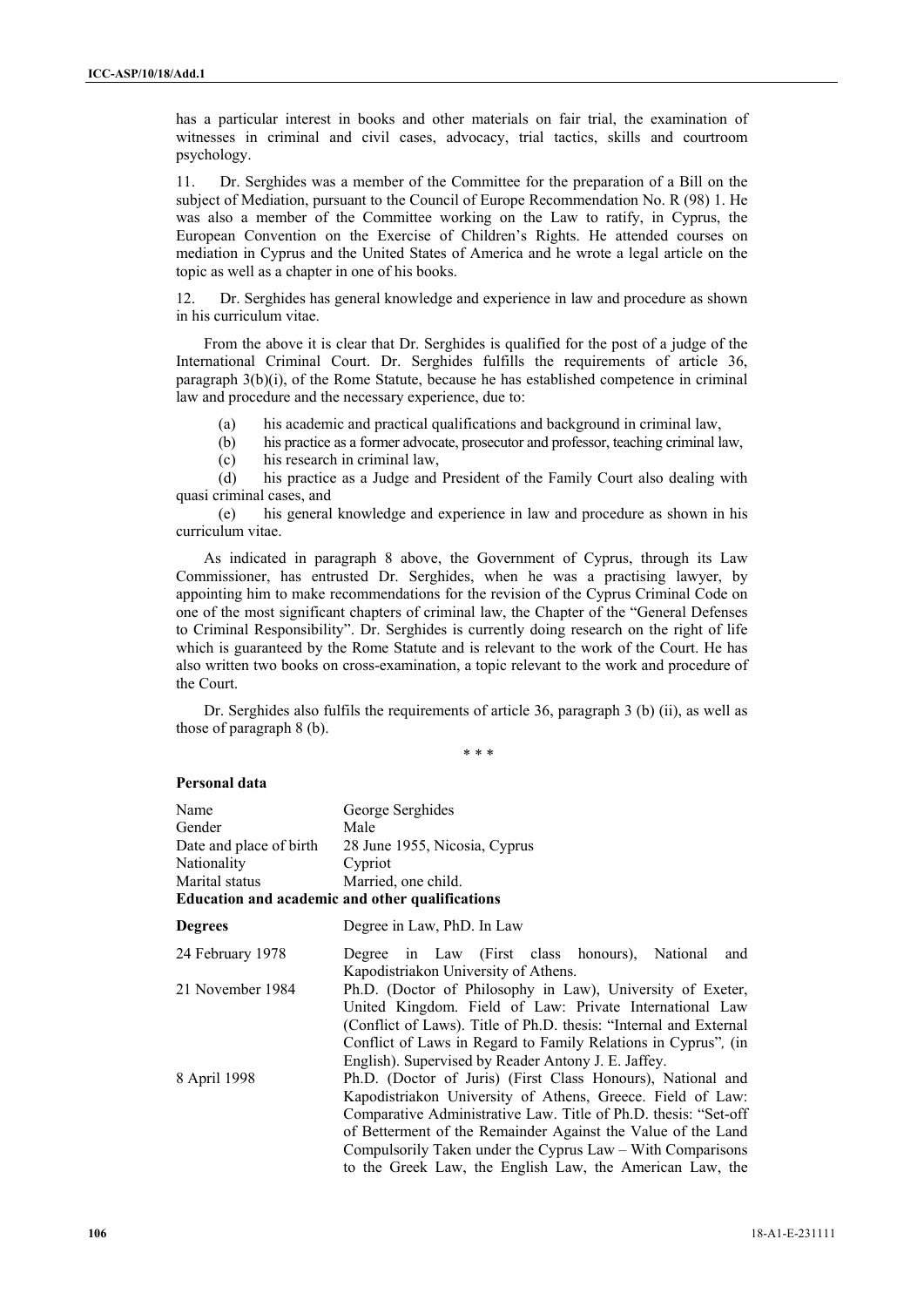|             | Canadian Law and the First Protocol of ECHR ", (in Greek).       |
|-------------|------------------------------------------------------------------|
|             | Supervised by Prof. Prodromos Dagtoglou.                         |
| 22 May 2007 | Ph.D. (Doctor of Juris) (First class honours), Aristotelion      |
|             | University of Salonica, Greece. Field of Law: Comparative        |
|             | Family Law.Title of Ph.D. thesis: "The Formation of the          |
|             | Grounds for Divorce under Cyprus Law with a Comparative          |
|             | Study of Greek and English Law", (in Greek). Supervised by       |
|             | Prof. Efie Kounougeri-Manoledaki.                                |
| At present  | Ph.D. candidate, (Doctor of Juris candidate), Dimokrition        |
|             | University of Trace, Greece.                                     |
|             | Field of Law: Comparative Constitutional Law, Human Rights       |
|             | and Criminal Law.                                                |
|             | Title of the Ph.D. thesis: "The Right of Life under Article 2 of |
|             | ECHR and the Respective Constitutional Provisions in Cyprus      |
|             | and Greece, With Particular Reference to the National            |
|             | Legislations", (in Greek).                                       |
|             | Supervised by Prof. S. Minaides.                                 |
|             |                                                                  |

# **Other education**

# **Attendance and participation**

- Judicial seminars in Cyprus and abroad.
- Courses on Anglo-Cypriot Legal Studies run by the Council of Legal Education (1985- 1987) and of the University of Leicester (1988-1989), obtaining also certificates of attendance.
- Many other legal programmes, series of lectures and courses in Cyprus and abroad.
- Courses on mediation in Cyprus and United States of America.

# **Relevant professional activities**

Judicial and other related activities

| June 1990-       | Judge of the Family Court.                                         |
|------------------|--------------------------------------------------------------------|
| January 1999     | June 1990 (the date of the establishment of the Family Court), to  |
|                  | February 1995, the establishment of the second Family Court,       |
|                  | judge in all districts of Cyprus.                                  |
|                  | February 1995 - November 1996, judge in the districts of           |
|                  | Nicosia, Kyrenia and Paphos.                                       |
|                  | November 1996 - January 1999, judge in the districts of Nicosia,   |
|                  | Larnaca and Famagusta.                                             |
| January 1999     | President of the Family Court.                                     |
| to present       | January - September 1999, President of the districts of Nicosia,   |
|                  | Larnaca and Famagusta.                                             |
|                  | September 1999 - October 2002, President of the districts of       |
|                  | Limassol and Paphos.                                               |
|                  | October 2002 - June 2005, President of the districts of Nicosia,   |
|                  | Larnaca and Famagusta.                                             |
|                  | July 2005 to present, President of the districts of Nicosia and    |
|                  | Kyrenia.                                                           |
| 19 May 2000      | International Hague Network Judge.                                 |
| to present       | Liaison Judge for Cyprus, for the promotion of a Judicial          |
|                  | Network for the international protection of children under the     |
|                  | Hague Convention of 1980 (Abduction of Children). Appointed        |
|                  | by a decision of the Supreme Court.                                |
| 14 November 2006 | Judicial Liaison - Contact Point for Cyprus in the                 |
| to present       | European Judicial Network on Civil and Commercial Matters.         |
|                  | Appointed by a decision of the Supreme Court.                      |
| 2007             | Elected by Cyprus as one of its three candidates for the post of a |
|                  | Judge of the European Court of Human Rights.                       |
| January 2009 -   | Member of the International Association of Family                  |
| to present       | Judges.                                                            |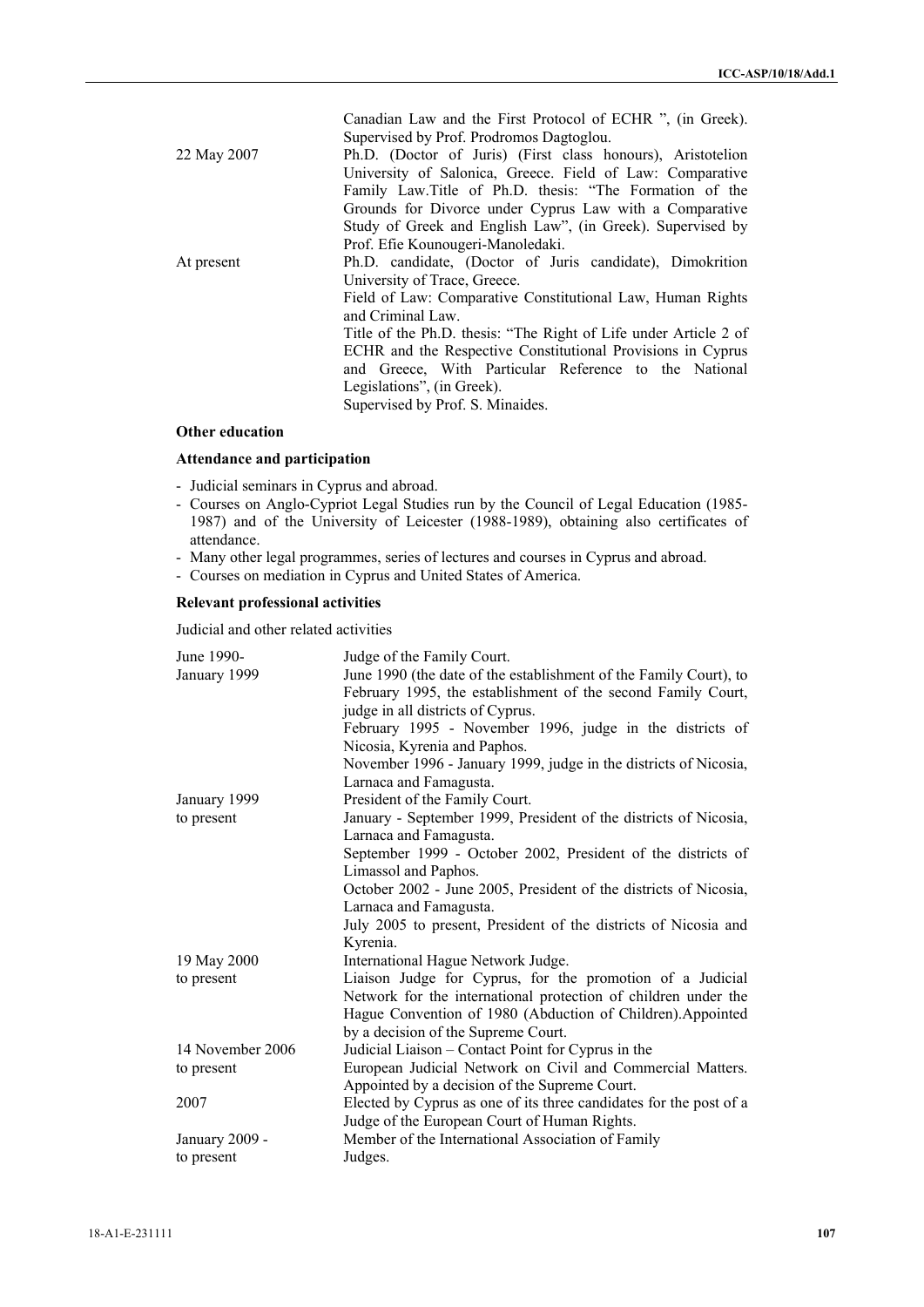## **Non-judicial legal activities**

| October 1985            | Cyprus Bar Examinations (First class honours), scored the<br>highest mark $(960/1000)$ .                                                                                                                                 |
|-------------------------|--------------------------------------------------------------------------------------------------------------------------------------------------------------------------------------------------------------------------|
| 1984-1985               | Trainee Advocate.                                                                                                                                                                                                        |
| 1985                    | President of the Trainee Advocates.                                                                                                                                                                                      |
| 1985-1990               | Advocate. Practising lawyer. Partner with A. G. Serghides of                                                                                                                                                             |
|                         | Gray's Inn, Barrister, under the style of Serghides & Serghides.<br>Appearances before all the courts in Cyprus, including the<br>Supreme Court, in all kinds of jurisdictions, civil, criminal,<br>administrative, etc. |
| <b>Other activities</b> |                                                                                                                                                                                                                          |
| Academic                |                                                                                                                                                                                                                          |
| October 1986            | Head of the Law Department of Philips College                                                                                                                                                                            |
| May 1990                | (College of Higher Education in Cyprus). Teaching of English<br>Legal System and English Criminal Law, as part of the                                                                                                    |
|                         | programme for the enrolment of law students in the second year                                                                                                                                                           |
|                         | in United Kingdom universities. Teaching of English Company                                                                                                                                                              |
|                         | Law to students taking courses on Accounting and Finance.                                                                                                                                                                |
| May 1985                | Secretary of the Cyprus Council of Legal Education                                                                                                                                                                       |
| May 1990                | (CLE), (CLE was an Organ of the Bar Association of Nicosia),                                                                                                                                                             |
|                         | which Council of Legal Education ran programs of legal<br>education, including a programme of Anglo-Cypriot Legal                                                                                                        |
|                         | Studies (postgraduate level-LL.M) in collaboration with the                                                                                                                                                              |
|                         | University of Leicester. Lecturer in Family Law.                                                                                                                                                                         |
| November 1999           | Lecturer in Family Law at the Cyprus Bar Council.                                                                                                                                                                        |
| October 2004            | Lectured to Trainee Advocates for the purpose of the Cyprus Bar<br>examinations.                                                                                                                                         |
| January 2000            | Examiner of the Cyprus Bar Council on the subject of                                                                                                                                                                     |
| October 2004            | Family Law, which was introduced as a subject in the Cyprus                                                                                                                                                              |
|                         | Bar examinations in January 2000.<br>Adjunct Academic, Special Scientist and Examiner at the                                                                                                                             |
| September 2009          | University of Cyprus. Taught Cyprus Family Law and Law of                                                                                                                                                                |
|                         | Succession.                                                                                                                                                                                                              |
| In passim               | Lectures/speeches on family law at local and international                                                                                                                                                               |
|                         | seminars and conferences, at the University of Cyprus, the                                                                                                                                                               |
|                         | University of Nicosia, the Welfare Office, the Bar Associations                                                                                                                                                          |
|                         | in Cyprus, the Athens Bar Association and other venues.                                                                                                                                                                  |

## **Work relating to legislation**

- Member of the Committee for the preparation of a Bill on the subject of mediation, pursuant to the Council of Europe's Recommendation, No. R. (98) 1.
- By a decision of the Supreme Court, was appointed a representative of the Judicial Authority in the House of Parliament for the enactment of various laws on family matters.
- Participation in the preparation of a draft of procedural regulations for the application in Cyprus of The Hague Convention on the Civil Aspects of International Child Abduction.
- Member of the Committee working on the Law to ratify in Cyprus the European Convention on the Exercise of Children's Rights.
- By a decision of the Supreme Court, since 3 February 2006, a representative of the Judicial Authority in matters of Civil Law in the Working Groups and Committees of the European Council in Brussels on the enactment of European Regulations concerning family matters and succession law.
- Member of the Committee of the United Nations Association of Cyprus (since May 2010).
- Former member of many committees, including the Committee for the Restoration of Human Rights throughout Cyprus.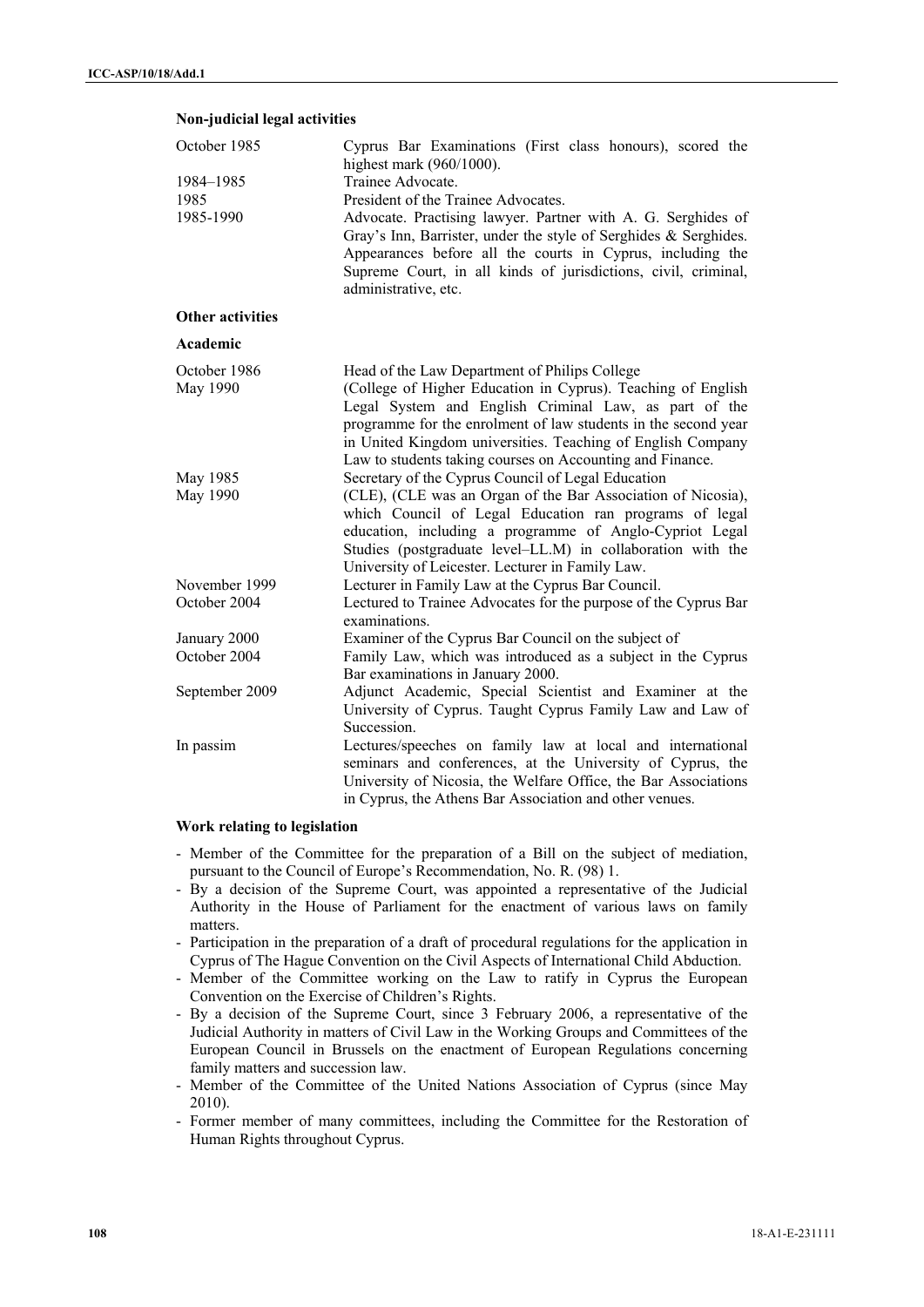# **Publications**

Dr. Serghides is the editor of the series "Studia Juris Cyprii", currently consisting of nine volumes. He is the author of six books, a joint author of three books and he has contributed in three other books. He has also many publications.

# **Studia Juris Cyprii**

- G. A. Serghides ed. «Studies in Cyprus Law» ("Studia Juris Cyprii") a series of publications. Nine volumes have been issued to date. Further details of the above studies׃
- Volume no. 1, Study No. 1 (in English)׃" Internal and External Conflict of Laws in Regard to Family Relations in Cyprus", Nicosia, 1988. Author and editor: G. A. Serghides; foreword by the late President of the Supreme Court, A. N. Loizou.
- Volume no. 2, Study No. 2 (in Greek)׃" Immovable Property in Cyprus", Nicosia, 1992. Author׃ N. C. Coutas. Editor׃ G. A. Serghides; foreword of the late Judge of the Supreme Court. I. Boyiadjis.
- Volume no. 3, Study No. 3 (in English): "Reflections on Partial Compulsory Acquisition", Nicosia, 1995. Joint Authors: C. Georgiades and G. A. Serghides. Editor: G. A. Serghides; foreword by Professor Prodromos Dagtoglou.
- Volume no. 4, Study No. 4 (in Greek)׃" Set-off of Betterment of the Remainder Against the Value of the Land Compulsorily Taken under the Cyprus Law – With Comparisons to the Greek Law, the English Law, the American Law, the Canadian Law and the First Protocol of ECHR ", Nicosia, 1999. Author׃ G. A. Serghides; editor׃ G. A. Serghides.
- Volume no. 5 and 6, Study No. 5 (in Greek)׃" The Formation of the Grounds for Divorce under Cyprus Law with a Comparative Study of Greek and English Law, Nicosia, 2007. Author: G. A. Serghides; editor: G. A. Serghides; foreword by Professor Efie Kounougeri-Manoledaki.
- Volume 7, Study No. 6 (in Greek): The Technique of Cross-Examination The Golden Rules of Cross-Examination and Four Masters of Antiquity, two Greeks (Socrates and Aristotle) and two Latins (Cicero and Quintilian). Author: G. A. Serghides; editor: G. A. Serghides; foreword by Dr. D. H. Hadjihambis, a judge of the Cyprus Supreme Court and a former lecturer of Exeter University.
- Volume 8, General Title of the Volume: "Advocacy and Cross-Examination" Study No. 7 (translation into Greek of an old treatise on the "Study and Practice of the Law"), Study No. 8 "On the Art of Cross-Examination etc" (in English, author G. A. Serghides), editor G. A. Serghides.
- Volume 9, General Title of the Volume: "Pecuniary Relations of Spouses and Cohabitants (Literature and First Instance Judgments) & Miscellaneous Legal Topics" Studies No. 9 and 10, containing judicial judgments on property relations of spouses and many articles on various legal topics, on family law, administrative law and criminal law, in Greek and in English. Editor and main author G. A. Serghides; with the contribution of Professor Theophano Papazissi.
- Part of volume 8 is also published separately. The book was published in Nicosia, 2009 and is entitled "On the Art of Cross-Examination. Four Great Old Authorities, Two Englishmen and Two Americans, With Emphasis on Their Principles".

# **Contributions in books**

- G. A. Serghides, "General Defences to a Criminal Responsibility, with Recommendations for the Amendment of the Cyprus Criminal Code", published in Cyprus Law Commissioner, ed., the Revision of the Legislation in Cyprus 1987-1992", Nicosia, 1992, (in Greek).
- G. A. Serghides, "Violations of Constitutional Civil Liberties by Sects and Parareligious Groups", in book, titled "Destructive Sects in the Light of Orthodoxy and their Legal Confrontation", Limassol, 1996, pp. 243-271, published by the Pancyprian Parents Union under the editorship of then Archimandrite Chr. Tsiakkas and now Bishop of Karpasia, iIn Greek).
- G. A. Serghides, "Religious Freedom, Use and Misuse" in book titled "Religious Freedom and Human Rights" Limassol, 2000 pp. 79-100, under the editorship of then Archimandrite Chr. Tsiakkas and now Bishop of Karpasia, (in Greek).
- G. A. Serghides, "Property Relations of Spouses According to Cyprus Law" in a book to be published soon by the University of Cyprus, Law Department,(in Greek).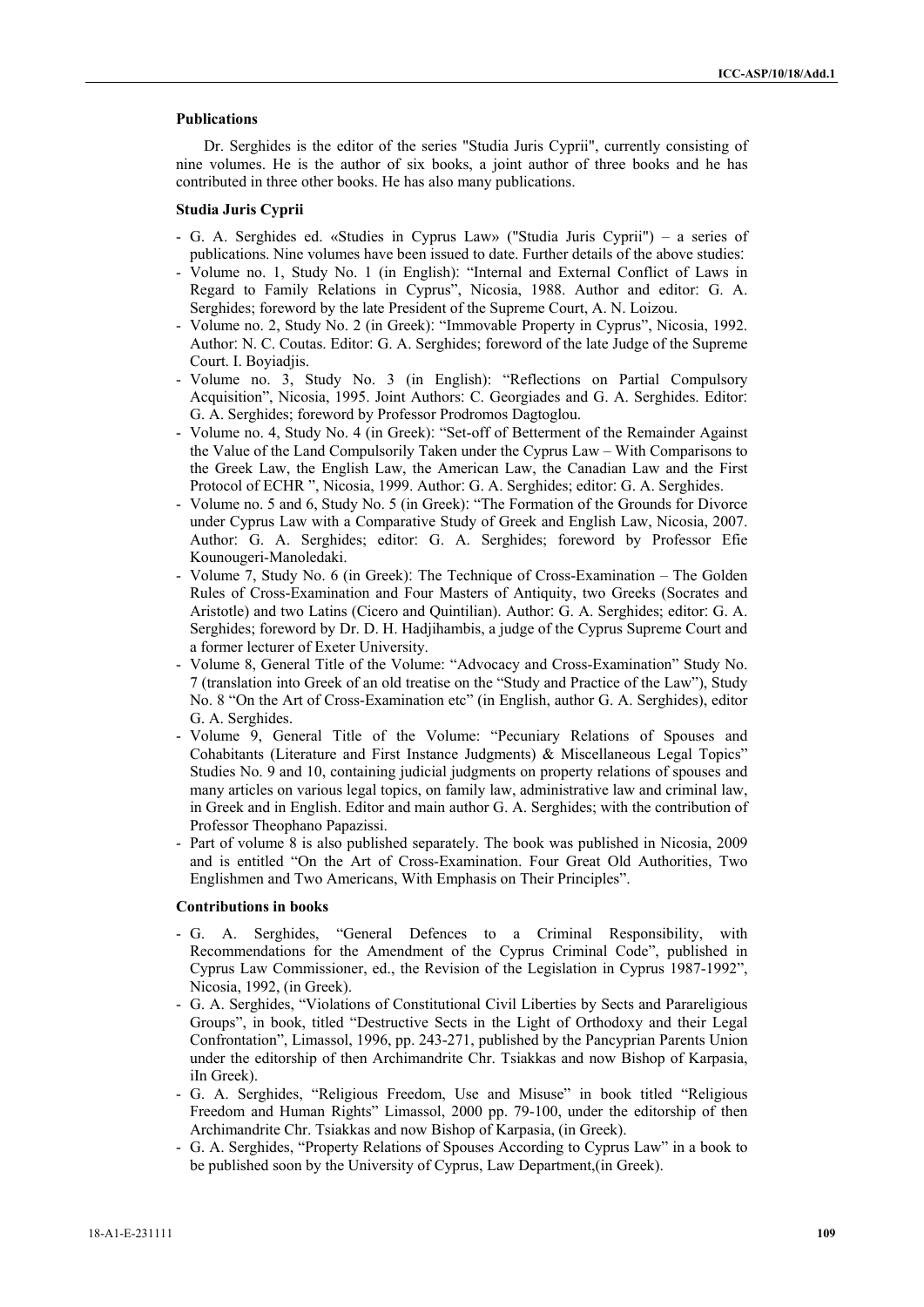# **Other works and publications**

- G. A. Serghides, "The Voice of the Child in Hague Proceedings׃ a Cypriot Perspective", Judges' Newsletter (vol.VI/Autumn 2003, pp. 39-44). This Newsletter is a publication of the Hague Conference on Private International law, (in English and French).
- G. A. Serghides, "Grounds for Divorce under the Law of Cyprus׃ The Road to Europe", Paneuropean Law Review, January-June 1997, vol. 1, no. 1 (edition of Philips College), pp. 31-43, (in English).
- G. A. Serghides, "Family Mediation for Cyprus' Cyprus Law Tribune (year N, issue 1, January- April, 2001, pp. 40-59), (in Greek).
- G. A. Serghides, "Cyprus Family Jurisdiction Ratione Personae and Ratione Materiae" Family Law Review, 2011, Year 2nd, issue 2nd, April-June, 2011, Nicosia, Cyprus, pp. 4-17, (in English).
- G. A. Serghides, "Religious Freedom under Article 9 of ECHR" in Legal Periodical "Tekmirioris", 1098, issue 1, year 1, January-June, pp. 8-11,(in Greek).
- G. A. Serghides, "Politics in the Cyprus Family in the Eyes of Family Law with Emphasis on Divorce", Cyprus Law Tribune, (issued by the Cyprus Bar Association) year 13, 3rd period, issue 3, 2004, pp. 73-98, (in Greek).
- G. A. Serghides, "Reflections on the Cyprus Marriage Law of 2003" Armenopoulos, year 58, May 2004, (a legal periodical issued by the Bar Association of Salonica), 661-678, also published in Cyprus Legal Tribune, year 14th, first period, issue 1- 2004, pp. 48-75, (in Greek).
- G. A. Serghides, "Itinerary Family Court", Cyprus Law Review 10, January March, 1992(1), issue 37, pp. 5573-5590, (in Greek).
- G. A. Serghides, "Substantial Civil Law Regarding Dissolution of Marriage" in Cyprus Testimony, issue 8, "the Institution of Family in Modern Life" ed. Of Association of Spiritual Renewal, Nicosia pp. 54-58. Also published in Filelefteros (Cypriot newspaper), 15/12/89, pp. 1 and 6, (in Greek).
- G. A. Serghides, "Mixed Marriages in Cyprus" Cyprus Law Tribune, Year 15, 2nd period, issue 2nd -2005, May-August, pp.103-122, (in Greek).
- G. A. Serghides, "The Cyprus Constitution and the Establishment of a University of Bicommunal Character", Filelefteros, 1/12/88, pp. 10, 12, 3/12/88, p. 5 (correction), (in Greek).
- G. A. Serghides, and G. A Coutas, "Article 5 of the Compulsory Acquisition Law", Filelefteros 5/9/88, pp. 1 and 6, (in Greek).
- G. A. Serghides, "Reflections on Some Aspects of the Family Law of the Turkish Community in Cyprus", in Cyprus and European Law Review, issue 10, Year 2010, pp. 156-163, (in English).
- G. A. Serghides, "The Legal Aspects of Mental Manipulation of Children in Cyprus by Psych-Groups", (2010) Studia Juris Cyprii 9, pp. 556-561, (in Greek)
- G. A. Serghides "Welfare Officers' Reports in Custody and Adoption of Children Cases", pp. 543-555, (in Greek).

## **Judicial judgments**

| 1990- present  | In all matters of family law, e.g. divorce, nullity of marriage, |
|----------------|------------------------------------------------------------------|
|                | parental control and custody of children, determination of right |
|                | of access, maintenance of children and spouses, property         |
|                | relations of spouses, adoption of children, legitimation of      |
|                | children and recognition of foreign decrees.                     |
| Since May 2006 | Member of the Scientific Committee of the Cyprus and             |
|                | European Law Review.                                             |

# **Languages**

- Greek (mother tongue).
- English.

\* \* \*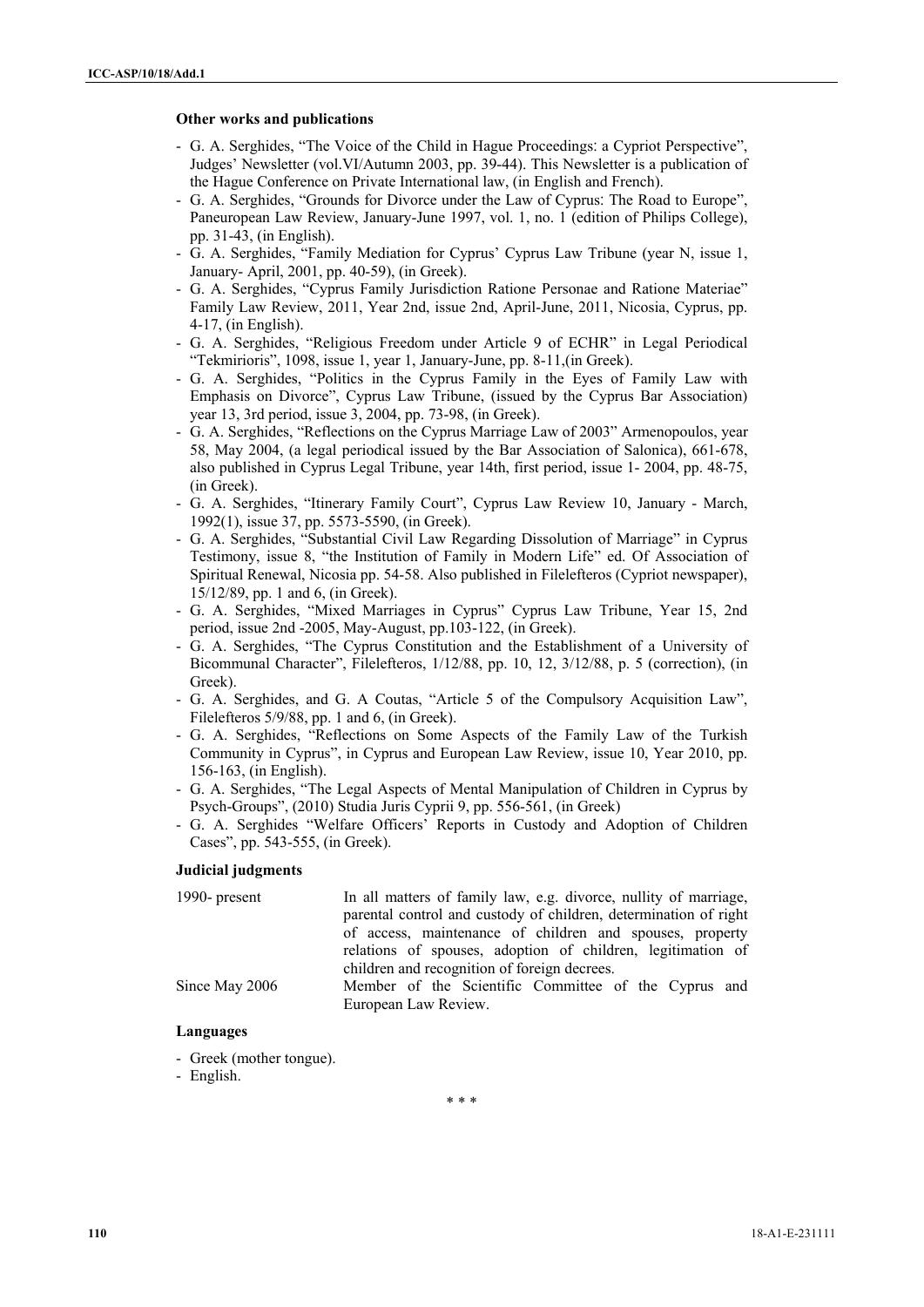# **19. Urbina Ortega, Jorge Antonio (Costa Rica)**

(Original: Spanish)

#### **Note verbale**

 The Embassy of Costa Rica to the Kingdom of the Netherlands presents its compliments to the International Criminal Court, Secretariat of the Assembly of States Parties, and has the pleasure to inform it that the Government of Costa Rica has decided to submit the candidacy of Mr. Jorge Urbina Ortega for the position of judge of the Court at the elections to be held this coming December.

 The candidacy of Mr. Urbina Ortega was proposed by the national group of the Permanent Court of Arbitration, having been adopted on the basis of article 140, paragraph 12, of the Political Constitution of the Republic of Costa Rica. It is submitted to the Court pursuant to article 36 of the Rome Statute of the International Criminal Court.

 In light of the knowledge, experience and qualifications of Mr. Urbina Ortega, and on the basis of paragraph 5 of the last mentioned article, the Government of Costa Rica asks that this candidacy be included on List B, which is reserved for candidates with competence in relevant areas of international humanitarian law and human rights law and experience in a professional legal capacity which is of relevance to the judicial work of the Court.

 Mr. Urbina has been trained and acquired his experience in the Romanist legal system. His mother tongue is Spanish and he is fluent in French and English. Appended hereto are his curriculum vitae and a detailed statement of his qualifications for the post.

\* \* \*

#### **Statement of qualifications**

*Detailed statement showing that the candidate of Costa Rica, Jorge Antonio Urbina Ortega, satisfies the requirements laid down in article 36 of the Rome Statute, and in the resolution of the Assembly of States Parties on the procedure for the nomination and election of judges of the International Criminal Court.* 

 The raison d'être of the International Criminal Court is the victims, and the shared desire of the international community to put an end to impunity. The Rome Statute thus requires that judicial qualifications be complemented by competence and experience in international law, international humanitarian law and human rights law. In order to have such competence and experience available to it, the Court has provided for a List B of candidates, and the Government of Costa Rica is submitting a suitably qualified candidate for the post of judge of the International Criminal Court on List B.

 The Government of Costa Rica is submitting the candidacy of Jorge Urbina Ortega for the post of judge at the elections to be held during the tenth session of the Assembly of States Parties in December 2011. The candidate, who is of Costa Rican nationality, is a person of high moral character and recognized integrity and impartiality, and possesses the qualifications required by the law of Costa Rica for appointment to the highest judicial offices. His candidacy was proposed by the national group of members of the Permanent Court of Arbitration, and is submitted on the basis of article 140, paragraph 12, of the Political Constitution of the Republic and in accordance with the procedure provided in article 4 of the Statute of the International Court of Justice.

 Mr. Urbina Ortega is fully qualified to perform the duties of judge of the International Criminal Court, and satisfies the requirements laid down in article 36, paragraph 3 (b)(ii), of the Rome Statute. The candidate is particularly well qualified in the areas of international humanitarian law and human rights law, and in the course of his career has acquired substantial experience in legal activities of direct relevance to the judicial work of the Court.

 As well as academic activities in the fields of social science and public international law, Mr. Urbina Ortega has occupied senior diplomatic posts, including representing Costa Rica at the Security Council, and took part, as representative of Costa Rica, in the provision of international support to the negotiating and peacemaking process to put an end to the armed conflicts in Central and South America. In the course of his professional career, the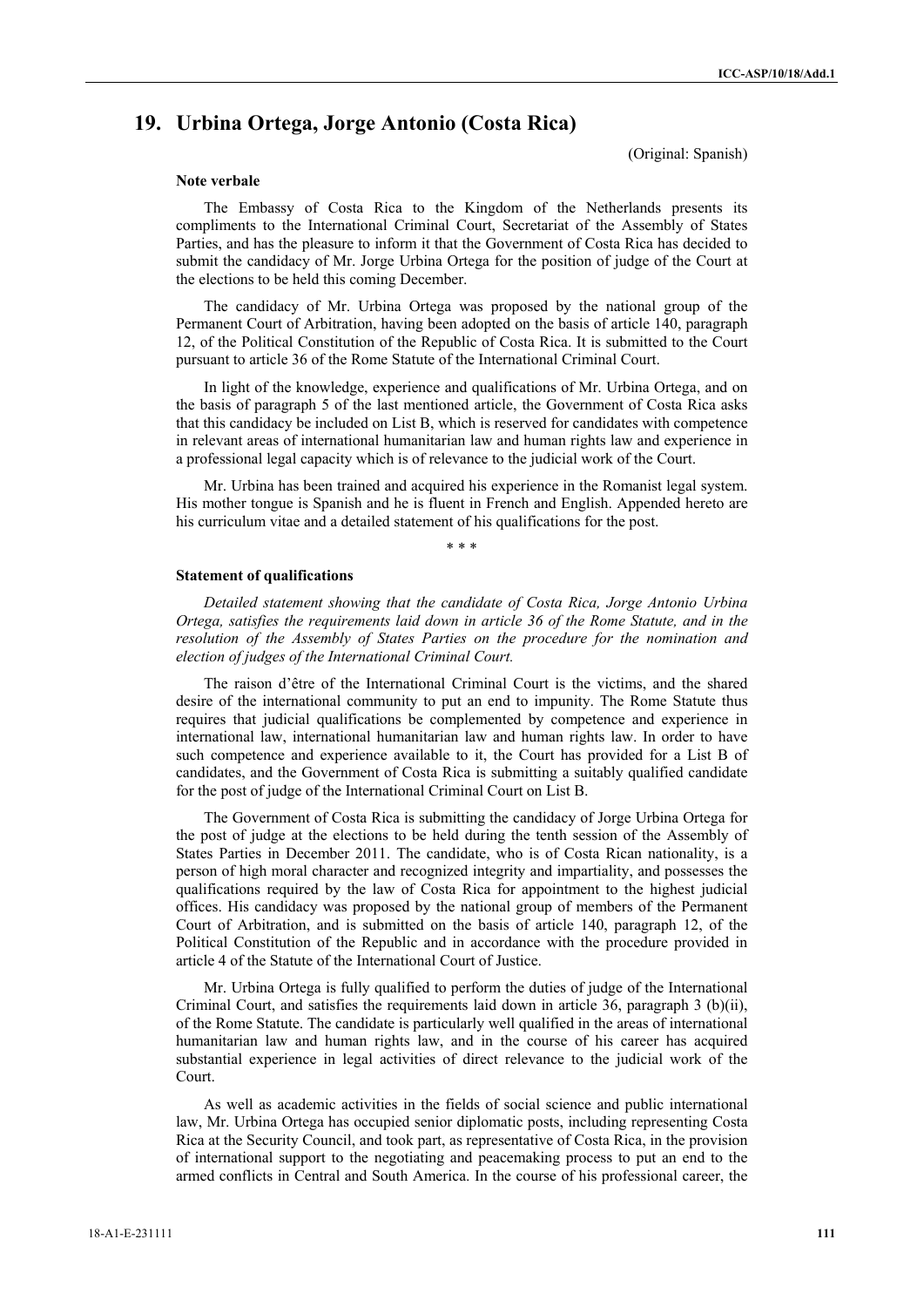candidate has gained extensive experience in the practice of international humanitarian law and of human rights law. His links with the Court and his work in connection with situations of armed conflict and contact with vulnerable populations, as well as his diplomatic duties, have enabled him to move beyond theoretical analysis, and to focus on the legal and factual evaluation of specific cases with a view to their possible referral to the Court.

 Costa Rica's candidate, Mr. Urbina Ortega, whose curriculum vitae is appended hereto, is a member of the legal profession with mother-tongue Spanish and fluency in English and French and whose professional training and experience have been acquired within the Romanist legal system.

\* \* \*

# **Personal information**

| Name           | Jorge Antonio Urbina Ortega |
|----------------|-----------------------------|
| Nationality    | Costa Rican                 |
| Place of birth | Alajuela, Costa Rica        |
| Date of birth  | 2 May 1946                  |

# **Current duties**

- Co-Agent of Costa Rica before the International Court of Justice in the case between Costa Rica and Nicaragua.
- Representative of Costa Rica in the Hague Working Group of the Assembly of States Parties to the International Criminal Court.
- Representative of Costa Rica on the Administrative Council of the Permanent Court of Arbitration.
- Representative of Costa Rica at the Hague Conference on Private International Law.
- Representative of Costa Rica to the Organization for the Prohibition of Chemical Weapons.
- Ambassador of Costa Rica to the Kingdom of the Netherlands.

## **Academic training and membership of professional bodies**

| 1973          | University of Costa Rica, honours degree ( <i>Licenciatura</i> ) in law. |
|---------------|--------------------------------------------------------------------------|
| 1973- present | Member of the Costa Rican Bar Association.                               |
| 1974          | University of Bordeaux, France. Candidate for University                 |
|               | Doctorate, Law of International Cooperation;                             |
|               | Institute of Political Studies, University of Bordeaux, France,          |
|               | Candidate for Third Cycle of Political Studies.                          |
|               |                                                                          |

# **Professional career**

- Professor and Lecturer, Faculty of Law, University of Costa Rica.
- Professor, School of Political Science, University of Costa Rica.
- Professor, School of International Relations, National University, Heredia, Costa Rica.
- Alternate Permanent Representative of Costa Rica to the United Nations, New York.
- Deputy Minister for Foreign Affairs, Government of Costa Rica. Responsible for coordination of the Costa Rican team taking part in the Contador peacemaking process in Central America.
- Executive President, Institute for Municipal Promotion and Advice, Government of Costa Rica.
- Information Minister, Government of Costa Rica.
- Consultant to the United Nations Development Programme (UNDP), providing support to the peace negotiations in Colombia during the administration of President Andrés Pastrana.
- Ambassador, Permanent Representative to the United Nations in New York;
- Representative of Costa Rica on the Security Council; Representative of Costa Rica in the New York Working Group of the Assembly of States Parties of the International Criminal Court.
- Leader of the Security Council Mission to Haiti.